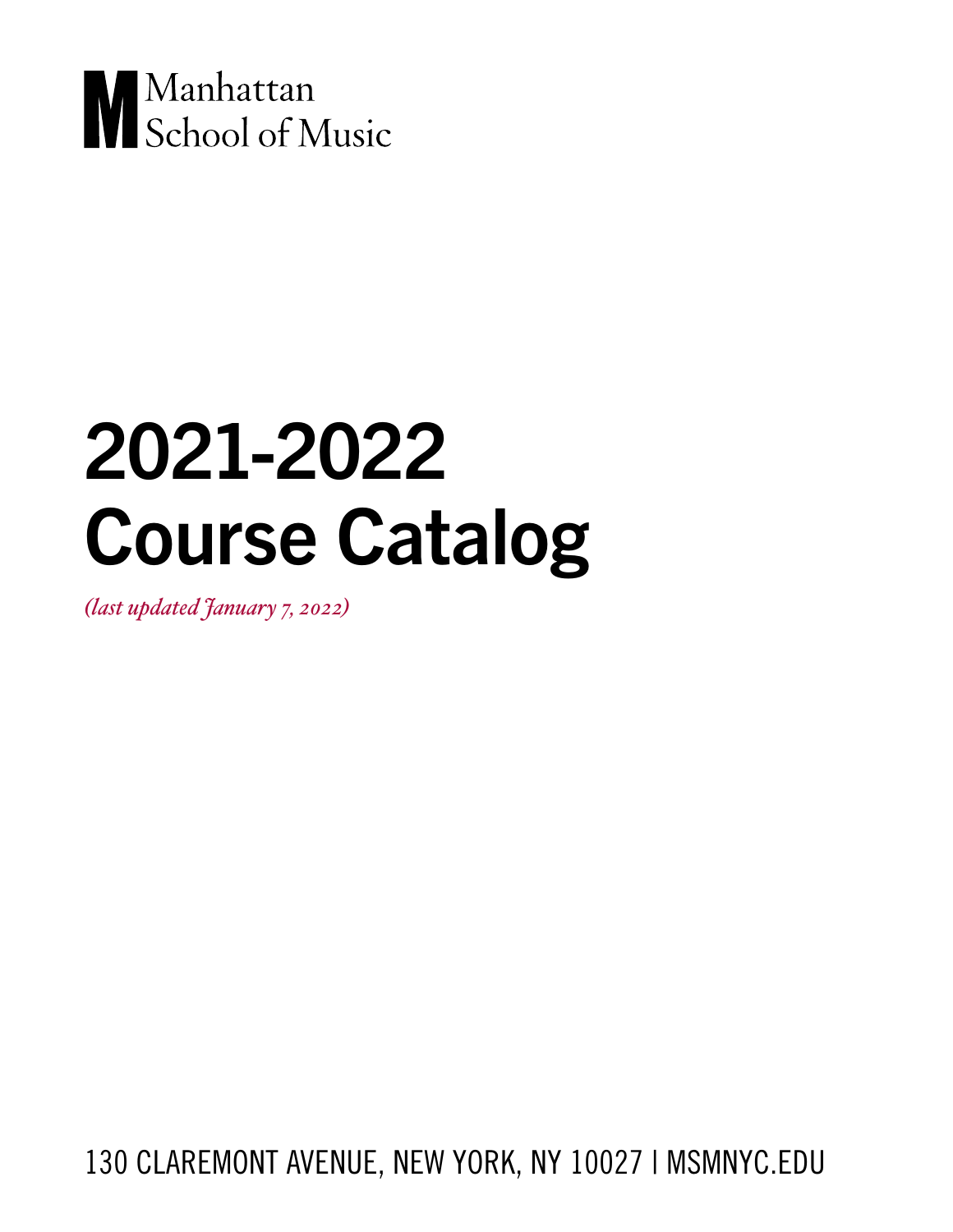Although every effort has been made to assure the accuracy of the information in this Catalog, students and others who use the Catalog should note laws, rules, policies, and procedures change from time to time and these changes may alter the information contained in this publication. Furthermore, the School reserves its right, to revise, supplement, or rescind any policies, procedures or portion thereof as described in the Catalog as it deems appropriate, at the School's sole discretion and without notice. The Manhattan School of Music Catalog does not constitute a contract or the terms and condition of a contract between the student and the School.

Manhattan School of Music does not discriminate on the basis of sex, race, religion, sexual orientation, color or national or ethical origin, parental or marital status, and age or disability in the recruitment or admission of its students, or in the administration of its educational programs, financial assistance programs, or student activities. It is an equal opportunity employer.

Manhattan School of Music is fully accredited by the Middle States Association of Colleges and Schools, the New York State Board of Regents, and the Bureau for Veterans Education.

All programs listed in Departments by Major are approved for the training of veterans and other eligible persons by the Bureau for Veterans Education. The HEGIS Code number is 1004 with the exception of the BM, MM, and DMA in Composition, which is 1004.10.



Manhattan School of Music is a member of the National Association of College Administration Counselors (NACAC) and complies with the NACAC Statement of Principles of Good Practice.

The Advisory Committee on Campus Safety will provide upon request all campus crime statistics as reported to the United States Department of Education. To find the crime statistics go to https://nces.ed.gov/collegenavigator/?q=manhattan+school+of+music&s=all&id=192712#crime or contact Luis Plaza, Director of Facilities and Campus Safety, at 917-493-4448.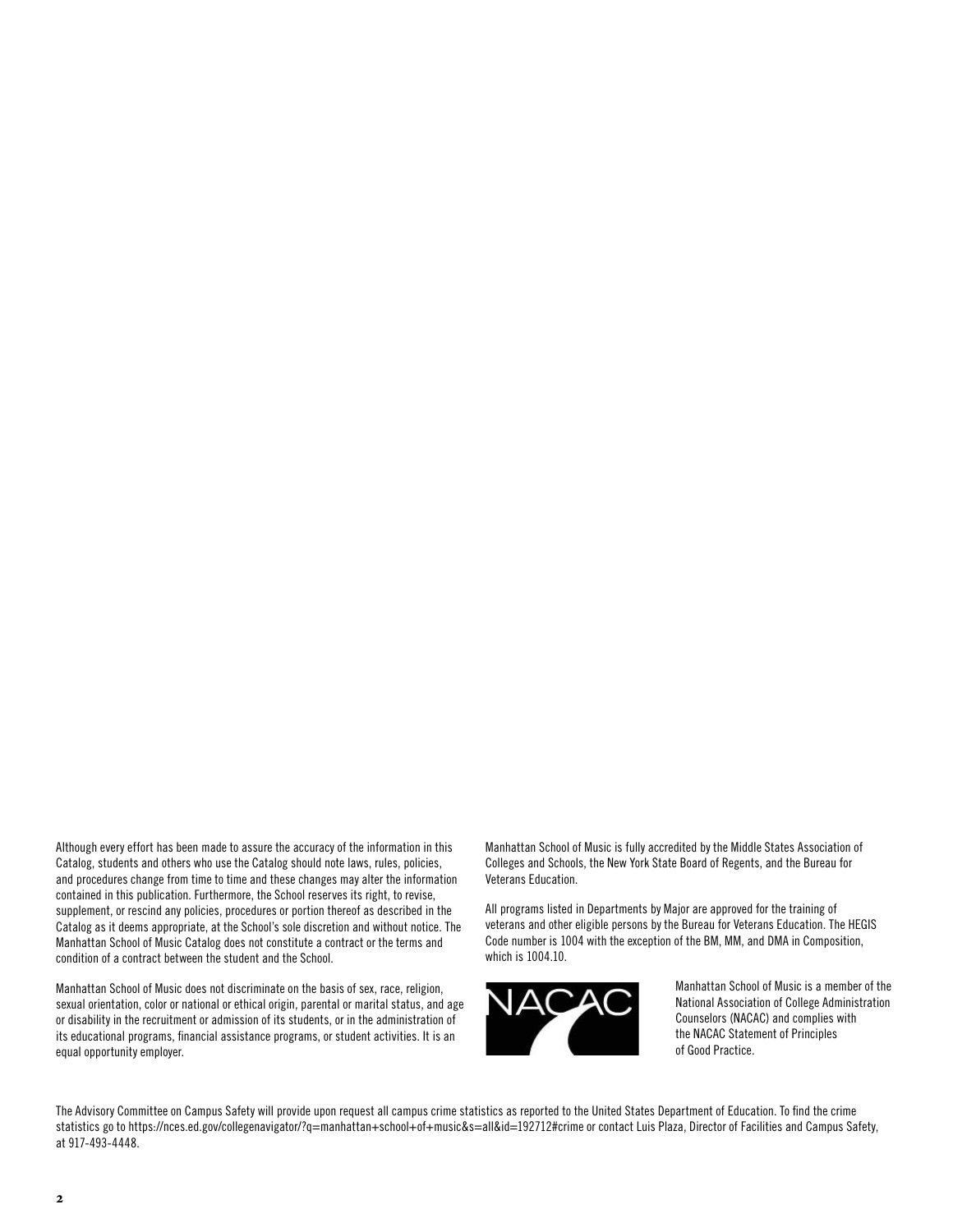## <span id="page-2-0"></span>TABLE OF CONTENTS

| <b>Course Catalog Policy</b>          | $\overline{4}$ |
|---------------------------------------|----------------|
| History of the School                 | 5              |
| Academic Calendar                     | <u>7</u>       |
| Office of Student Accounts            | 9              |
| <b>Tuition and Fees</b>               |                |
| Office of the Registrar               | 11             |
| <b>Registration Procedures</b>        |                |
| <b>Academic Regulations</b>           |                |
| <b>Degree Programs and Curriculum</b> | $27 \,$        |
| Departments by Major                  |                |
| <b>Brass</b>                          | 30             |
| Collaborative Piano                   | 33             |
| Composition                           | 35             |
| Conducting                            | 38             |
| <b>Contemporary Performance</b>       | 40             |
| Guitar                                | 42             |
| Harp                                  | 44             |
| Jazz Arts                             | 46             |
| <b>Musical Theatre</b>                | 51             |
| Orchestral Performance                | 53             |
| Organ                                 | 56             |
| Percussion                            | 58             |
| Piano                                 | 60             |
| Strings                               | 63             |
| Pinchas Zukerman Performance Program  | 68             |
| Voice                                 | 71             |
| Woodwinds                             | 75             |

| Professional Studies Certificate Program | 79  |
|------------------------------------------|-----|
| Dual Degree Program                      | 83  |
| <b>Doctor of Musical Arts</b>            | 85  |
| Artist Diploma                           | 90  |
| <b>Course Descriptions</b>               |     |
| <b>Brass</b>                             | 91  |
| Collaborative Piano                      | 91  |
| Composition                              | 91  |
| Conducting                               | 93  |
| <b>Contemporary Performance</b>          | 94  |
| Doctoral Program                         | 96  |
| Guitar                                   | 97  |
| Harp                                     | 98  |
| Humanities                               | 98  |
| English as a Second Language             | 103 |
| Entreprenuership                         | 103 |
| Jazz                                     | IO4 |
| <b>Music History</b>                     | иo  |
| <b>Musical Theatre Curriculum</b>        | II4 |
| <b>Orchestral Performance</b>            | 119 |
| Organ                                    | 119 |
| Percussion                               | 119 |
| Performance                              | 120 |
| Piano                                    | 122 |
| Strings                                  | 125 |
| Musical Theory/Aural Skills              | 125 |
| <b>Skill Studies</b>                     | 129 |
| Voice, Opera and Related Studies         | 130 |
| Woodwinds                                | 133 |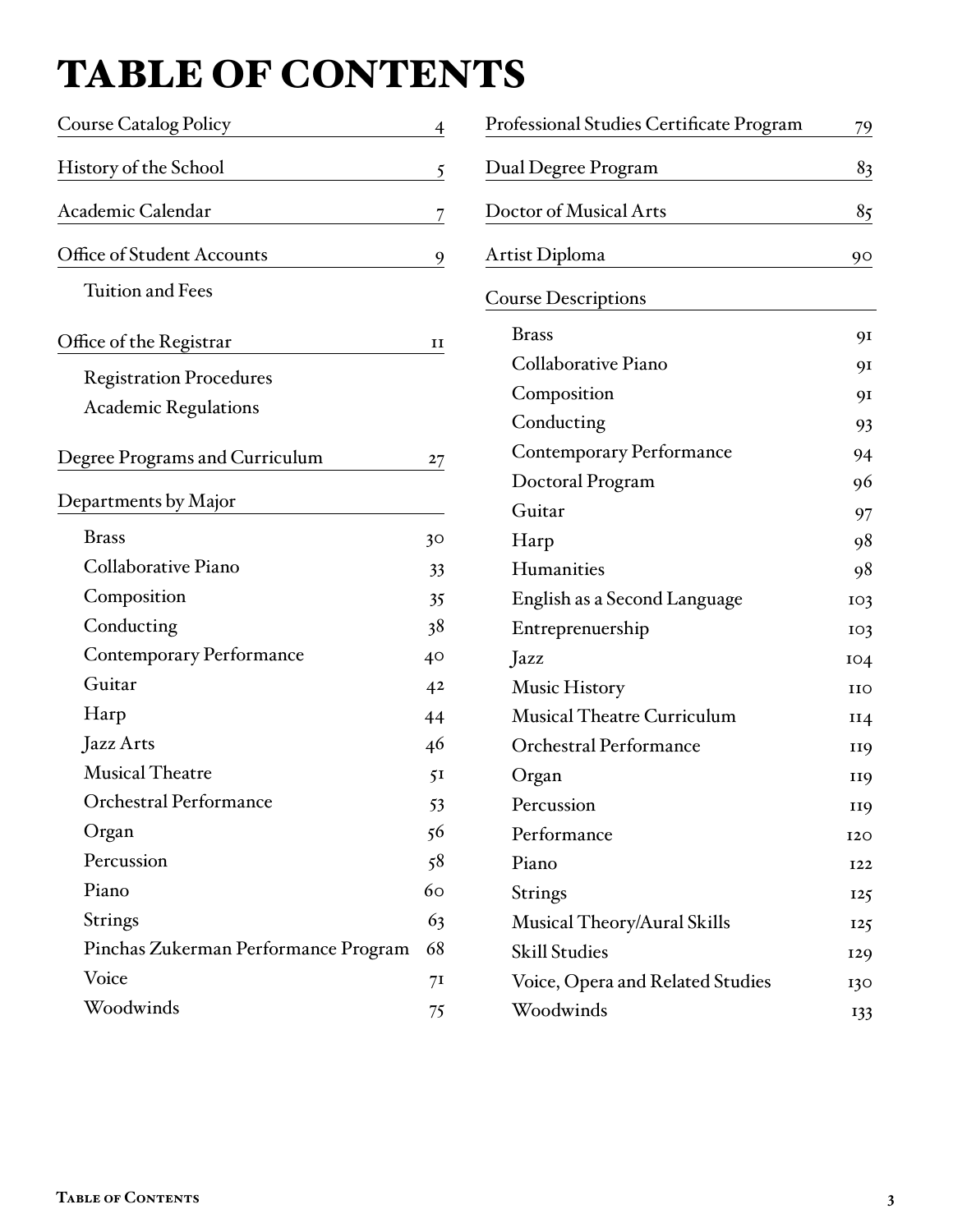## <span id="page-3-0"></span>COURSE CATALOG POLICY

This Course Catalog Policy serves to familiarize all undergraduate, graduate, and doctoral students with Manhattan School of Music's academic policies and procedures as of September 1, 2021. A department or program may adopt more specific policies or procedures applicable to the particular program of study. Together, the policies and procedures set forth in this Catalog and in program-specific policies constitute your resource guides regarding the academic requirements of the School.

The policies and procedures in this Catalog are subject to modification, revision, and updates at the discretion of the School or the program in question, to comply with evolving accreditation standards and best practices in the best interests of the MSM community. These policies and procedures do not constitute a contract, do not reflect binding commitments by MSM, and may not be relied upon as such. Manhattan School of Music will notify students when policies or procedures are revised, but students also have a responsibility to stay current on the applicable policies and

procedures for their particular degree or certification programs.

In addition, the entire campus community must recognize that the current COVID-19 pandemic is likely to continue to challenge the operations, as well as the health and safety, of our community. The School publicizes its current plans and expectations on the MSM website. All students must comply with these guidelines, and may include completing a daily health questionnaire as part of our shared responsibility to help protect the health and safety of the community. If, following a campus judicial hearing, a student is found to have violated these campus safety protocols, a sanction up to and including suspension or dismissal may be imposed, without refund.

Manhattan School of Music reserves the right to change or alter its programs, services, methods of delivering course content, schedules, safety guidelines, and operations to respond to the evolving needs of the campus community. These changes may include: (1) adjusting the method of delivering course content, curricula, or services,

including the conversion of some or all coursework or business to remote instruction or remote operations; (2) modifying, postponing, or temporarily eliminating academic course offerings, program requirements, clinical assignments or experiential learning, access to facilities, student activities, and other services; (3) postponing or adjusting extracurricular activities and offerings; (4) changing or adjusting semester schedules, examination schedules, teaching and academic counseling assignments, and grading protocols; and  $(5)$  otherwise changing or adjusting academic operations and student activities when such modifications are deemed to be in the best interests of the students and the health and safety of the greater campus community. Any changes to the learning environment for this academic year (2021-2022) will not result in a reduction of tuition and fees because instruction, academic credit, and nonacademic services will nonetheless be provided to students, whether in-person, remotely, or in a hybrid environment.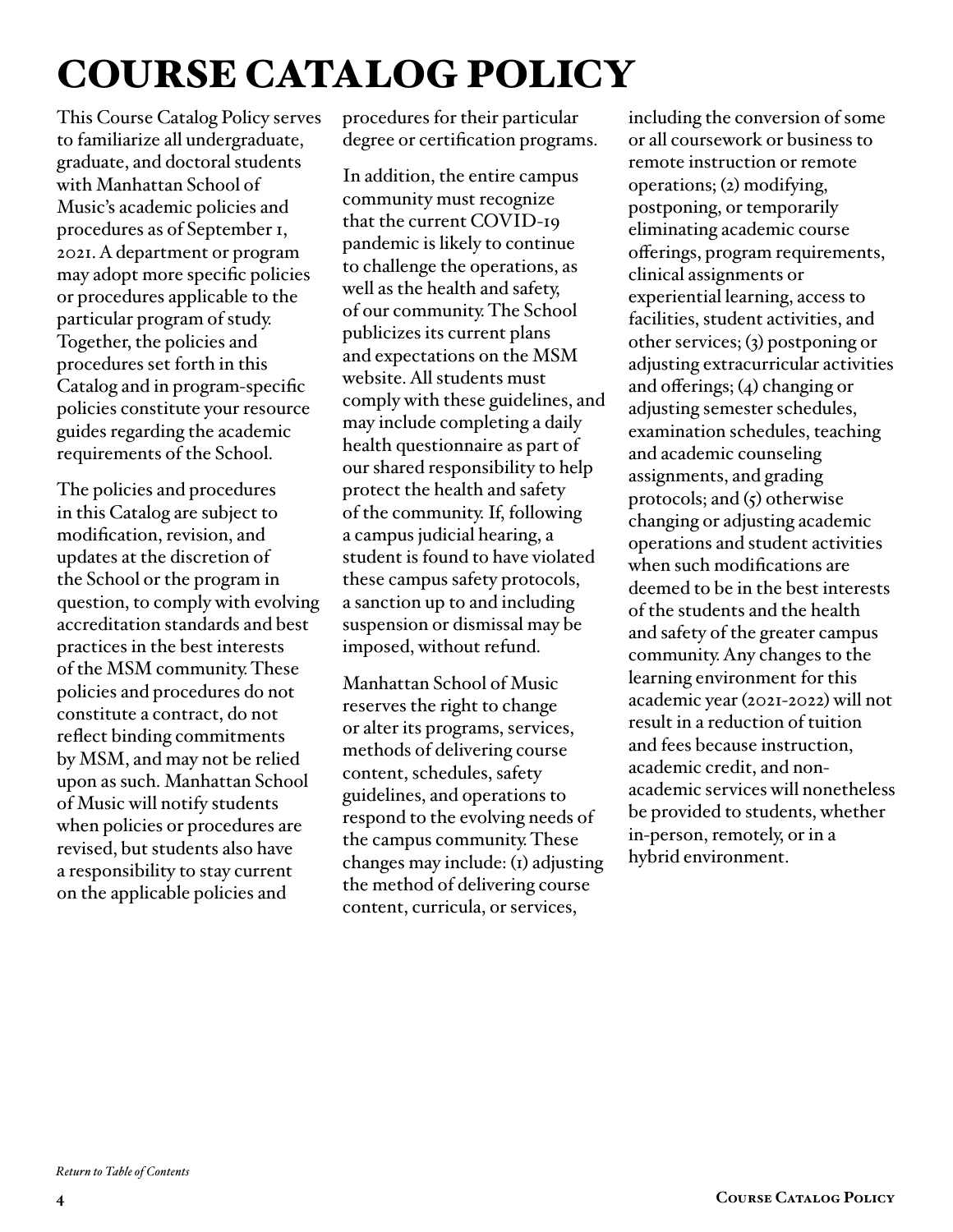## <span id="page-4-0"></span>MISSION AND HISTORY OF THE SCHOOL

## *MISSION*

Manhattan School of Music is deeply committed to excellence in education, performance, and creative activity; to the humanity of the School's environment; to preparing all our students to find their success; and to the cultural enrichment of the larger community. A premier international conservatory, MSM inspires and empowers highly talented individuals to realize their potential. We take full advantage of New York's abundant learning and performance opportunities, preparing our students to be accomplished and passionate

performers, composers and teachers, and imaginative, effective contributors to the arts and society.

## *HISTORY*

From its beginnings as a small community music school to its current incarnation as a top conservatory, Manhattan School of Music has upheld a tradition of excellence in music education. The School was founded in 1917 by pianist and philanthropist Janet D. Schenck. Then called the Neighborhood Music School, it was located on Manhattan's Upper East Side and tasked with bringing high-quality musical training to

the immigrant communities of New York City. By re-establishing the musical communities that had existed in these immigrants' home countries, Schenck hoped to further the nascent cause of American music. To that end, the School developed its resources to educate the complete musician.

By 1928, enrollment at the School had reached 400 students. Under additional artistic guidance from Pablo Casals, Harold Bauer, and Fritz Kreisler, the Neighborhood Music School erected a new building and, in 1938, changed its name to Manhattan School of Music. In the space of twenty years, the school had built a

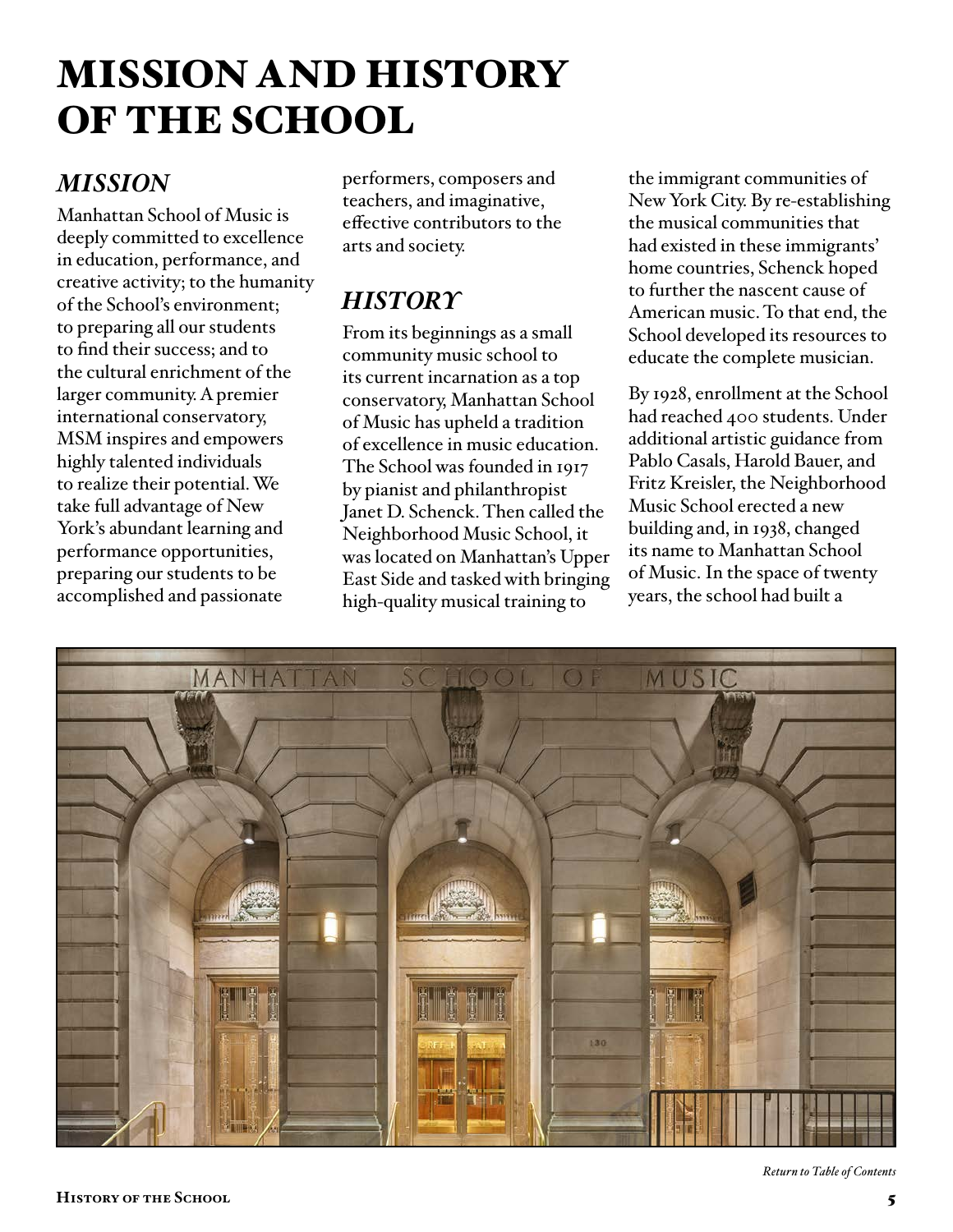national reputation. By 1943, the School offered the Bachelor's degree; advanced degree programs soon followed.

In 1956, Dr. Schenck retired and John Brownlee, noted Metropolitan Opera baritone, was appointed director, a title later revised to president. President Brownlee initiated the idea of relocating the School to the Morningside Heights neighborhood; his death occurred only months before his efforts were realized. In 1969, George Schick, Metropolitan Opera conductor, accompanist, and distinguished opera coach, succeeded Brownlee as president and led the School's move to its present location. John O. Crosby, founder and general director of the Santa Fe Opera, was appointed president in

1976; Gideon W. Waldrop was appointed in 1986; and Peter C. Simon in 1989.

Marta Casals Istomin, former director of the Kennedy Center for the Performing Arts, served as president of the School from 1992 until 2005. Her tenure saw the construction of the G. Chris and SungEun Andersen Residence Hall, which opened in 2001. In addition to student housing, Andersen is home to the William R. and Irene D. Miller Recital Hall and the Alan M. and Joan Taub Ades Performance Space; the Peter Jay Sharp Library; and 108 practice spaces. Dr. Robert Sirota, appointed president in 2005, oversaw significant growth at Manhattan School of Music during his seven-year tenure, instituting the critically acclaimed Contemporary Performance

Program and, in 2010, the innovative Center for Music Entrepreneurship, as well as the addition of the Solomon Gadles Mikowsky Recital Hall, a new state-of-the-art recital space.

Under the current leadership of Dr. James Gandre, who assumed the presidency in May 2013, Manhattan School of Music continues to uphold the mission that Janet Schenck began over 90 years ago. Now home to 950 students from over 40 countries, the School is a thriving international community of artists. As MSM continues to grow, its focus remains the same: the education of tomorrow's leaders in the arts.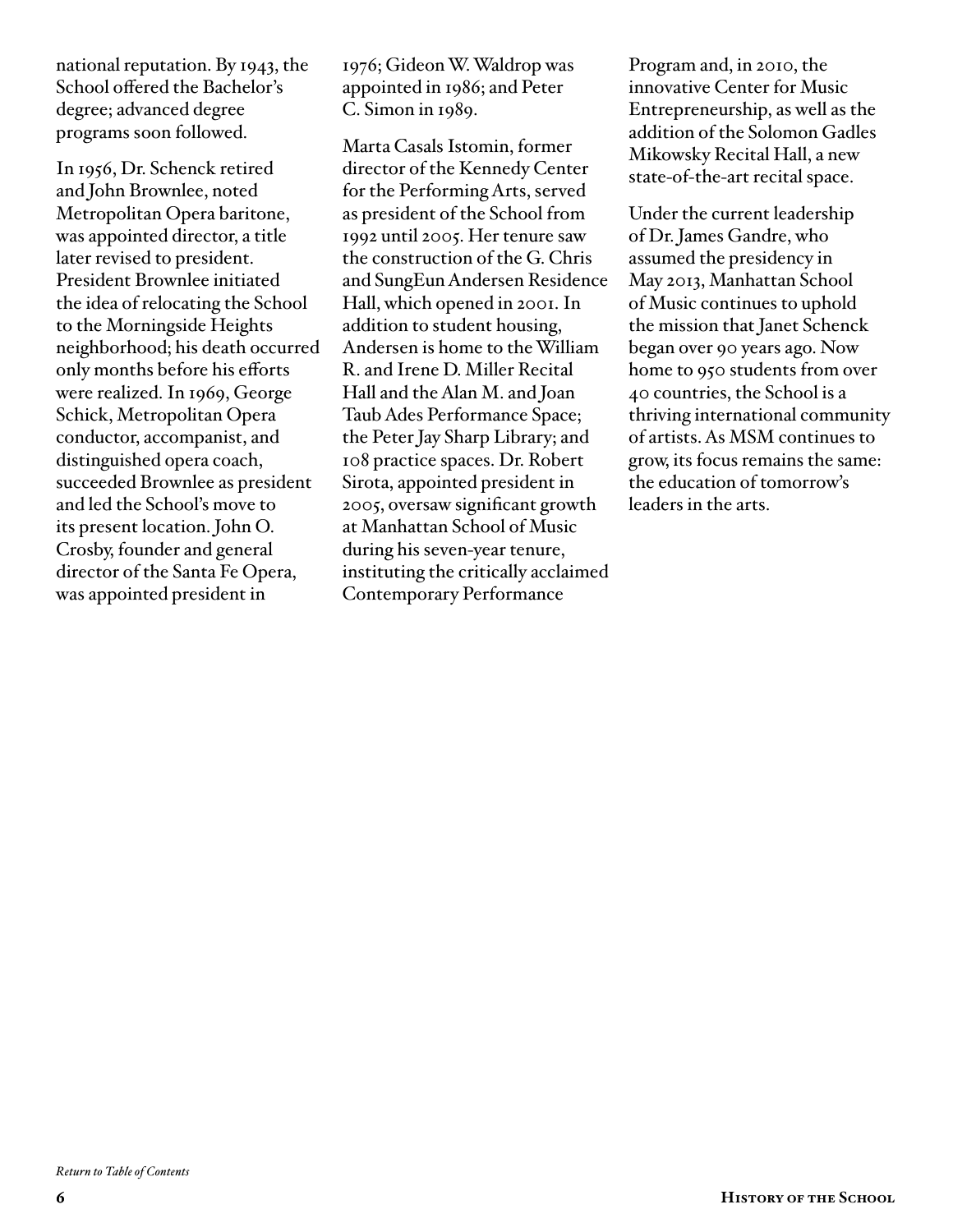## <span id="page-6-0"></span>ACADEMIC CALENDAR 2021–22

## **FALL**

June 14–18, 2021 Placement and Qualifying Exams for Fall 2021 (online)

July 1, 2021 Official first day of the Fall 2021 Semester

August 30, 2021 Andersen Residence Hall opens for new students. Orientation Week begins

### September 1, 2021

Andersen Residence Hall opens at 10 am for returning Voice and Musical Theatre students

## September 2, 2021

Andersen Residence Hall opens at 10 am for all returning students. In-Person Classical Voice and Musical Theatre auditions begin

### September 3, 2021

In-Person Classical Instrumental and Jazz auditions begin

September 6, 2021 Labor Day holiday (administrative offices closed)

September 8, 2021 First day of academic classes for the Fall 2021 Semester

September 8–17, 2021 Add/drop period

October 22, 2021 Last day to withdraw from a Fall 2021 Semester class

November 4–6, 2021 Friends & Family Weekend

November 24–28, 2021 Thanksgiving recess for students and faculty

November 24–26, 2021 Administrative offices closed for Thanksgiving holiday

December 1, 2021 Admissions applications due date (2022-2023)

December 13–17, 2021 Finals Week/Final week of classes

December 17, 2021 Last Day of Fall 2021 Semester activities

December 18, 2021 Andersen Residence Hall closes at 12 pm

December 18, 2021–January 11, 2022 Winter recess

January 3, 2022 New Year's Day (observed)

January 4, 2022 Administrative offices reopen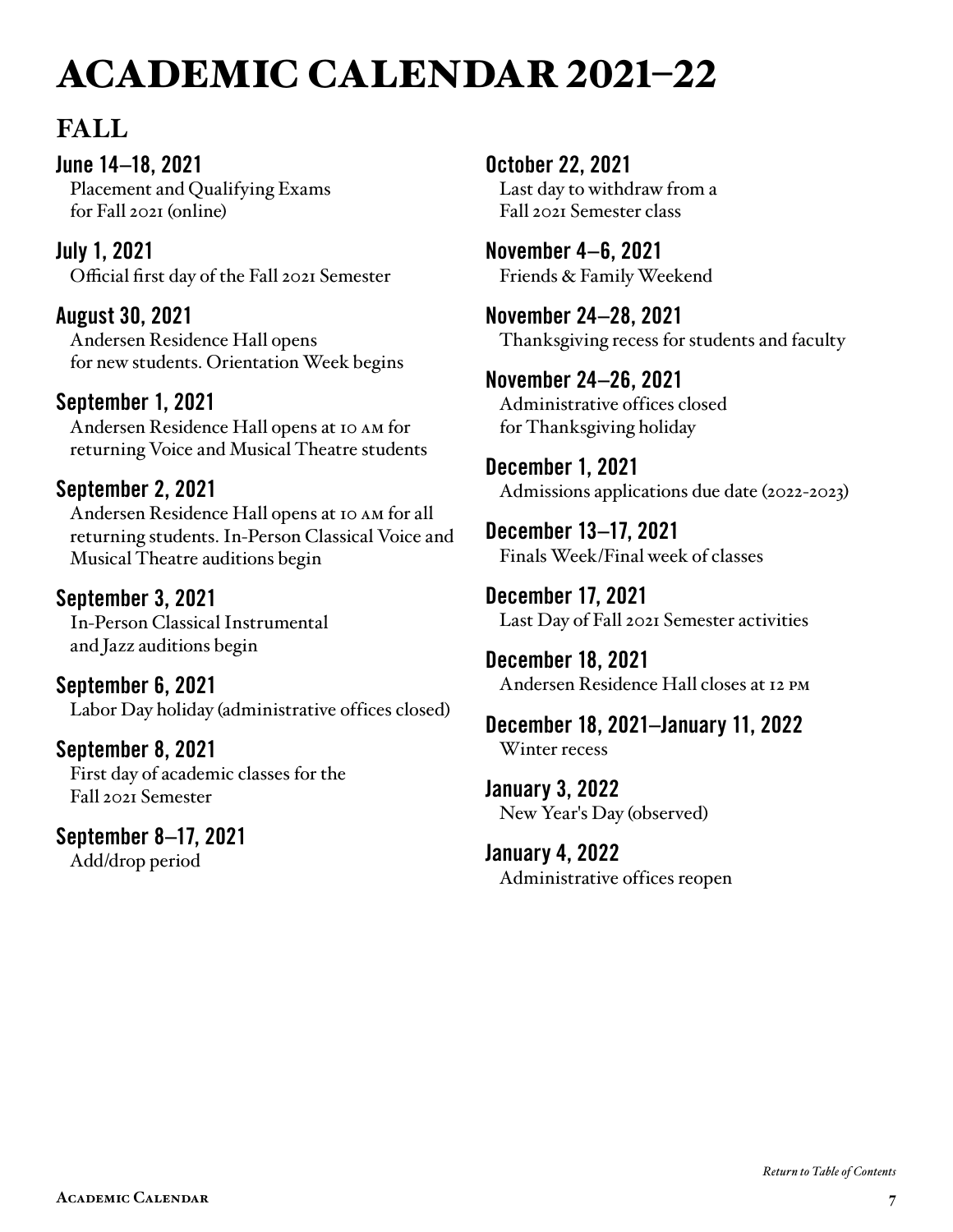## **SPRING**

January 17, 2022 Andersen Hall re-opens

January 17, 2022 Martin Luther King Jr. Day. No classes and administrative offices closed

January 18, 2022 First day of classes for the Spring 2022 Semester

January 18–January 24, 2022 Add/drop period

### February 25, 2022 Last day to withdraw from

Spring 2022 Semester class(es) with a grade of W

February 25–March 4, 2022 Audition Week

February 26–March 13, 2022 Spring Break (No Classes)

May 9, 2022 Last day of classes for the Spring 2022 Semester

May 10–13 & 15–16, 2022 Jury Week

May 17, 18, 20 & 23, 2022 Finals Week/Final week of classes

May 19, 2022 Commencement

May 23, 2022 Last day of Spring 2022 Semester

May 24, 2022 Move-out day for Andersen Hall residents by 12 pm *\*Dates are subject to change.*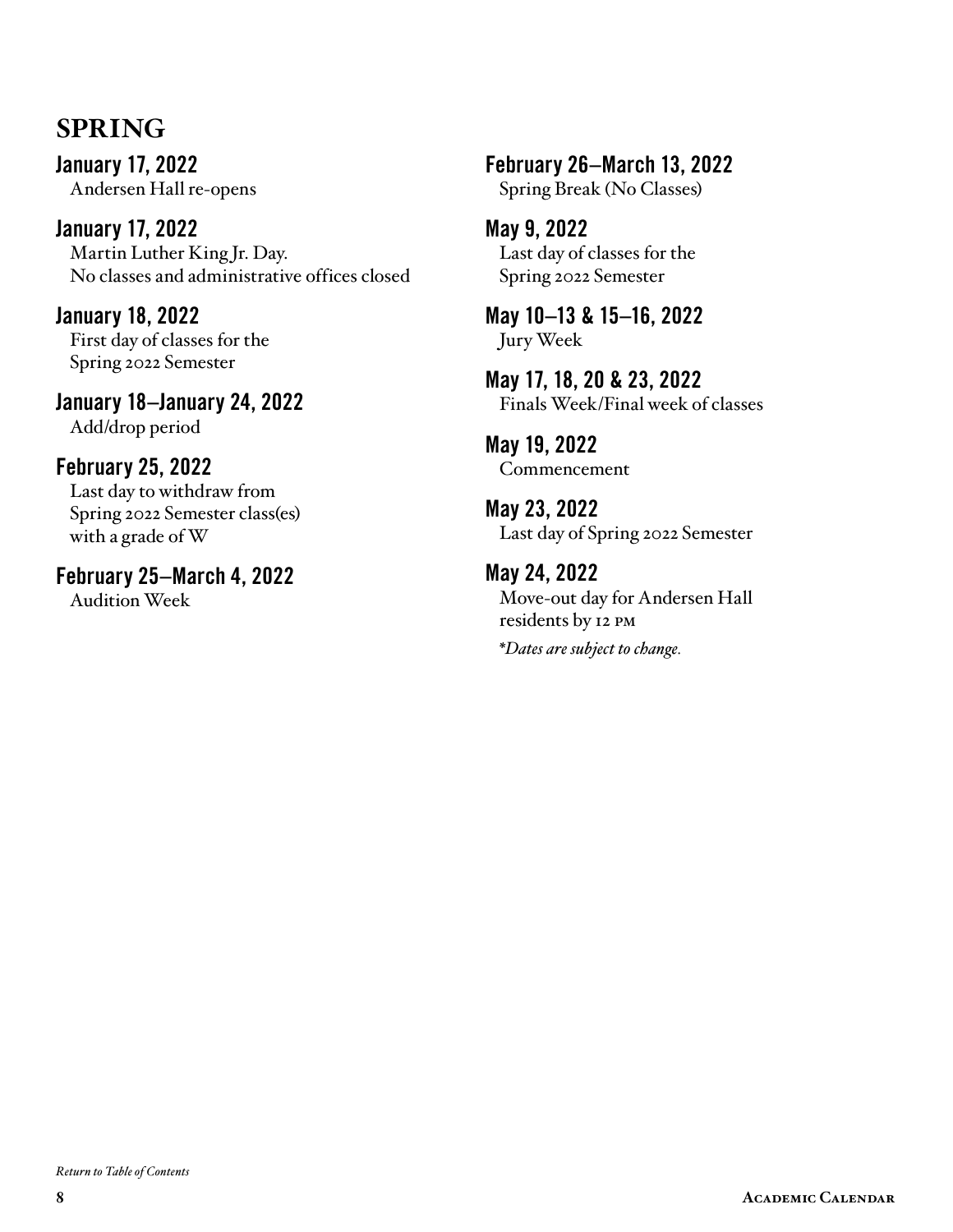## <span id="page-8-0"></span>OFFICE OF STUDENT ACCOUNTS

The Office of Student Accounts provides information on important documents and payment procedures, policies and payment plans on its website at msmnyc.edu/campus/ student-accounts/.

### *TUITION AND FEES* Confirmation Fee

Newly admitted students are required to submit a nonrefundable \$500 fee upon notice of their acceptance to Manhattan School of Music. This fee represents confirmation of enrollment.

#### **Tuition**

Tuition for all Degree and Diploma Programs: \$49,850

Annual Fees (required of all students unless otherwise noted)

General Student Fee: \$850 per academic year (billed as \$495 per semester)

#### Housing Costs

Housing Fee: \$300

For those students residing in Andersen Hall, the following room rates apply:

Triple Room: \$8,900

Standard Double: \$10,790

Regular Single: \$14,720

Premium Single: \$15,430

#### Meal Plan

All students are required to participate in a declining balance meal plan; the amount of the plan is different for commuting students and students residing in the residence hall. The charge for the meal plan will be on the student's invoice and the monies will be applied to their ID card. The annual cost of the meal plans are as follows:

Commuting Students: \$298

Resident Students

Brronze: \$2,850 Silver: \$3,990 Gold: \$5,550

Student Health Insurance (annual fee, administered by Student Engagement): \$2,755

Doctoral Program Fees (Doctoral Candidates only)

Thesis Research Fee: \$1,200 (per semester)

Thesis Examination Fee: \$120

Other Fees (Non-refundable, Charged Where Applicable)

Application/Audition Fee: \$125

Credits Exceeding Degree Credit Limits (per credit): \$750

Course Audit (See Office of the Registrar): \$500

Damage/Judicial Fines: TBA

Graduation Fee: \$125

Qualifying Examination Fee (per exam): \$35

I.D. Replacement Fee: \$45

Postage Fee (International Students Only): TBA

Transcript Fee (\$10 per copy)

Returned Check Fee (insufficient Funds): \$30 (After we receive a returned check, personal checks will not be accepted from the student or parent for one Academic Year)

## *BARNARD SURCHARGE*

For those students wishing to take elective courses at Barnard College, a tuition surcharge will apply. A charge of approximately \$110 per credit for Barnard courses, in addition to the regular MSM tuition, will be added to the account. Currently only undergraduate students are eligible to take courses at Barnard College.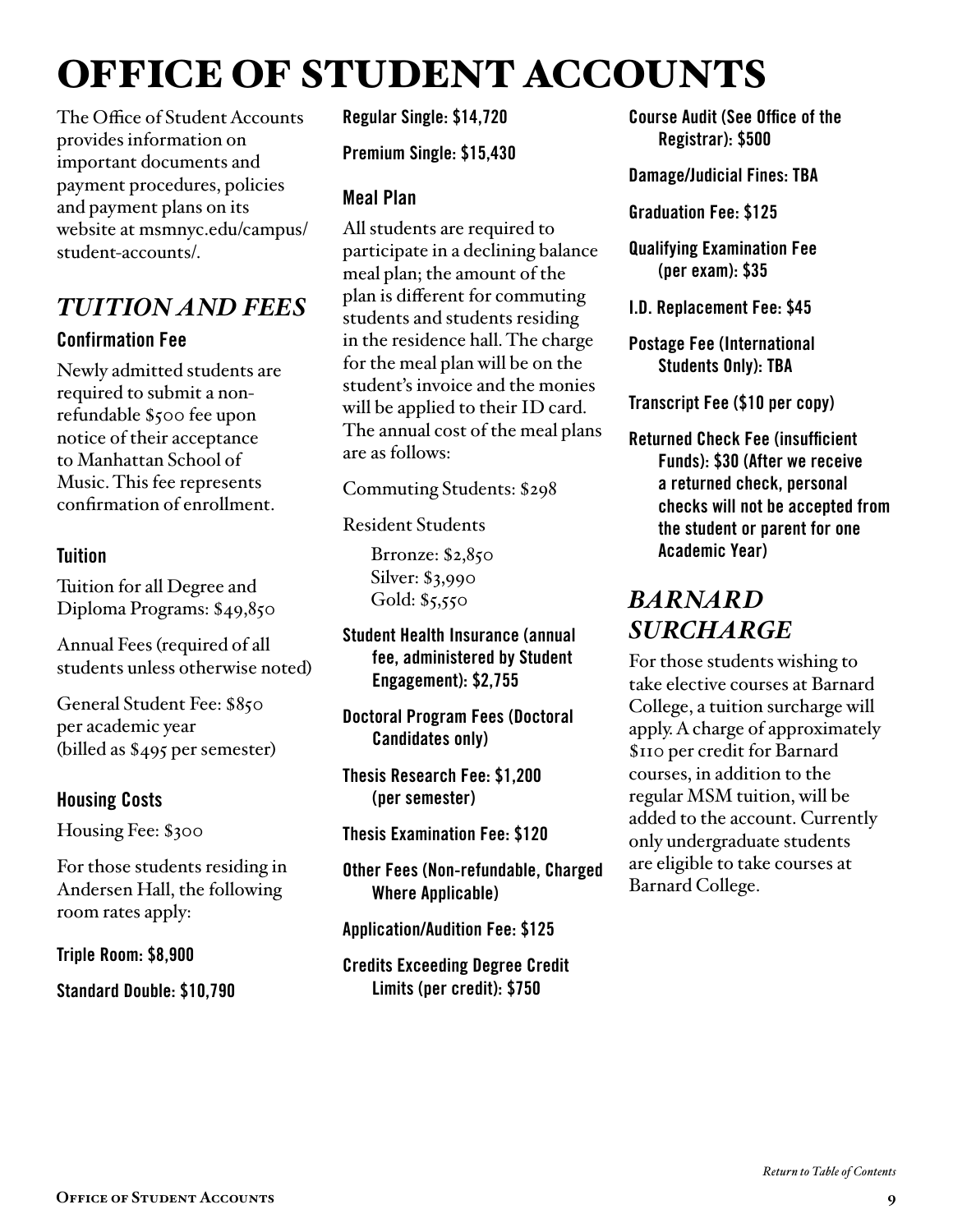## *STUDENT USE OF MANHATTAN SCHOOL OF MUSIC FACILTIES*

Tuition payment provides acess to Manhattan School of Music facilities only when classes are in session, and does not include the intercessions or summer vacation. College students have limited access to Manhattan School of Music facilities on most Saturdays, when the Precollege Division is in session. Manhattan School of Music reserves the right to enforce rules for facilities usage at all times.

## *REFUNDS/LEAVES OF ABSENCE AND WITHDRAWALS*

Students who wish to file a Leave of Absence or Withdrawal notice after the first day of

classes are required to complete the appropriate form located in the Office of the Registrar. The Registrar will determine the official date. After the first day of classes, all students will be responsible for a portion of tuition and housing. The tuition due will be based upon the following schedule (any over payment will be refunded by mailed check):

20% within the f irst two weeks 40% within the third week 60% within the fourth week 80% within the fifth week 100% after the fifth week

Arrangements must be made with the Director of Residence Life regarding refunds of housing charges.

## *EFFECTS ON FINANCIAL AID*

Students receiving federal financial aid funds that withdraw or cease attendance through a leave of absence during the semester are subject to The Return of Title IV Funds regulation. For a list of federal funds falling under this regulation and more information about this process, please visit financial aid. If you have any questions, please contact the Office of Financial Aid.

#### Nonrefundable charges:

Registration, general student fees, health insurance, late fees, meal plan fees, graduation fees and certain Other Fees are non-refundable.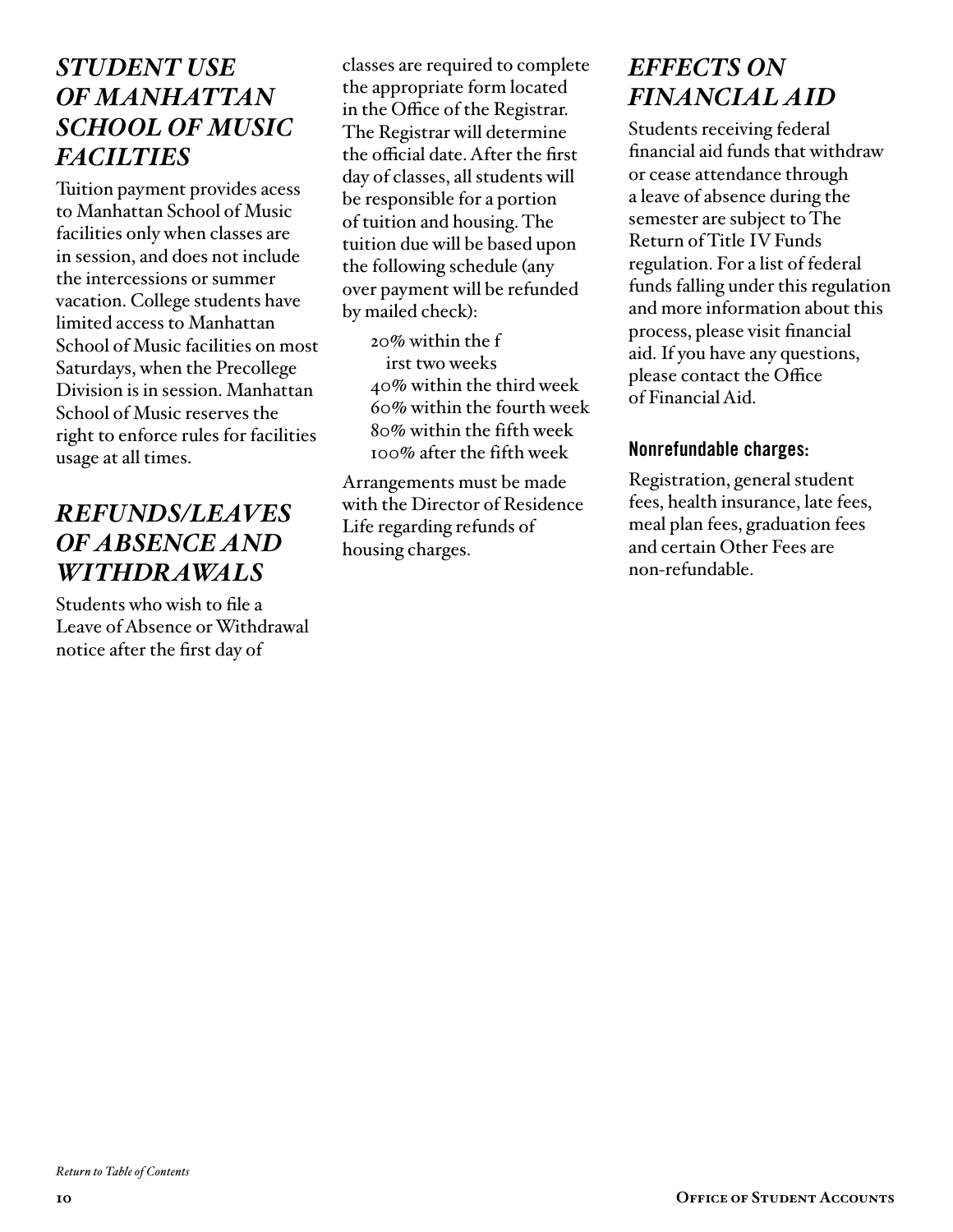## <span id="page-10-0"></span>OFFICE OF THE REGISTRAR

## *REGISTRATION AND ACADEMIC STATUS*

The Office of the Registrar preregisters students for courses according to their program requirements. It is the individual student's responsibility, however, to ensure that he or she is meeting those requirements in a timely manner.

No student will be permitted to attend classes or lessons until payment of tuition and fees has been made in accordance with the arrangements described in tuition and fees.

#### Registration for New Students

Permission to register for classes is granted to new students and former MSM students beginning a new program only if they have been formally admitted through the Office of Admission and Financial Aid. Instructions and materials for registration are available at the times designated for new student registration.

#### Registration for Continuing Students

In April and November, all current students who expect to continue their studies in the following semester are required to register for classes.

#### Registration for Returning Students

Returning students are defined as:

1) Students returning after an official Leave of Absence; or 2) A former student seeking to complete unfinished degree requirements and formally readmitted by the institution. Such students should contact the Office of the Registrar in writing or by email and set up an appointment with a counselor.

Undergraduate students transferring to MSM may have credits transferred from a previous school or schools to Manhattan School of Music. MSM will consider the transfer of course credit with the grade of C or above in Core Humanities courses and Humanities electives. Credit for core Aural Skills, Keyboard Skills, Required Piano, Music Theory, and Music History is granted on the basis of placement exams administered at the beginning of the student's first semester.

*Please refer to the Transfer Credit Policy for information.*

MSM does not accept for transfer credit AP credits, college courses taken in high school which count toward the high school diploma, nor courses which have been used to fulfill requirements of a previous degree program.

*For more information, see Transfer Credit Policy/Credit by Examination.*

#### Credit Limit

Full-time students are defined as those enrolled for 12 to 18 credits. Matriculated students are those working towards a degree or diploma. The School does not permit students to register for part-time status (less than 12 credits). Exceptions to this policy are made for students completing their last semester of undergraduate study, and otherwise on a case-by-case basis. Applications for parttime status are available in the Registrar's Office.

#### Undergraduate Status

Undergraduate status is determined by the number of credits successfully completed or transferred:

1–30 credits=freshman 31–60 credits=sophomore 61–90 credits=junior 91+credits=senior 120=minimum for graduation

#### Major Teacher Change

Teacher assignments are made with great care and consideration for each student. Before considering a teacher change, students should speak with either the Department Chair or Dean of Academic Affairs. Students may initiate the request as early as the preceding semester and must submit the required online form no later than end of the add/drop period of the term in which the change is to take place. Changes must be requested before the end of the Add/Drop period, and will only be accepted through completion of the online form. Information may be obtained by emailing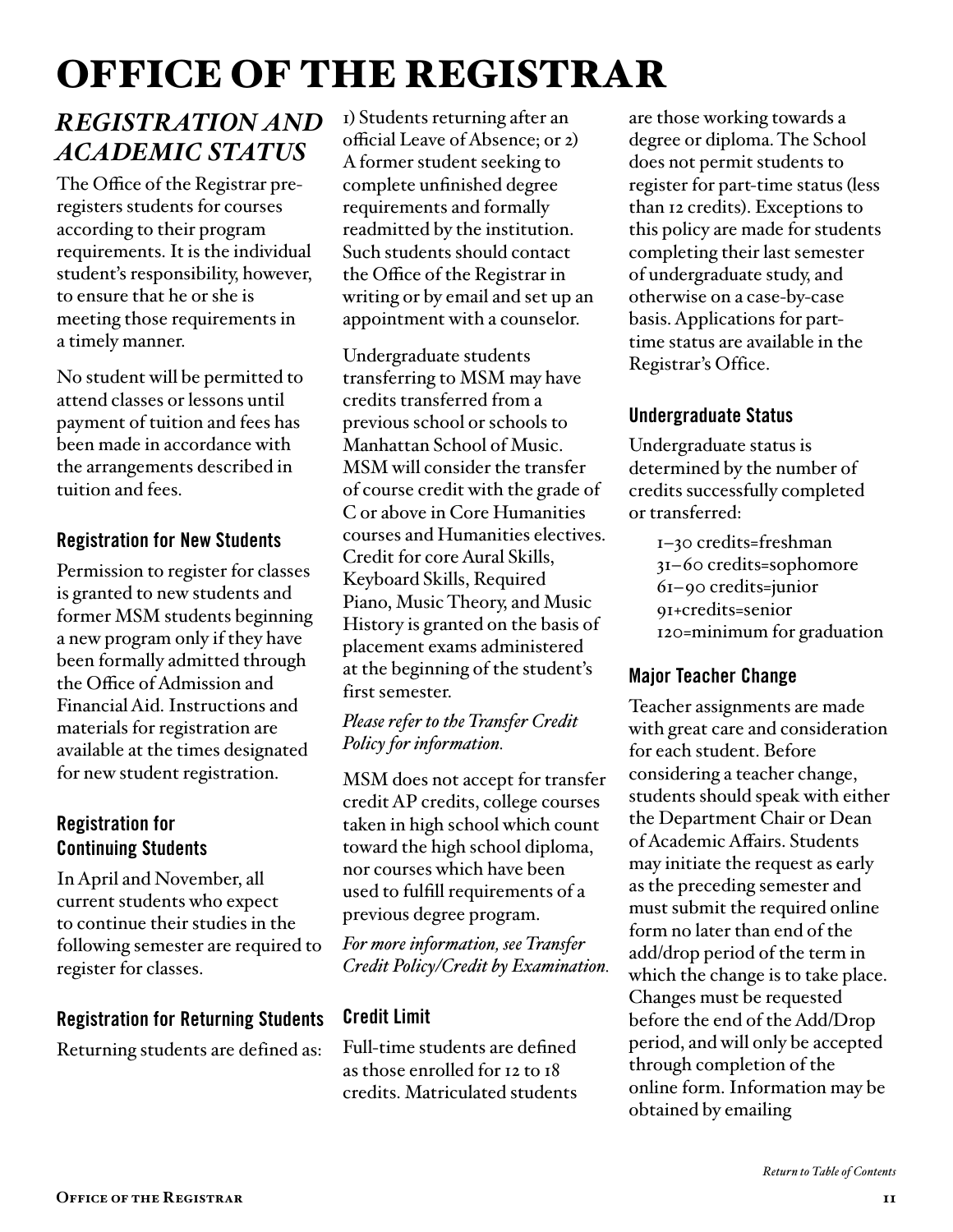provost@msmnyc.edu. After a student changes teachers, the former teacher is excluded from grading the student at subsequent juries and auditions. In general, teacher assignments are subject to change based on teacher availability.

#### Split Teacher

Before students are eligible to submit a split teacher request, they must first receive approval from the following:

- 1. Current Teacher
- 2. Request Teacher
- 3. Department Chair.

Once all the required permissions are received, the student can request the official form by emailing the Provost's office at provost@msmnyc.edu. An approved request form will be sent to the student, the student's current teacher, requested teacher, Department Chair, and the Provost for signatures (in that order). Once all required signatures are received, a copy of the completed form will be emailed to all signatories. The Registrar's Office will also receive a copy to place in the student's file. Split lessons must be requested before the end of the Add/Drop period, and will only be accepted through completion of the online form. Information may be obtained by emailing provost@msmnyc.edu.

Please note: Split lessons are intended for a finite period of time. As such, requests are only approved for a single semester or a single academic year. New requests must be submitted

for a continuation of the split. Splits are ONLY approved for lessons within the student's major. Students who wish to study outside their major area can request non-major lessons, please see instructions for a non-major lesson request below.

#### Program Change

Students who wish to change their course of study from one discipline to another must reaudition. Audition dates and information on requirements of a new program of study may be obtained from the Office of Admission and Financial Aid. Information regarding the transfer of credits from one program to another may be obtained from the Office of the Registrar.

#### Placement Exams and Deficiency Courses

All new classical, jazz and orchestral program students are required to take placement exams in Theory, Aural Skills, Music History, sight-reading (Piano majors only), keyboard skills (non-Piano majors only), and fretboard harmony (Classical Guitar majors only). These exams take place during summer before the fall semester begins.

Students are required to complete all elementary courses successfully before registering for classes prescribed in their course sequence plans. Elementary courses become part of a student's degree or diploma program. They may not be used to fulfill requirements (with the exception

of TH2883). The length of a degree or diploma program may be extended for students who are required to take elementary courses. Students required to take English Language courses should be aware that this may extend their program for one additional year or more.

#### Qualifying Examinations

If a student is already capable of meeting the requirements for a particular course, he or she may demonstrate proficiency through a qualifying examination. Qualifying examinations are offered in Theory, Aural Skills, Keyboard Skills (Piano, Organ, and Collaborative Piano majors only), Music History, Required Piano (non-keyboard and nonguitar majors only), and fretboard harmony (Classical Guitar majors only). Applications for these examinations are available in the Office of the Registrar. A fee is charged for Theory, Aural Skills, Required Piano and Keyboard Skills examinations.

Students will be allowed to take a Theory/Aural Skills placement and qualifying examination for a particular course only once. Additionally, students may only qualify in Theory/Aural Skills courses one level at a time. Notices of Qualification must be approved and submitted to the Registrar's Office by the appropriate department chair before the end of the Add/Drop period.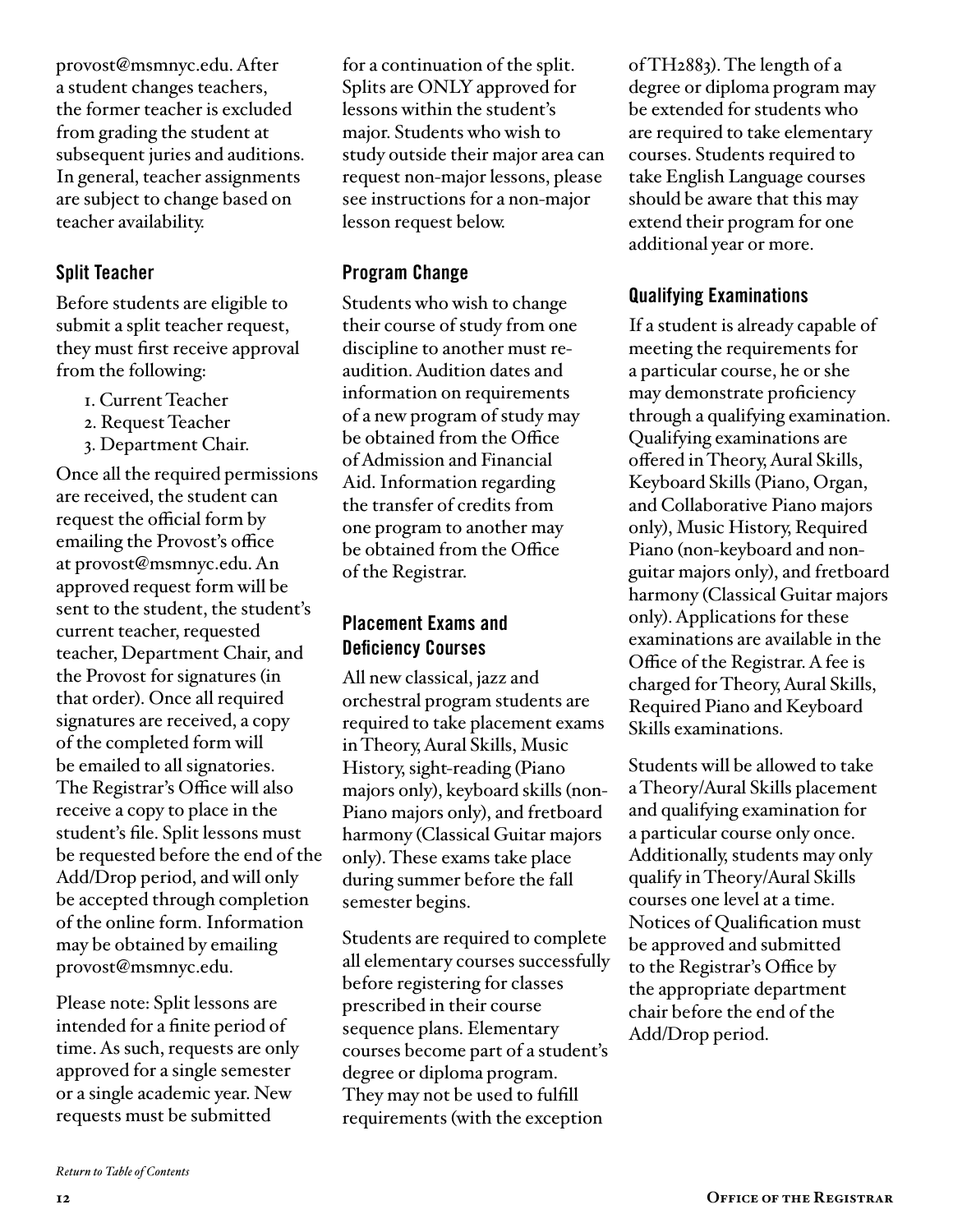#### <span id="page-12-0"></span>Schedule Changes/ADD/DROP Period/Course Withdrawals

Students may request changes in their schedules only during the Add/Drop and Withdrawal Periods listed in the Academic Calendar. No schedule changes are possible after the conclusion of the Add/Drop and Withdrawal Periods, unless approved in writing by the Provost. No schedule change is considered official until it is processed by the Office of the Registrar.

**Add:** Courses may be added by filing the appropriate forms in the Office of the Registrar during the Add/Drop Period. In addition to the approved Add form, a completed Permission to Enroll form and/or Over Credit form may be required in some cases. Only after the completed form(s) have been filed in the Office of the Registrar may the student officially enroll in the course.

**Drop:** Non-required courses may be dropped by filing the appropriate forms in the Office of the Registrar during the Add/ Drop Period. Failure to file the completed Drop Form will result in the student's continued enrollment in the course. Continued enrollment without attendance will result in an automatic Failing grade.

**Course withdrawals:** Students may withdraw from a course after the Add/Drop period by filing a petition in the Office of the Registrar. An approved Withdrawal results in a grade of W being applied to the course if request is made after the deadline to withdrawal without a grade

of W. See Academic Calendar for deadline. While the grade of W does not affect the student's grade point average, the course remains on his or her record, with the student remaining responsible for the credit associated with the course. Failure to file a petition constitutes continued enrollment in the course, and the student is subject to the requirements and responsibilities of the course. Failure to Withdraw or complete the requirements will result in a Failing grade.Deadlines and regulations concerning dropped and withdrawn courses will apply.

#### Elective Credits

Elective credits are those credits not distinctly specified in a particular major's course sequence. Electives are either general or department-specific. Students are allowed to take courses in other departments as General Electives, as long as there is space available in the course for non-majors and they meet the pre-requisites.

Students are not permitted to take major lessons in order to fulfill elective credit requirements.

#### Lessons

Full-time lessons are scheduled for fourteen (14) one-hour sessions per semester. Undergraduate students are required to take at least eight (8) semesters of full-time lessons, graduate and doctoral students are required to take at least four (4) semesters and professional studies and artist diploma students are required to take two (2) semesters.

The number of semesters of fulltime major lessons required of transfer students is determined at the time of acceptance into the school and is dependent upon the performance level at the audition.

Students who have completed their major lesson requirement but have not performed their Graduation Project (Collaborative Piano majors only), Concerto requirement (Piano majors only), Graduation Jury and/or Recital, are required to register for halftime lessons in order to prepare for the requirement. Half-time lessons are seven (7) sessions at three (3) credits for graduate students and two (2) credits for undergraduate students.

#### Non-Major Lessons

Students seeking to take additional lessons outside of their major/ department, can request Non-Major Lessons (secondary lessons) for a fee. Full time non-major lessons are 14 one-hour lessons in a semester for an additional \$4000. Half time non-major lessons are 7 onehour lessons in a semester for an additional \$2000. A student must first receive approval from the requested teacher and their department chair. Then the student can email their intent to provost@ msmnyc.edu. Once approved, the official form will be sent to the student, requested teacher, Department Chair, and the Provost for signatures (in that order). Once all required signatures are received, a copy of the form will be generated and emailed to all the signatories. The Registrar's Office will also receive a copy to place in the student's file and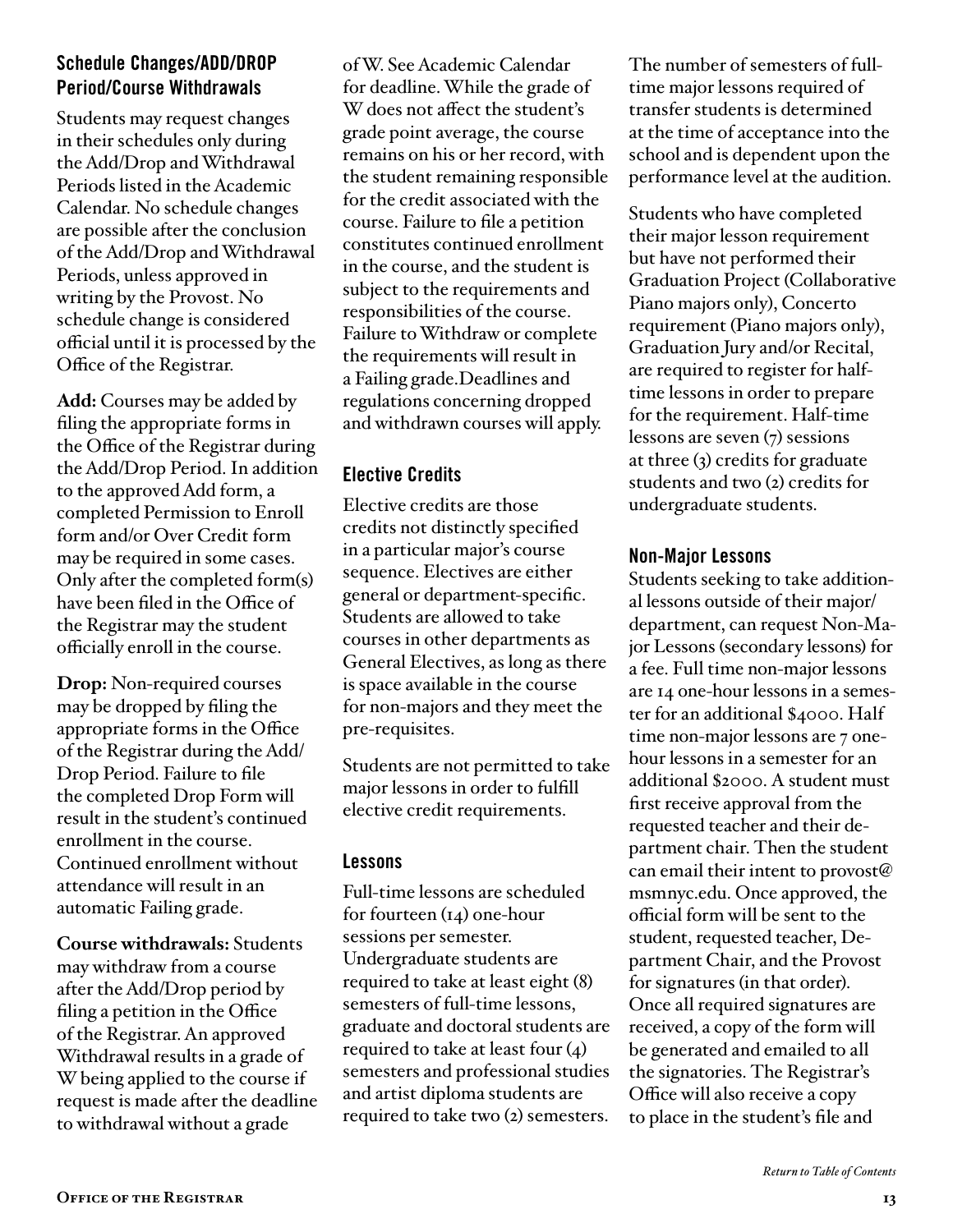Student Accounts will updated to process the required fee.

#### Schedule of Classes

Class times are published in the schedule of course offerings available at registration, with periodic updates. Under-enrolled courses are subject to cancellation at any time during the first two weeks of classes.

#### Barnard College Cross-Registration Program

A special program of crossregistration between Manhattan School of Music and Barnard College allows qualified MSM Juniors and Seniors to have access to the greater variety of academic courses taught at Barnard. Students must be in good academic standing with a cumulative MSM grade point average of at least 3.0. Registration for appropriate Barnard courses must be approved by both the MSM and Barnard Offices of the Registrar. A surcharge of \$110 per credit for a Barnard course will be assessed by the MSM Bursar. A Barnard course may not be taken as pass/ fail, and is subject to Manhattan School of Music's add/drop/ withdrawal schedule.

#### Auditing

All requests to audit must be submitted and approved by the Registrar. Approval of the instructor and department chair is required.

 Students may petition to audit a course for no credit if space is available in the class. Please

do not approve auditing for courses that are full and closed to students needing to take the course for credit.

Outside auditors are not permitted. Only enrolled MSM students may audit MSM courses.

Students may audit one course for free per academic year. A fee of \$500 is charged for each additional course audited in an academic year.

Courses taken as "Audit" are subject to the same add/drop/ withdrawal deadlines as regular courses. As a reminder the last day to add courses for Spring 2021 is February 5, 2021.

No grades are given; an AU is indicated for auditing.

Students auditing courses are there for observation only and cannot participate in assignments, tests, or exams.

Students may not audit a course required for degree requirements.

If you have students currently auditing your course and it has not been officially processed through the Registrar's Office, please do so immediately as add/drop ended this past Friday, February 5, 2021.

#### Independent Study

Independent Study provides the student with an opportunity to engage in exceptional research projects. Independent Study Forms are available in the Office of the Registrar. Such requests will be reviewed for approval by the Registrar and the Provost. A student may take no more

than one Independent Study during his or her residency in any program of study.

## *STUDENT EXCHANGE PROGRAMS*

MSM students are eligible to apply for exchange programs with MSM partner schools. Applicants for exchange programs should be current MSM sophomores, and exchange programs may be one semester or one year. Since requirements and length of study vary from one school to the next, please request information for specific programs from the Office of the Provost. Applicants must be in good standing at MSM and must be able to complete required coursework and performance requirements at the exchange institution as determined by the Exchange Program Committee. Students may only be eligible for one semester of foreign exchange study depending on their department's curricular requirements.

MSM currently has international exchange programs with the following schools: Royal College of Music (London); Paris Consevatory, Royal Danish Academy of Music (Copenhagen); Norwegian Academy of Music (Oslo); Sibelius Academy of Music (Helsinki, Finland); Musikhochschule (Stuttgart); Amsterdam Conservatory.

Students pay tuition, health insurance (if not covered by the partner school), and all required student fees at Manhattan School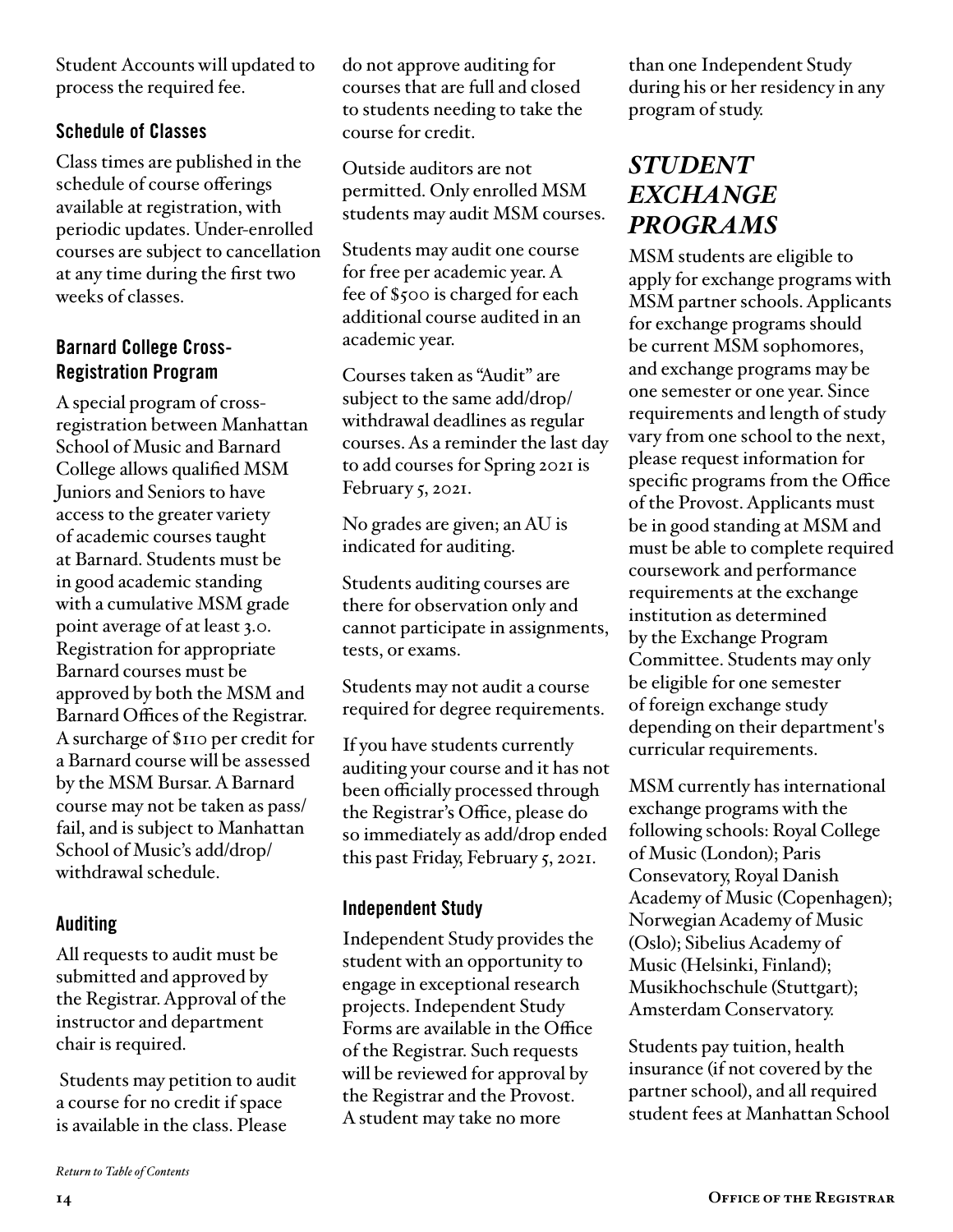<span id="page-14-0"></span>of Music. Students are responsible for all living, travel and personal expenses. Manhattan School of Music students are eligible to continue to receive their financial aid during their study abroad.

To be considered for eligibility, a Manhattan School of Music student must make a formal application. Applications and information about deadlines and procedures is available through the Office of the Provost. To qualify for exchange programs, students must:

- Have a minimum G.P.A. of 3.0
- Have received a minimum grade of A- on the most recent jury
- Have an academic advisement meeting with the Registrar to plan and confirm a course of study
- Represent the School in a positive and enthusiastic manner

Application materials will be reviewed by members of the Exchange Program Committee and candidates will then be selected. The materials of the MSM students who are selected will then be submitted to the partner schools, which will make the final determination of the candidate's acceptance.

## *ACADEMIC REGULATIONS*

#### Academic Honesty

All students have an obligation to behave honorably and to respect the highest ethical standards in carrying out their

academic assignments. Academic dishonesty is defined to include any form of cheating and/or plagiarism. Disciplinary sanctions, including lowered or failing grade, probation, or dismissal, may be administered in cases involving academic dishonesty or falsification of academic information. All allegations of academic dishonesty will be referred to the Provost. In clearcut cases, such as documented plagiarism, the Provost may offer a summary judgment, which will include sanction or mediation designed to bring the matter to a conclusion. In a case that has received summary judgment, the student may appeal the decision to the Dean's Council. Also, the Provost may elect to bring the case directly to the Dean's Council. The Council consists of three faculty members, who, along with the Provost and the Dean of Students, will conduct a hearing and render an opinion. The decision of the Dean's Council will be final.

#### Satisfactory Academic Progress

All students are expected to maintain good academic progress throughout their degree studies. Good academic standing includes a grade of at least B- in their major subject, performance ensembles, and required ESL courses and grades of C or better in all other subjects. If a student fails to meet the requirements for good standing, his or her record will be brought under review by the Committee on Academic Progress.

#### Probation

All students are expected to make good academic progress throughout their degree studies, and to advance artistically in their professional musical training. The Committee on Academic Progress reviews all student records at the end of each semester, and will identify students who fall below MSM's academic or artistic standards (defined below). The Committee has latitude to judge the efforts and progress of each student, comparing grades earned from one semester to the next, taking into account special circumstances, and investigating issues with particular instructors. The Committee can recommend probation, continuing or final probation, or dismissal. The Committee may also recommend or require tutoring or counseling.

For courses that are part of an MSM student's professional training, including lessons, ensembles and performance courses, students must maintain a grade point average (GPA) of at least 3.0. Any student who receives a grade of C or lower in any semester of lessons or ensemble will automatically be placed on probation.

For all non-performance academic courses, including humanities courses and classroom courses in music, students must maintain a GPA above 2.0.

In addition to overall GPA, repeated failure of required courses may be grounds for probation.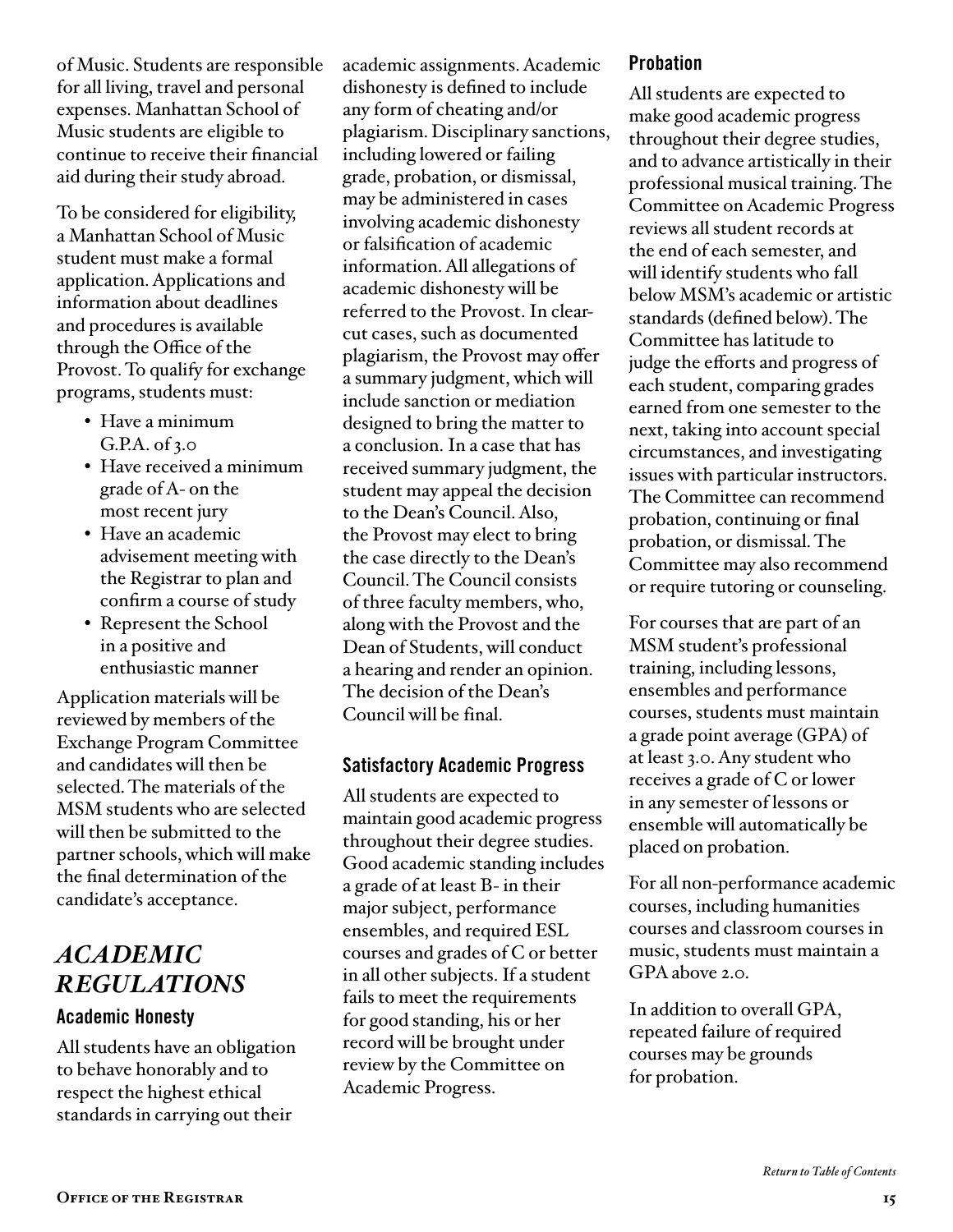Students with grades or GPAs far below MSM's standards, as well as students who have been on continuing or final probation, may be subject to dismissal.

#### **Dismissal**

Grounds for dismissal include unsatisfactory academic and/ or musical progress; any form of cheating and/or plagiarism or falsification of academic information; a failing grade in major lessons, jury examinations and/or performance ensembles; and violation of the Standards of Personal and Group Conduct and/ or official School policies.

Students dismissed at the conclusion of any semester are ineligible to attend the School for two consecutive semesters. Information regarding reapplication to the School and auditions is available from the Office of Admission and Financial Aid.

The School retains the right to dismiss any student whose continued attendance or behavior is considered detrimental to the interest of his or her fellow students or of the School.

#### **Attendance**

Regular and punctual attendance is required at all lessons, classes, and rehearsals. Faculty set the specific attendance policies for their courses, and publish these policies in the course syllabus or handbook. Any exceptions, such as excused absences for reasons of illness or other compelling emergencies, may be considered and granted at the discretion of the individual faculty member. Absences due to illness must be reported by the student to the Office of Student Engagement, and should be accompanied by documentation from a physician or the MSM Campus Health Nurse. In cases of serious illness the Dean of Students will communicate with all the teachers of an individual student in order to make sure that faculty are aware of the student's situation.

Absence affects learning and performance. Any student who misses lessons, classes, and rehearsals for reasons that the teacher considers insufficient may be referred to the Dean of Students for permission to continue in the class. Students with excessive or unexcused

absences from lessons, classes, or rehearsals may receive a lowered or failing grade. Even in cases where absences are excused, it may be necessary for a student to withdraw from a course because of excessive absence.

Private lessons constitute the core performance study for every student. If a student needs to cancel a studio lesson for any reason, the student should immediately inform the studio teacher. In cases of documented illness or other emergency, the teacher will attempt to make up missed lessons at a mutually convenient time. The studio teacher is not obligated to adjust lesson times or make up lessons that were canceled for non-illness, non-emergency reasons. Any student who has two consecutive unexcused absences in his or her private lessons may be required to see the Dean of Students before lessons may resume.

No student may be absent from the school for professional engagements unless permission for such absence is granted by the Office of the Provost well in advance of all such engagements. Students who wish to pursue a

#### Residency Requirements

*Residency requirements for degree and diploma programs at Manhattan School of Music are as follows:*

| <b>PROGRAM</b>                | <b>NORMAL RESIDENCY</b> | <b>MINIMUM RESIDENCY</b> | <b>LIMITATION</b> |
|-------------------------------|-------------------------|--------------------------|-------------------|
| <b>Diploma</b>                | 4 years                 | 2 years                  | years             |
| <b>Bachelor of Music</b>      | 4 years                 | 2 years                  | years             |
| Postgraduate Diploma          | 2 years                 | 2 years                  | 5 years           |
| <b>Master of Music</b>        | 2 years                 | 2 years                  | 5 years           |
| <b>Doctor of Musical Arts</b> | 2 years                 | 2 years                  | years             |
| <b>Professional Studies</b>   | 1 year                  | 1 year                   | 2 years           |
| <b>Artist Diploma</b>         | 1 year                  | year                     | 2 years           |

*[Return to Table of Contents](#page-2-0)*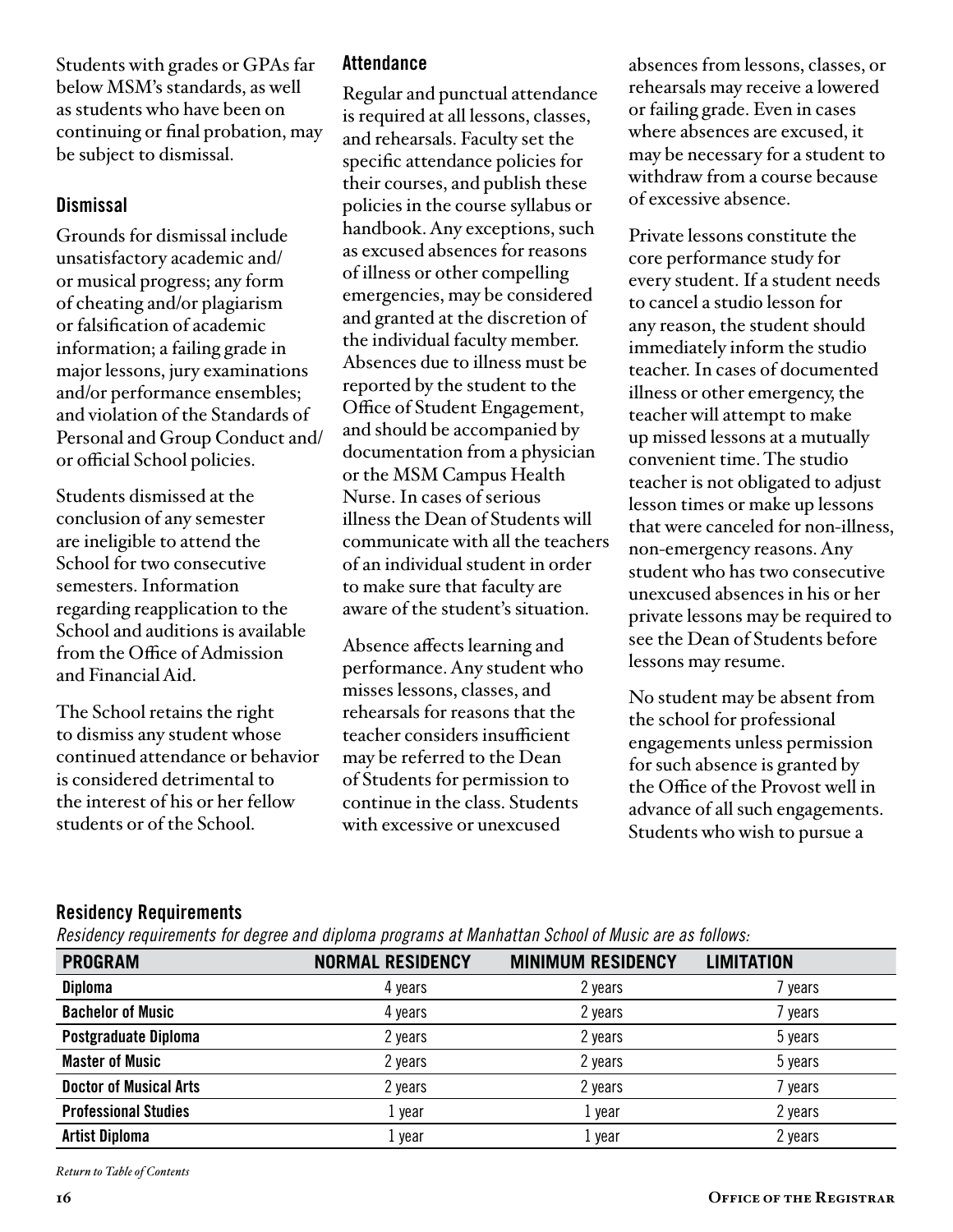professional opportunity over several days must apply for a professional leave, using the form available in the Office of the Provost. Typically the professional leave may not extend for more than two weeks.

#### Religious and Other Holidays

Manhattan School of Music is sensitive to the needs of students who wish to observe religious or other holidays during the academic year. To accommodate the planning needs of studio teachers, classroom teachers, and ensemble directors, students who anticipate being absent for religious or other holidays must inform their teachers and ensemble directors in writing during the first week of classes at the beginning of each semester listing the exact date/dates that the student will be absent. The student should also give a copy of the request to the Provost. If students follow the preceding policy and understand that they are responsible for classroom work and ensemble obligations missed, absence for religious or other holidays will be excused. Students who do not inform their teachers in writing with a copy sent to the Provost during the first week of classes will not be excused.

#### Concert Attendance Requirement

Attending concerts is a vital and important part of the total educational experience. MSM Concert attendance is a great opportunity to hear

music brought to life by the entire community as well as distinguished visiting artists.

For undergraduate students (BM/DP), concert attendance is required for six semesters out of eight; students must register for it their first semester and each subsequent semester until the requirement is fulfilled. The requirement for transfer students is pro-rated: students admitted into the second year of an undergraduate program must complete four semesters out of six; into the third year, two semesters out of four.

For graduate students, concert attendance is required for two semesters out of four (MM/ PG) or one semester out of two (PS); students must register for it their first semester and each subsequent semester until the requirement is fulfilled.

Concert Attendance is a combination of attending performances as a community, small group discussion, and a final reflection submitted at the end of each semester. Students will be notified of specific course requirements through the published syllabus in Canvas.

#### Dean's List

Qualified Bachelor and Master's level students who meet certain academic standards are named to the Dean's List each semester. These standards include: a grade point average of 3.9 or better, twelve or more credits of graded courses (other than P or Q grades), and no failing grades for the semester.

#### Final Examinations

Final examinations are held during the 14th week of the fall and 15th week of the spring semester, respectively. Students who fail to take a required class examination may be given an Incomplete by the teacher if all other work for the course has been satisfactory. All Incomplete grades must be pre-approved by the Dean of Academic Affair. Incomplete grades will be converted to failing grades by the Registrar if the final grade is not received by the end of the following semester. Students who are taking large group examinations in the Music History and Theory Departments will be required to show their MSM ID cards before beginning the exam.

#### Juries and Recitals

Every enrolled student is required to take an annual Jury Examination in May. Students should be aware that the number of juries listed in the Department Major grids is the minimum needed to graduate. Some students may be required to take additional juries as a result of teacher requests, scholarship continuation, or the extension of the normal length of the degree program as the result of illness, leaves-of-absence, or other extraordinary circumstances. Students who are off-sequence as the result of being admitted in January or having taken a semester Leave-of-Absence take juries in December. There is a Sophomore Continuation Jury to ensure that a student's progress merits continuation in his or her program of study. Jury comments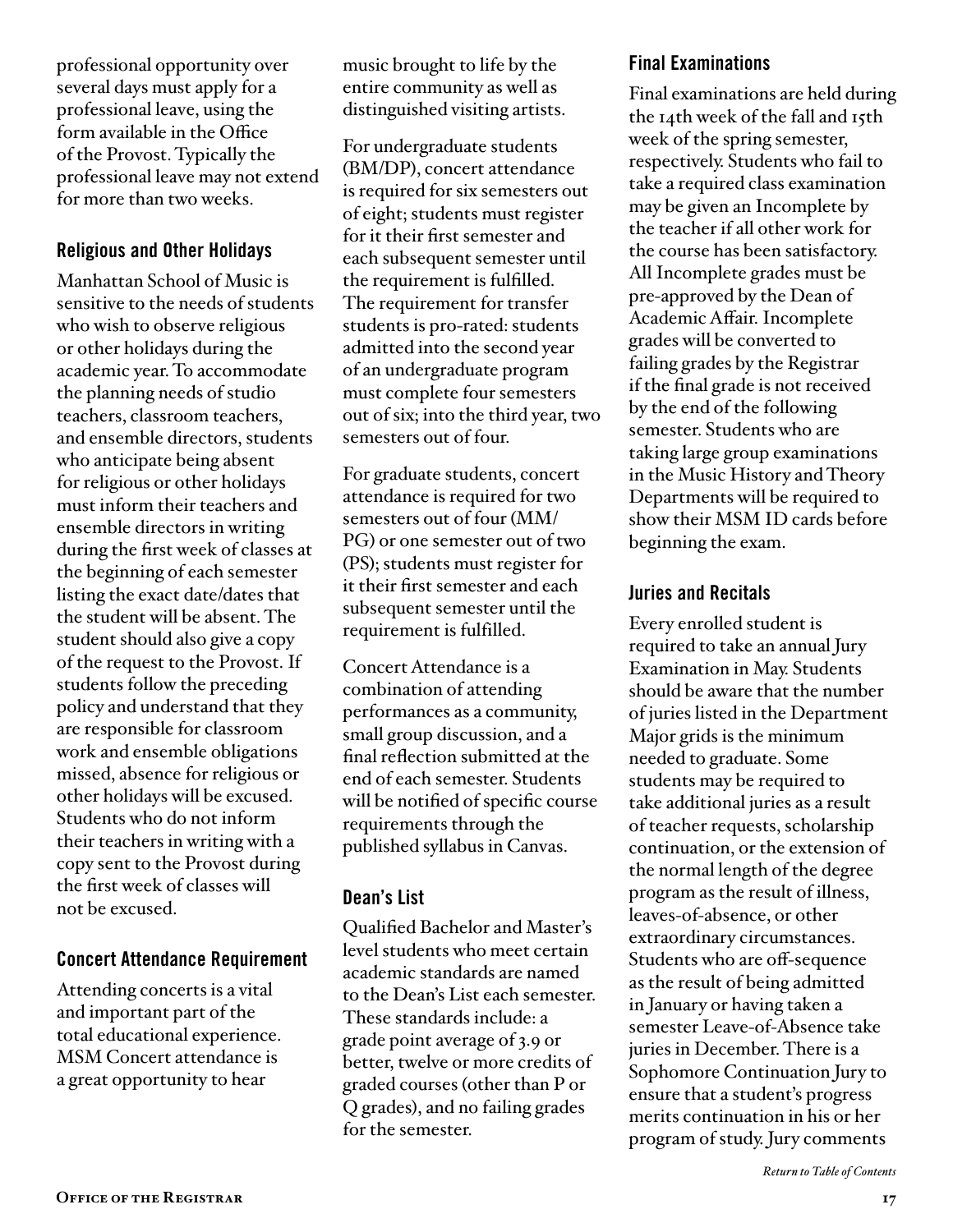are available to be read two weeks after the end of examination week in the Office of the Registrar.

A student who is absent from the Jury Examination without prior approval will receive a failing grade and automatically be placed on academic probation. A jury may be postponed only for documented medical reasons and must be requested by submitting a General Petition Form to the Registrar's Office. This form must be signed by the Department Chair, Registrar, and Dean of Academic Affairs.

A Graduation Recital and/or Jury, if required, must take place within the final thirty credits required to complete a degree and once the student has less than two semesters of major lessons remaining. Students must apply to the Scheduling Office for a recital date. The recital program must be approved by the major teacher and the department chair. A copy of the recital program must be submitted to the Office of the Registrar before graduation. All Graduation Juries are scheduled through the Office of the Registrar.

Doctoral candidates should refer to the appropriate course sequence plan, pages 81-84, for performance requirements.

Students must be registered through the School for major lessons until completion of the Graduation Performance requirement. Students who wish to participate in Commencement must fulfill all performance and academic requirements prior to the date of Commencement.

#### Advanced Standing Examinations

In rare cases, undergraduate students may accelerate their program in performance by means of an Advanced Standing jury. A successful Advanced Standing jury will allow a student to graduate early, provided all other academic requirements are also met early. Advanced standing can only be granted for one semester. To start the process, the student submits a petition for advanced standing to the Registrar's office. This petition must indicate the approval of both the major teacher and the department chair, and must be turned in no later than March 1 of the academic year in which the advanced standing jury is to take place. Please note that some departments may have earlier deadlines for application. In order to apply for an Advanced Standing jury, a student must:

- be an undergraduate junior
- have a cumulative GPA of 3.7 or higher
- have received a grade of Aor received a lesson grade of A over the last year and no lesson grade lower than A- in all major lessons
- have received a grade of 8.5 or higher in all previous juries
- be on track to complete all academic requirements by the time of the proposed graduation

Advanced standing juries may be taken only once, and the results of the jury are final. Graduate students are not eligible for advanced standing.

#### **Petitions**

A student has the right to petition the administration regarding any topic that is not covered in the current school catalog, yet pertains to study at the School. Forms are available in the Office of the Registrar and the Office of the Dean of Students.

#### **Transcripts**

The Office of the Registrar retains the original copy of each student's academic record. Transcripts for currently enrolled students are issued without charge in support of applications to new programs at Manhattan School of Music.

Upon request, the School may disclose educational records without a student's consent to officials of another school in which a student seeks or intends to enroll.

Official transcripts, carrying the School's seal and an official signature, may be issued only upon the written request of the student. Transcripts are not issued while a student is in arrears or in default on student loans or if there are any outstanding fees or charges from any School office. The Office of the Registrar will only issue transcripts from MSM degree programs.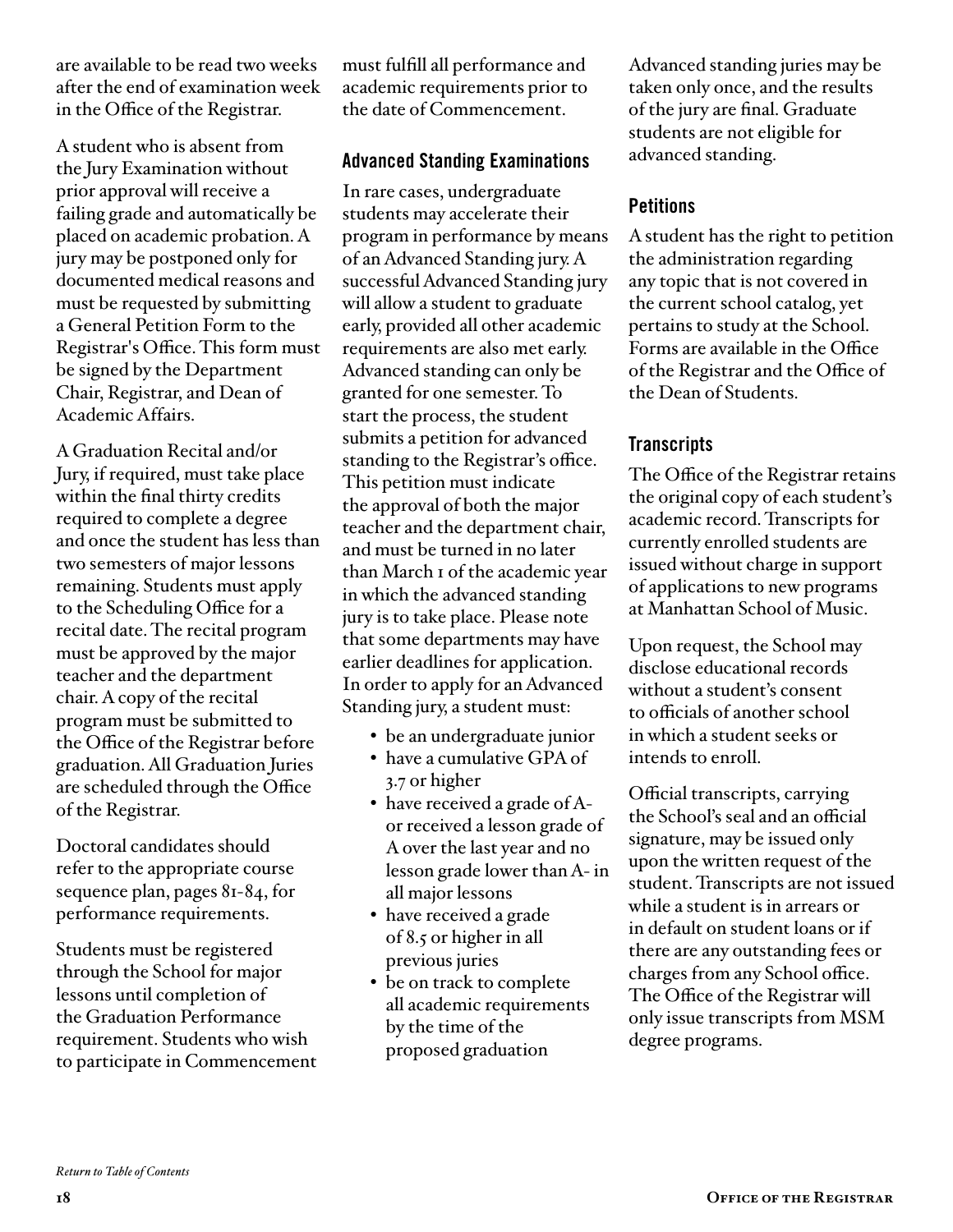#### Leaves of Absence

The semester leave of absence may be for one or two consecutive semesters. After that time a student must reapply and reaudition. The Registrar will determine the effective date of the leave. Leaves of absence with effective dates prior to the end of the Add/Drop period will result in the student being dropped from all course work. Effective dates after the end of Add/Drop will result in all courses on the student's transcript for that term assigned grades of "W" to indicate a withdrawal from those courses. It is the responsibility of the student to notify the Office of the Registrar in writing when he or she intends to return from leave.

All undergraduate (BM) programs, MM Voice, MM Jazz, and MM Contemporary Performance must take a two-semester Leave of Absence due to the sequential nature of coursework.

Scholarship awards are not affected by leaves of absence and carry over into the semester the student returns from leave. At the conclusion of a student's first semester following a leave, their artistic and academic progress will be subject to review consistent with MSM's current policies and procedures which apply to all students.

International students on student visas requesting a leave of absence should note that they are required to leave the country within fifteen (15) days of the "effective date."

#### Withdrawl

Students not wishing to return to the School should formally withdraw. Withdrawal forms are available in the Office of the Registrar. Withdrawn students are required to apply to the School for readmission if they wish to return. Information regarding reapplication to the School and auditions are available from the Office of Admission and Financial Aid.

For information regarding the financial implications of taking a leave of absence or withdrawing from the School, see Refunds in TUITION AND FEES section.

#### Medical Leaves of Absence

Manhattan School of Music is concerned about its students' health and well-being, and believes that students should receive appropriate physical or mental health care when necessary. A student experiencing a physical or psychological condition that significantly impairs their ability to function successfully or safely as a student may decide that a period of time away from MSM for treatment or recovery helps to restore functioning to a level that will enable the student to return and perform successfully academically and within the campus community.

Students may request that a medical leave of absence start during a semester in which they are currently enrolled, or start with the next semester on the academic calendar. In the event that a student starts a

medical leave of absence during a semester, all courses on the student's transcript for that term will be assigned grades of "W" to indicate a withdrawal from those courses.

It is expected that a student on a medical leave of absence from MSM will use the leave for treatment and recovery. The School has established criteria regarding the student's eligibility for returning to the campus community. These criteria include, but are not limited to, evidence that the condition which precipitated the medical leave of absence has been treated and has improved such that it will no longer adversely affect the student's ability to participate as a student at MSM. Compliance with the treatment expectations is primary in the School's decision to approve the return of the student to MSM.

Students considering a medical leave are strongly encouraged to meet with a member of Student Affairs staff (Dean of Students, Counselor, Campus Health Nurse, etc.) to discuss their challenges and determine whether a leave is the best fit for their needs.

Should the student decide to take a leave, they must fill out a request form (from the Registrar's office), obtain medical documentation from a physician or mental health provider, and submit it to the Dean of Students for approval. Students may take a medical leave of absence for up to two semesters.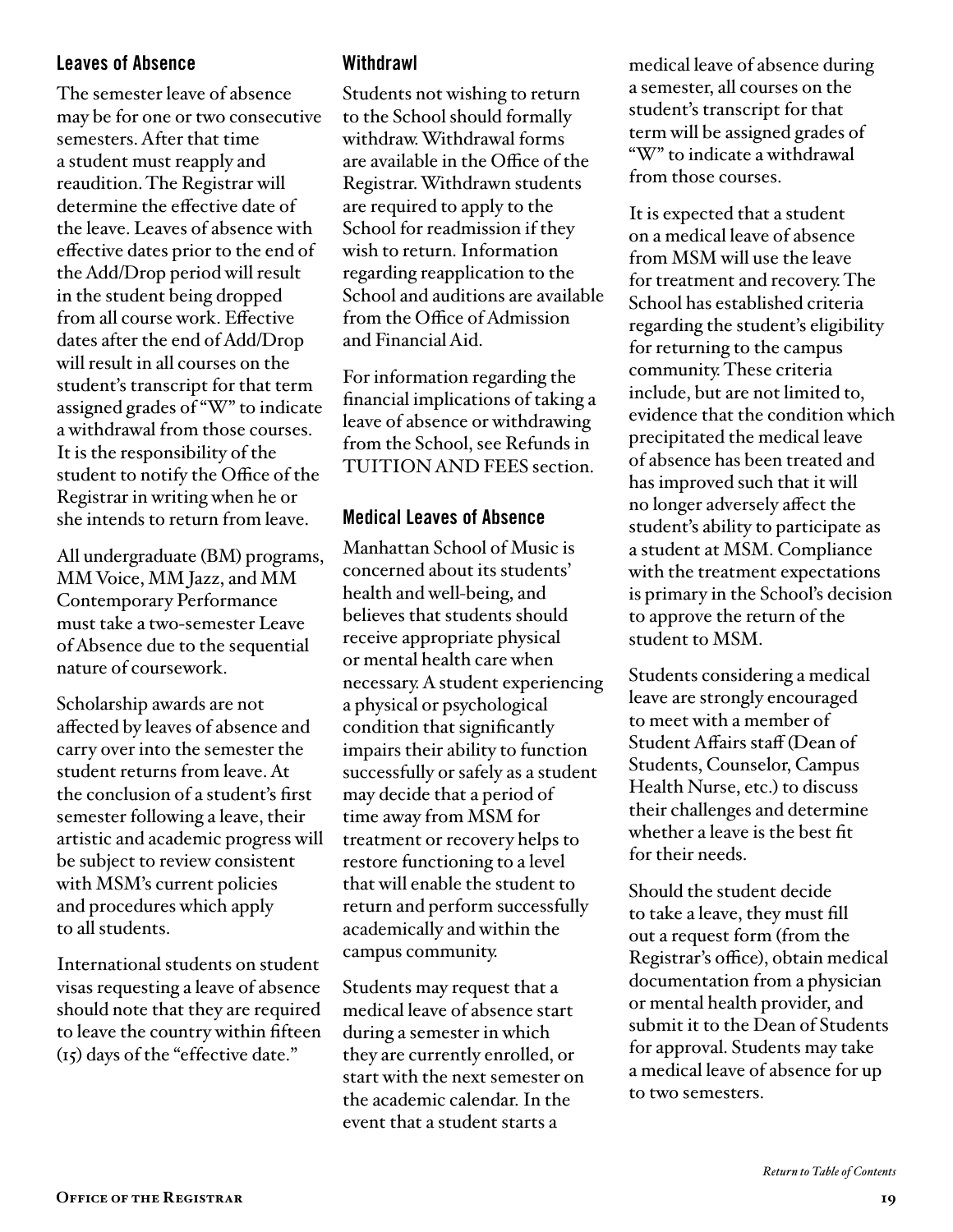#### Limited Leaves of Absence

A Limited Leave of Absence may be requested for professional engagements or sudden family or personal situations through the Office of the Provost. A limited leave of absence generally is not granted for a period more than two weeks per semester. The leave must be pre-approved by the Dean of Academic Affairs at least two weeks in advance of the requested limited leave unless opportunities or situations are truly unforeseen. International students also require the preapproval of the International Student Services. Students who receive pre-approval must then obtain approval from each of the student's instructors and department chair and submit the Limited Leave of Absence Request Form to the Office of the Provost for final approval. The student remains registered for the semester and is responsible for all missed course work, exams, and juries, and for all fees associated with that semester.

*Please be advised that leaves and withdrawals may affect immigration status and/or financial aid. Students should consult with the International Student Services Office and/or the Financial Aid Office as part of the Leaves/Withdraw process.*

#### Involuntary Leave of Absence Policy

Manhattan School of Music cares deeply about the health, wellbeing, and overall success of all members of the MSM community. There are circumstances in which the School may need to remove

a student to preserve the health and safety of the student or the community, as described in the policy below.

When a student's behavior presents a direct threat to the health or safety of the student or others, and supportive interventions to help the student modify the behavior while remaining in school have been unsuccessful, MSM may place a student on involuntary leave. This process is separate and distinct from the disciplinary process associated with violations of the Student Code of Conduct. Unless they are sanctioned separately through the disciplinary process, students on involuntary leave will not be considered to have a student conduct record. However, it is important to note that being placed on involuntary leave (or taking voluntary leave) does not insulate students from disciplinary action if they have violated the Code of Conduct, though the impact of their health concerns on the behavior leading to the violation may be taken into consideration when determining sanctions.

Criteria for Involuntary Leave Involuntary Leave should be considered only when one or more of the following criteria are met:

- The student's behavior poses a direct and imminent threat to their own safety or the safety of others in the campus community; and
- All available resources to support the student in modifying their behavior have been exhausted; or
- The student has communicated through words or behaviors their unwillingness to engage with available supports or to modify the threatening behaviors.
- \*Suicidal ideation or behavior, in and of itself, does not constitute grounds for placing a student on involuntary leave unless the above criteria are met.
- Mandated Assessment
- All members of the MSM community have a role to play in student health. If a faculty or staff member has a concern about a student's health (mental or physical), they may encourage the student to utilize available support services (the Counseling Center, the Campus Health Nurse) and may also inform the Dean of Students or any other member of the C.A.R.E. team of their concern.
- In instances where there is concern that the health issue being faced by the student significantly impacts their academic or social functioning or has the potential to cause disruption to MSM's learning community, the C.A.R.E. team may require the student to be evaluated by a campus counselor or nurse to determine whether/with what supports they are able to remain on campus and attending classes (including reasonable accommodations for qualifying disabilities). During the mandated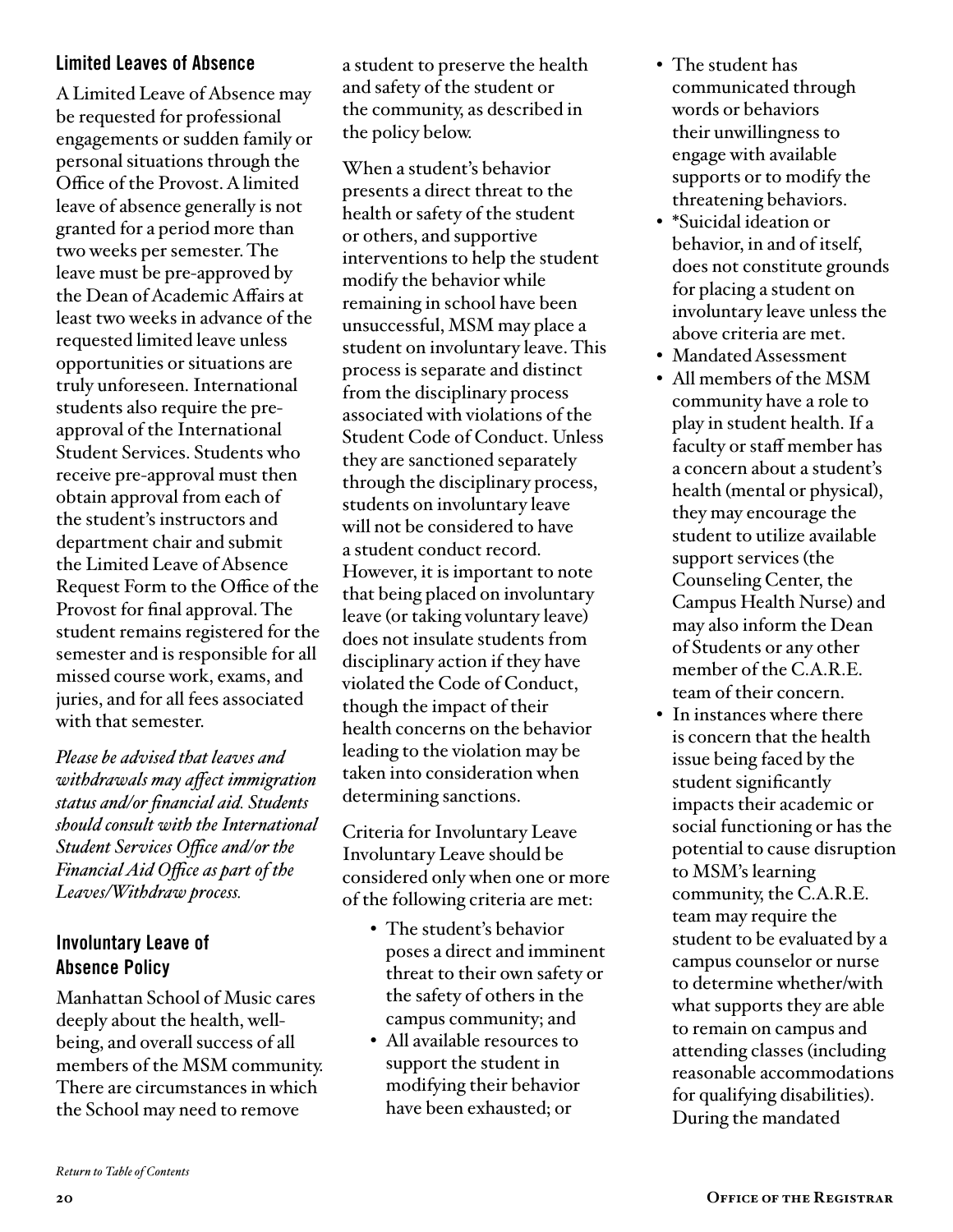assessment period and the involuntary leave process, the Dean of Students, in consultation with the C.A.R.E. team may impose an interim suspension.

- The evaluating clinician will promptly provide the C.A.R.E. team with their assessment of the student's functioning and recommendations for supportive services (including the possibility of recommending the student take a medical leave of absence if warranted). The Dean of Students, in consultation with the C.A.R.E. team, will make the determination regarding whether the student may remain on campus or whether to encourage a voluntary leave or pursue an involuntary leave of absence.
- Statement of Expectations
- If it is determined that the student is able to safely remain on campus contingent on their engaging with supportive services (e.g., psychotherapy, substance abuse or eating disorder treatment, regular academic tutoring, etc.), the Dean will issue a Statement of Expectations (SOE) to the student outlining the expectations for treatment. This may include a requirement that the student and/ or their treatment provider(s) provide checkins to the Dean or another School administrator at

regular intervals to track the student's progress and monitor their continued safety.

- The Dean (or designee) will meet with the student to go over the SOE, which will be signed by both the student and the Dean and reflects the student's agreement to pursue appropriate supports and their understanding of potential consequences of not following through with the agreement. If the student does not agree to the expectations, they may appeal to the Provost. Such an appeal must include specific information about why the student objects to some or all of the expectations, including supporting evidence if the student believes the assessment is not clinically valid, or the expectations are unduly burdensome. The decision of the Provost will be final.
- Involuntary Leave Process
- Generally, the process of placing a student on involuntary leave begins with the Dean of Students, in collaboration with the C.A.R.E. team, initiating a Mandated Assessment as described above. If the results of the assessment suggest that the threat of harm to self or other posed by the student's behavior is sufficiently severe that the student cannot safely remain on campus, the Dean of Students and one of the other members of

the Student Affairs Team shall schedule a hearing with the student, to take place no sooner than two business days from the time the student is informed of the hearing.

• If the student is hospitalized or otherwise incapacitated or unavailable for an immediate hearing, the hearing shall take place no sooner than two business days after they become available. At the hearing, the Dean will give the student the opportunity to present any information or evidence they believe contravenes the decision of involuntary leave.

The Dean will then issue a decision within two business days following the hearing. If the student believes the Dean's decision did not take into account all evidence and contextual factors, they may appeal the decision to the Provost, providing additional evidence in support of their position. The Provost's decision will be final.

#### Emergency Involuntary Leave of Absence

In cases where a student's behavior poses an immediate threat to their own or others' safety, the Dean may temporarily place the student on involuntary leave and take actions, in consultation with other relevant parties (e.g., Counseling staff, MSM administrators, C.A.R.E. Team, campus security, law enforcement, etc.) to remove the student from campus in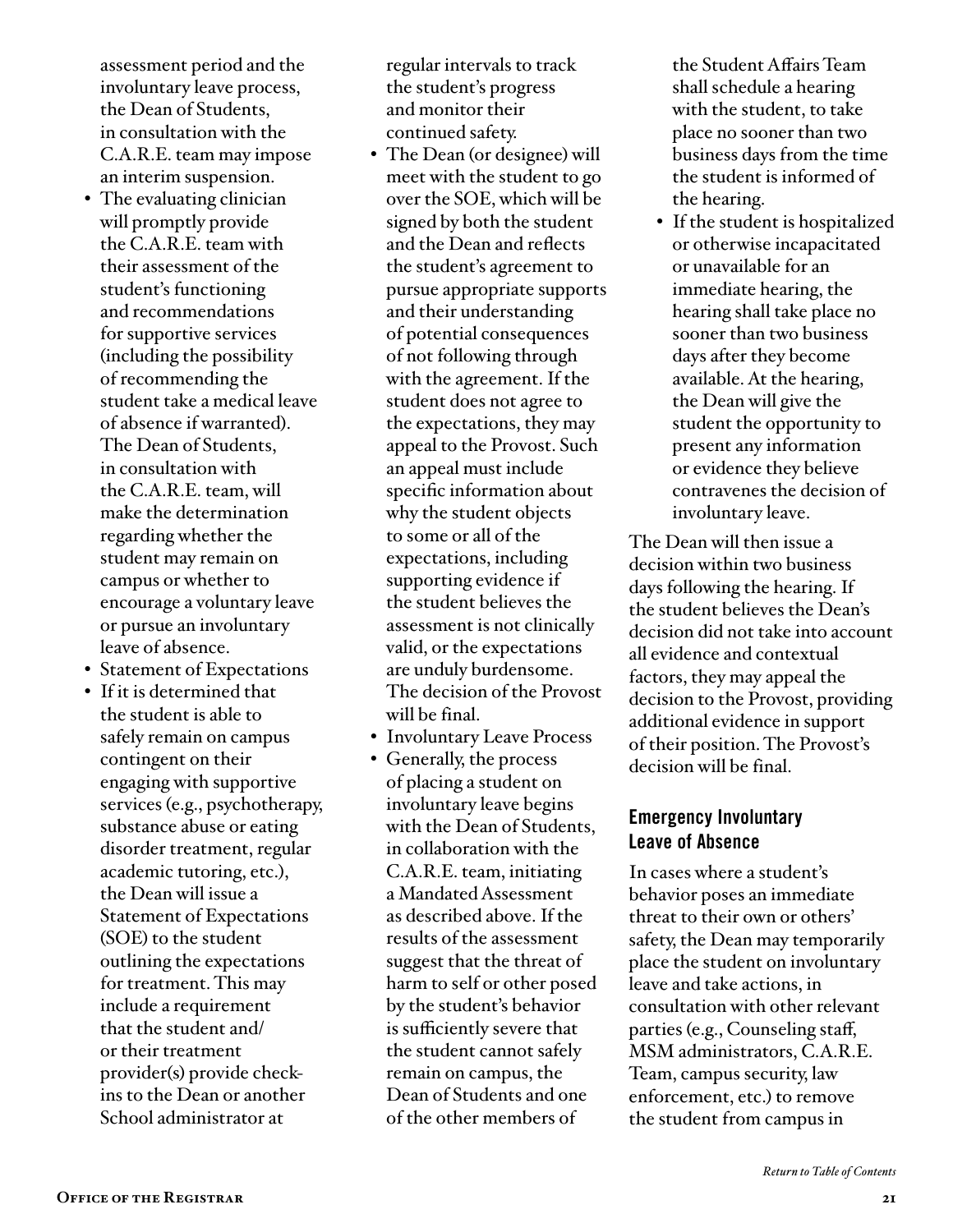order to ensure safety. In such instances, once the immediate threat has been addressed and the student is able to undergo the process, the policies for involuntary leave outlined above should be followed, including the opportunity for appeal if desired by the student.

#### Returning from Medical Leave of Absence, Hospitalization or other Disruption of Study: The Re-Entry Process

When a student has been separated from MSM because of a medical or mental health concern, whether through a hospitalization or a longer voluntary or involuntary leave of absence, they must undergo a re-entry process prior to resuming their studies. The goals of this process are:

- ensure that students are ready to return to classes and/or School housing after an emergency, crisis, hospitalization, unexplained absence, leave of absence (LOA) or withdrawal (WD);
- ensure coordination among separate areas and offices associated with the reentry process;
- give students and families a clear set of expectations and requirements for re-entry; and
- ensure that MSM is adequately prepared to support students as they return to academics and housing.
- Following Hospitalization
- Sometimes a student may be hospitalized relatively briefly and may decide not to take a semesterlong leave. In these cases, a student who has been discharged from the hospital and wishes to return to school must still undergo a Mandated Assessment with a Campus Health and Wellness staff member or a clinical psychologist designated by the School to assess their readiness to resume study and determine recommendations and expectations for support/ ongoing treatment, as described above. Hospital discharge paperwork, though necessary, is not sufficient documentation to allow the student to return to campus; discharge personnel at the hospital should coordinate with the Dean of Students (or the MSM clinician who hospitalized the student, if applicable) to assure that a Mandated Assessment by MSM staff is conducted promptly following discharge.
- Following Medical Leave of Absence
- Students wishing to return to MSM after a medical leave of absence must inform the Dean of Students in writing of their intent by July 15th (for return in the Fall semester) or November 1 (for return in the Spring semester).
- The Dean will then connect students wishing to return from a Medical Leave with either the Campus Health Nurse or MSM's Chief Psychologist. Students must provide them with documentation from the medical and/or mental health providers from whom they have received treatment while on leave, summarizing the course of treatment and the provider's assessment of their current level of functioning and readiness to resume study.
- In addition, when indicated and feasible, students may also be required to undergo an assessment with Health and Wellness Staff or a consulting community provider affiliated with MSM, the purpose of which is to assess the student's ability specifically to meet the rigorous demands of their education at MSM, supplementing the more general assessment of their safety and functioning furnished by their treating provider(s).
- The student will provide this documentation to the Campus Health Nurse or MSM's Chief Psychologist later than August 1 (Fall) or December 1 (Spring). The Dean will examine this documentation, make a decision regarding the student's eligibility to return to MSM at that time, and inform the student in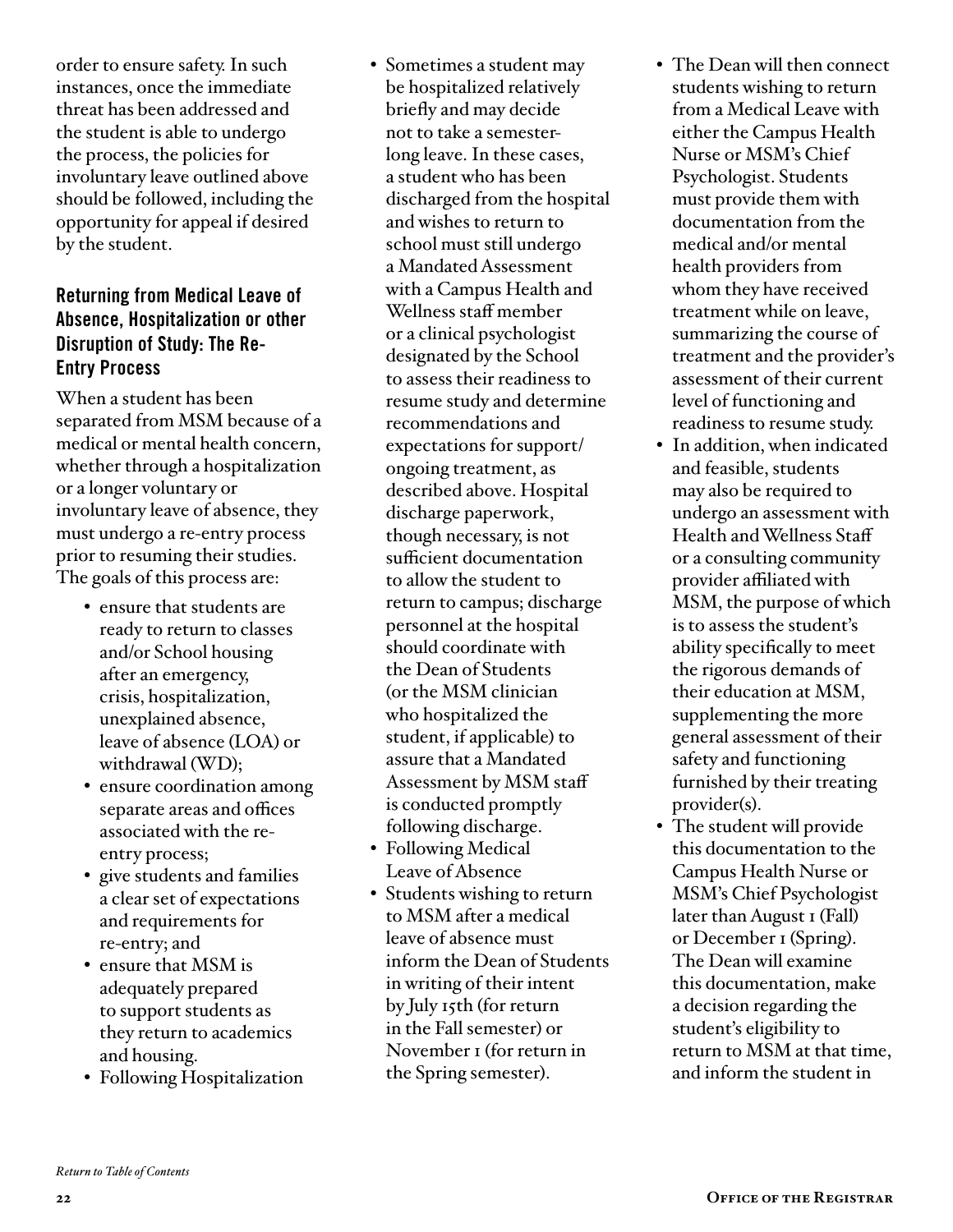writing of their decision within one week of receiving the documentation.

• Until this decision is communicated, the student may not be on campus, attend classes, or participate in any school-related activities. If the Dean does not permit the student to resume, and the student believes this determination has not taken all available evidence into consideration, they may appeal the decision to the Provost, whose decision shall be final.

#### Transfer Credit/Credit by Examination

Classification of transfer students' level of study upon admission is based solely on audition performance; the number of semesters at MSM will depend on the results of the placement exams required of all new students and approved transfer of any eligible credits. Students may need to complete more semesters than expected in order to meet all degree requirements.

Only transfer credits from other nationally accredited institutions may be accepted into a degree program and are subject to an evaluation of official documents by the Office of the Registrar. Prior coursework is not automatically transferred; students must request to have credits transferred to MSM by submitting both transcript and course descriptions by July 1 for review of any applicable courses being requested. Review of final

transcript and transfer credits will occur before the student's first day of classes, with the result and determination of transfer credits communicated before the student begins their program of study.

MSM will consider the transfer of undergraduate course credit with the grade of C or above in core Humanities, Humanities electives, and other suitable electives as determined by the Office of the Registrar. Credit for core courses – Aural Skills, Keyboard Skills, Required Piano, Music Theory, and Music History – is granted on the basis of placement exams administered before the student's first semester. A maximum of sixty transfer or examination credits may be applied towards an undergraduate degree.

Graduate students may transfer a maximum of nine graduate credits earned at another accredited institution with a grade of B or above.

No transfer credit will be granted for major lessons and ensembles. Students receive proficiency credit for lessons based upon their audition for admission which determines classification of their level of study.

Students accepted into the MSM's Foreign Exchange Program and completing courses as a partner institution will be evaluated by the Exchange Program Committee. Exceptions to this policy may be granted on a case-by-case basis in consultation with the student's department chair.

MSM does not accept for transfer credit or placement: AP credits, college courses taken in high school which count toward the high school diploma, nor courses which have been used to fulfill requirements of a previous degree program. Transfer credit is not given for courses from institutions where the language of instruction is other than English. Students who have studied in a non-English institution may still complete placement exams as described above.

#### Fulbright Program

The Fulbright Scholars Program, administered by the Council for International Exchange of Scholars (CIES), are awarded to graduate students, graduating seniors, and other candidates of exceptional ability who wish to pursue study abroad. Grants are made to United States citizens and nationals of other countries for a variety of educational activities, primarily advanced research, graduate study, university teaching, and teaching in elementary and secondary schools. Information regarding the Fulbright Program is available from the Provost's Office.

## *GRADING*

#### Grading System

| <b>CREDIT</b> |           | <b>Numerical</b>  |
|---------------|-----------|-------------------|
| <b>GRADES</b> |           | <b>Equivalent</b> |
|               | Excellent | 4.00              |
| A-            |           | 3.67              |
| $R+$          |           | 3.33              |
|               | Good      | 3.00              |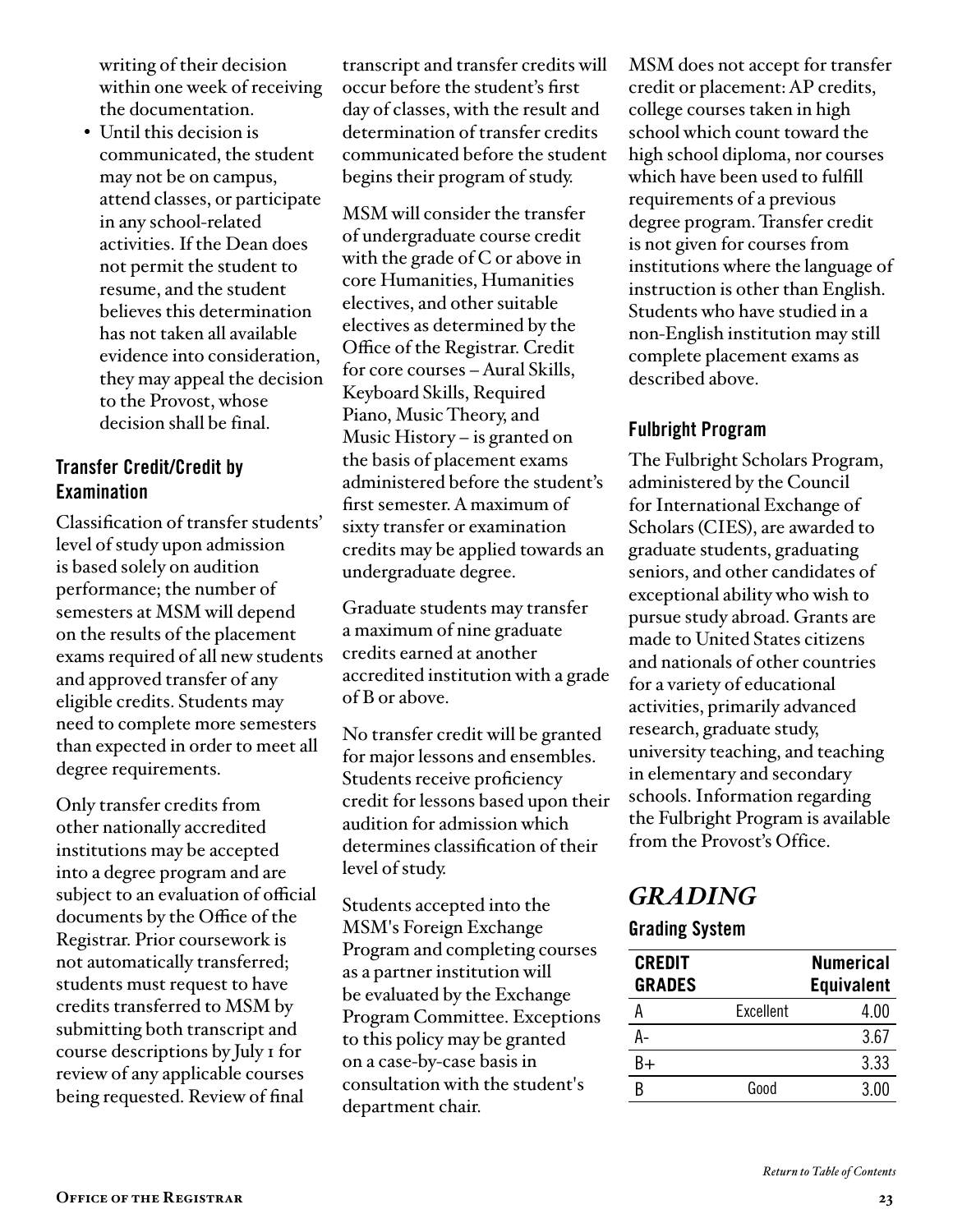| B-              |      | 2.67 |
|-----------------|------|------|
| $\overline{C+}$ |      | 2.33 |
| C               | Fair | 2.00 |
| $\overline{C}$  |      | 1.67 |
| D+              |      | 1.33 |
| D               | Poor | 1.00 |
|                 |      | 67   |

#### Major Lesson/Jury Examination Grading

If a student receives a grade between C+ and D- for major lessons or a Jury Examination, the Dean of Students, Provost, Department Chairperson, and major teacher will meet to discuss the general quality of applied work. If it is agreed that the grade is not representative of the student's work, Probation will not result, but the grade will remain on the student's transcript. If Probation results, it will be for one semester. The student is then re-evaluated through a Re-Jury Examination at the conclusion of the following semester. If the student receives a B- or higher, he or she is taken off Probation; if the grade remains between C+ and D-, Probation continues until the Re-Jury Examination at the conclusion of the following semester. If the quality of work does not improve by that time, the student will be dismissed.

Students who receive a failing grade for major lessons or Jury Examination are immediately dismissed from the School.

#### Classwork Grading

If a student receives a D+ or lower in one class, the student will receive a warning letter from the Registrar. If a student receives more than one of these grades, the student will be subject to Probation or Dismissal.

#### Non-Credit Grades

- F Failure
- I Work Incomplete (by petition only)
- W Withdrawn
- P Passing (used for deficiency courses or when a letter grade is not required to show successful completion of work and is not included in GPA)
- AU Audit Class
- IP In Progress (for DMA students only, this grade is not factored into overall GPA)

#### Incomplete Grades

Incomplete grades should only be considered under extraordinary circumstances and with the pre-approval of the Dean of Academic Affairs, in consultation with the faculty member. An Incomplete will appear on a student's permanent transcript indicating late completion of the course. Once the work has been completed and a grade has been issued by the faculty member, the Incomplete will be changed to a permanent letter grade. Students receiving Incomplete grades are required to complete all work by the end of the following semester; if the work is not completed, the Incomplete will be changed to an F automatically.

#### Manhattan School of Music Policy Regarding FERPA (The Family Educational Rights and Privacy Act)

The Family Educational Rights and Privacy Act (FERPA) affords students certain rights with respect to their educational records. They are:

1. The right to inspect and review the student's educational records within 45 days of the day the School receives a request for access.

Students should submit to the Registrar or other appropriate official, written requests that identify the record(s) they wish to inspect. The School official will make arrangements for access and notify the student of the time and place where the records may be inspected. If the records are not maintained by the School official to whom the request was submitted, that official shall advise the student of the correct official to whom the request should by addressed.

2. The right to request the amendment of the student's educational records that the student believes is inaccurate or misleading.

Students may ask the School to amend a record that they believe is inaccurate or misleading. They should write to the School official responsible for the record, clearly identify the part of the record they want changed, and specify why it is inaccurate or misleading.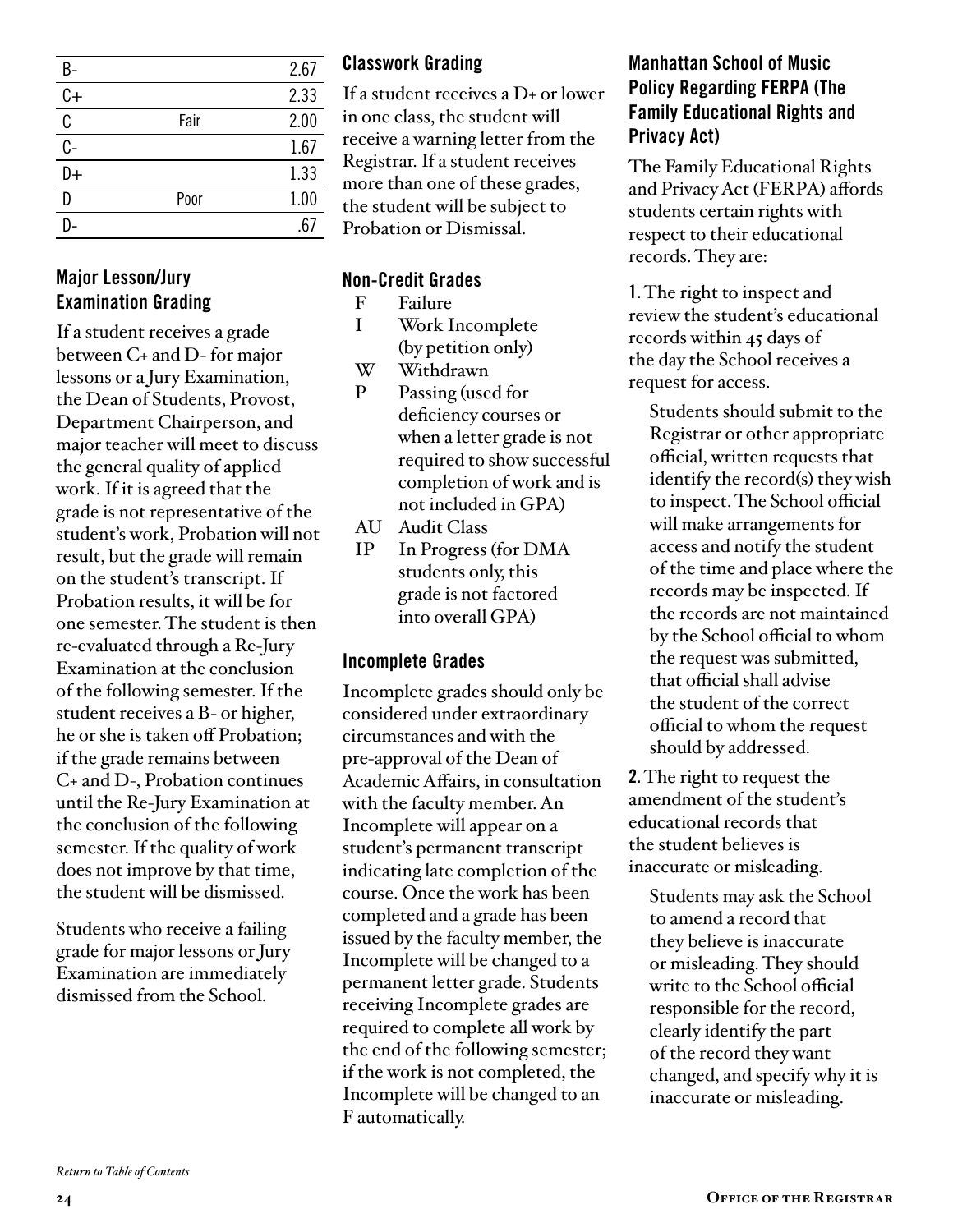If the School decides not to amend the record as requested by the student, the School will notify the student of the decision and advise the student of his or her right to a hearing regarding the request for amendment. Additional information regarding the hearing procedures will be provided to the student when notified of the right to a hearing.

3. The right to consent to disclosures of personally identifiable information contained in the student's education records, except to the extent that FERPA authorizes disclosure without consent.

One exception that permits disclosure without consent is disclosure to School officials with legitimate educational interest. A School official is a person employed by the institution in an administrative, supervisory, academic, or support staff position (including law enforcement unit personnel and health staff); a person or company with whom the School has contracted (such as an attorney, auditor, collection agent, or security guard); a person serving on the Board of Trustees; or, when deemed appropriate a student serving on an official committee, such as a disciplinary or grievance committee, assisting another School official in performing his or her task, or employed as a worker.

Legitimate educational interest is defined as the determination of the right of a School of the official to review an educational record in order to fulfill his or her professional responsibility. In addition, the official must be able to demonstrate that the review is directly related to the student's educational welfare or the safety of the student and/or other members of the School community.

4. The right to file a complaint with the U.S. Department of Education concerning alleged failures by Manhattan School of Music to comply with the requirements of FERPA. The name and address of the Office that administers FERPA is:

> Family Policy Compliance Office U.S. Department of Education 600 Independence Avenue, SW Washington, D.C. 20202-4605

5. Schools may disclose, without consent, directory information including a student's name, telephone numbers (permanent, primary, and cellular), addresses (including electronic mail), date and place of birth, major, honors, awards, photograph, classification, dates of enrollment, degrees conferred, dates of conferral, graduation, distinctions (including Dean's List), and the institution attended immediately prior to admission. Students who wish to restrict the release of such information are required to notify the Office of the Registrar in writing within 10 days of the first day of the semester of enrollment.

#### Student Right to Know Act (Disclosure of Institutional Graduation/Completion Rates)

Manhattan School of Music provides the following information regarding its graduation/completion rates. The information is provided in compliance with the Higher Education Act of 1965, as amended. The rates reflect the graduation/completion status of students who enrolled during the 2010-2011 school year and for whom 150% of the normal timeto-completion has elapsed.

During the fall semester of 2010, 98 first-time, full-time, certificate or degree-seeking Undergraduate students entered Manhattan School of Music. After 6 years (as of August 31, 2017) 69% of these students had graduated from the institution or completed their programs.

Questions related to this report should be directed to: the Registrar at (917) 493-4418.

While reviewing this information, please bear in mind:

- The graduation/completion rate is based on 6 years of attendance that equates to 150% of our longest program.
- We have elected not to report our transfer-out rate because the School's mission does not include providing substantial preparation for students to enroll in other institutions.
- The graduation/completion rate does not include students who left the school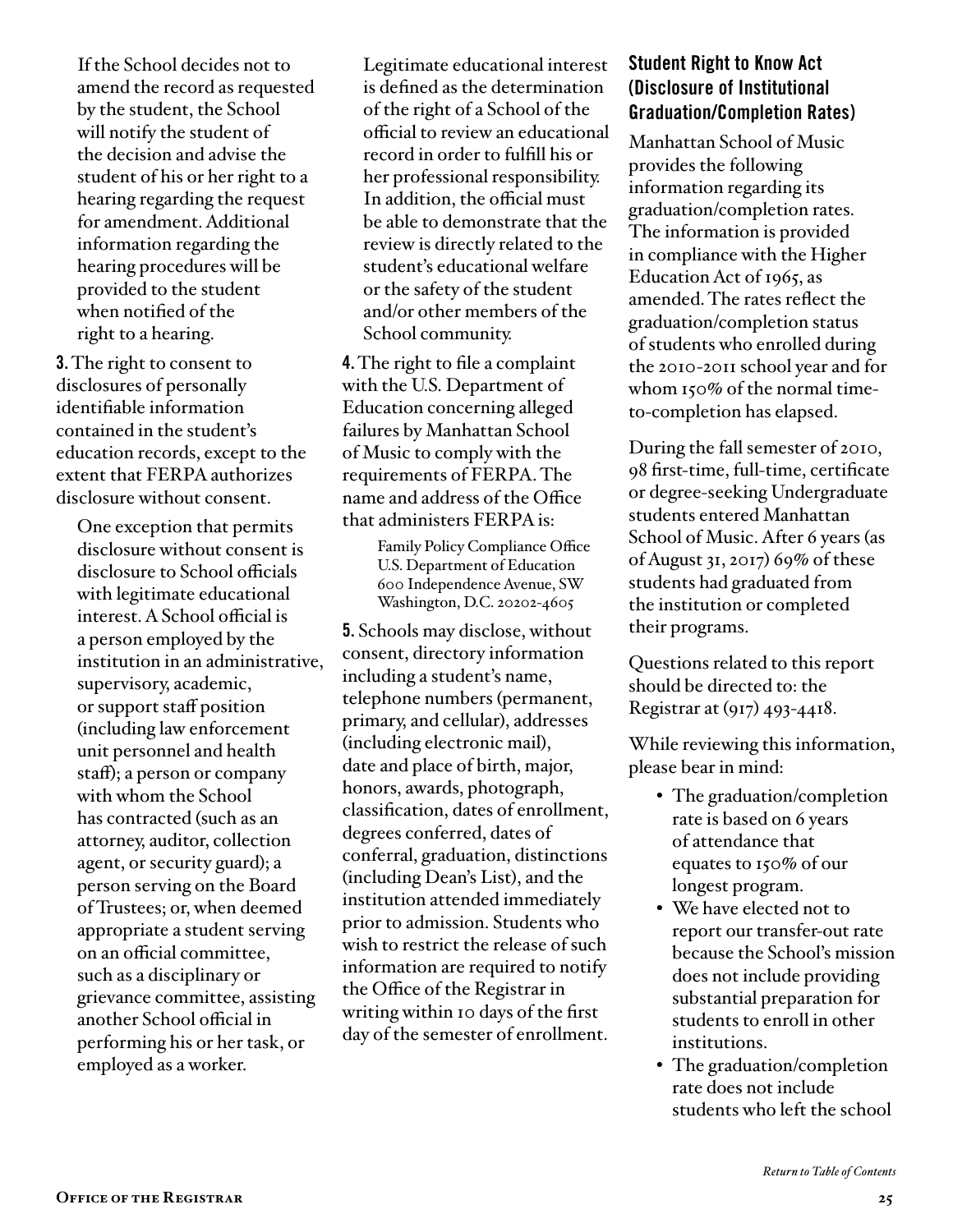to serve in the armed forces, on official church missions, or in the foreign service of the federal government. Students who died or were totally and permanently disabled are also excluded.

#### Campus Safety

The Advisory Committee on Campus Safety will provide upon request all campus crime statistics as reported to the United States Department of Education.

#### VA Pending Payment Compliance

In accordance with Title 38 US Code 3679 subsection (e), this school adopts the following

additional provisions for any students using U.S. Department of Veterans Affairs (VA) Post 9/11 G.I. Bill® (Ch. 33) or Vocational Rehabilitation and Employment (Ch. 31) benefits, while payment to the institution is pending from the VA. This school will not:

- Prevent nor delay the student's enrollment;
- Assess a late penalty fee to the student;
- Require the student to secure alternative or additional funding;
- Deny the student access to any resources available to other students who have satisfied their

tuition and fee bills to the institution, including but not limited to access to classes, libraries, or other institutional facilities.

However, to qualify for this provision, such students may be required to:

- Produce the Certificate of Eligibility by the first day of class;
- Provide written request to be certified;
- Provide additional information needed to properly certify the enrollment as described in other institutional policies.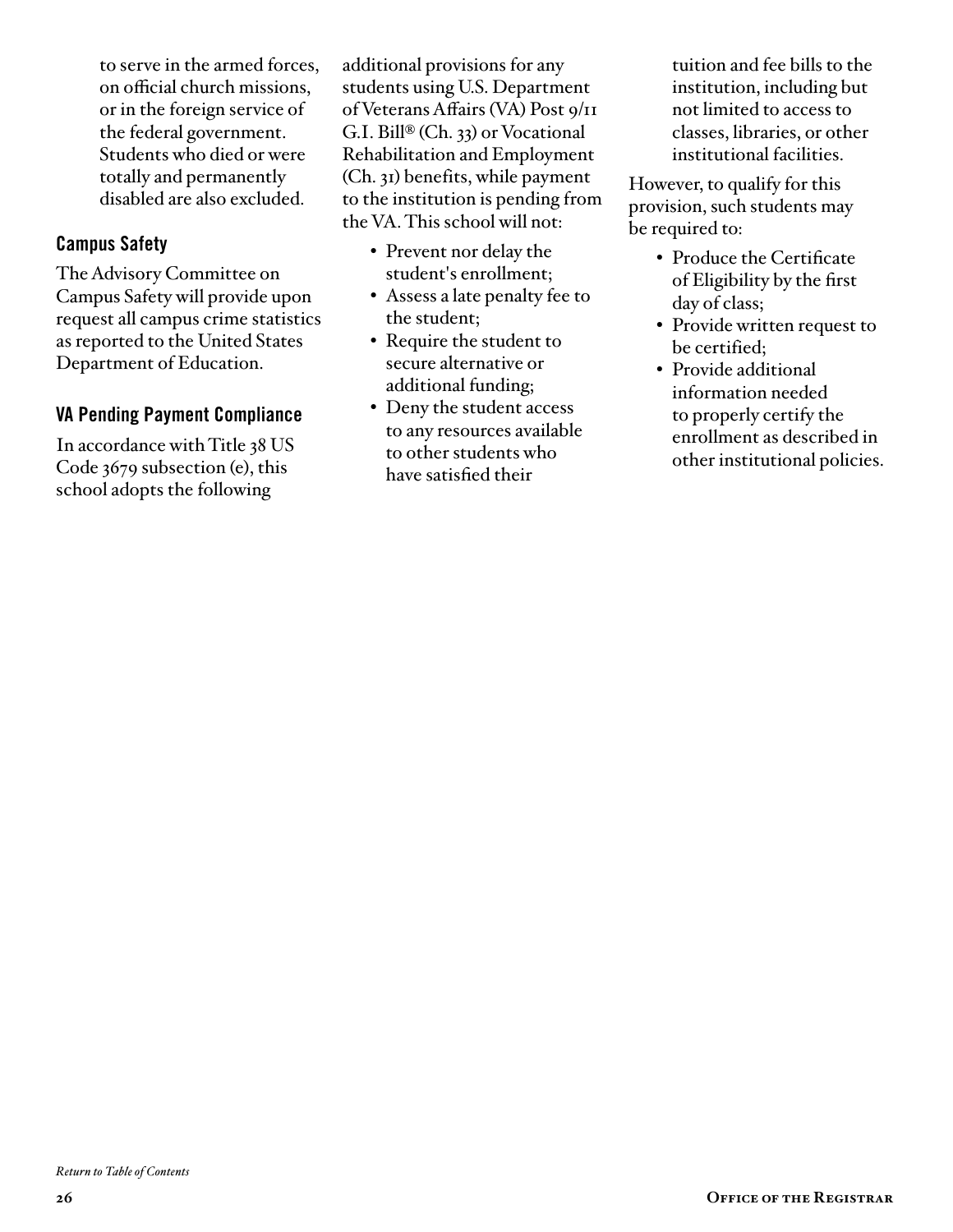## <span id="page-26-0"></span>DEGREE PROGRAMS AND CURRICULUM

## *DEGREE PROGRAMS*

Manhattan School of Music is fully accredited by the Middle States Commission on Higher Education, the New York State Board of Regents, and the Bureau for Veterans Education. All programs listed in departments by majors are approved for the training of veterans and other eligible persons by the Bureau of Veterans Education. The HEGIS Code number is 1004 with the exception of the BM, MM, and DMA in Composition, which is 1004.10.

#### Bachelor of Music (BM)

Voice Instrumental Performance Composition Jazz Performance Musical Theatre

#### Master of Music (MM)

Voice Instrumental Performance Instrumental And Vocal Collaborative Piano Conducting Orchestral Performance Composition Contemporary Performance Jazz Performance Jazz Composition

#### Doctor of Musical Arts (DMA)

Voice Instrumental Performance Collaborative Piano Composition Jazz Arts Advancement Conducting

#### Professional Studies Certificate

Voice Instrumental Performance Orchestral Performance Composition Conducting Collaborative Piano

#### Artist Diploma

Voice Instrumental Performance Collaborative Piano

Manhattan School of Music seeks to provide the artistic and technical training necessary for the aspiring professional musician. At the same time, the School believes that it is of prime importance for professional musicians to possess as broad a general knowledge as possible and to extend the understanding of their art beyond the area of their specialization.

## *UNDERGRADUATE*

The undergraduate programs of study at MSM consist of four areas of concentration:

- 1. Major field of study
- 2. Coursework in
- musical subjects
- 3. Ensemble performance
- 4. Humanities studies

#### Bachelor of Music

The Bachelor of Music degree is a four-year curriculum. All students are required to register for major lessons during each semester of their residence at MSM. They must also successfully meet the

requirements for their major field of study, related coursework, ensemble participation, jury examinations, and recital in order to qualify for graduation.

In instances where applicants to the undergraduate division already possess a Bachelor's degree from another school, they may be awarded the MSM Bachelor of Music degree upon fulfilling the specific musical requirements set forth in the curriculum. While MSM generally requires a student to be full-time for the duration of their BM program, a student in the final semester of the program who has completed enough of the requirements may apply to be part-time in that semester.

#### Unified Core Curriculum

During the freshman and sophomore years at MSM, students in the classical division take a sequence of courses especially designed to unify, coordinate, integrate, and interrelate basic studies in music theory (counterpoint, harmony, form, and analysis), music history (an exposition of the evolutions and revolutions of musical style and traditions in Western classical music from c. 1000 until the present), and the humanities (the discipline of the intellect—reading, writing, critical judgment, articulate speech—as well as a chronological survey of Western civilization from the wellsprings of Classic Greece until the present—history, politics,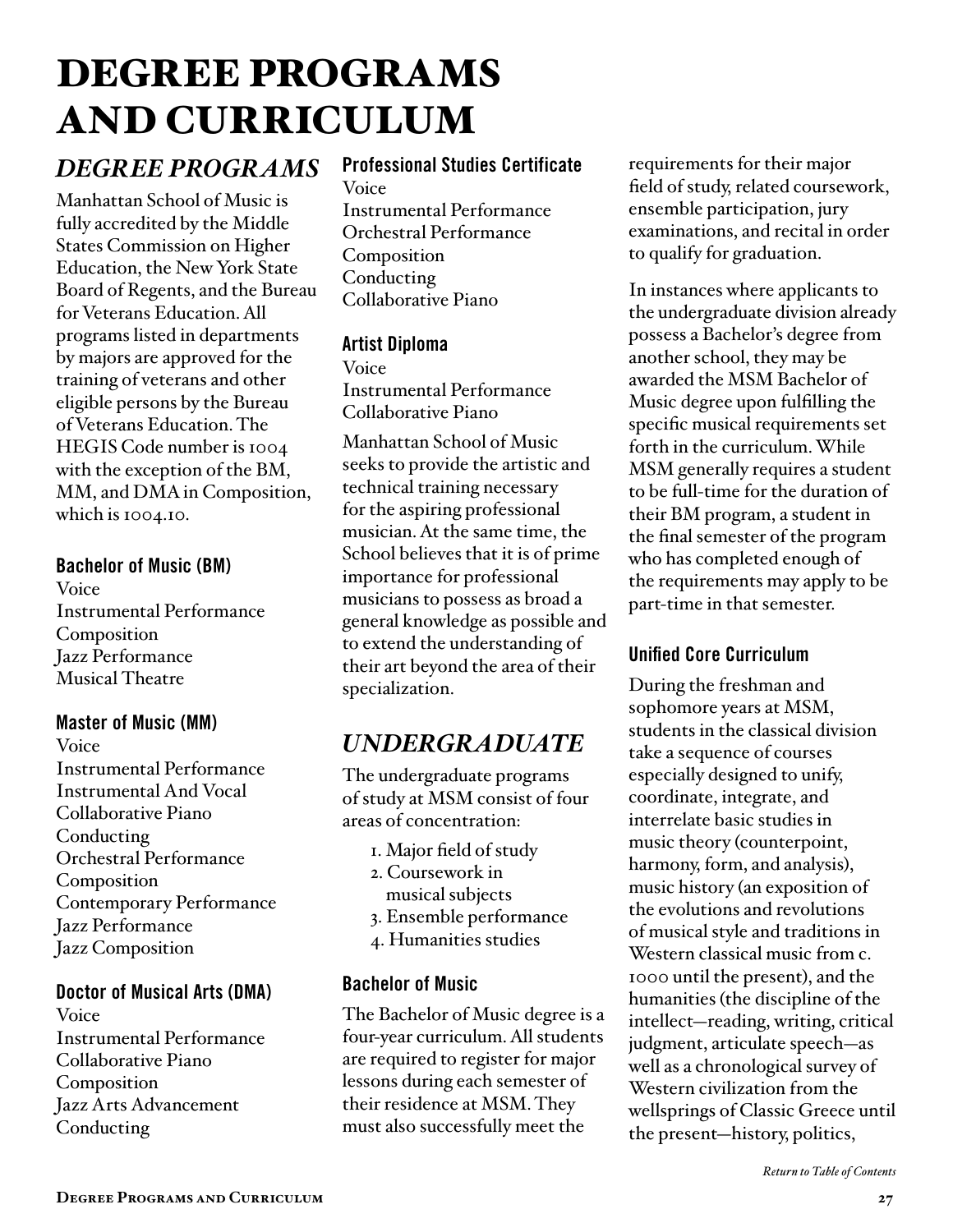philosophy, art, geography). The core sequence includes seminars in which students actively participate through discussion and writing. The core sequence also includes lecture classes where general trends and concepts of theory, music history, and the progression of Western civilization are described. The unified core curriculum prepares the undergraduate student to take intense, specialized, elective courses in the junior and senior years.

#### **Humanities**

The four-year undergraduate program of study in Humanities at MSM is designed to prepare professional musicians for a full life as cultured citizens. All students in the undergraduate degree program are required to take 24 credits (voice students, 18) distributed among Humanities Core and Elective classes. Students are trained to think and write clearly, to analyze carefully, and to read the basic texts of the cultural tradition. Advanced courses include multicultural interdisciplinary classes which combine music, art, and literature. Transfer students may receive credit for equivalent courses at other institutions.

#### Diploma

The Diploma course is the same as the Bachelor of Music degree minus the Humanities Core and Humanities Elective requirements. The Diploma represents recognition of accomplishment in the field of For audition requirements and course sequence plans for undergraduate programs of study in all majors, see Departments by Major.

## *GRADUATE*

The graduate programs of study at MSM consist of three areas of concentration:

- 1. Major field of study.
- 2. Coursework in musical subjects.
- 3. Ensemble performance.

#### Master of Music

The Master of Music degree is a two-year curriculum. All students are required to register for major lessons during each semester of their residence at MSM. They must also successfully meet the requirements for their major field of study, related coursework, ensemble participation, jury examinations, and recital in order to qualify for graduation. MSM requires full-time status for all four semesters of the Master's program.

#### Dual Degree at the Master's Level from Manhattan School of Music and Teachers College Columbia University

Manhattan School of Music and Teachers College Columbia University offer a dual degree at the Master's level. The program is an accelerated one, designed to be completed in three years, rather than four, at the end of which the student will have an

MM (Master of Music) from Manhattan School of Music and an MA (Master of Arts) with New York State K-12 Music Teacher Certification from Teachers College Columbia University. Students accepted in the Master's program at Manhattan School of Music first complete the two years of MM requirements at MSM. Students should identify their interest in the dual degree during the first semester of study at MSM so that the required coursework and fieldwork can be completed in preparation for the degree at Teachers College. To be considered for acceptance into the dual degree program, MSM students must have at least a 3.0 GPA and successfully complete the Teachers College Columbia University admission process:

- Teachers College application form and fee
- 2 letters of recommendation: one from MSM Director of Community Partnerships and one from MSM Assistant Dean of Academics
- official transcripts for all undergraduate and graduate work
- personal statement about teaching experiences at MSM and decision to pursue an additional degree in music education

Once accepted by Teachers College, students are expected to take at least 3–6 credits at Teachers College the summer following MSM graduation. In the following fall semester, students must enroll in 10–12 credits at Teachers College. In the spring semester, students enroll in two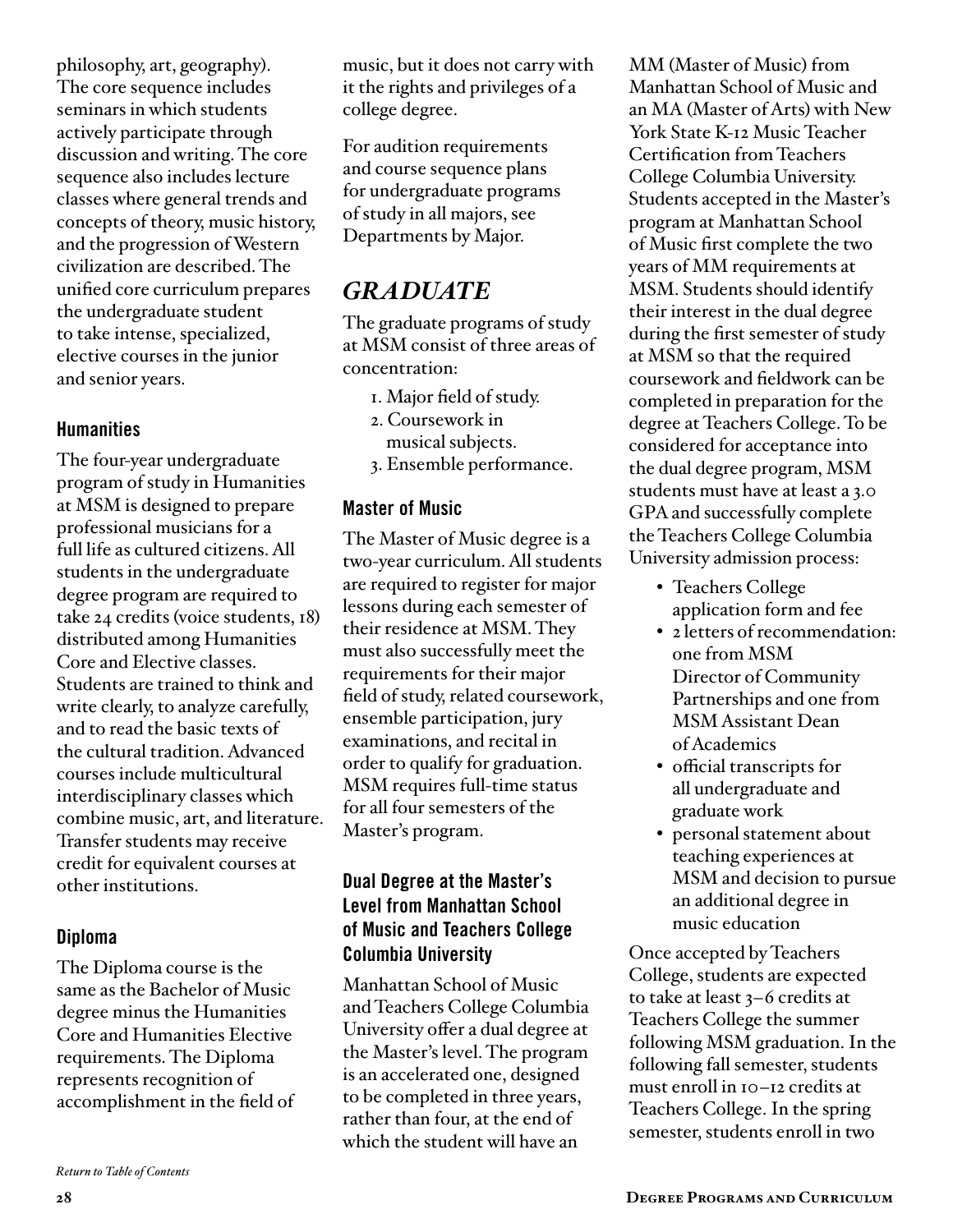sections of student teaching and complete any remaining course requirements at Teachers College.

For detailed information, please contact the Director of Community Partnerships at Manhattan School of Music.

#### Postgraduate Diploma

The Postgraduate Diploma course is the same as the Master of Music degree minus up to six general

graduate elective credits. The Diploma represents recognition of accomplishment in the field of music, but it does not carry with it the rights and privileges of a college degree.

For audition requirements and course sequence plans for graduate programs of study in all majors, see Departments by Major.

#### Professional Studies Certificate Program

*[For information regarding this program](#page-78-0)  of study, see p. 79.*

#### Doctor of Musical Arts

*[For information regarding doctoral](#page-84-0)  studies, see p. 85.*

#### Artist Diploma

*[For information regarding artist](#page-89-0)  diploma, see p. 90.*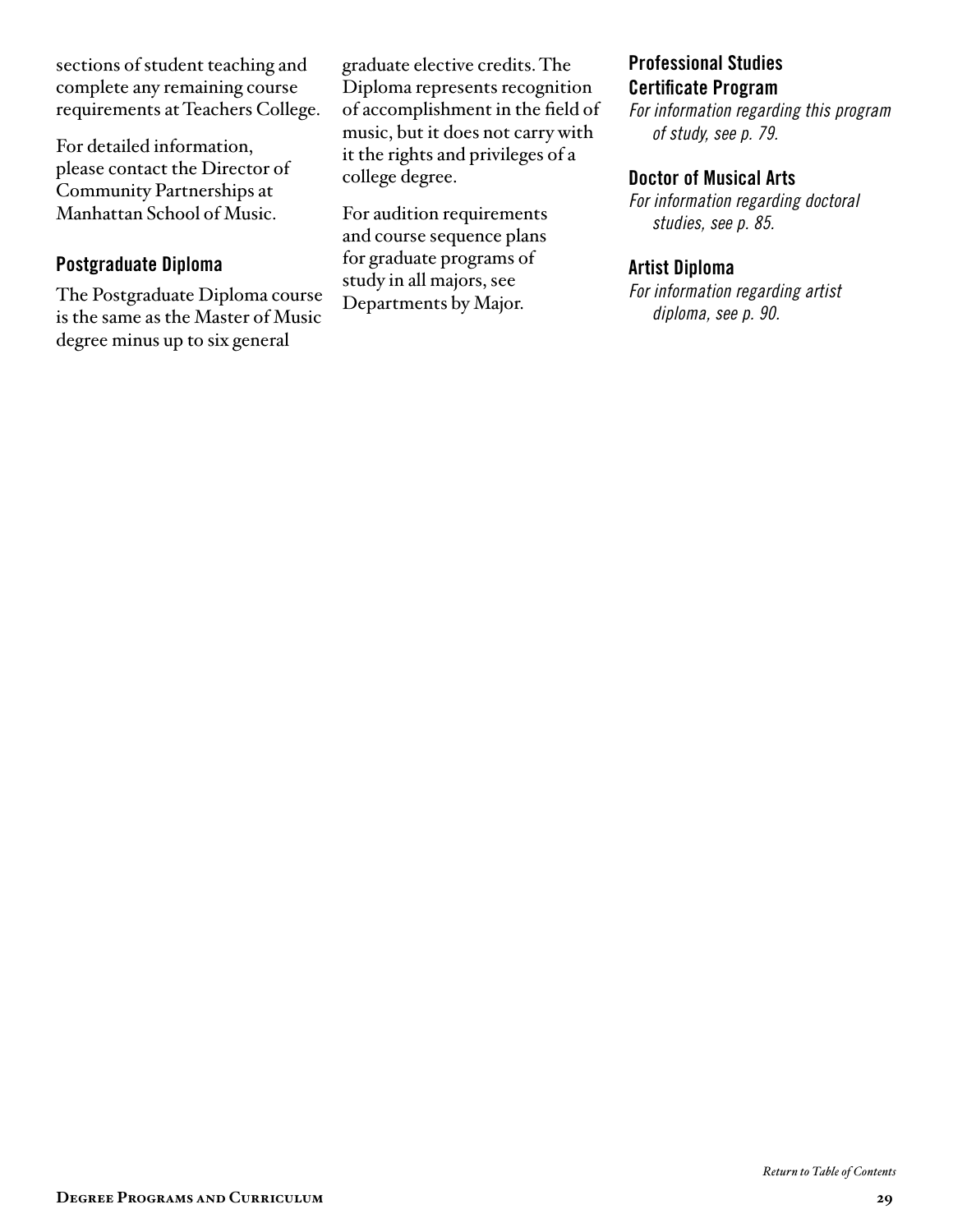## <span id="page-29-0"></span>BRASS TRUMPET, HORN, TROMBONE, BASS TROMBONE, AND TUBA

The programs of study for Brass majors are designed to develop skilled performers who are familiar with the standard solo, ensemble, and orchestral literature for their instruments. Students must demonstrate a high degree of professional competence and appropriate stylistic approaches to the literature of various historical periods. All students are required to fulfill their Ensemble Requirement as outlined in their course sequence plans and as assigned by the School.

## *UNDERGRADUATE*

*Bachelor of Music degree program Diploma program*

#### Audition Requirements

For complete information regarding audition requirements and application information, please contact the Office of Admission and Financial Aid.

There will be a "sophomore continuation jury" at the end of the sophomore year to establish that a student's progress has been sufficient to ensure completion of the program of study. This evaluation will determine whether or not the student may continue in that program. Repertoire will be determined by the teacher.

Repertoire for juries in nongraduating years will be determined by the teacher and the student.

#### GRADUATION REQUIREMENTS

A full-length Graduation Recital in which at least one work must be in a 20th-century style and approximately half of the works must be composed for the particular instrument (nontranscribed).

A Graduation Jury featuring selections from the recital with piano (where applicable) and orchestral repertoire at the discretion of the panel.

All undergraduate Brass majors must perform their Graduation Jury before the departmental faculty in May of their final year of study.

## *GRADUATE*

*Master of Music degree program Postgraduate Diploma program*

#### Audition Requirements

For complete information regarding audition requirements and application information, please contact the Office of Admission and Financial Aid.

#### GRADUATION REQUIREMENTS

A full-length Graduation Recital in which at least one work must be in a 20th-century style and approximately half of the works must be composed for the particular instrument (nontranscribed).

A Graduation Jury featuring selections from the recital with piano (where applicable) and orchestral repertoire. Student will prepare a list of ten excerpts from which the faculty panel will make selections, at their discretion.

## *[PROFESSIONAL](#page-78-0)  STUDIES CERTIFICATE PROGRAM*

*For information regarding this program of study, see p. 79.*

## *DOCTOR OF [MUSICAL ARTS](#page-84-0)*

*For information regarding doctoral studies, see p. 85.*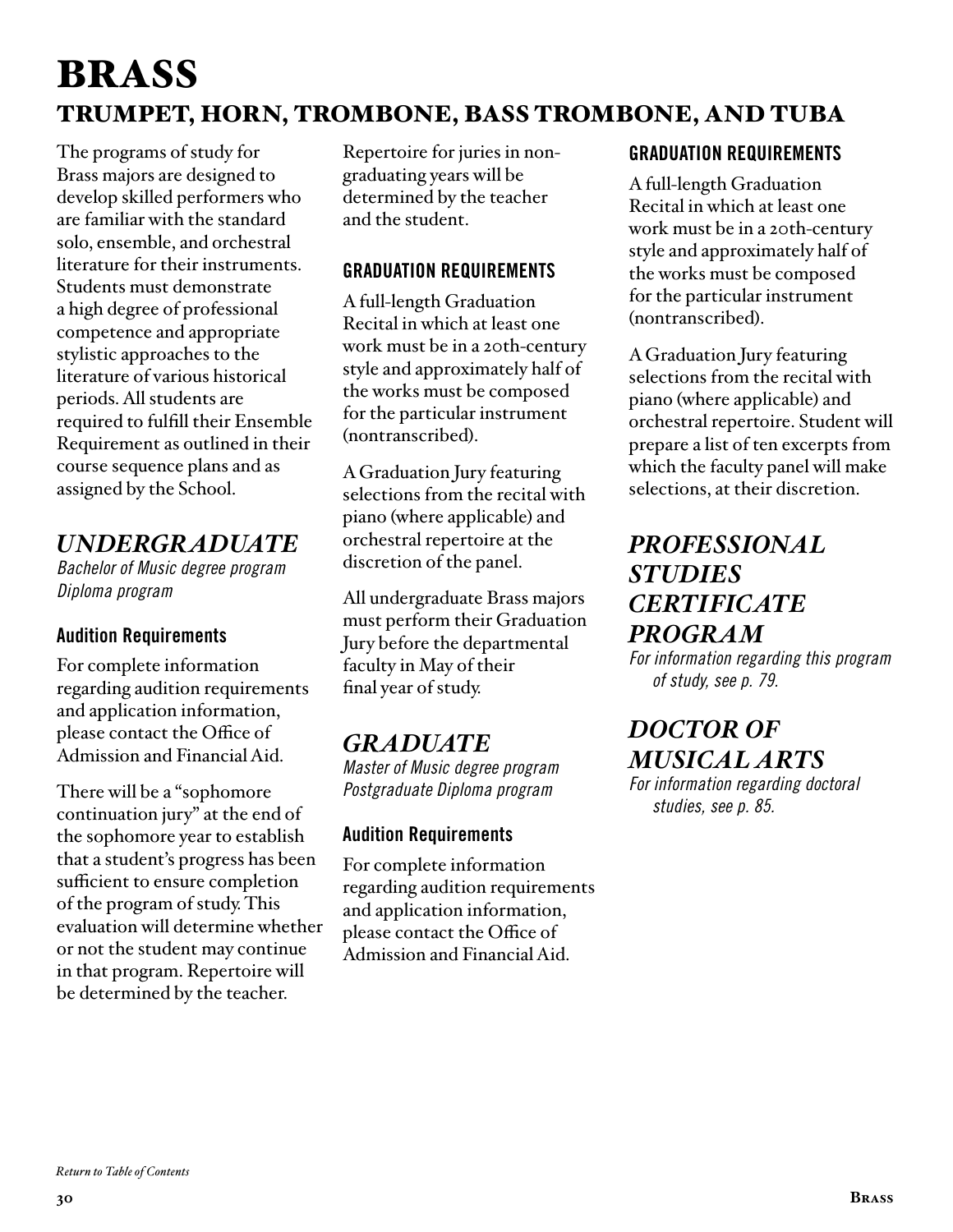| <b>SUGGESTED DISTRIBUTION BY YEAR AND SEMESTER</b> |                |                |                | $\overline{2}$ |                | 3              |                | 4              |
|----------------------------------------------------|----------------|----------------|----------------|----------------|----------------|----------------|----------------|----------------|
| <b>Major Instrument</b>                            | 3              | 3              | 3              | 3              | 4              | 4              | 4              | 4              |
| <b>Music Theory Core TH0001-0002, TH0003-0004</b>  | 4              | 4              | 3              | 3              |                |                |                |                |
| Theory Electives TH0500-2999                       |                |                |                |                |                |                | $\overline{2}$ | $\overline{2}$ |
| Aural Skills AS0111-0112, AS0211-0212              | 2              | $\overline{2}$ | $\overline{c}$ | $\overline{2}$ |                |                |                |                |
| Music History Core MH0001-0002, MH0003-0004        | $\overline{2}$ | $\overline{2}$ | 2              | $\overline{2}$ |                |                |                |                |
| <b>Music History Electives MH0500-2999</b>         |                |                |                |                | 3              | 3              |                |                |
| Humanities Core HU0001-0002, HU0003-0004           | 3              | 3              | 3              | 3              |                |                |                |                |
| Humanities Electives HU0300-2999                   |                |                |                |                | 3              | 3              | 3              | 3              |
| Required Piano RP0111-0112, RP0211-0212            | 1              |                |                | 1              |                |                |                |                |
| <b>General Electives</b>                           |                |                |                |                | $\overline{2}$ | $\overline{2}$ |                |                |
| <b>Practical Foundations ME1500</b>                |                |                |                |                |                |                | $\overline{2}$ |                |
| <b>Orchestral Conducting CD0211-0212</b>           |                |                |                |                |                |                | $\overline{2}$ | $\overline{2}$ |
| <b>Brass Performance Class BR0003-0004</b>         |                |                |                |                |                |                |                |                |
| Large Performing Ensemble** LP1500                 |                |                | 1              |                | $\mathbf{1}$   |                |                |                |
| <b>Chamber Music SP1500</b>                        |                |                |                |                | 1              |                | 1              | $\mathbf 1$    |
| Setting the Stage Workshops (5) ME1000             |                |                |                |                |                |                |                | $\theta$       |
| <b>Concert Attendance CA1000</b>                   | 0              | $\mathbf{0}$   | $\mathbf{0}$   | $\theta$       | $\mathbf 0$    | $\overline{0}$ |                |                |
| Jury                                               |                | $\theta$       |                | 0              |                | 0              |                | $\theta$       |
| <b>Graduation Recital</b>                          |                |                |                |                |                |                |                | $\mathbf{0}$   |
| <b>TOTAL: 126</b>                                  | 17             | 17             | 16             | 16             | 15             | 15             | 16             | 14             |

## <span id="page-30-0"></span>*BACHELOR OF MUSIC/BRASS MAJOR*

*\*\* All brass players must participate in large ensembles for 8 semesters as assigned by the Ensembles Office; in addition, 4 semesters of chamber music must be completed as assigned by the Ensembles Office.*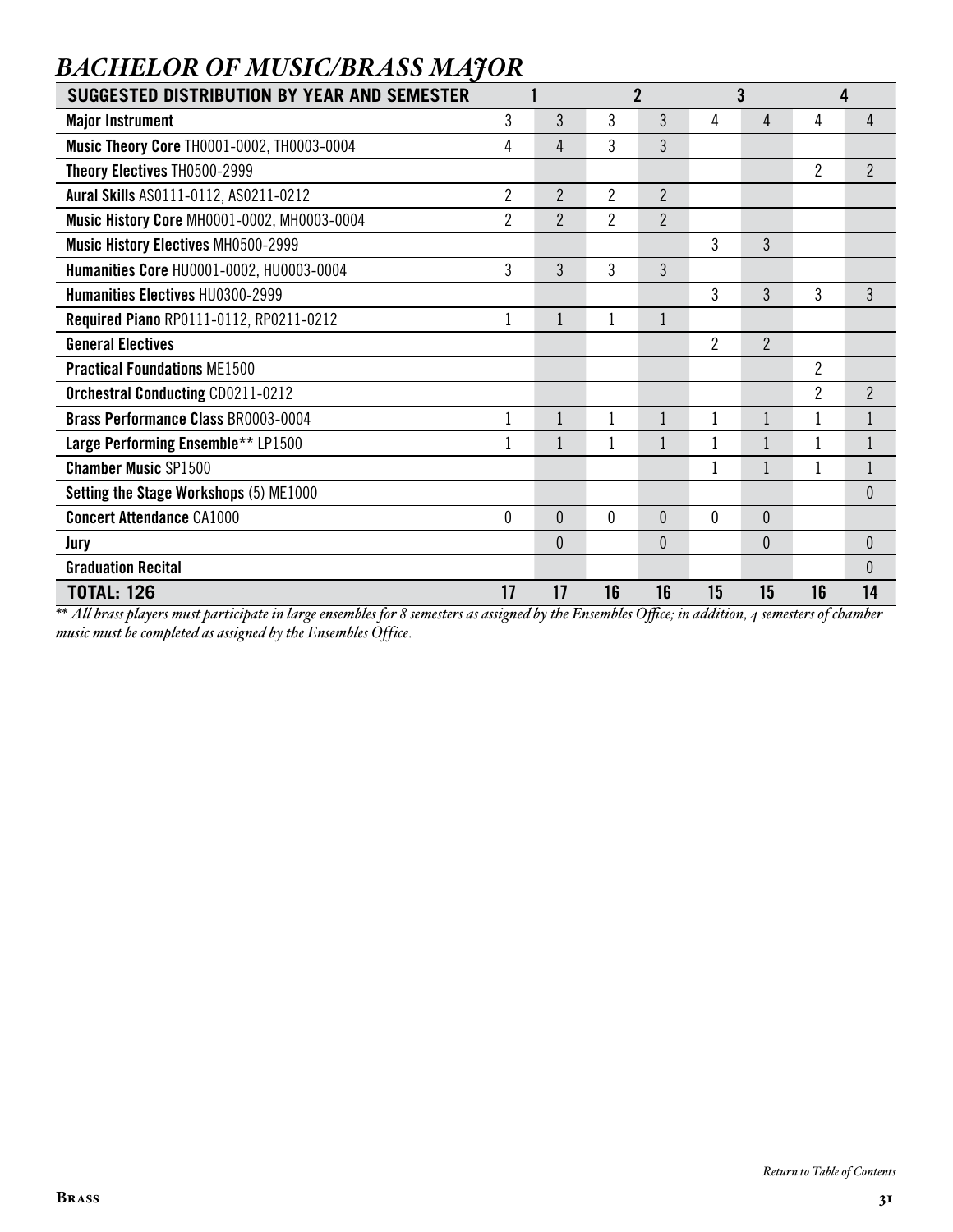## *MASTER OF MUSIC/BRASS MAJOR*

| <b>SUGGESTED DISTRIBUTION BY YEAR AND SEMESTER</b> |    |    |    |  |
|----------------------------------------------------|----|----|----|--|
| <b>Major Lessons</b>                               | 5  | 5  |    |  |
| <b>Music History Electives MH1000-2999</b>         |    |    |    |  |
| <b>Graduate Theory Electives TH2000-2999</b>       |    |    |    |  |
| <b>Graduate Electives</b>                          | っ  | っ  |    |  |
| <b>Brass Performance Class BR2003-2004</b>         | ∩  | っ  |    |  |
| Large Performing Ensemble LP1500                   |    |    |    |  |
| <b>Chamber Music SP1500</b>                        |    |    |    |  |
| <b>Concert Attendance CA1000</b>                   |    |    |    |  |
| Jury                                               |    |    |    |  |
| <b>Graduation Recital</b>                          |    |    |    |  |
| <b>TOTAL: 56</b>                                   | 14 | 14 | 14 |  |

#### **PREREQUISITES**

Analysis/Style/Performance TH0800, 2883 Aural Skills AS0861-0862 Required Piano RP0121-0122

## *BRASS FACULTY*

Michelle Reed Baker, *Department Chair*

**Trumpet** Ethan Bensdorf

David Krauss Thomas Smith

#### Horn

Michelle Reed Baker Richard Deane Javier Gándara David Jolley R. Allen Spanjer

*[Return to Table of Contents](#page-2-0)*

#### **Trombone**

Haim Avitsur Per Brevig David Finlayson David Taylor Colin Williams

Bass Trombone George Curran David Taylor

Tuba Derek Fenstermacher Kyle Turner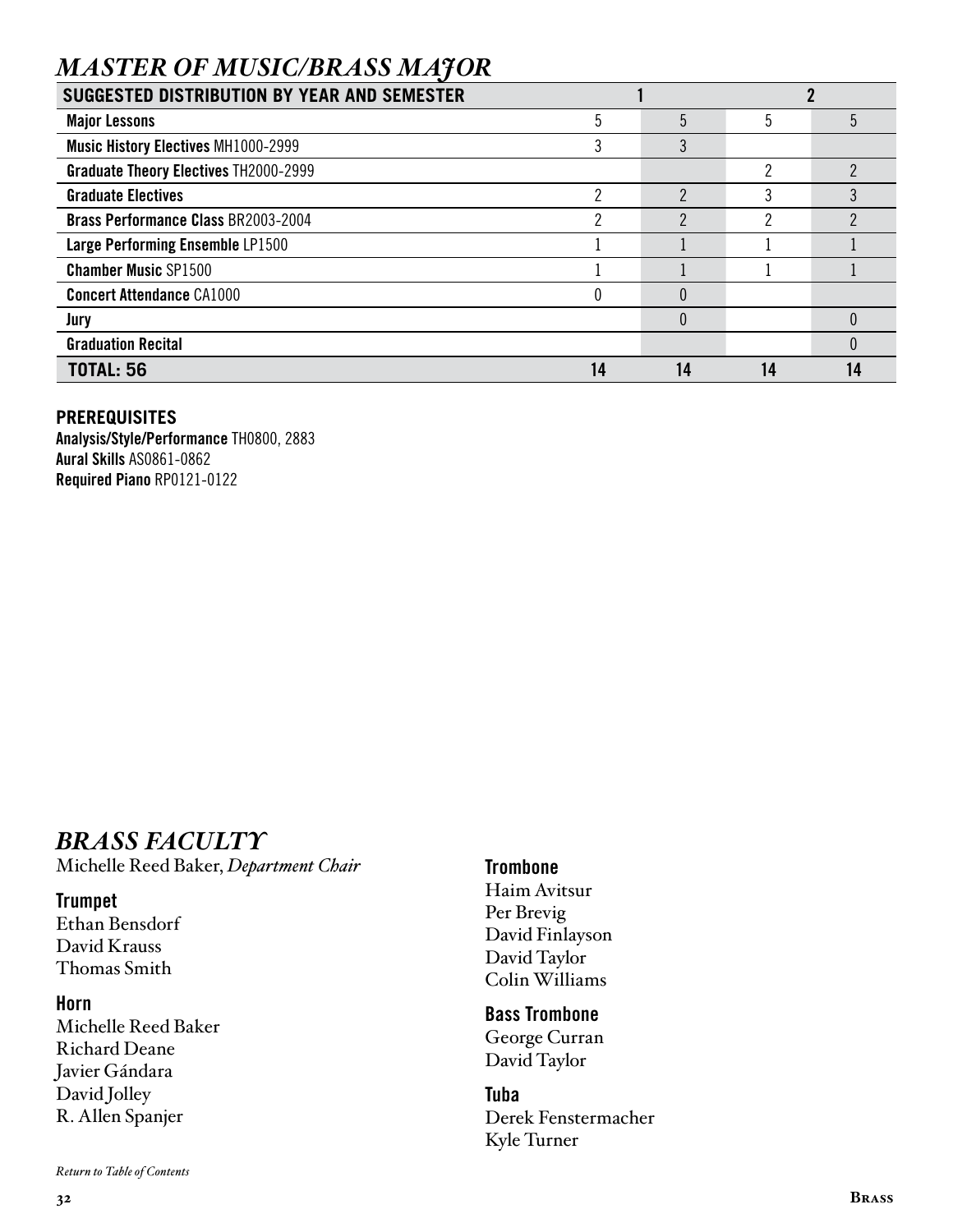## <span id="page-32-0"></span>COLLABORATIVE PIANO

The graduate programs of study in Collaborative Piano are designed to offer skilled performers training and experience in solo and ensemble accompanying.

### *GRADUATE*

*Master of Music degree program*

#### Audition Requirements

For complete information regarding audition requirements and application information, please contact the Office of Admission and Financial Aid.

#### GRADUATION REQUIREMENT

Accompanying for three graduation recitals. If vocal specialization: two vocal, one instrumental; if instrumental specialization: two instrumental, one vocal.

## *[PROFESSIONAL](#page-78-0)  STUDIES CERTIFICATE PROGRAM*

*For information regarding this program of study, see p. 79.*

## *DOCTOR OF [MUSICAL ARTS](#page-84-0)*

*For information regarding doctoral studies, see p. 85*

## *COLLABORATIVE PIANO FACULTY*

John Forconi, *Department Chair* Warren Jones Kenneth Merrill Thomas Muraco Heasook Rhee Myra Huang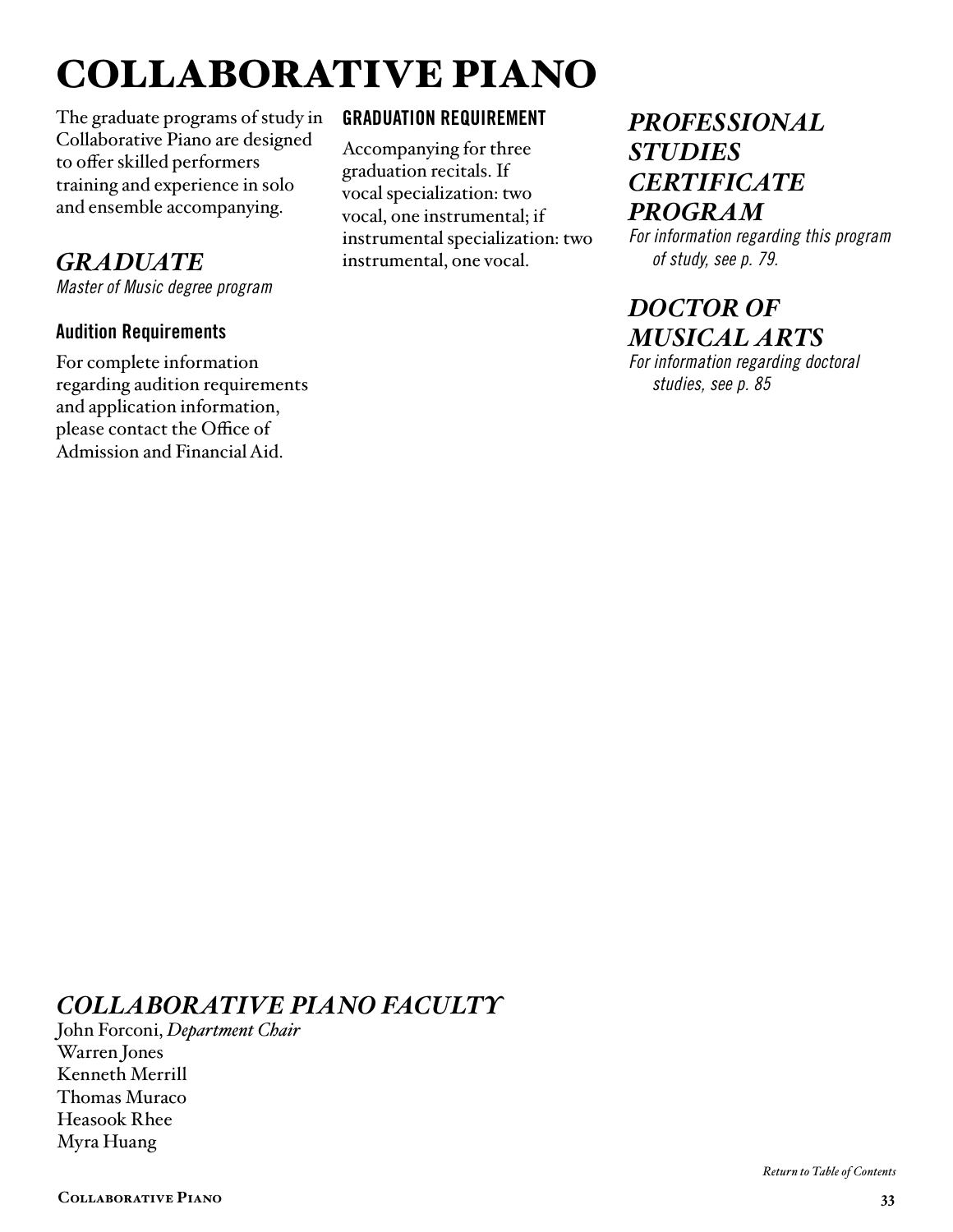## *MASTER OF MUSIC COLLABORATIVE PIANO MAJOR VOCAL SPECIALIZATION*

| <b>SUGGESTED DISTRIBUTION BY YEAR AND SEMESTER</b>     |    |                |    |    |
|--------------------------------------------------------|----|----------------|----|----|
| <b>Collaborative Piano Lessons</b>                     | 5  | 5              | 5  | 5  |
| Collaborative Piano Seminar AC2093-2094, AC2113-2114   |    | $\overline{2}$ | 2  | 2  |
| Collaborative Piano Practicum AC2031-2032, AC2041-2042 |    |                |    |    |
| <b>Graduate Italian Diction IT2101-2102</b>            | 2  | $\mathfrak{p}$ |    |    |
| <b>Graduate English Diction EN2101-2102</b>            |    | $\overline{2}$ |    |    |
| <b>Graduate German Diction GR2101-2102</b>             |    |                | 2  | 2  |
| <b>Graduate French Diction FR2101-2102</b>             |    |                | 2  | ŋ  |
| <b>Advanced Ear-Training TH2001-2002</b>               | 2  | $\overline{2}$ |    |    |
| <b>Advanced Instrumental Conducting CD2011-2012</b>    | റ  | $\overline{2}$ |    |    |
| <b>Graduate Electives</b>                              |    |                |    | 2  |
| <b>Music History Electives MH1000-2999</b>             |    |                | 3  |    |
| Setting the Stage Workshops (5) ME1000                 |    |                |    | 0  |
| <b>Concert Attendance CA1000</b>                       | 0  | $\theta$       |    |    |
| Recital                                                |    | $\Omega$       | 0  | 0  |
| <b>TOTAL: 61</b>                                       | 16 | 16             | 15 | 14 |

*3 adjucated recitals are required: 2 vocal and 1 instrumental*

## *MASTER OF MUSIC COLLABOARTIVE PIANO MAJOR INSTRUMENTAL SPECIALIZATION*

| SUGGESTED DISTRIBUTION BY YEAR AND SEMESTER            |    |          |    |   |
|--------------------------------------------------------|----|----------|----|---|
| <b>Collaborative Piano Lessons</b>                     | 5  | 5        | 5  |   |
| Collaborative Piano Seminar AC2091-2092, AC2111-2112   | ŋ  | 2        | ∩  |   |
| Collaborative Piano Practicum AC2031-2032, AC2041-2042 |    |          |    |   |
| Graduate Diction GR2101-2102 EN, FR, GR, or IT *       |    | 2        |    |   |
| <b>Advanced Ear-Training TH2001-2002</b>               |    | 2        |    |   |
| <b>Chamber Music SP1500</b>                            |    |          |    |   |
| <b>Electives</b>                                       |    |          | 2  | 2 |
| Music History MH1000-2999                              |    |          |    |   |
| Setting the Stage Workshops (5) ME1000                 |    |          |    |   |
| <b>Concert Attendance CA1000</b>                       |    | $\Omega$ |    |   |
| <b>Recital</b>                                         |    | $\Omega$ |    |   |
| <b>TOTAL: 53</b>                                       | 16 |          | 12 |   |

*\* Instrumental Collaborative Pianists can take any two of four year-long graduate diction courses. English, French, German, or Italian. Typically one language is taken in each year of the MM degree.*

*3 adjucated recitals are required: 2 vocal and 1 instrumental*

#### **PREREQUISITES**

Graduate Theory TH0800, 2883 Aural Skills AS0861-0862 Keyboard Techniques PN0861-0862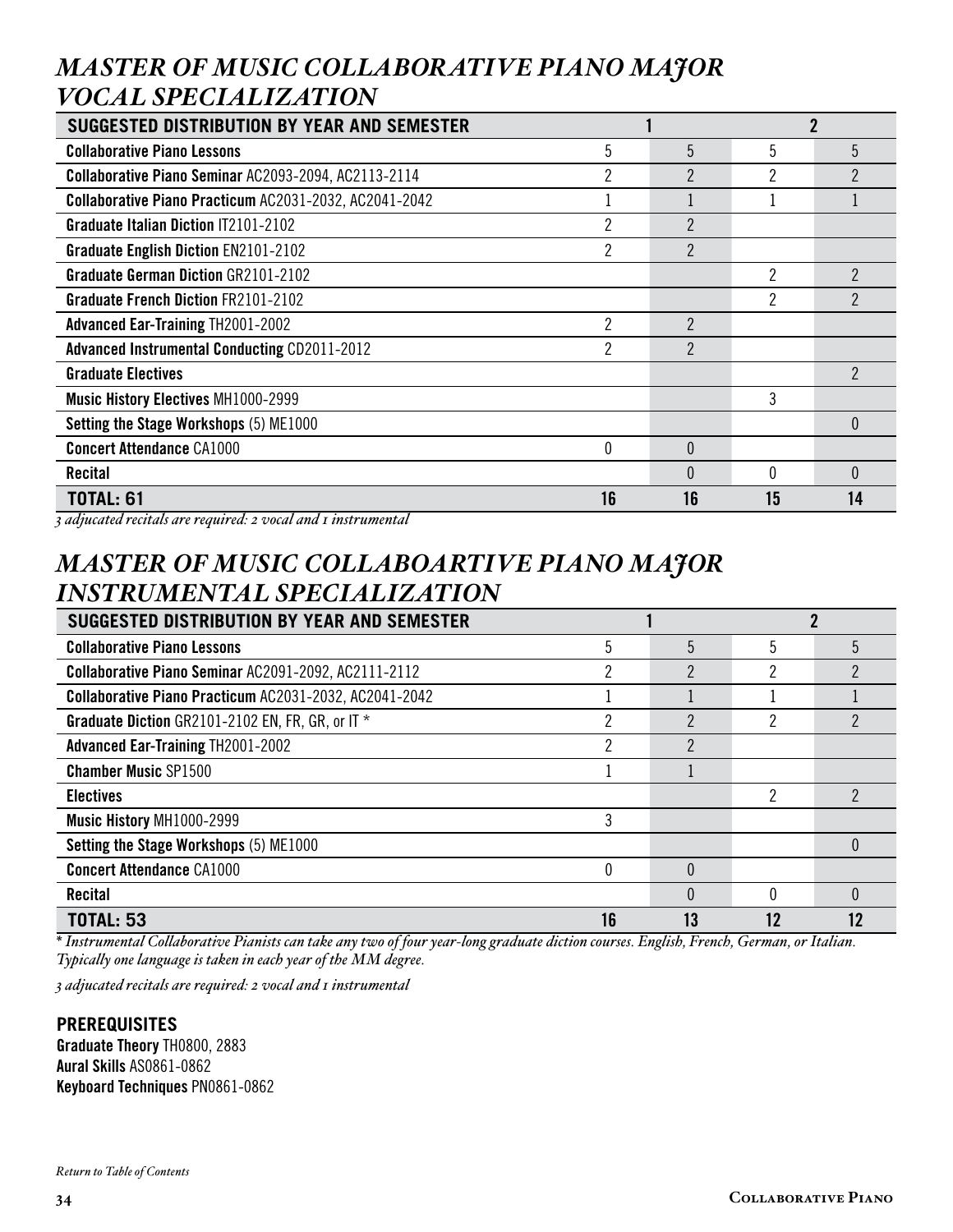## <span id="page-34-0"></span>COMPOSITION

### *UNDERGRADUATE*

*Bachelor of Music degree program Diploma program*

#### Auditions Requirements

Applicants should submit no more than three scores, representative of their own creative work. Arrangements, orchestrations of the works of others or exercises in historical styles should not be submitted. It is suggested that the submissions demonstrate as much variety as possible in instrumentation and form. Although MIDI recording are accepted, it is preferred that scores be represented by acoustic recordings. All Composition applicants' portfolios are prescreened by members of the Composition Faculty. Invitation to the audition is dependent upon the Faculty's acceptance of the work submitted by each applicant.

The audition consists of three parts. First, a three-hour examination in dictation, counterpoint, harmony, serial and set theory procedures, instrumentation, and two short composition exercises. Second, there is Composition Project assigned during the examination. Applicants must complete the project according to the instructions given and bring four copies of the finished project with them to their interview. Third, applicants meet with the Composition Faculty in a private interview of approximately 15 minutes, during which they will present their completed Composition Project followed

by works from their portfolio. Applicants should bring four bound copies of their scores to the interview, along with recording of the works they wish to present in electronic format (via laptop, cell phone, notepad, or CD). It is advised that composers bring their recordings in more than one electronic format.

#### Composer Concerts

It is a departmental requirement that any student taking lessons with a private teacher must have at least one performance every year in one of the eight departmental Student Composer Concerts.

#### Juries

Each student compiles a portfolio of scores and recorded performances for the year-end Jury, a meeting with the entire Faculty which reviews and evaluates each portfolio.

For complete information regarding audition requirements and application information and deadlines, please contact the Office of Admission and Financial Aid.

#### GRADUATION REQUIREMENT: Thesis

During the final year, each student must complete an orchestral piece in the first semester. It is submitted to the Faculty for possible inclusion in a public concert at the School in the second semester. Graduation is contingent upon the Faculty's acceptance of this work.

## *GRADUATE*

*Master of Music degree program Postgraduate Diploma program Doctor of Musical Arts*

#### Audition Requirements

Applicants should submit no more than three scores, representative of their own creative work. At least one of these scores must be an orchestral work. Arrangements, orchestrations of the works of others or exercises in historical styles should not be submitted. It is suggested that the submissions demonstrate as much variety as possible in instrumentation and form. Although MIDI recording are accepted, it is preferred that scores be represented by acoustic recordings. All Composition applicants' portfolios are prescreened by members of the Composition Faculty. Invitation to the Audition is dependent upon the Faculty's acceptance of the work submitted by each applicant.

The audition consists of three parts. First, a three-hour examination in dictation, counterpoint, harmony, serial and set theory procedures, instrumentation, and two short composition exercises. Second, there is Composition Project assigned during the examination. Applicants must complete the project according to the instructions given and bring four copies of the finished project with them to their interview. Third, applicants meet with the Composition Faculty in a private interview of approximately 15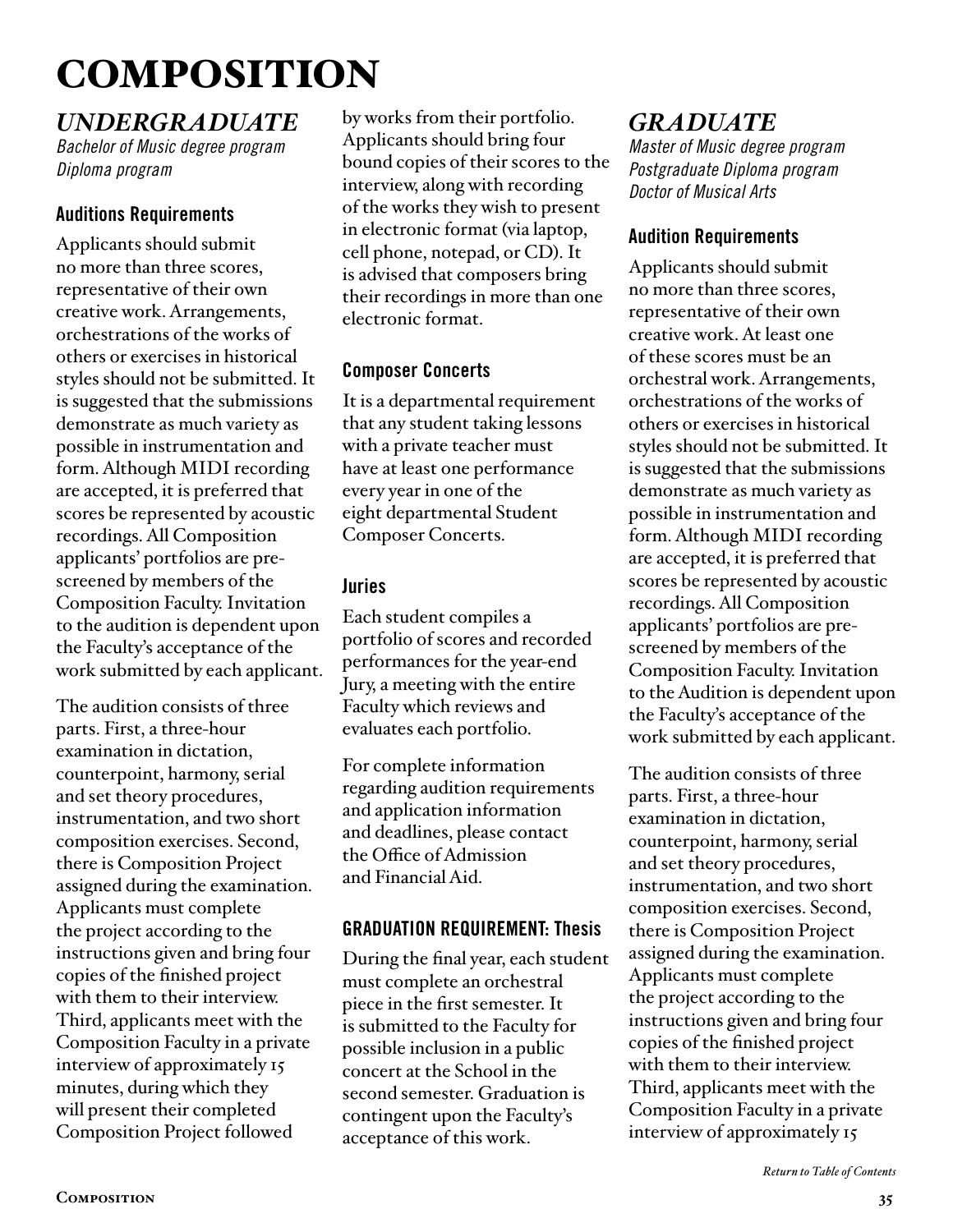<span id="page-35-0"></span>minutes, during which they will present their completed Composition Project followed by works from their portfolio. Applicants should bring four bound copies of their scores to the interview, along with recording of the works they wish to present in electronic format (via laptop, cell phone, notepad, or CD). It is advised that composers bring their recordings in more than one electronic format.

For Complete information regarding audition requirements and application information

and deadlines, please contact the Office of Admission and Financial Aid.

#### GRADUATION REQUIREMENT: Thesis

During the final year, each student must complete an orchestral piece in the first semester. It is submitted to the Faculty for possible inclusion in a public concert at the School in the second semester. Graduation is contingent upon the Faculty's acceptance of this work.

### *[PROFESSIONAL](#page-78-0)  STUDIES CERTIFICATE PROGRAM*

*For information regarding this program of study, see p. 79.*

## *DOCTOR OF [MUSICAL ARTS](#page-84-0)*

*For information regarding doctoral studies, see p. 85.*

### *COMPOSITION FACULTY*

J. Mark Stambaugh Marjorie Merryman Reiko Fueting, *Chair* Susan Botti Nirmali Fenn

Reiko Fueting, *Composition Forum, Orchestration,* 

*Graduate Form and Analysis*

*Composing for the Voice*

Susan Botti, *Composition for Non-Majors,* 

#### *RELATED COMPOSITION STUDIES FACULTY*

David Adamcyk, *Electronic and Computer Music* David Macdonald, *Orchestration* Hayes Biggs, *Senior Form and Analysis* J. Mark Stambaugh

#### **PREREQUISITES**

Aural Skills AS0861-0862 Required Piano RP0121-0122

*[Return to Table of Contents](#page-2-0)*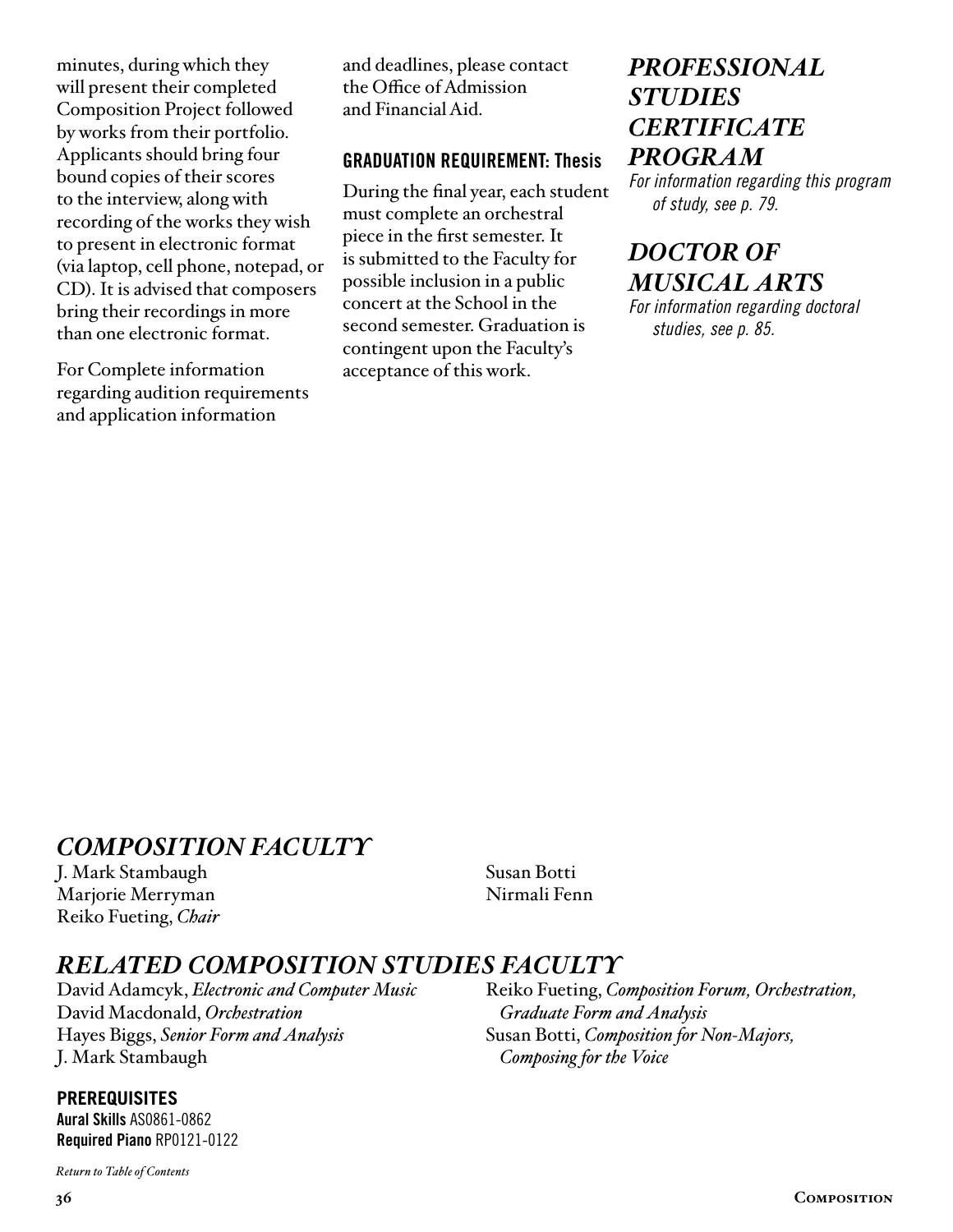## *BACHELOR OF MUSIC/COMPOSITION MAJOR*

| SUGGESTED DISTRIBUTION BY YEAR AND SEMESTER           |                |                |                | $\overline{2}$ |              | 3              |                | 4              |
|-------------------------------------------------------|----------------|----------------|----------------|----------------|--------------|----------------|----------------|----------------|
| <b>Major Lessons</b>                                  | 3              | 3              | 3              | 3              | 4            | 4              | 4              | 4              |
| Music Theory Core TH0001-0002, TH0003-0004            | 4              | $\overline{4}$ | 3              | 3              |              |                |                |                |
| Aural Skills AS0111-0112, AS0211-0212                 | $\overline{2}$ | $\overline{2}$ | $\overline{2}$ | $\overline{2}$ |              |                |                |                |
| Music History Core MH0001-0002, MH0003-0004           | $\overline{2}$ | $\overline{2}$ | 2              | $\overline{2}$ |              |                |                |                |
| Humanities Core HU0001-0002, HU0003-0004              | 3              | 3              | 3              | 3              |              |                |                |                |
| <b>Humanities Electives HU0500-1999</b>               |                |                |                |                | 3            | 3              | 3              | 3              |
| Required Piano RP0111-0112, RP0211-0212 OR RP0350**   | 1              | $\mathbf{1}$   | $\mathbf{1}$   | $\mathbf 1$    |              |                |                |                |
| Instr/Orchestration CP0131-0132, 0231-0232, 0331-0332 | 1              | 1              | $\mathbf{1}$   | $\mathbf{1}$   | $\mathbf{1}$ | $\mathbf{1}$   |                |                |
| <b>General Electives</b>                              |                |                |                |                |              |                | 3              | 3              |
| Undergraduate Form & Analysis* CP0421-0422            |                |                |                |                |              |                | $\overline{2}$ | $\overline{2}$ |
| Contemporary Music Survey* CT1960-1961                |                |                |                |                | 3            | 3              |                |                |
| Electronic Music CP1720-1730                          |                |                |                |                | 2            | $\overline{2}$ |                |                |
| <b>Composing for (and with) the Voice* CP0811</b>     |                |                |                |                | 2            |                |                |                |
| Living in Sound CP1300*                               |                |                |                |                |              | $\overline{2}$ |                |                |
| Tuning Systems and Acoustics CP1500*                  |                |                |                |                |              |                | $\overline{2}$ |                |
| Indeterminate Music CP1600*                           |                |                |                |                |              |                |                | $\overline{2}$ |
| Choral/Orchestral Cond CD0111-0112, CD0211-0212       |                |                |                |                | 2            | $\overline{2}$ | $\overline{2}$ | $\overline{2}$ |
| <b>Practical Foundations ME1500</b>                   |                |                |                |                |              |                | $\overline{2}$ |                |
| Choir VX0050                                          | 0.5            | 0.5            | 0.5            | 0.5            |              |                |                |                |
| <b>Composition Forum CP1999</b>                       | 1              | 1              | 1              | $\mathbf{1}$   | 1            | $\mathbf{1}$   | $\mathbf{1}$   | $\mathbf{1}$   |
| Setting the Stage Workshops (5) ME1000                |                |                |                |                |              |                |                | $\theta$       |
| <b>Concert Attendance CA1000</b>                      | 0              | $\overline{0}$ | $\mathbf 0$    | $\mathbf{0}$   | $\mathbf{0}$ | $\overline{0}$ |                |                |
| Jury                                                  |                | $\overline{0}$ |                | $\mathbf{0}$   |              | $\overline{0}$ |                | $\theta$       |
| <b>TOTAL: 140</b>                                     | 17.5           | 17.5           | 16.5           | 16.5           | 18           | 18             | 19             | 17             |

*\*These courses are offered in alternate years; check with the Registrar's Office for current course offerings.*

*\*\*Other minor instruments in lieu of piano must be approved by the Composition Department Chair and the Dean of Academic Affairs*

# *MASTER OF MUSIC/COMPOSITION MAJOR*

| SUGGESTED DISTRIBUTION BY YEAR AND SEMESTER |   |   |    |  |
|---------------------------------------------|---|---|----|--|
| <b>Major Lessons</b>                        | 5 |   |    |  |
| Form and Analysis CP2171-2172               |   |   |    |  |
| Electronic Music CP2600-2601                |   | ŋ |    |  |
| Score Reading Seminar CP2181-2182           |   | ŋ |    |  |
| <b>Advanced Orchestration CP2201-2202</b>   |   | っ |    |  |
| <b>Music History Electives MH1000-2999</b>  |   |   |    |  |
| <b>Graduate Electives</b>                   |   |   |    |  |
| <b>Composition Forum CP1999</b>             |   |   |    |  |
| <b>Concert Attendance CA1000</b>            |   |   |    |  |
| Jury                                        |   |   |    |  |
| <b>TOTAL: 64</b>                            |   |   | 15 |  |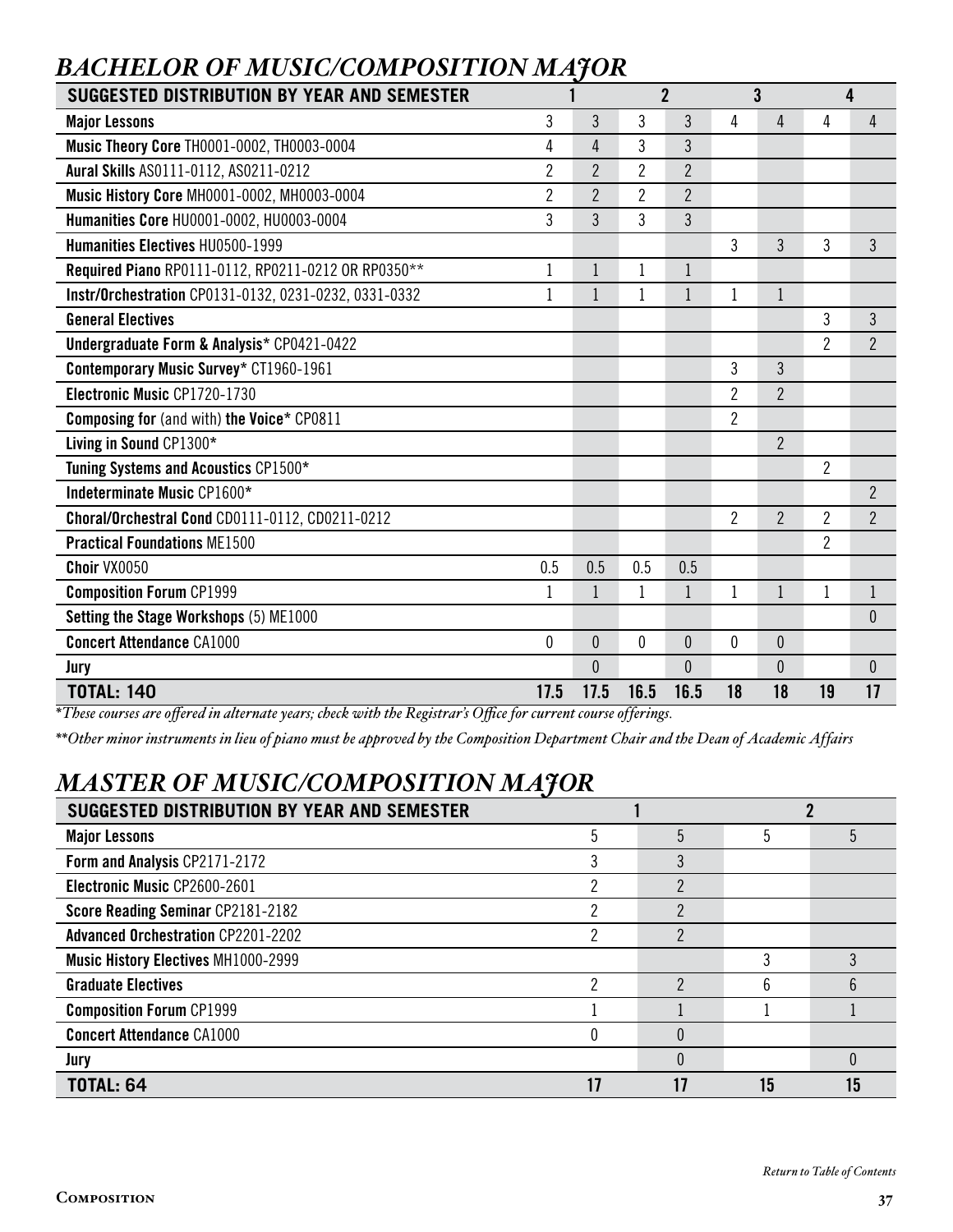# CONDUCTING

The conducting program provides specialized programs for graduate students who intend to become professional conductors, and courses for undergraduates who wish to develop the skills and sensitivities required for many musical disciplines. The Masters programs in orchestral conducting and in choral conducting are

highly selective, allowing each student extensive experience with MSM ensembles.

# *GRADUATE*

*Master of Music degree program*

## GRADUATION REQUIREMENTS

Graduation Jury: A Graduation Recital/project as determined by the individual faculty advisor and the student

#### Admission

For complete information regarding admission requirements and application information, please contact the Office of Admission and Financial Aid.

# *DOCTOR OF [MUSICAL ARTS](#page-84-0)*

*For information regarding doctoral studies, see p. 85.*

## *CONDUCTING FACULTY*

George Manahan, *Director of Orchestral Activities* Kent Tritle, *Director of Choral Activities* Maureen Hynes Ronald Oliver, Jr.

*[Return to Table of Contents](#page-2-0)*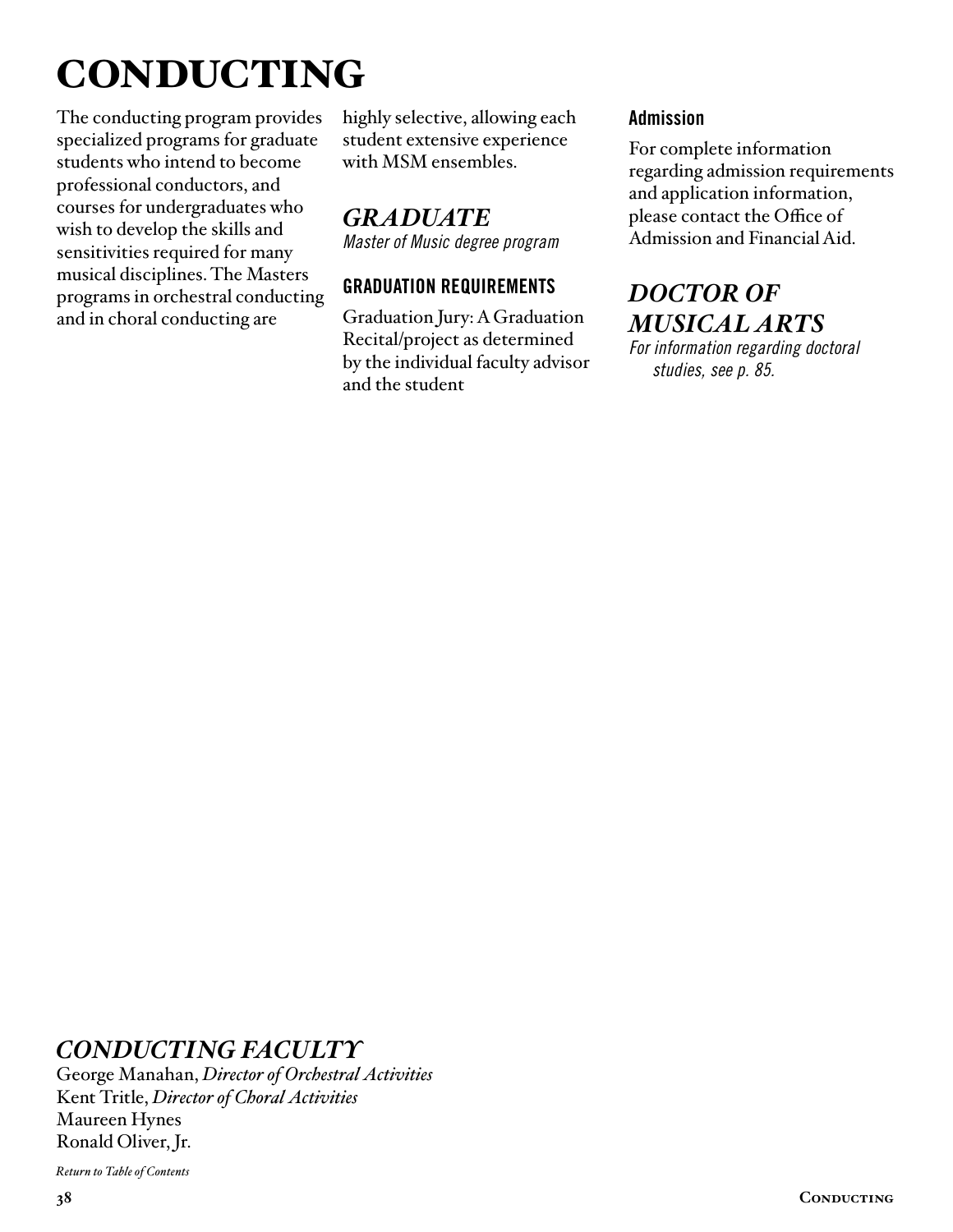# *MASTER OF MUSIC/CONDUCTING MAJOR (CHORAL)*

| SUGGESTED DISTRIBUTION BY YEAR AND SEMESTER       |              |                |    |                |  |
|---------------------------------------------------|--------------|----------------|----|----------------|--|
| <b>Major Lessons</b>                              | 5            | 5              | 5  | 5              |  |
| <b>Advanced Choral Conducting CD2911-2912</b>     | ŋ            | 2              |    |                |  |
| <b>Advanced Orchestral Conducting CD2011-2012</b> |              |                | 2  |                |  |
| <b>German for Singers GR2101-2102</b>             |              |                |    |                |  |
| English for Singers EN2101-2102                   | <sup>2</sup> | 2              |    |                |  |
| Score Reading Seminar CP2181-2182                 |              | 2              |    |                |  |
| Graduate Form Analysis CP2171-2172                | 3            | 3              |    |                |  |
| <b>Chorale Repertoire CD2931-2932</b>             | 2            | $\mathfrak{p}$ |    |                |  |
| <b>Electives</b>                                  |              |                | 2  | $\mathfrak{p}$ |  |
| <b>Music History Electives MH1000-2999</b>        |              |                |    |                |  |
| Symphonic Chorus/Chamber Choir VX0060             |              |                |    |                |  |
| <b>Concert Attendance CA1000</b>                  |              | 0              |    |                |  |
| <b>Jury or Adjudicated Performance</b>            |              |                |    | $\Omega$       |  |
| <b>TOTAL: 64</b>                                  |              |                | 15 | 15             |  |

## *MASTER OF MUSIC/CONDUCTING MAJOR (ORCHESTRAL)*

| <b>SUGGESTED DISTRIBUTION BY YEAR AND SEMESTER</b> |    |   |    |  |
|----------------------------------------------------|----|---|----|--|
| <b>Major Lessons</b>                               | 5  | 5 | 5  |  |
| <b>Conductor's Orchestra CS2010</b>                |    | 3 |    |  |
| Orchestral Music: Baroque/Classical MH2610         |    |   |    |  |
| <b>Orchestral Music: Beethoven/Present MH2620</b>  |    | 3 |    |  |
| Score Reading Seminar CP2181-2182                  |    |   | ŋ  |  |
| Graduate Form Analysis CP2171-2172                 | 3  | 3 |    |  |
| Orchestration CP2201-2202                          |    |   | 2  |  |
| <b>Graduate Electives</b>                          |    | 3 | っ  |  |
| Orchestral Entrepreneuship ME1600 OP               | ŋ  |   |    |  |
| <b>Concert Attendance CA1000</b>                   |    |   |    |  |
| Setting the Stage Workshops (5) ME1000             |    |   |    |  |
| <b>Jury or Adjudicated Performance</b>             |    |   |    |  |
| <b>TOTAL: 61</b>                                   | 16 |   | 14 |  |

#### **PREREQUISITES**

Aural Skills AS0861-0862 Required Piano RP0121-0122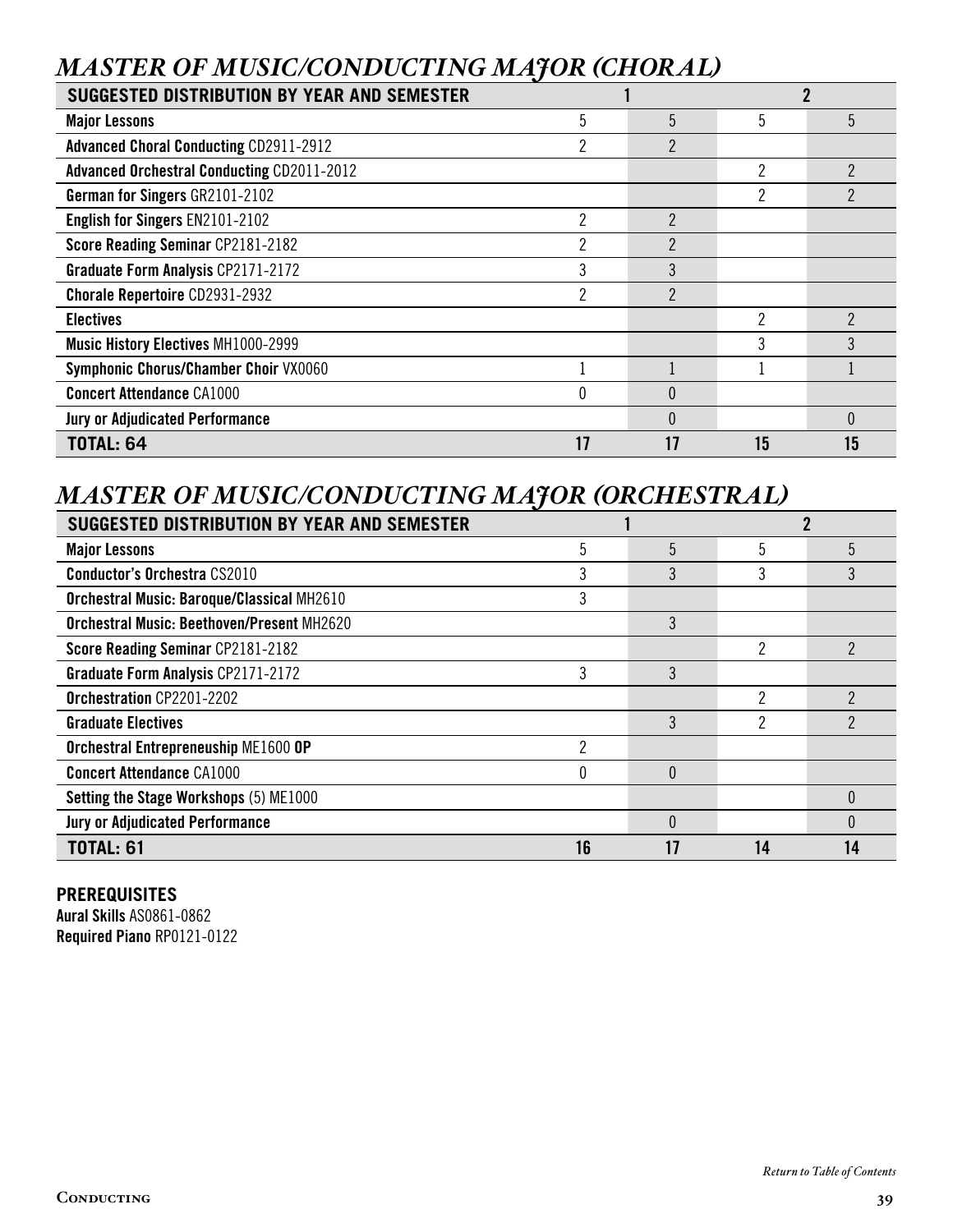# CONTEMPORARY PERFORMANCE

 The Contemporary Performance Program at MSM is a vibrant community of graduate students who are passionate about the music of our time. The program features private instruction, group classes, composer collaborations, and performances with MSM's premier contemporary ensemble, Tactus. Our students receive detailed instruction in various aspects of contemporary classical music performance, including– but not limited to–extended techniques, performance with electronics, and improvisation. Students participate in lessons with world renowned performers of contemporary music. We encourage all of our students to explore widely in order to develop a sense of their personal mission as artists and cultural ambassadors.

*GRADUATE Master of Music degree program*

#### Audition Information

 Please contact the Office of Admission and Financial Aid for complete information regarding applications and auditions.

## Audition Requirements

- One work from the standard classical repertoire that demonstrates the applicant's technical and musical proficiency. Suggested timeframe: Pre-1900
- One work by an established composer from the standard contemporary classical repertoire. This work should demonstrate the applicant's familiarity with contemporary techniques and understanding of style. Suggested timeframe: 1900-2000
- One recent work. This work should demonstrate the applicant's knowledge of recent music. It may

include electronics and/or improvisation, and should show mastery of significant technical and artistic challenges. Suggested timeframe: 2000-present

## Special Needs for Auditions

For those whose audition repertoire requires piano accompaniment, it is highly recommended that you provide your own pianist for your audition. If this presents logistical problems, pianists will be available who are experienced with contemporary music collaborations. Please consult with Margaret Kampmeier to arrange for this professional service. If the audition includes works involving electronics, please inform the Office of Admission and Financial Aid of setup and soundcheck requirements.

#### GRADUATION REQUIREMENTS

*Graduation Recital*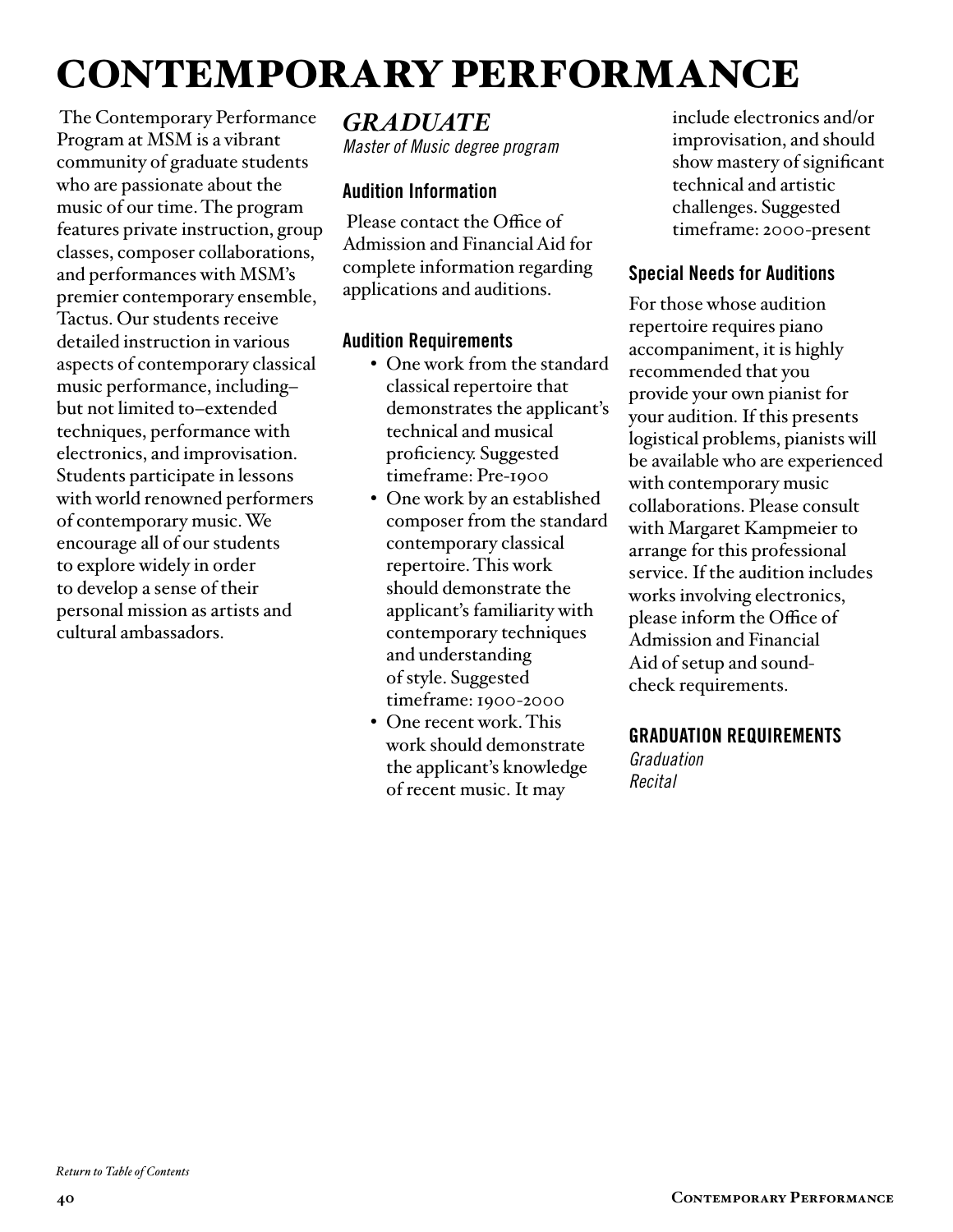## *CURRICULUM OVERVIEW*

| <b>SUGGESTED DISTRIBUTION BY YEAR AND SEMESTER</b>                                           |    |                | 2  |                          |  |
|----------------------------------------------------------------------------------------------|----|----------------|----|--------------------------|--|
| <b>Major Instrument Seminar CT6000</b>                                                       | 4  | 4              | 4  | 4                        |  |
| <b>Composer Reading/Workshop CT1999</b>                                                      |    |                |    |                          |  |
| <b>Contemporary Ensemble CT1071</b>                                                          |    | $\overline{2}$ |    |                          |  |
| <b>Contemporary Musicianship CT2200</b>                                                      | 2  | $\mathfrak{p}$ |    |                          |  |
| <b>Performing with Electronics CT2700</b>                                                    | 2  |                |    |                          |  |
| Contemporary Music Survey: 1900-1960 CT1960 *                                                | 3  |                |    |                          |  |
| Contemporary Music Survey: 1960-present CT1961 *                                             |    | 3              |    |                          |  |
| <b>Composer/Performer Project CT1700</b>                                                     |    |                |    |                          |  |
| <b>Advanced Practicum Entreprenuership ME2001</b>                                            |    |                |    | $\mathcal P$             |  |
| <b>Independent Study IS1999</b>                                                              |    |                |    | $\overline{2}$           |  |
| <b>Graduate Electives</b>                                                                    |    |                | 4  | $\overline{\phantom{a}}$ |  |
| <b>Graduate Theory Electives TH2000-2999</b>                                                 |    |                |    |                          |  |
| <b>Concert Attendance CA1000</b>                                                             | 0  | $\theta$       |    |                          |  |
| Setting the Stage Workshops (5) ME1000                                                       |    |                |    | $\theta$                 |  |
| Jury                                                                                         |    | $\theta$       |    |                          |  |
| <b>Graduation Recital/Lecture Presentation</b>                                               |    |                |    | $\theta$                 |  |
| <b>TOTAL: 54</b><br>$*$ $T1$ $*$<br>$\cdot$ $\alpha$ $\cdot$ $\cdot$ $\cdot$ $\cdot$ $\cdot$ | 14 | 12             | 14 | 14                       |  |

*\* This course is offered in alternative years.*

## *CONTEMPORARY PERFORMANCE FACULTY*

David Adamcyk, *Survey of Contemporary Music* Robert Black, *Bass* David Cossin, *Percussion* Anthony de Mare, *Piano* Monica Ellis, *Bassoon* John Ferrari, *Percussion* Susan Jolles, *Harp* Margaret Kampmeier, *Piano*

David Krakauer, *Clarinet* Curtis Macomber, *Violin* Tara Helen O'Connor, *Flute* Todd Reynolds, *Electronics* John Pickford Richards, *Viola* Brandon Ridenour, *Trumpet* Lucy Shelton, *Voice* Fred Sherry, *Cello* James Austin Smith, *Oboe*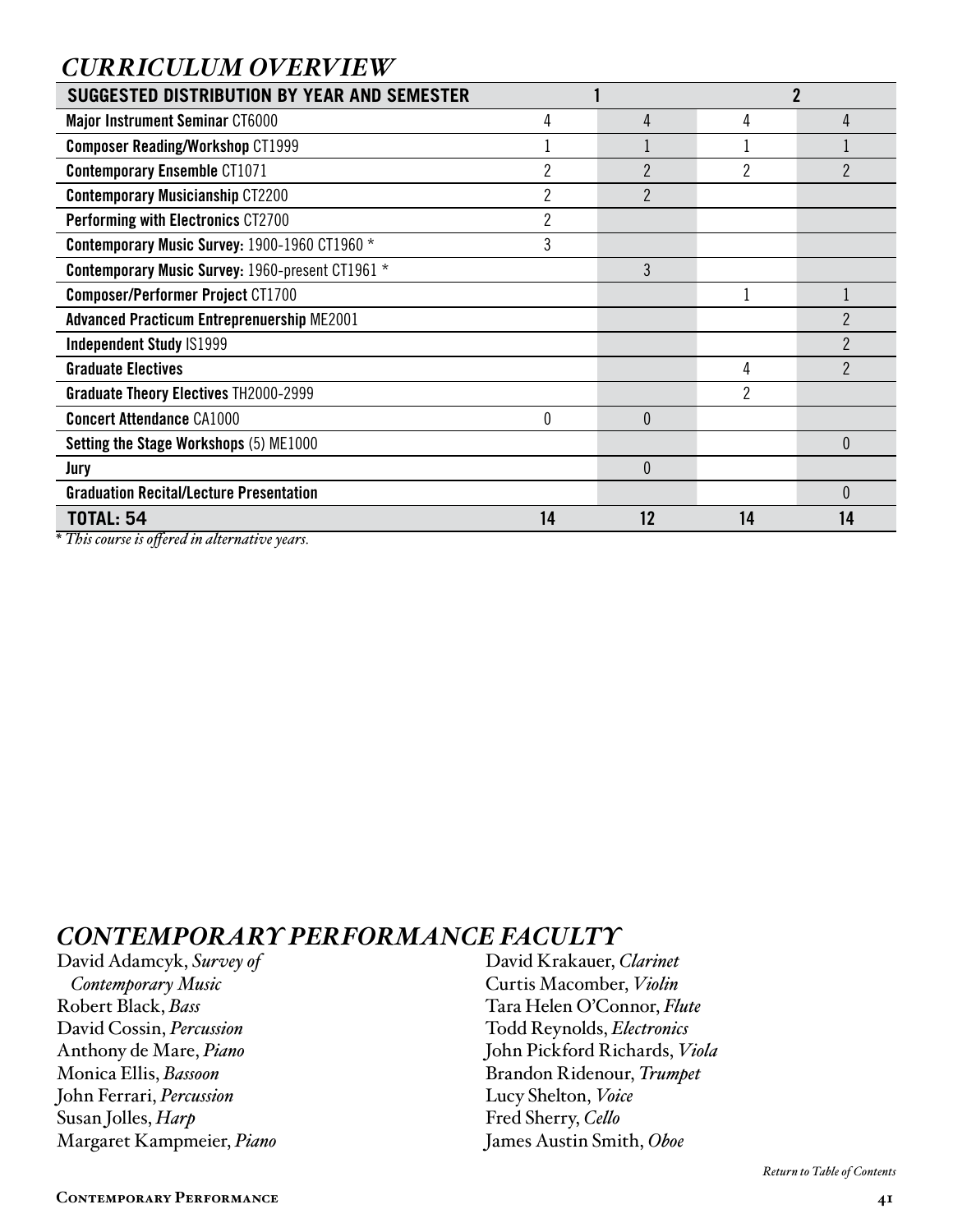# GUITAR

The programs of study for Guitar majors are designed to develop skilled performers who are thoroughly acquainted with the history, literature, and pedagogy of the guitar. Guitar majors must demonstrate their advancing musical abilities and knowledge of solo and chamber music repertoire through participation in performance classes and ensembles. All students are required to fulfill their Ensemble Requirement as outlined in their course sequence plans and as assigned by the School.

## *UNDERGRADUATE*

*Bachelor of Music degree program Diploma program*

## Audition Requirements

For complete information regarding audition requirements and application information, please contact the Office of Admission and Financial Aid.

There will be a "sophomore continuation jury" at the end of the sophomore year to establish that a student's progress has been sufficient to ensure completion

of the program of study. This evaluation will determine whether or not the student may continue in that program. Repertoire will be determined by the teacher.

Repertoire for juries in nongraduating years will be determined by the teacher and the student.

#### GRADUATION REQUIREMENTS

*Graduation Jury Graduation Recital* 

All undergraduate Guitar majors must perform their Graduation Jury before the departmental faculty in May of their final year study. The program for both the Graduation Jury and the Graduation Recital must include the same works.

## *GRADUATE*

*Master of Music degree program Postgraduate Diploma program*

## Audition Requirements

For complete information regarding audition requirements and application information, please contact the Office of Admission and Financial Aid.

## GRADUATION REQUIREMENTS

*Graduation Jury Graduation Recital*

All graduate Guitar majors must perform their Graduation Jury before the departmental faculty in May of their final year study. The program for both the Graduation Jury and the Graduation Recital must include the same works.

## *[PROFESSIONAL](#page-78-0)  STUDIES CERTIFICATE PROGRAM*

*For information regarding this program of study, see p. 79.*

## *DOCTOR OF [MUSICAL ARTS](#page-84-0)*

*For information regarding doctoral studies, see p. 85.*

# *GUITAR FACULTY*

Mark Delpriora, *Department Chair* David Leisner Oren Fader David Starobin

*[Return to Table of Contents](#page-2-0)*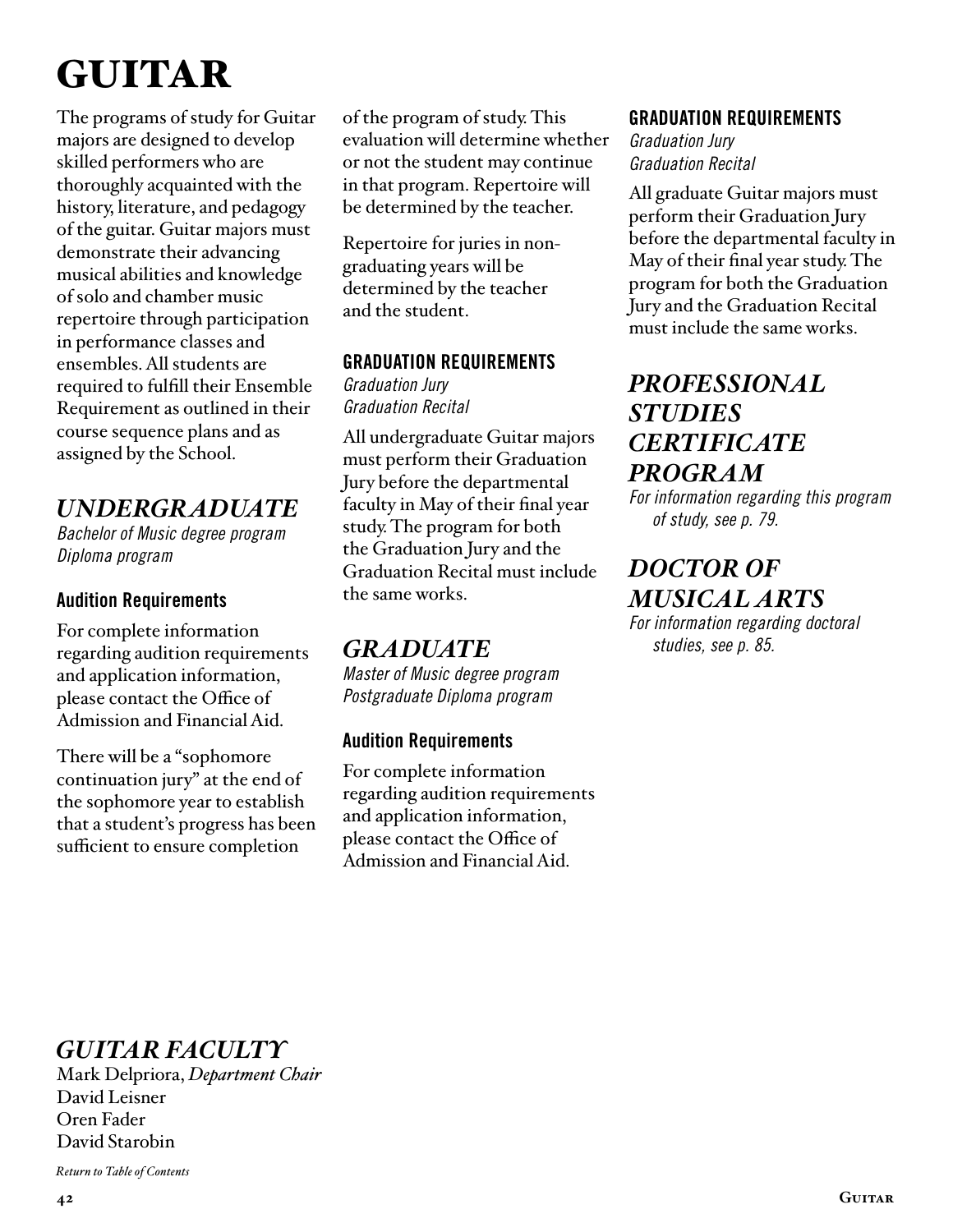| SUGGESTED DISTRIBUTION BY YEAR AND SEMESTER                                                                                              |                |                |                | $\overline{2}$ |                | 3              | 4              |                  |
|------------------------------------------------------------------------------------------------------------------------------------------|----------------|----------------|----------------|----------------|----------------|----------------|----------------|------------------|
| <b>Major Lessons</b>                                                                                                                     | 3              | 3              | 3              | 3              | 4              | 4              | 4              | 4                |
| Music Theory Core TH0001-0002, TH0003-0004                                                                                               | 4              | 4              | 3              | 3              |                |                |                |                  |
| Theory Electives TH2000-2999                                                                                                             |                |                |                |                |                |                | $\overline{2}$ | $\overline{2}$   |
| Aural Skills AS0111-0112, AS0211-0212                                                                                                    | $\overline{2}$ | $\overline{2}$ | $\overline{2}$ | $\overline{2}$ |                |                |                |                  |
| <b>Music History Core MH0001-0002, MH0003-0004</b>                                                                                       | $\overline{2}$ | $\overline{2}$ | $\overline{2}$ | $\overline{2}$ |                |                |                |                  |
| Music History Electives MH0500-2999                                                                                                      |                |                |                |                | 3              | 3              |                |                  |
| Humanities Core HU0001-0002, HU0003-0004                                                                                                 | 3              | 3              | 3              | 3              |                |                |                |                  |
| <b>Humanities Electives HU0500-1999</b>                                                                                                  |                |                |                |                | 3              | 3              | 3              | 3                |
| Fretboard Harmony GT0511-0512, GT0611-0612                                                                                               |                | $\mathbf{1}$   | 1              | $\mathbf{1}$   |                |                |                |                  |
| Guitar Literature GT0111-0112, GT0211-0212                                                                                               |                |                |                |                |                |                | 1              |                  |
| <b>Practical Foundations ME1500</b>                                                                                                      |                |                |                |                | $\overline{2}$ |                |                |                  |
| <b>Orchestral Conducting CD0211-0212</b>                                                                                                 |                |                |                |                |                |                | 2              | $\overline{2}$   |
| Guitar Pedagogy GT0411-0412                                                                                                              |                |                |                |                |                |                |                | 1                |
| <b>Guitar Performance Seminar GT0999</b>                                                                                                 |                |                |                | $\mathbf{1}$   |                |                | 1              |                  |
| <b>Chamber Music* SP1500</b>                                                                                                             |                |                |                | $\mathbf{1}$   |                |                | $\mathbf 1$    | 1                |
| Choir VX0050                                                                                                                             | $.5\,$         | .5             | .5             | .5             |                |                |                |                  |
| <b>Concert Attendance CA1000</b>                                                                                                         | 0              | $\theta$       | 0              | $\theta$       | $\theta$       | $\overline{0}$ |                |                  |
| <b>Setting the Stage Workshops (5) ME1000</b>                                                                                            |                |                |                |                |                |                |                | $\theta$         |
| Jury                                                                                                                                     |                | 0              |                | 0              |                | 0              |                | $\boldsymbol{0}$ |
| <b>Graduation Recital</b>                                                                                                                |                |                |                |                |                |                |                | $\theta$         |
| <b>TOTAL: 125</b><br>$*$ The minimum Chember Music accumum considerate communication of meantly a chembial must be Cuiten meantly Cuiten | 16.5           | 17.5           | 16.5           | 16.5           | 15             | 13             | 15             | 15               |

# *BACHELOR OF MUSIC/GUITAR MAJOR*

*\*The minimum Chamber Music requirement consists of 7 semesters of ensemble, 2 of which must be Guitar ensemble. Guitar ensemble requests beyond sophomore first semester require faculty approval.*

# *MASTER OF MUSIC/GUITAR MAJOR*

| SUGGESTED DISTRIBUTION BY YEAR AND SEMESTER      |    |    |    |  |
|--------------------------------------------------|----|----|----|--|
| <b>Major Lessons</b>                             |    | 5  |    |  |
| <b>Guitar History and Literature GT2151-2152</b> |    |    |    |  |
| <b>Music History Electives MH1000-2999</b>       |    |    |    |  |
| <b>Graduate Theory Electives TH2000-2999</b>     |    |    |    |  |
| <b>Graduate Electives</b>                        |    |    |    |  |
| <b>Guitar Performance Seminar GT2999</b>         |    |    |    |  |
| <b>Chamber Music* SP1500</b>                     |    |    |    |  |
| <b>Concert Attendance CA1000</b>                 |    |    |    |  |
| Jury                                             |    |    |    |  |
| <b>Graduation Recital</b>                        |    |    |    |  |
| <b>TOTAL: 56</b>                                 | 14 | 14 | 14 |  |

*\*The minimum Chamber Music requirement consists of 4 semesters of ensemble. Guitar ensemble requests require faculty approval.*

## **PREREQUISITES**

Graduate Theory TH0800, 2883 Aural Skills AS0861-0862 Fretboard Harmony GT0511, 0512, 0611, 0612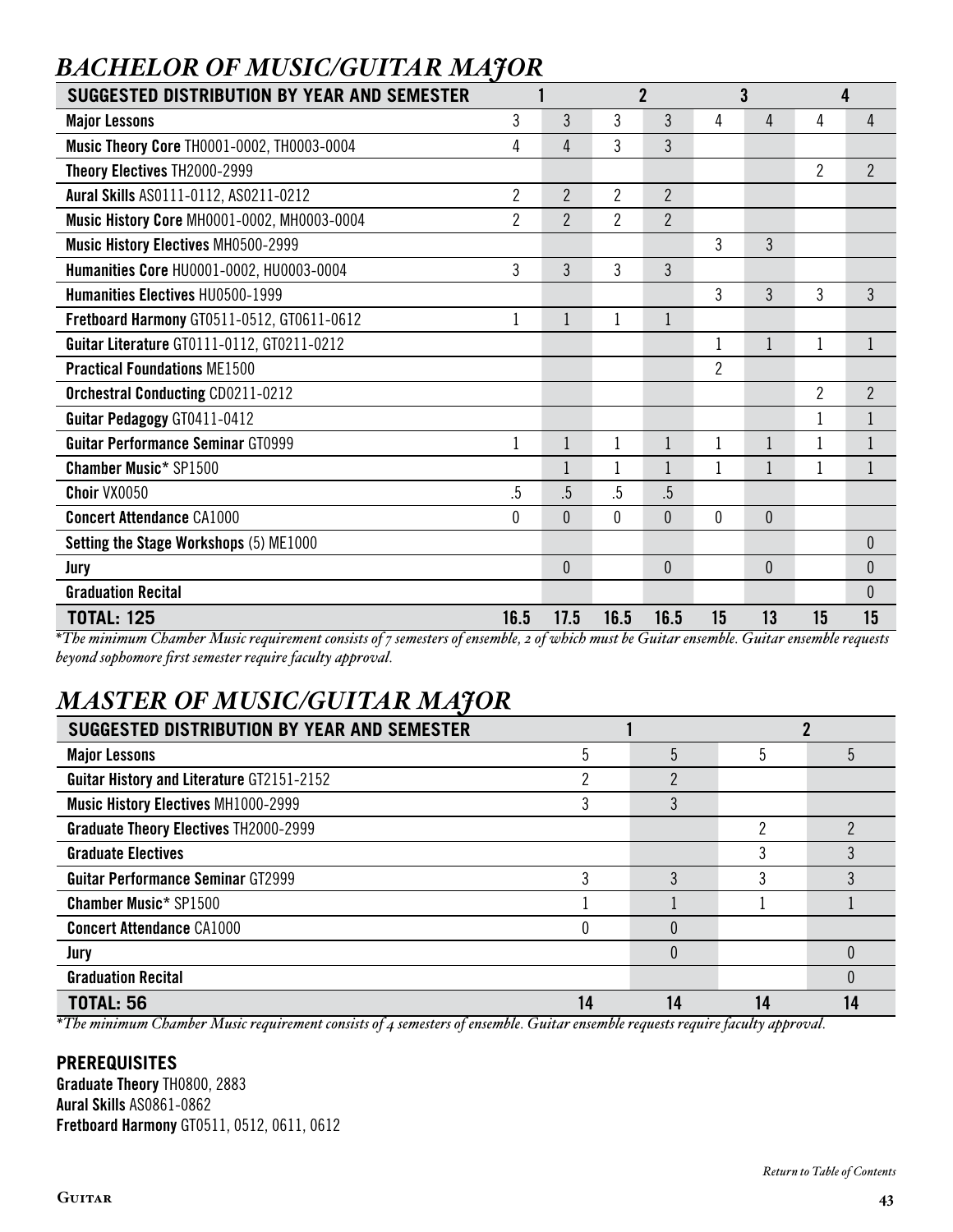# **HARP**

The programs of study for Harp majors are designed to develop skilled performers who are familiar with the standard solo, ensemble, and orchestral literature for the instrument. Students must demonstrate a high degree of professional competence and appropriate stylistic approaches to the literature of various historical periods. All students are required to fulfill their Ensemble Requirement as outlined in their course sequence plans and as assigned by the Performance Office.

## *UNDERGRADUATE*

*Bachelor of Music degree program Diploma program*

## Audition Requirements

For complete information regarding audition requirements and application information, please contact the Office of Admission and Financial Aid.

There will be a "sophomore continuation jury" at the end of the sophomore year to establish that a student's progress has been sufficient to ensure completion of the program of study. This evaluation will determine whether or not the student may continue in that program. Repertoire will be determined by the teacher.

Repertoire for juries in nongraduating years will be determined by the teacher and the student.

#### GRADUATION REQUIREMENTS

*Graduation Jury Graduation Recital* 

All undergraduate Harp majors must perform their Graduation Jury before the departmental faculty in May of their final year of study. The program for both the Graduation Jury and the Graduation Recital, performed from memory, must consist of the same works, including one classical and one contemporary work. Students must be prepared to perform orchestral excerpts at the Graduation Jury.

## *GRADUATE*

*Master of Music degree program Postgraduate Diploma program*

## Audition Requirements

For complete information regarding audition requirements and application information, please contact the Office of Admission and Financial Aid.

All graduate Harp majors must perform their Graduation Jury before the departmental faculty in May of their final year of study. The program for both the Graduation Jury and the Graduation Recital, performed from memory, must consist of the same works, including one classical and one contemporary work. Students must be prepared to perform orchestral excerpts at the Graduation Jury.

## *[PROFESSIONAL](#page-78-0)  STUDIES CERTIFICATE PROGRAM*

*For information regarding this program of study, see p. 79.*

# *DOCTOR OF [MUSICAL ARTS](#page-84-0)*

*For information regarding doctoral studies, see p. 85.*

# *HARP FACULTY*

Mariko Anraku Susan Jolles

*[Return to Table of Contents](#page-2-0)*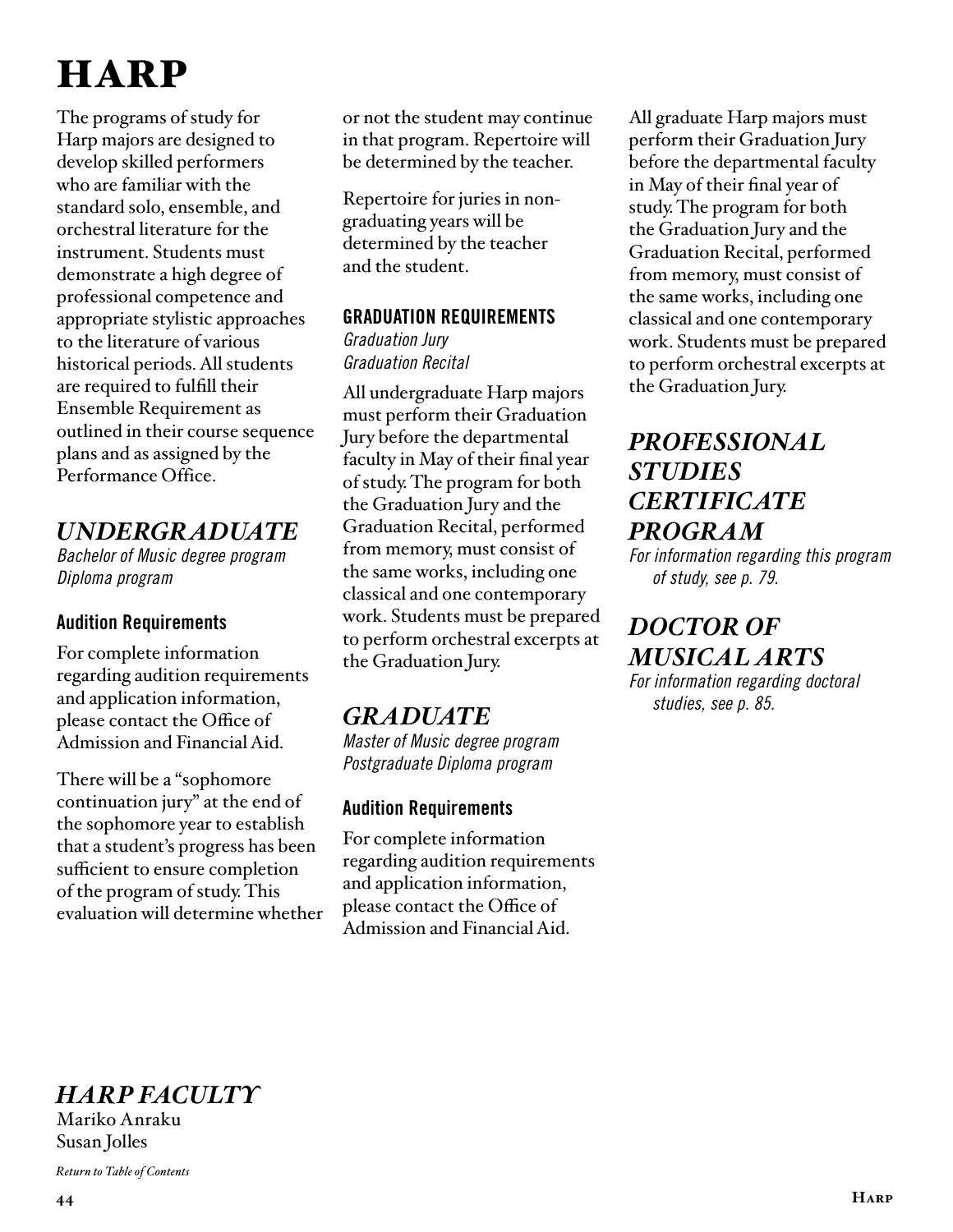| <b>SUGGESTED DISTRIBUTION BY YEAR AND SEMESTER</b> |                |                |                | $\overline{2}$ |                | 3              |                | 4              |
|----------------------------------------------------|----------------|----------------|----------------|----------------|----------------|----------------|----------------|----------------|
| <b>Major Instrument</b>                            | 3              | 3              | 3              | 3              | 4              | 4              | 4              | 4              |
| Music Theory Core TH0001-0002, TH0003-0004         | 4              | 4              | 3              | 3              |                |                |                |                |
| Theory Electives TH2000-2999                       |                |                |                |                |                |                | $\overline{2}$ | $\overline{2}$ |
| Aural Skills AS0111-0112, AS0211-0212              | $\overline{c}$ | 2              | 2              | $\overline{2}$ |                |                |                |                |
| Music History Core MH0001-0002, MH0003-0004        | $\overline{2}$ | $\overline{2}$ | $\overline{2}$ | $\overline{2}$ |                |                |                |                |
| <b>Music History Electives MH0500-2999</b>         |                |                |                |                | 3              | 3              |                |                |
| Humanities Core HU0001-0002, HU0003-0004           | 3              | 3              | 3              | 3              |                |                |                |                |
| <b>Humanities Electives HU0500-1999</b>            |                |                |                |                | 3              | 3              | 3              | 3              |
| Required Piano RP0111-0112, RP0211-0212            | 1              | $\mathbf 1$    | 1              | 1              |                |                |                |                |
| <b>Orchestral Repertoire for Harp HR0151-0152</b>  |                |                |                |                | 2              | $\overline{2}$ | 2              | $\overline{2}$ |
| <b>Practical Foundations ME1500</b>                |                |                |                |                | $\overline{2}$ |                |                |                |
| <b>Orchestral Conducting CD0211-0212</b>           |                |                |                |                |                |                | $\overline{2}$ | $\overline{2}$ |
| <b>Harp Lab HR0451-0452</b>                        | 1              |                | 1              |                |                |                |                |                |
| Large Performing Ensemble LP1500                   |                |                |                |                |                |                | $\mathbf{1}$   | $\mathbf{1}$   |
| <b>Chamber Music SP1500</b>                        |                |                |                |                |                |                | 1              | $\mathbf{1}$   |
| <b>Concert Attendance CA1000</b>                   | $\theta$       | 0              | $\theta$       | $\theta$       | $\theta$       | $\mathbf{0}$   |                |                |
| Setting the Stage Workshops (5) ME1000             |                |                |                |                |                |                |                | $\theta$       |
| Jury                                               |                | $\mathbf{0}$   |                | $\theta$       |                | $\mathbf{0}$   |                | $\theta$       |
| <b>Graduation Recital</b>                          |                |                |                |                |                |                |                | $\theta$       |
| <b>TOTAL: 132</b>                                  | 17             | 17             | 17             | 17             | 17             | 15             | 16             | 16             |

# *BACHELOR OF MUSIC/CLASSICAL HARP MAJOR*

# *MASTER OF MUSIC/CLASSICAL HARP MAJOR*

| SUGGESTED DISTRIBUTION BY YEAR AND SEMESTER |    |          |    |               |  |
|---------------------------------------------|----|----------|----|---------------|--|
| <b>Major Lessons</b>                        | 5  | 5        | 5  | 5             |  |
| Orchestral Repertoire for Harp HR2151-2152  | ŋ  | C.       | ŋ  | 2             |  |
| <b>Music History Electives MH1000-2999</b>  |    |          |    |               |  |
| <b>Graduate Theory Elective TH2000-2999</b> |    |          | 2  | $\mathcal{P}$ |  |
| <b>Graduate Electives</b>                   |    |          | っ  |               |  |
| <b>Harp Lab HR2451-2452</b>                 |    |          |    |               |  |
| Large Performing Ensemble LP1500            |    |          |    |               |  |
| <b>Chamber Music SP1500</b>                 |    |          |    |               |  |
| <b>Concert Attendance CA1000</b>            |    | 0        |    |               |  |
| Jury                                        |    | $\Omega$ |    | $\Omega$      |  |
| <b>Graduation Recital</b>                   |    |          |    | ſ             |  |
| <b>TOTAL: 54</b>                            | 13 | 13       | 14 | 14            |  |

## **PREREQUISITES**

Analysis/Style/Performance TH0800, 2883 Aural Skills AS0861-0862 Required Piano RP0121-0122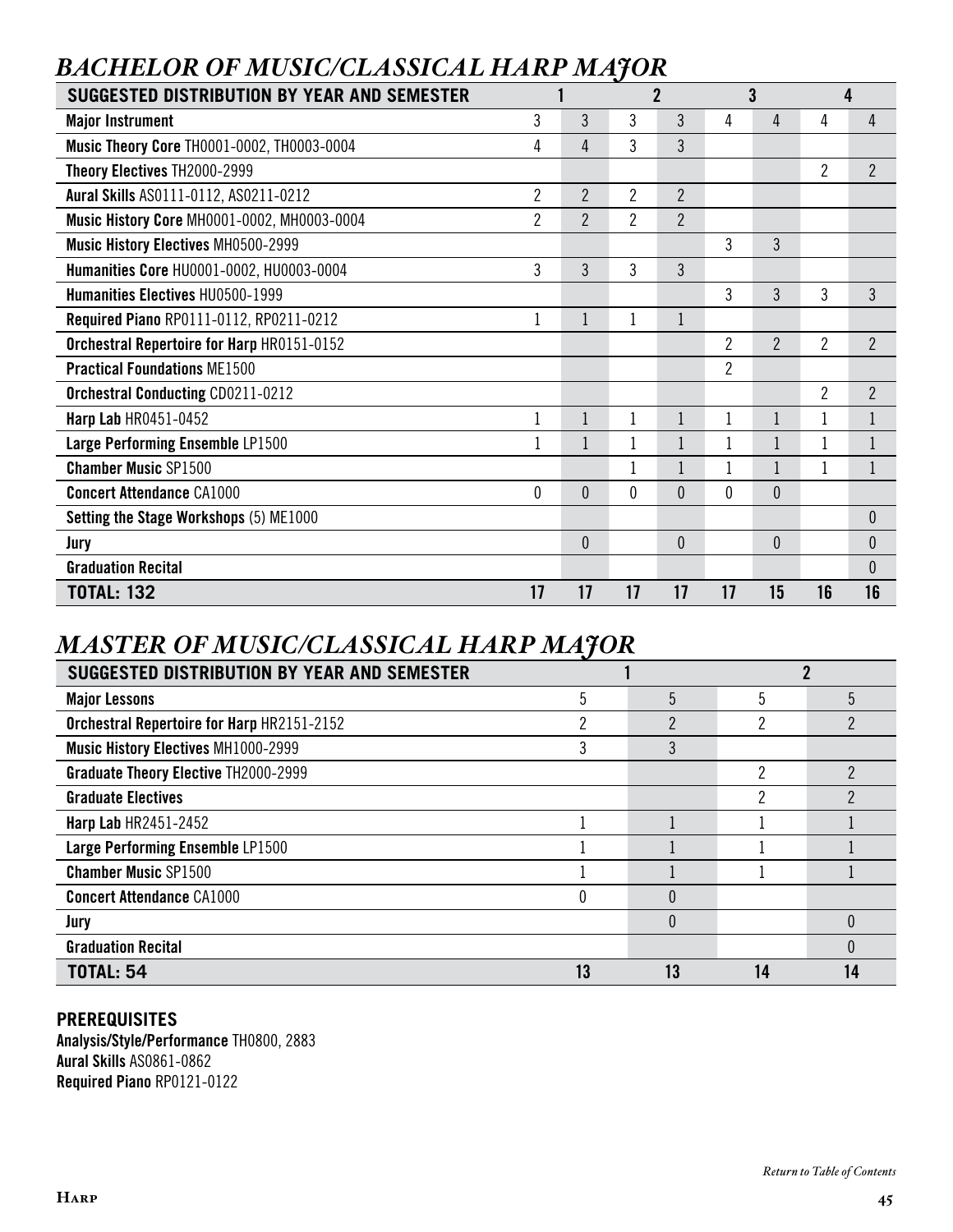# JAZZ ARTS

The programs of study for Jazz majors are designed to develop skilled performers, composers, and arrangers in preparation for careers in jazz music. Students who wish to enter these degree programs are expected to demonstrate the same level of proficiency in musical skills which Manhattan School of Music requires of its other degree candidates. All students are required to fulfill their Ensemble Requirement as outlined in their course sequence plans and as assigned by the Assistant Dean for Jazz.

## *UNDERGRADUATE*

*Bachelor of Music degree program Diploma program*

## Audition Requirements

For complete information regarding audition requirements and application information, please contact the Office of Admission and Financial Aid.

There will be a "sophomore continuation jury" at the end of the sophomore year to establish that a student's progress has been sufficient to ensure completion of the program of study. This evaluation will determine whether or not the student may continue in that program. Repertoire will be determined by the Jazz Arts Program.

Repertoire for juries in non-graduating years will be determined by the Jazz Arts Program.

# GRADUATION REQUIREMENTS

*Graduation Recital* 

All undergraduate Jazz majors must perform an adjudicated Graduation Recital in their final year of study. The program for the Graduation Recital must be approved by the major teacher.

# *GRADUATE*

*Master of Music degree program Postgraduate Diploma program*

## Audition Requirements

For complete information regarding audition requirements and application information, please contact the Office of Admission and Financial Aid.

## GRADUATION REQUIREMENTS

*Graduation Recital* 

All graduate Jazz majors must perform an adjudicated Graduation Recital before the departmental faculty in their final year of study. The program for the Graduation Recital must be approved by the major teacher.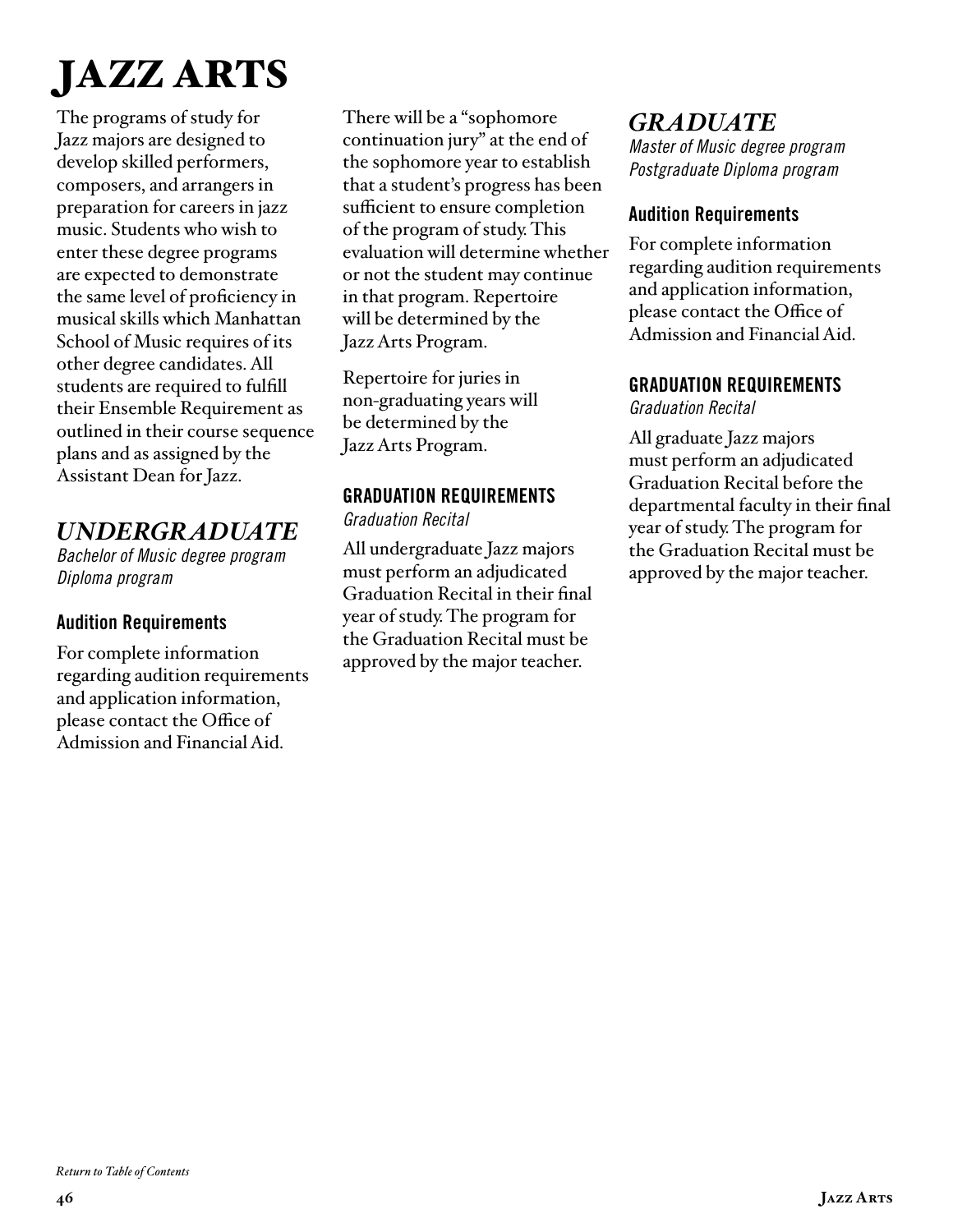# *JAZZ ARTS FACULTY*

Ingrid Jensen, *Interim Associate Dean and Director*

#### Acoustic Bass

Jay Anderson Ron Carter Harvie S Buster Williams

Afro-Cuban Music Elio Villafranca

Brazilian Music Rogério Boccato

#### **Composition**

Edward Green Mike Holober Jim McNeely, *prof.* emeritus Richard Sussman Miguel Zenon Sherisse Rogers

**Drumset** Rogério Boccato John Riley Kendrick Scott

**Flute** Jamie Baum

#### Guitar

Mike Moreno Chris Rosenberg

#### **History** Bill Kirchner James Saltzman Damien Sneed Elio Villafranca Improvisation Marc Cary Matthew Holman Jeremy Manasia Chris Rosenberg

Mingus Ensemble Frank Lacy

#### Piano

Marc Cary Jeremy Manasia Phil Markowitz Ted Rosenthal Damien Sneed Joan Stiles Elio Villafranca

#### Saxophone

Vincent Herring, *alto* Donny McCaslin, *tenor* Jaleel Shaw, *alto* Dayna Stephens, *tenor*

#### **Trombone**

Ryan Keberle David Taylor Steve Turre

#### **Trumpet** Jon Faddis Ingrid Jensen Scott Wendholt

Violin Regina Carter Sara Caswell

Voice Jean Baylor Theo Bleckmann

**Vibraphone** Joel Ross

#### Small Ensemble

Theo Bleckmann Rogério Boccato Marc Cary Jon Faddis Jeremy Manasia Phil Markowitz Chris Rosenberg Ted Rosenthal Harvie S Kendrick Scott Jaleel Shaw Damien Sneed Richard Sussman Elio Villafranca Scott Wendholt Buster Williams Miguel Zenon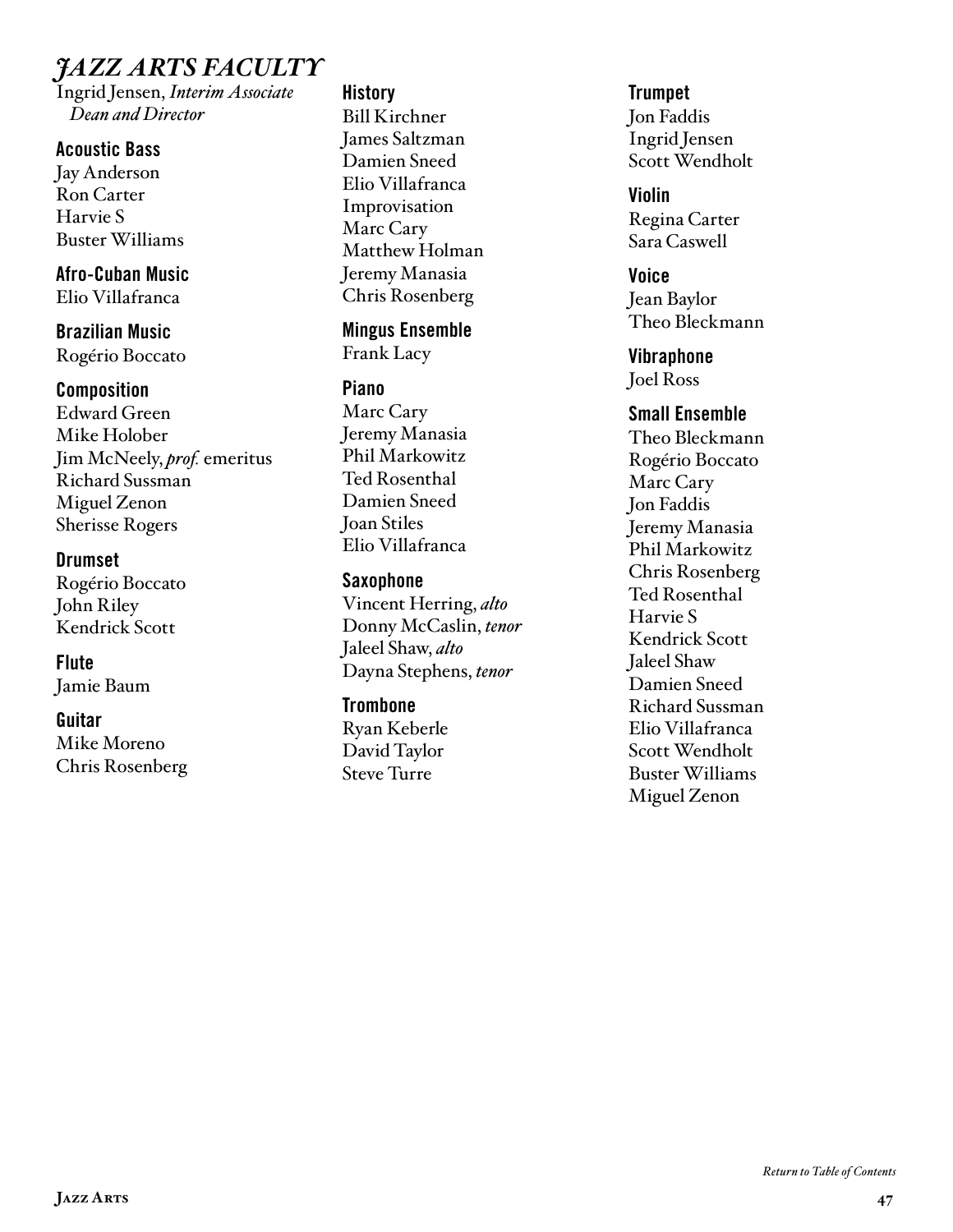# *BACHELOR OF MUSIC/JAZZ PERFORMANCE (EXCEPT PIANO)*

| <b>PROGRAM REQUIREMENTS BY YEAR AND SEMESTER</b> |                |                | $\overline{2}$ |                |                | 3              |                | 4              |
|--------------------------------------------------|----------------|----------------|----------------|----------------|----------------|----------------|----------------|----------------|
| <b>Major Instrument</b>                          | 3              | 3              | 3              | 3              | 4              | 4              | 4              | 4              |
| Jazz Harmony/Counterpoint JC0001-0004            | 2              | 2              | 2              | $\overline{2}$ |                |                |                |                |
| Jazz Ear Training JC0111-0114                    | 2              | $\overline{2}$ | 2              | $\overline{2}$ |                |                |                |                |
| Jazz Required Piano JC0171-0172, JC0181-0182     |                |                |                |                |                |                |                |                |
| Jazz Music History MH0101-0106                   | 2              | $\overline{2}$ | 2              | $\overline{2}$ | 2              | $\overline{2}$ |                |                |
| Humanties Core HU0001-0002, HU0003-0004          | 3              | 3              | 3              | 3              |                |                |                |                |
| <b>Humanities Electives HU0500-1999</b>          |                |                |                |                | 3              | 3              | 3              | 3              |
| Jazz Improvisation JP2500                        | 2              | $\overline{2}$ | 2              | $\overline{2}$ |                |                |                |                |
| Arranging & Composition JC0511-0512              |                |                |                |                | $\overline{2}$ | $\overline{2}$ |                |                |
| Rhythmic Analysis JC0301-0302                    |                |                |                |                | 2              | $\overline{2}$ |                |                |
| Studio Techniques JC1811                         |                |                |                |                |                |                | 2              |                |
| <b>General Electives</b>                         |                |                |                |                |                |                | 4              | $6\phantom{1}$ |
| <b>Practical Foundations ME1500</b>              |                |                |                |                |                |                | 2              |                |
| Jazz Performance Ensembles** JP1500              | $\overline{2}$ | $\overline{2}$ | 2              | $\overline{2}$ | 2              | $\overline{2}$ | $\overline{2}$ | $\overline{2}$ |
| <b>Concert Attendance CA1000</b>                 | 0              | 0              | 0              | $\theta$       | 0              | 0              |                |                |
| Setting the Stage Workshops (5) ME1000           |                |                |                |                |                |                |                | $\theta$       |
| Jury                                             |                | $\overline{0}$ |                | $\mathbf{0}$   |                | $\theta$       |                |                |
| <b>Graduation Recital (2 adjudications)</b>      |                |                |                |                |                |                |                | $\theta$       |
| <b>TOTAL: 130</b>                                | 17             | 17             | 17             | 17             | 15             | 15             | 17             | 15             |

*\*\*The ensemble requirement consists of participation in large and small ensembles every semester in which enrolled as assigned by the Assistant Dean for Jazz*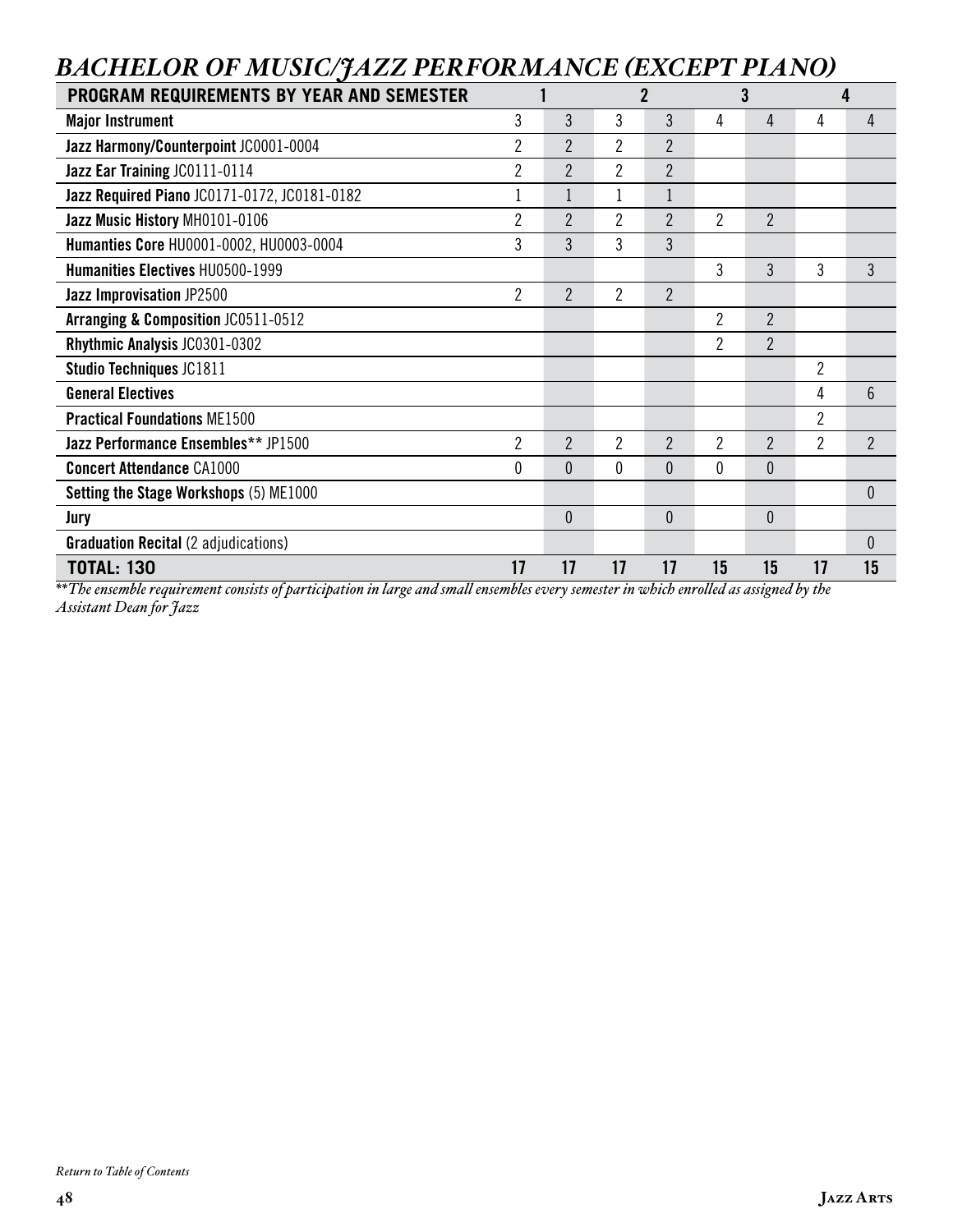| <b>BACHELOR OF MUSIC/JAZZ PIANO</b>              |                |                |                |                |                |                |                |                  |
|--------------------------------------------------|----------------|----------------|----------------|----------------|----------------|----------------|----------------|------------------|
| <b>PROGRAM REQUIREMENTS BY YEAR AND SEMESTER</b> |                |                |                | $\overline{2}$ |                | 3              |                | 4                |
| <b>Major Instrument</b>                          | 3              | 3              | 3              | 3              | 4              | 4              | 4              | 4                |
| Jazz Harmony/Counterpoint JC0001-0004            | $\overline{2}$ | $\overline{2}$ | $\overline{2}$ | $\overline{2}$ |                |                |                |                  |
| Jazz Ear Training JC0111-0114                    | $\overline{2}$ | $\overline{2}$ | $\overline{2}$ | $\overline{2}$ |                |                |                |                  |
| Jazz Music History MH0101-0106                   | 2              | 2              | 2              | $\overline{2}$ | 2              | $\overline{2}$ |                |                  |
| Humanties Core HU0001-0002, HU0003-0004          | 3              | 3              | 3              | 3              |                |                |                |                  |
| Jazz Piano Perspectives JC2161-2162              | 2              | $\overline{2}$ |                |                |                |                |                |                  |
| <b>Humanities Electives HU0500-1999</b>          |                |                |                |                | 3              | 3              | 3              | 3                |
| Jazz Improvisation JP2500                        | 2              | $\overline{2}$ | 2              | $\overline{2}$ |                |                |                |                  |
| <b>Arranging &amp; Composition JC0511-0512</b>   |                |                |                |                | $\overline{2}$ | $\overline{2}$ |                |                  |
| Rhythmic Analysis JC0301-0302                    |                |                |                |                | 2              | $\overline{2}$ |                |                  |
| <b>Studio Techniques JC1811</b>                  |                |                |                |                |                |                | $\overline{2}$ |                  |
| <b>General Electives</b>                         |                |                |                |                |                |                | 4              | 6                |
| <b>Practical Foundations ME1500</b>              |                |                |                |                |                |                | $\overline{2}$ |                  |
| Jazz Performance Ensembles** JP1500              | 2              | $\overline{2}$ | $\overline{2}$ | $\overline{2}$ | 2              | $\overline{2}$ | $\overline{2}$ | $\overline{2}$   |
| <b>Concert Attendance CA1000</b>                 | 0              | $\theta$       | 0              | $\theta$       | 0              | $\theta$       |                |                  |
| Setting the Stage Workshops (5) ME1000           |                |                |                |                |                |                |                | 0                |
| Jury                                             |                | $\theta$       |                | $\theta$       |                | $\theta$       |                |                  |
| <b>Graduation Recital (2 adjudications)</b>      |                |                |                |                |                |                |                | $\boldsymbol{0}$ |
| <b>TOTAL: 130</b>                                | 18             | 18             | 16             | 16             | 15             | 15             | 17             | 15               |

#### *\*\*The ensemble requirement consists of participation in large and small ensembles every semester in which enrolled as assigned by the Assistant Dean for Jazz*

## *MASTER OF MUSIC/JAZZ PERFORMANCE (EXCEPT PIANO)*

| <br><b>PROGRAM REQUIREMENTS BY YEAR AND SEMESTER</b>       |                |                |    |                |  |
|------------------------------------------------------------|----------------|----------------|----|----------------|--|
| <b>Major Lessons</b>                                       | 5              | 5              | 5  | 5              |  |
| Jazz Styles and Analysis JC2321-2322                       | 2              | $\overline{2}$ |    |                |  |
| <b>Graduate Jazz Arranging and Composition JC2111-2112</b> |                |                | 2  | $\overline{2}$ |  |
| Jazz Pedagogy JC2410                                       | 2              |                |    |                |  |
| Jazz Musician as Educator JC2360                           |                | $\overline{2}$ |    |                |  |
| <b>Advanced Jazz Improvisation JP2500</b>                  | 2              | $\mathfrak{p}$ | 2  | $\mathfrak{p}$ |  |
| Masters of Jazz Seminar JC2501-2502                        | 2              | $\overline{2}$ |    |                |  |
| Jazz Performance Ensembles** JP1500                        | $\overline{c}$ | $\overline{2}$ | っ  | っ              |  |
| <b>General Electives</b>                                   |                |                | 4  |                |  |
| <b>Concert Attendance CA1000</b>                           | 0              | $\Omega$       |    |                |  |
| Jury                                                       |                | $\Omega$       |    |                |  |
| <b>Graduation Recital</b>                                  |                |                |    | $\Omega$       |  |
| <b>TOTAL: 60</b>                                           | 15             | 15             | 15 | 15             |  |

*\*\*The ensemble requirement consists of participation in large and small ensembles every semester in which enrolled as assigned by the Jazz Arts Department. In large ensembles, Saxophone majors may be assigned to play a saxophone other than their principal instrument.*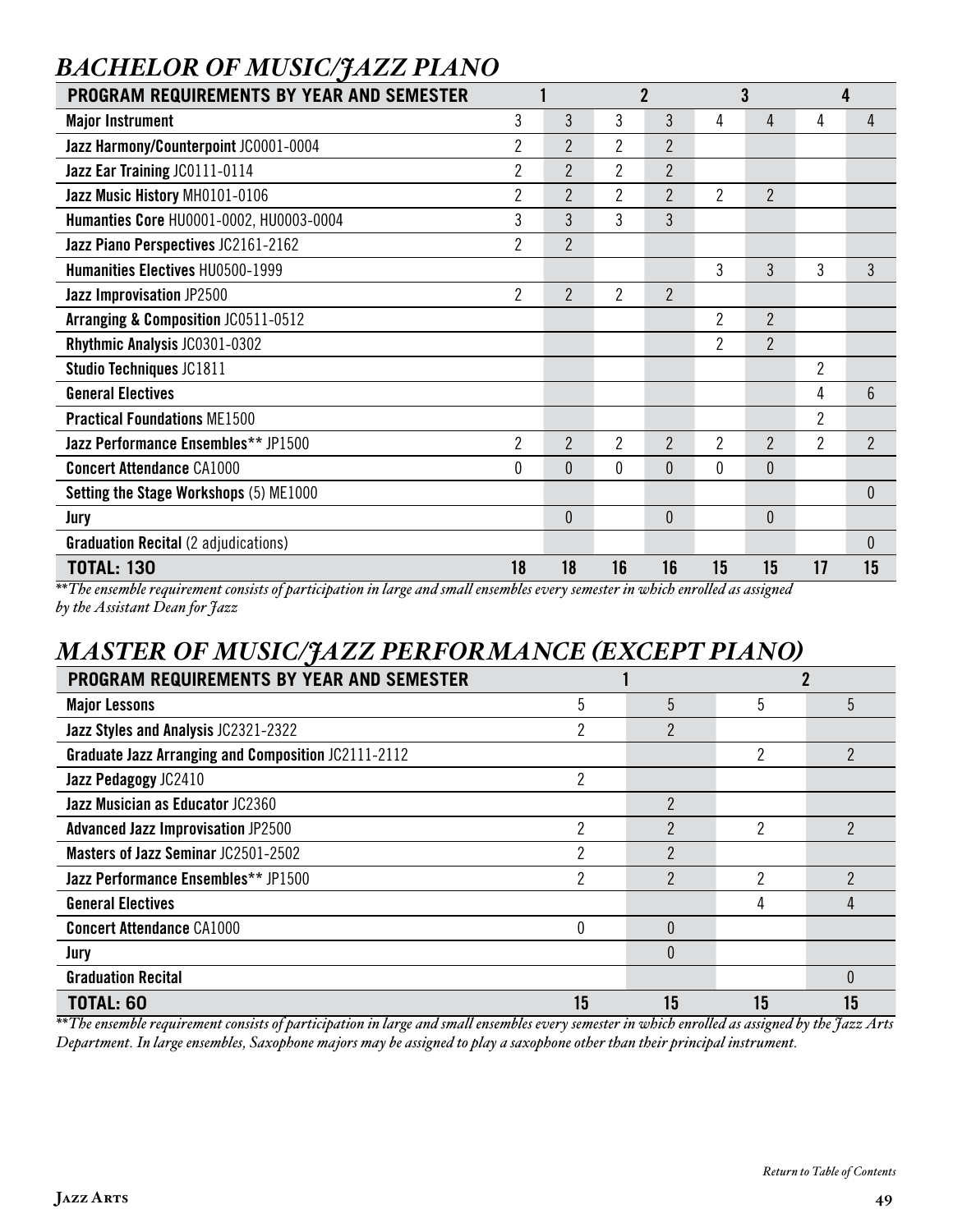## *MASTER OF MUSIC/JAZZ PIANO*

| PROGRAM REQUIREMENTS BY YEAR AND SEMESTER                  |                |                |    | ŋ              |
|------------------------------------------------------------|----------------|----------------|----|----------------|
| <b>Major Lessons</b>                                       | 5              | 5              | 5  | 5              |
| Jazz Styles and Analysis JC2321-2322                       | ∩              | $\overline{2}$ |    |                |
| <b>Graduate Jazz Arranging and Composition JC2111-2112</b> |                |                | 2  | $\overline{2}$ |
| Jazz Pedagogy JC2410                                       | $\overline{2}$ |                |    |                |
| Jazz Musician as Educator JC2360                           |                | 2              |    |                |
| <b>Advanced Jazz Improvisation JP2500</b>                  | 2              | ŋ              | 2  | 2              |
| Masters of Jazz Seminar JC2501-2502                        | 2              | 2              |    |                |
| Jazz Performance Ensembles** JP1500                        | 2              | 2              | っ  | 2              |
| <b>General Electives</b>                                   |                |                | 4  | 4              |
| <b>Concert Attendance CA1000</b>                           | 0              | $\Omega$       |    |                |
| Jury                                                       |                | $\Omega$       |    |                |
| <b>Graduation Recital</b>                                  |                |                |    | $\Omega$       |
| <b>TOTAL: 60</b>                                           | 15             | 15             | 15 | 15             |

*\*\*The ensemble requirement consists of participation in large and small ensembles every semester in which enrolled as assigned by the Jazz Arts Department. In large ensembles, Saxophone majors may be assigned to play a saxophone other than their principal instrument.*

# *MASTER OF MUSIC/JAZZ COMPOSITION*

| <b>PROGRAM REQUIREMENTS BY YEAR AND SEMESTER</b>              |    |                |    |          |  |
|---------------------------------------------------------------|----|----------------|----|----------|--|
| <b>Major Lessons</b>                                          | 5  | 5              |    | 5        |  |
| Jazz Composition Styles & Analysis JC2321-2322                |    | ŋ              |    |          |  |
| <b>Graduate Jazz Conducting JC2400</b>                        |    | $\overline{2}$ |    |          |  |
| <b>Advanced Studio Composition JC1911-1912</b>                |    |                |    |          |  |
| Jazz Composing and Arranging for Studio Orchestra JC2241-2242 |    |                | n  |          |  |
| Masters of Jazz Seminar JC2501-2502                           | ŋ  | っ              |    |          |  |
| <b>General Electives</b>                                      | 4  | ŋ              |    | 4        |  |
| <b>Jazz Composition Forum JC1999</b>                          |    |                |    |          |  |
| <b>Concert Attendance</b>                                     |    |                |    |          |  |
| Jury                                                          |    | $\Omega$       |    |          |  |
| <b>Graduation Recital</b>                                     |    |                |    | $\theta$ |  |
| <b>TOTAL: 58</b>                                              | 14 | 14             | 15 | 15       |  |

*Please note: Composition students may be assigned to ensembles as required by the Jazz Arts Department.*

#### **PREREQUISITES**

Jazz History MH0101, 0102 Jazz Required Piano JC0171, 0172, 0181, 0182 (except for piano majors)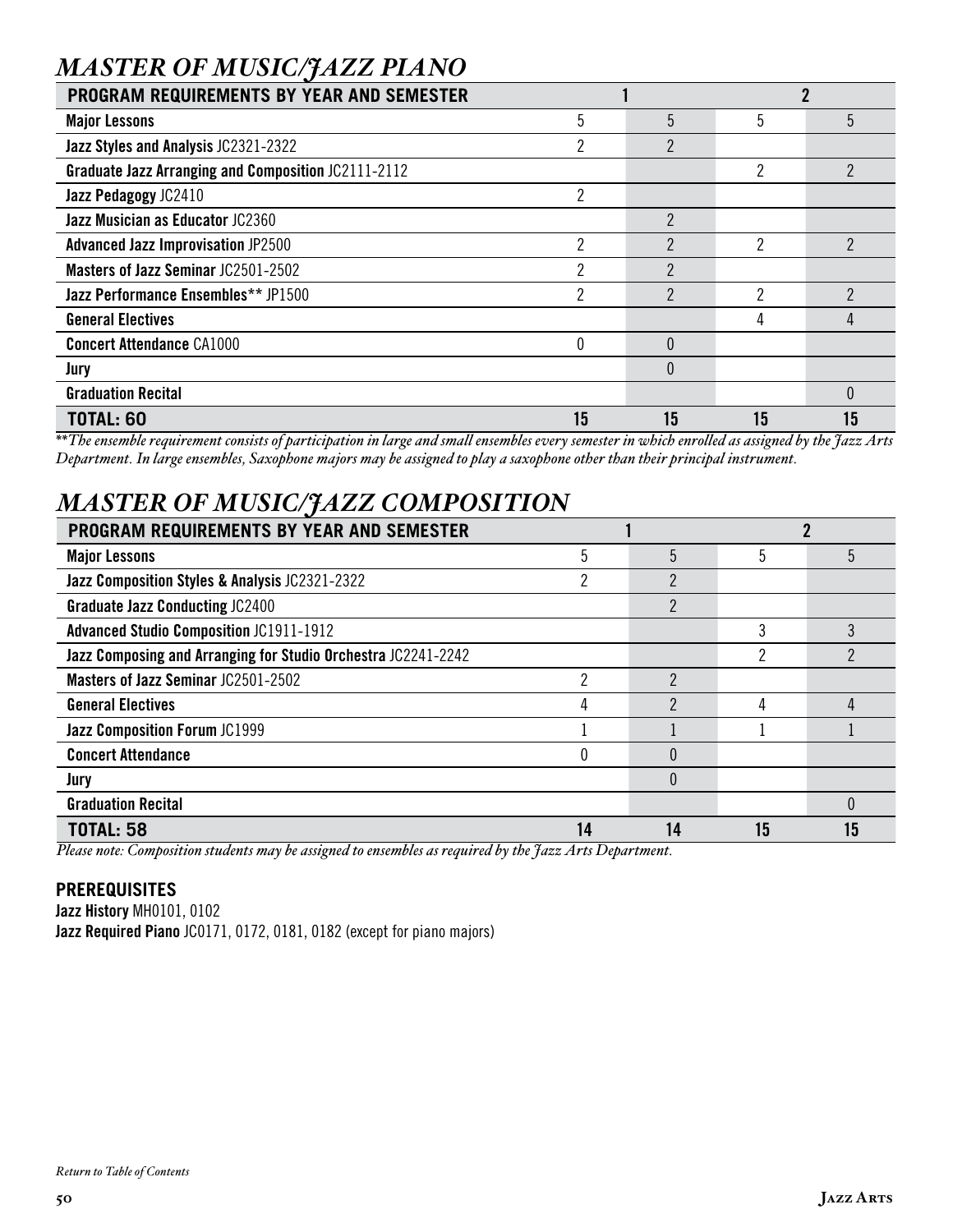# MUSICAL THEATRE

Manhattan School of Music, Musical Theatre is passionate about the next generation of musical theatre artists. We offer rigorous training in acting, singing and dancing taught by a stellar faculty of artist-educators. Embracing individuality we honor each student's artistic journey by providing opportunities to investigate areas beyond

performing including directing, choreographing, writing, and composing. Devoted to musical theatre past, present and future we provide our students with opportunities to investigate the classic and contemporary canon. At MSM students learn to manage their careers and negotiate the challenges of a highly competitive field.

#### Audition Requirements

For complete information regarding audition requirements and application information, please contact the Office of Admission and Financial Aid.

## GRADUATION REQUIREMENTS

Successful completion of all courses.

# *MUSICAL THEATRE FACULTY*

Liza Gennaro, *Associate Dean and Director*

#### Voice Faculty

Claudia Catania Judith Clurman Andrea Green Samuel McKelton Bob Stillman

#### Acting/ Acting the Song Faculty Mana Allen Andy Gale Boyd Gaines

Yehuda Hyman David Loud Robin Morse Erin Dilly Or Matias Laura Sametz LaDonna Burns

#### Technical Theatre Faculty

Sue Makkoo Scott Stauffer Shawn Kauffman Nate Bertone

## Skills Faculty

Andrew Gerle Judith Clurman Blake Segal Elmore Cisco James Jr.

#### Dance Faculty

Enrique Brown Marshall L. Davis Jr. Rachel Tucker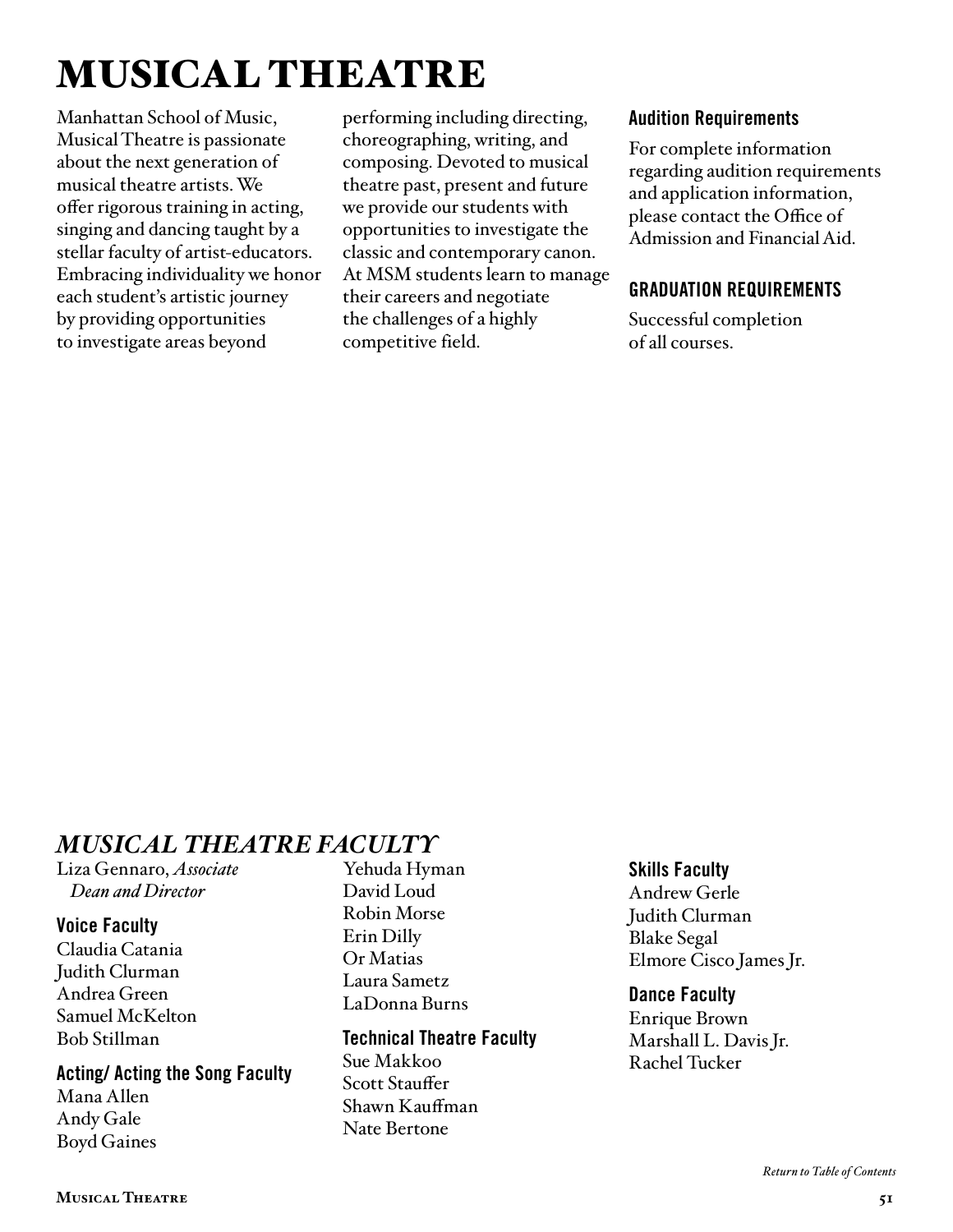# *BACHELOR OF MUSIC/MUSICAL THEATRE*

| SUGGESTED DISTRIBUTION BY YEAR AND SEMESTER                | 1                |                |                | $\overline{2}$ |                | 3                |             | 4              |
|------------------------------------------------------------|------------------|----------------|----------------|----------------|----------------|------------------|-------------|----------------|
| <b>Studio Voice MT4000</b>                                 | 1                | $\mathbf{1}$   | $\mathbf{1}$   | $\mathbf{1}$   | $\overline{2}$ | $\overline{2}$   | 3           | $\mathfrak{Z}$ |
| Music Theory MT0550-0551                                   | 3                | 3              |                |                |                |                  |             |                |
| Humanities Core HU0001-0004                                | 3                | 3              | 3              | 3              |                |                  |             |                |
| <b>Humanities Elective HU</b>                              |                  |                |                |                | 3              | 3                |             |                |
| Required Piano RP0111-0112                                 |                  |                | 1              | $\mathbf 1$    |                |                  |             |                |
| Musical Theatre Performance Technique I & II MT0010-MT0011 | $\overline{2}$   | $\overline{2}$ |                |                |                |                  |             |                |
| Acting the Song I & II MT0012-0013                         |                  |                | 3              | $\overline{3}$ |                |                  |             |                |
| Scene to Song MT0014                                       |                  |                |                |                | 3              |                  |             |                |
| Acting 1 MT0001                                            | 3                |                |                |                |                |                  |             |                |
| Acting 2 MT0002                                            |                  | 3              |                |                |                |                  |             |                |
| Acting 3 MT0003                                            |                  |                | 3              |                |                |                  |             |                |
| <b>Acting 4 - Practice-Devised Practice MT0004</b>         |                  |                |                | $\overline{2}$ |                |                  |             |                |
| Acting 5 MT0005                                            |                  |                |                |                | 3              |                  |             |                |
| Acting 6 - Scene Study & Monologue MT0006                  |                  |                |                |                |                | 3                |             |                |
| <b>Acting 7 - Advanced Acting MT0007</b>                   |                  |                |                |                |                |                  | 3           |                |
| <b>Acting 8 - Advanced Acting MT0008</b>                   |                  |                |                |                |                |                  |             | 3              |
| <b>Ballet MT0100-0101</b>                                  |                  | $\overline{2}$ |                | $\overline{2}$ |                |                  |             |                |
| Tap MT0120-0121                                            |                  |                |                |                | 2              |                  | 2           |                |
| MT Freshman Seminar/Theatrical Design MT0200-0201          | 1                | $\mathbf{1}$   |                |                |                |                  |             |                |
| MT Exploring the Art Form I & II MT0500-0501               |                  |                | 3              | 3              |                |                  |             |                |
| <b>Script Analysis MT0211</b>                              |                  |                | $\overline{2}$ |                |                |                  |             |                |
| Speech MT0300-0301                                         |                  |                | $\overline{2}$ | $\overline{2}$ |                |                  |             |                |
| <b>General Electives</b>                                   |                  |                |                |                | 2              | 2                | 4           | 4              |
| <b>Audition Techniques MT0015</b>                          |                  |                |                |                |                | 3                |             |                |
| Senior Showcase I & II MT1507, MT1508                      |                  |                |                |                |                |                  | $\mathbf 1$ | 3              |
| <b>Musical Theatre Lab MT0016</b>                          |                  |                |                |                |                |                  | 3           |                |
| <b>Musical Theatre Dance MT0110-0113</b>                   | $\overline{2}$   |                | $\overline{2}$ |                |                | $\overline{2}$   |             | $\overline{2}$ |
| Ensemble Voice MT0350-0351                                 | $\mathbf 1$      | $\mathbf{1}$   |                |                |                |                  |             |                |
| <b>Career Development (CME) MT1600</b>                     |                  |                |                |                |                | $\overline{2}$   |             |                |
| <b>Concert Attendance CA0100</b>                           | $\boldsymbol{0}$ | $\pmb{0}$      | 0              | $\overline{0}$ | $\mathbf{0}$   | $\boldsymbol{0}$ |             |                |
| Setting the Stage Workshops (5) ME1000                     |                  |                |                |                |                |                  |             | $\theta$       |
| <b>Rehearsal and Performance MT1500</b>                    |                  | $\theta$       |                | $\mathbf{0}$   |                | $\mathbf{0}$     |             | 0              |
| <b>TOTAL: 129</b>                                          | 16               | 16             | 20             | 17             | 15             | 17               | 16          | 12             |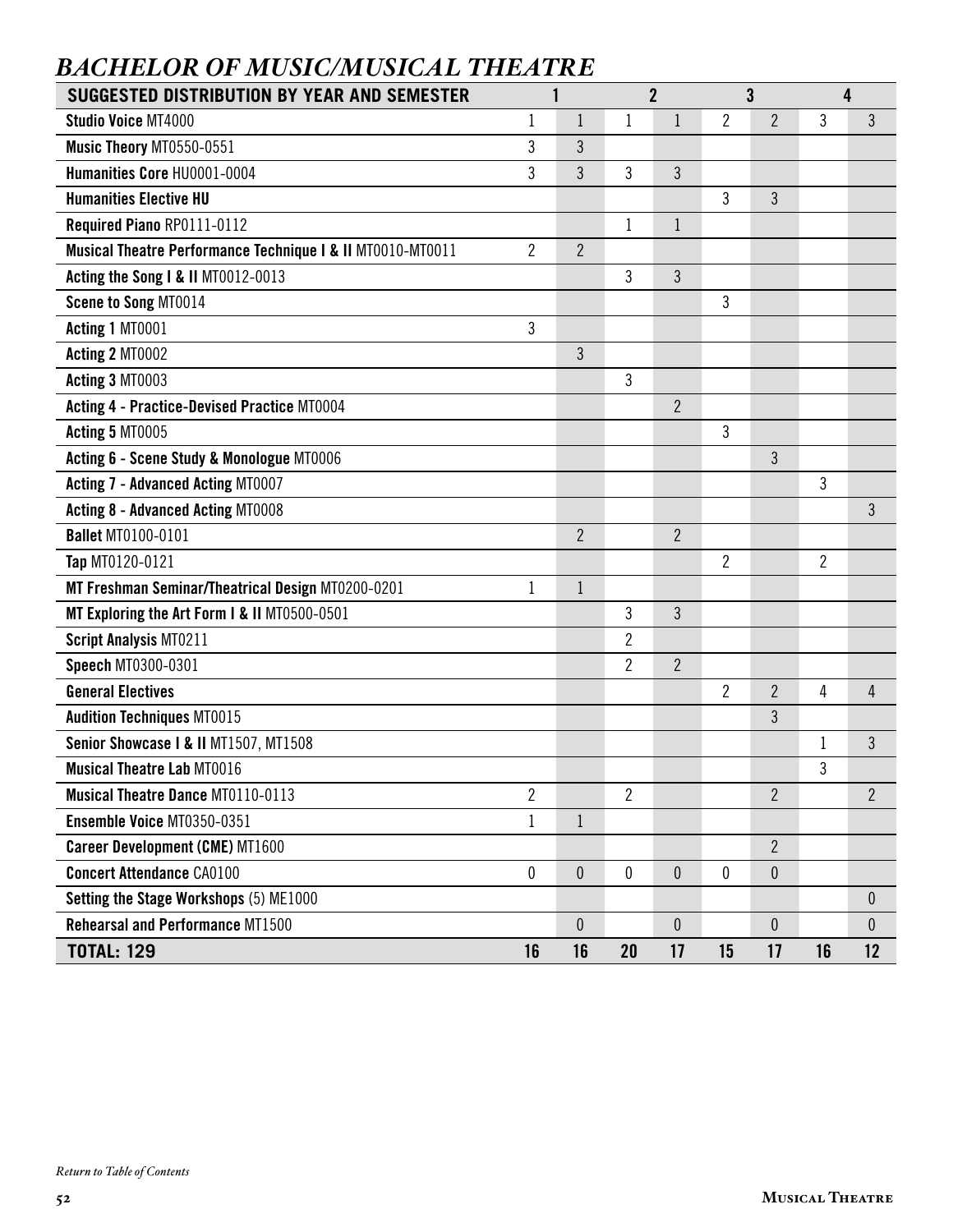# ORCHESTRAL PERFORMANCE

The graduate program in Orchestral Performance is designed to offer skilled performers definitive training and preparation for careers as symphonic players. The program includes extensive orchestral performing experience and an orchestral curriculum taught by the concertmaster and principal players of the New York Philharmonic, members of the

Metropolitan Opera Orchestra, New York City Opera and Ballet Orchestras, Orpheus Chamber Orchestra, and the Orchestra of St. Luke's.

## *GRADUATE*

*Master of Music degree Postgraduate Diploma Program Professional Studies Certificate Program* 

#### Audition Requirements

For complete information regarding audition requirements and application information, please contact the Office of Admission and Financial Aid.

## *ORCHESTRAL PERFORMANCE FACULTY*

Glenn Dicterow, *Program Chair*

#### Violin

Glenn Dicterow Lisa Kim

#### Viola

Karen Dreyfus Shmuel Katz (2021-22 academic year only)

Violoncello Alan Stepansky Qiang Tu

#### **Bass**

Timothy Cobb Orin O'Brien

**Harp** Mariko Anraku Susan Jolles

Flute Robert Langevin

Oboe Robert Botti Stephen Taylor

Clarinet Pascual Martinez-Forteza

#### Bassoon

Kim Laskowski Judith LeClair Frank Morelli Roger Nye William Short

Horn Michelle Read Baker Richard Deane Javier Gandara R. Allen Spanjer

**Trumpet** 

Ethan Bensdorf David Krauss Thomas Smith

#### **Trombone**

Per Brevig David Finlayson Shmuel Katz (2021-22 academic year only) Colin Williams

Bass Trombone George Curran Stephen Norrell

Tuba Kyle Turner

**Percussion** Christopher Lamb Duncan Patton Kyle Zerna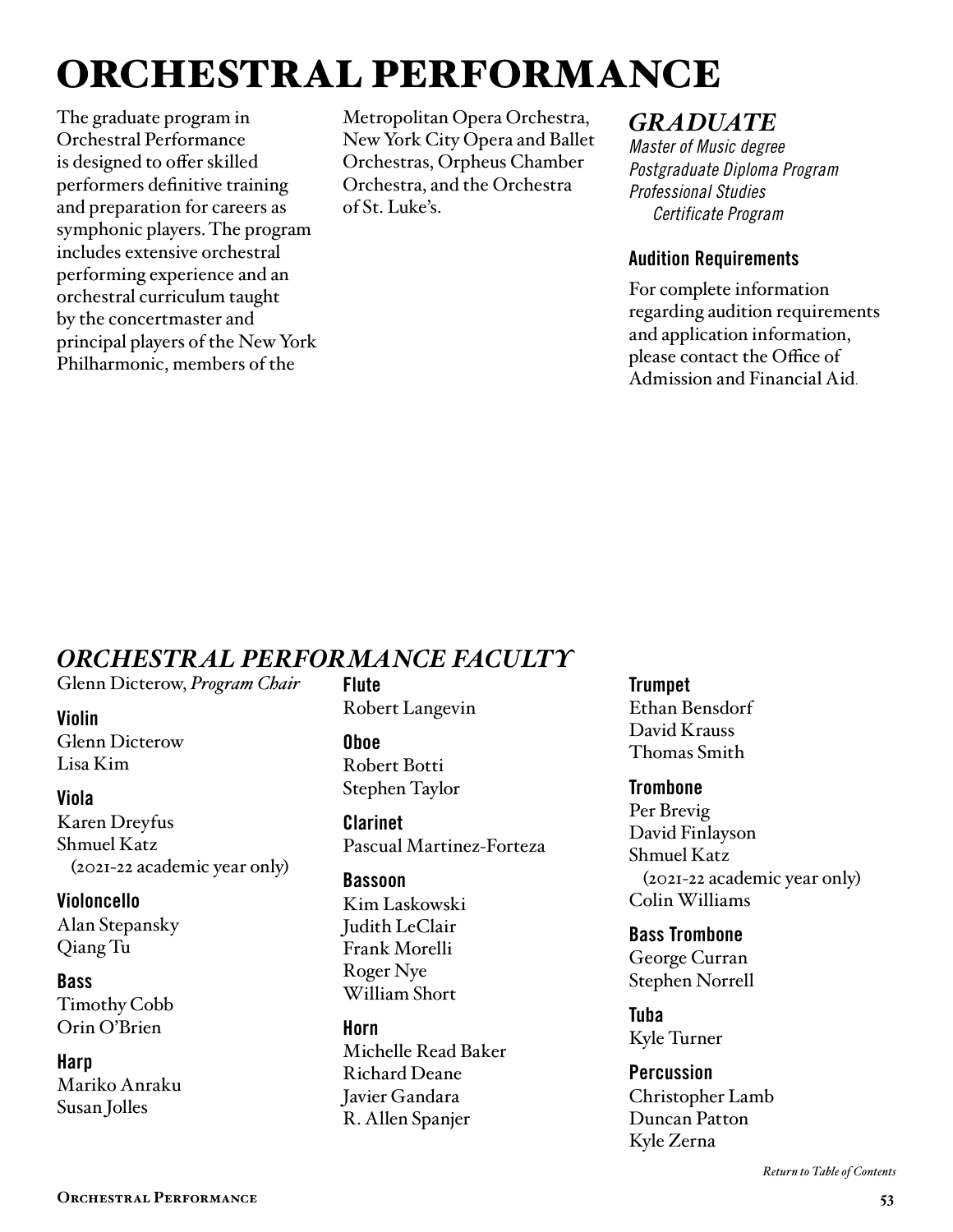## *MASTER OF MUSIC/ORCHESTRAL PERFORMANCE MAJOR EXCEPT PERCUSSION, DOUBLE BASS, AND HARP*

| <b>SUGGESTED DISTRIBUTION BY YEAR AND SEMESTER</b>       |    |    |    |          |
|----------------------------------------------------------|----|----|----|----------|
| <b>Major Lessons</b>                                     | 5  | 5  | 5  | 5        |
| Orchestral Repertoire Coaching 0P2351-2352, 2451-2452    |    |    |    |          |
| <b>Orchestral Music: Baroque to Classical MH2610</b>     |    |    |    |          |
| <b>Orchestral Music: Beethoven to the Present MH2620</b> |    | 3  |    |          |
| The Musician as Educator 0P2251                          |    |    |    |          |
| <b>Graduate Electives</b>                                |    | 2  | 3  | 3        |
| <b>Chamber Sinfonia Core OP1200</b>                      |    |    |    |          |
| Large Performing Ensemble LP1500                         |    |    |    |          |
| <b>Chamber Music SP1500</b>                              |    |    |    |          |
| <b>Orchestral Entrepreneurship ME1600</b>                |    |    | 2  |          |
| <b>Concert Attendance CA1000</b>                         | 0  | 0  |    |          |
| Jury                                                     |    | 0  |    |          |
| <b>Setting the Stage Workshops (5) ME1000</b>            |    |    |    | $\theta$ |
| <b>Graduation Jury</b>                                   |    |    |    | $\Omega$ |
| <b>TOTAL: 53</b>                                         | 13 | 14 | 14 | 12       |

## *MASTER OF MUSIC/ORCHESTRAL PERFORMANCE MAJOR PERCUSSION ONLY*

| SUGGESTED DISTRIBUTION BY YEAR AND SEMESTER              |    |                |    | 2        |
|----------------------------------------------------------|----|----------------|----|----------|
| <b>Major Lessons</b>                                     | 5  | 5              | 5  | 5        |
| Orchestral Repertoire Coaching 0P2351-2352, 2451-2452    |    |                |    |          |
| <b>Orchestral Music: Baroque to Classical MH2610</b>     | 3  |                |    |          |
| <b>Orchestral Music: Beethoven to the Present MH2620</b> |    | 3              |    |          |
| The Musician as Educator 0P2251                          |    |                |    |          |
| <b>Graduate Electives</b>                                |    | $\mathfrak{p}$ | 3  | 3        |
| <b>Chamber Sinfonia Core OP1200</b>                      |    |                |    |          |
| Large Performing Ensemble LP1500                         |    |                |    |          |
| <b>Percussion Ensemble SP1500</b>                        |    |                |    |          |
| <b>Orchestral Entrepreneurship ME1600</b>                |    |                | 2  |          |
| <b>Concert Attendance CA1000</b>                         | 0  | $\Omega$       |    |          |
| <b>Percussion Lab PK2451-2452</b>                        | 2  | 2              | 2  | 2        |
| Jury                                                     |    | 0              |    |          |
| <b>Setting the Stage Workshops (5) ME1000</b>            |    |                |    | $\Omega$ |
| <b>Graduation Jury</b>                                   |    |                |    |          |
| <b>TOTAL: 61</b>                                         | 15 | 16             | 16 | 14       |

#### **PREREQUISITES**

Graduate Theory TH0800, 2883 Aural Skills AS0861-0862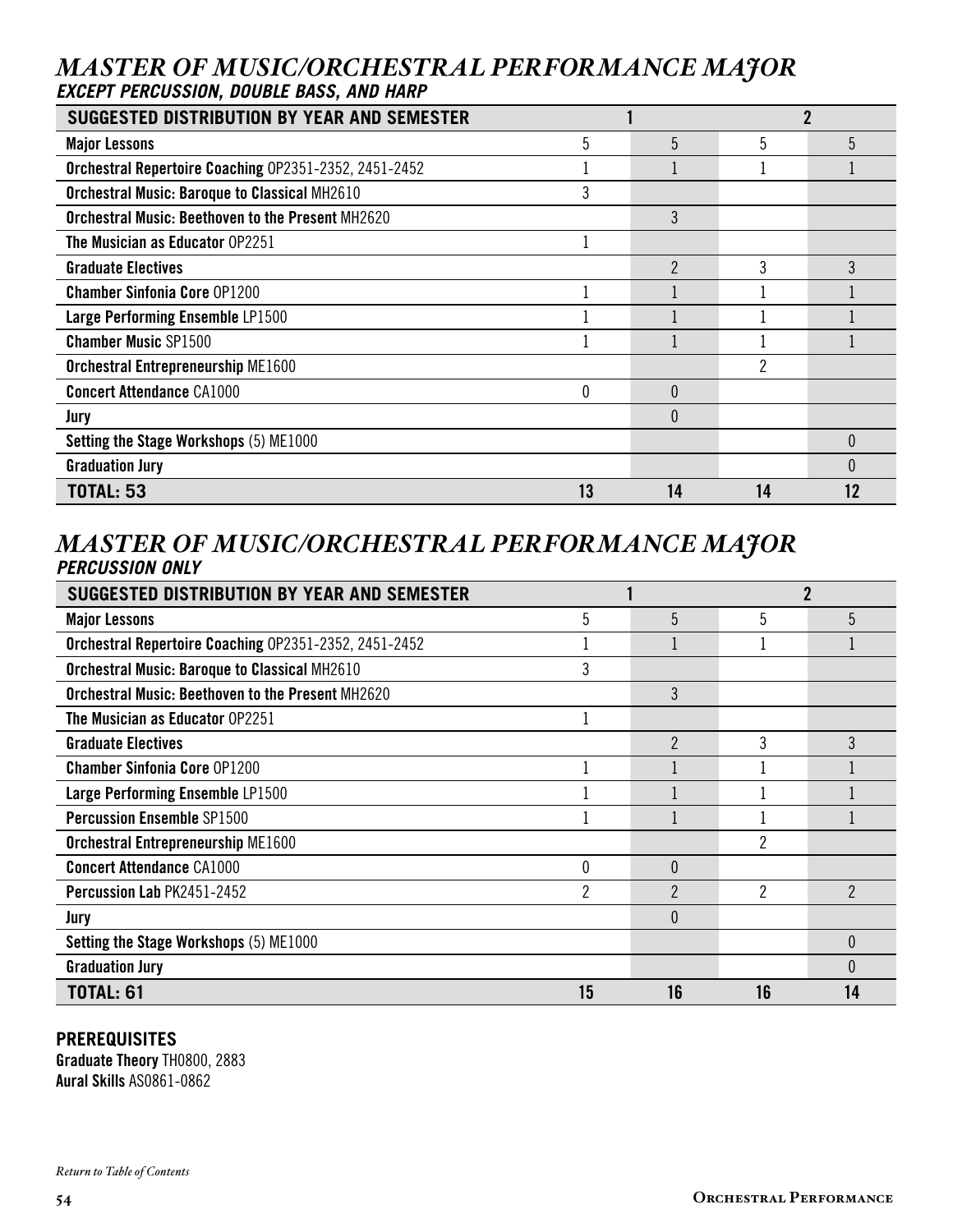## *MASTER OF MUSIC/ORCHESTRAL PERFORMANCE MAJOR DOUBLE BASS AND HARP ONLY*

| <b>SUGGESTED DISTRIBUTION BY YEAR AND SEMESTER</b>       |    |    |    |    |  |
|----------------------------------------------------------|----|----|----|----|--|
| <b>Major Lessons</b>                                     | 5  | 5  | 5  | 5  |  |
| Orchestral Repertoire Coaching 0P2351-2352, 2451-2452    |    |    |    |    |  |
| <b>Orchestral Music: Baroque to Classical MH2610</b>     | 3  |    |    |    |  |
| <b>Orchestral Music: Beethoven to the Present MH2620</b> |    | 3  |    |    |  |
| <b>The Musician as Educator OP2251</b>                   |    |    |    |    |  |
| <b>Graduate Electives</b>                                |    | 2  | 3  | ĥ  |  |
| <b>Chamber Sinfonia Core OP1200</b>                      |    |    |    |    |  |
| Large Performing Ensemble LP1500                         |    |    |    |    |  |
| <b>Orchestral Entrepreneurship ME1600</b>                |    |    | ŋ  |    |  |
| <b>Concert Attendance CA1000</b>                         | U  | 0  |    |    |  |
| Setting the Stage Workshops (5) ME1000                   |    |    |    |    |  |
| Jury                                                     |    | 0  |    |    |  |
| <b>Graduation Jury</b>                                   |    |    |    |    |  |
| <b>TOTAL: 52</b>                                         | 12 | 13 | 13 | 14 |  |

#### **PREREQUISITES**

Graduate Theory TH0800, 2883 Aural Skills AS0861-0862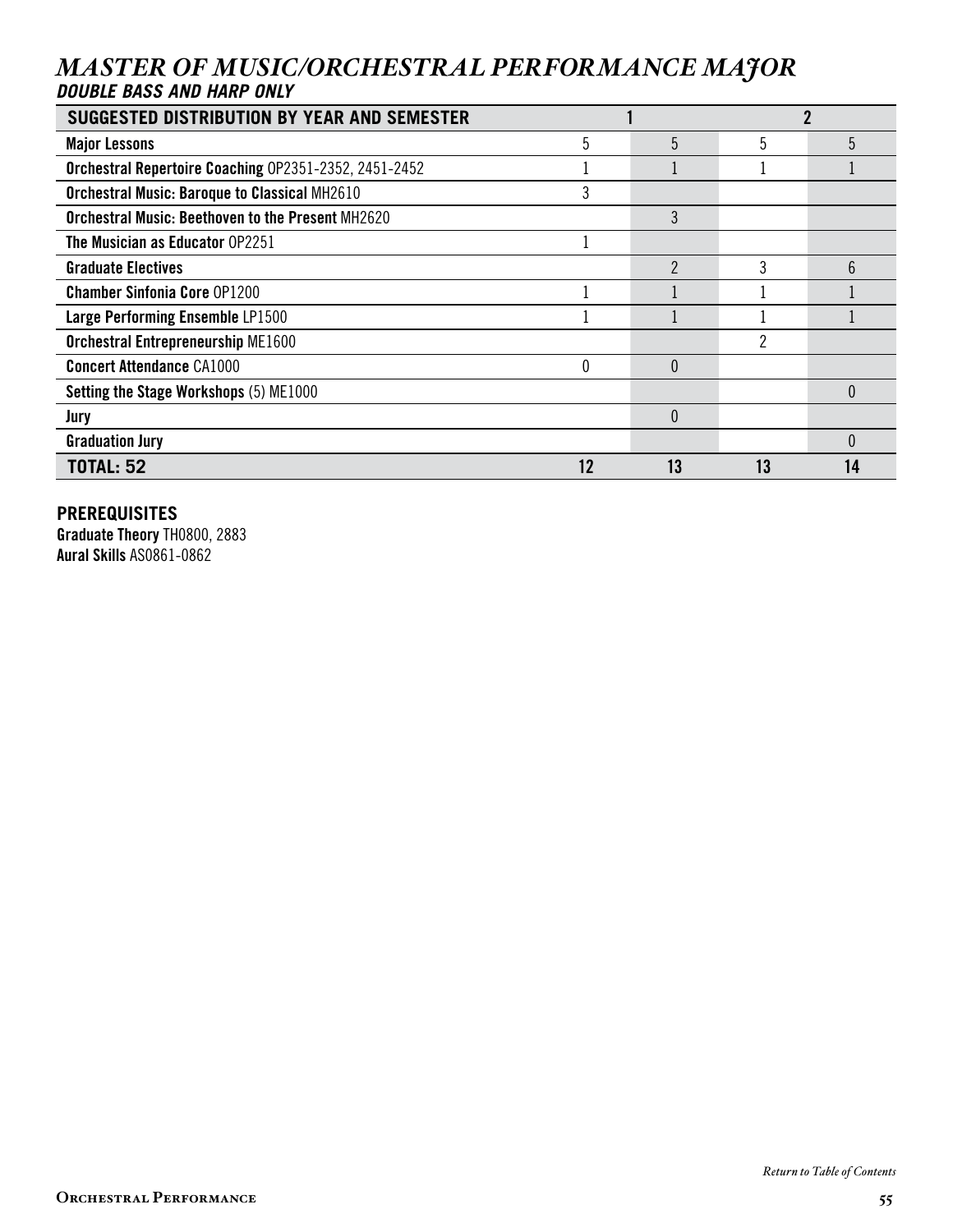# **ORGAN**

The programs of study for Organ majors are designed to develop skilled prformers with a knowledge of organ design, history, literature, and performance practices. All students are required to fulfill their Ensemble Requirement as outlined in their course sequence plans and as assigned by the School.

#### *GRADUATE Master of Music degree program Postgraduate Diploma program*

## Audition Requirements

For complete information regarding audition requirements and application information, please contact the Office of Admission and Financial Aid.

## GRADUATION REQUIREMENTS

*First Year Recital Graduation Jury Graduation Recital* 

In addition to the recitals, graduate Organ majors are expected to present a Special Project related directly to the instrument.

All graduate Organ majors must perform their Graduation Jury before the departmental faculty in May of their final year of study. The program for both the Graduation Jury and the Graduation Recital must include the same works.

## *[PROFESSIONAL](#page-78-0)  STUDIES CERTIFICATE PROGRAM*

*For information regarding this program of study, see p. 79.*

# *DOCTOR OF [MUSICAL ARTS](#page-84-0)*

*For information regarding doctoral studies, see p. 85.*

# *ORGAN FACULTY*

Andrew Henderson, *Chair*  Walter Hilse Kent Tritle

*[Return to Table of Contents](#page-2-0)*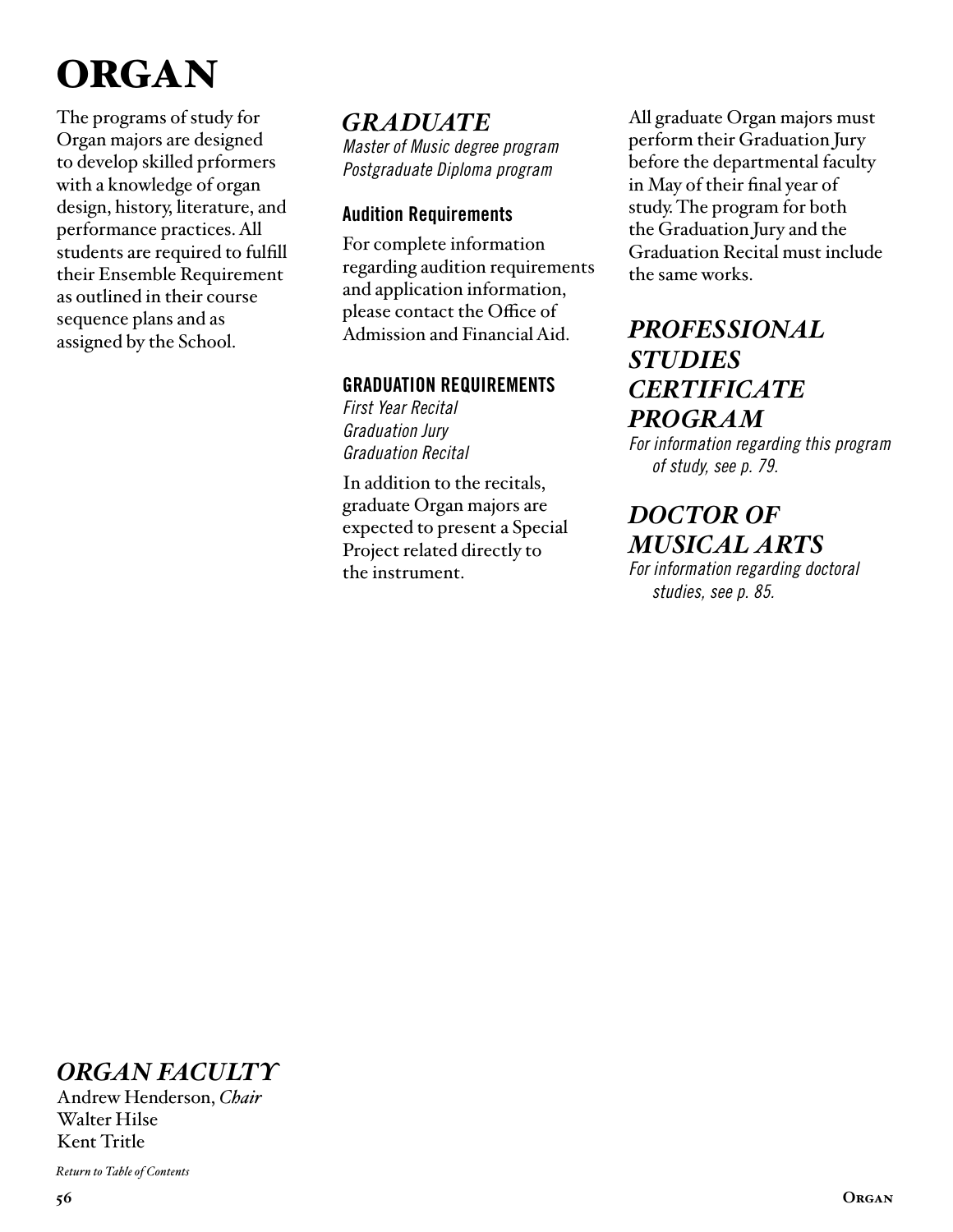# *MASTER OF MUSIC/ORGAN MAJOR*

| SUGGESTED DISTRIBUTION BY YEAR AND SEMESTER  |                |                |    |                |
|----------------------------------------------|----------------|----------------|----|----------------|
| <b>Major Lessons</b>                         | 5              | 5              | 5  | 5              |
| <b>Music History Electives MH1000-2999</b>   | 3              | 3              |    | 3              |
| <b>Graduate Theory Electives TH2000-2999</b> |                |                | 2  | $\overline{2}$ |
| <b>Graduate Electives</b>                    | $\overline{2}$ | 2              |    |                |
| Organ Performance Class OR2001-2002          |                |                |    |                |
| Organ Improvisation OR2311-2312              |                |                |    |                |
| Organ Literature 0R2211-2212                 | 2              | ŋ              |    |                |
| Service Playing OR2410-2411                  |                |                |    |                |
| <b>Choral Conducting CD2911-2912</b>         | $\overline{2}$ | $\overline{2}$ |    |                |
| <b>Choral Repertoire CD2931-2932</b>         |                |                | 2  | $\mathfrak{p}$ |
| <b>Concert Attendance CA1000</b>             | $\theta$       | $\Omega$       |    |                |
| Jury                                         |                | 0              |    | $\theta$       |
| <b>First Year Recital</b>                    |                | $\Omega$       |    |                |
| <b>Graduation Recital</b>                    |                |                |    | $\theta$       |
| <b>TOTAL: 60</b>                             | 16             | 16             | 14 | 14             |

## **PREREQUISITES**

Analysis/Style/Performance TH0800, 2883 Aural Skills AS0861-0862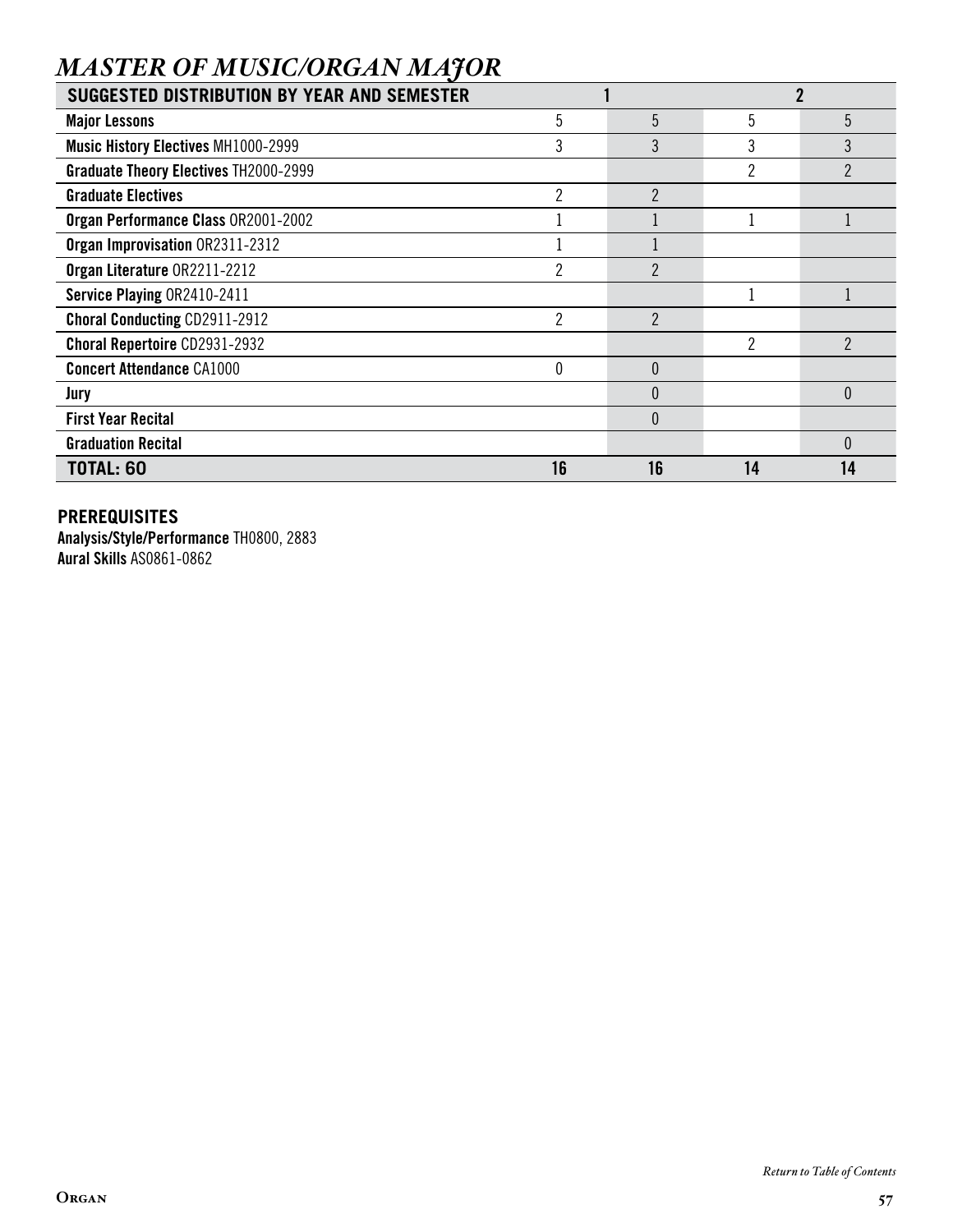# PERCUSSION

The programs of study for Percussion majors are designed to develop performers with strong fundamental skills and sophisticated musicianship, who can apply these skills to any musical setting: orchestral, solo, chamber, commercial, or nontraditional. Students must demonstrate a high degree of professional competence and appropriate stylistic approaches to the literature of various historical periods. All students are required to fulfill their Ensemble Requirement as outlined in their course sequence plans and as assigned by the School.

## *UNDERGRADUATE*

*Bachelor of Music degree program Diploma program*

## Audition Requirements

For complete information regarding audition requirements and application information, please contact the Office of Admission and Financial Aid.

There will be a "sophomore continuation jury" at the end of the sophomore year to establish

that a student's progress has been sufficient to ensure completion of the program of study. This evaluation will determine whether or not the student may continue in that program. Repertoire will be determined by the teacher. Repertoire for juries in non-graduating years will be determined by the teacher and the student.

#### GRADUATION REQUIREMENTS

*Graduation Jury Graduation Recital* 

All undergraduate Percussion majors must perform their Graduation Jury before the departmental faculty in May of their final year of study.

## *GRADUATE*

*Master of Music degree program and Postgraduate Diploma program*

## Audition Requirements

For complete information regarding audition requirements and application information, please contact the Office of Admission and Financial Aid.

### GRADUATION REQUIREMENTS

*Graduation Jury Graduation Recital* 

All graduate Percussion majors must perform their Graduation Jury before the departmental faculty in May of their final year of study.

# *[PROFESSIONAL](#page-78-0)  STUDIES CERTIFICATE PROGRAM*

*For information regarding this program of study, see p. 79.*

## *DOCTOR OF [MUSICAL ARTS](#page-84-0)*

*For information regarding doctoral studies, see p. 85.*

# *PERCUSSION FACULTY*

Christopher Lamb, *Department Chair*  Duncan Patton Kyle Zerna

# *ADDITIONAL FACULTY*

She-e Wu, *Marimba Consultant*

*[Return to Table of Contents](#page-2-0)*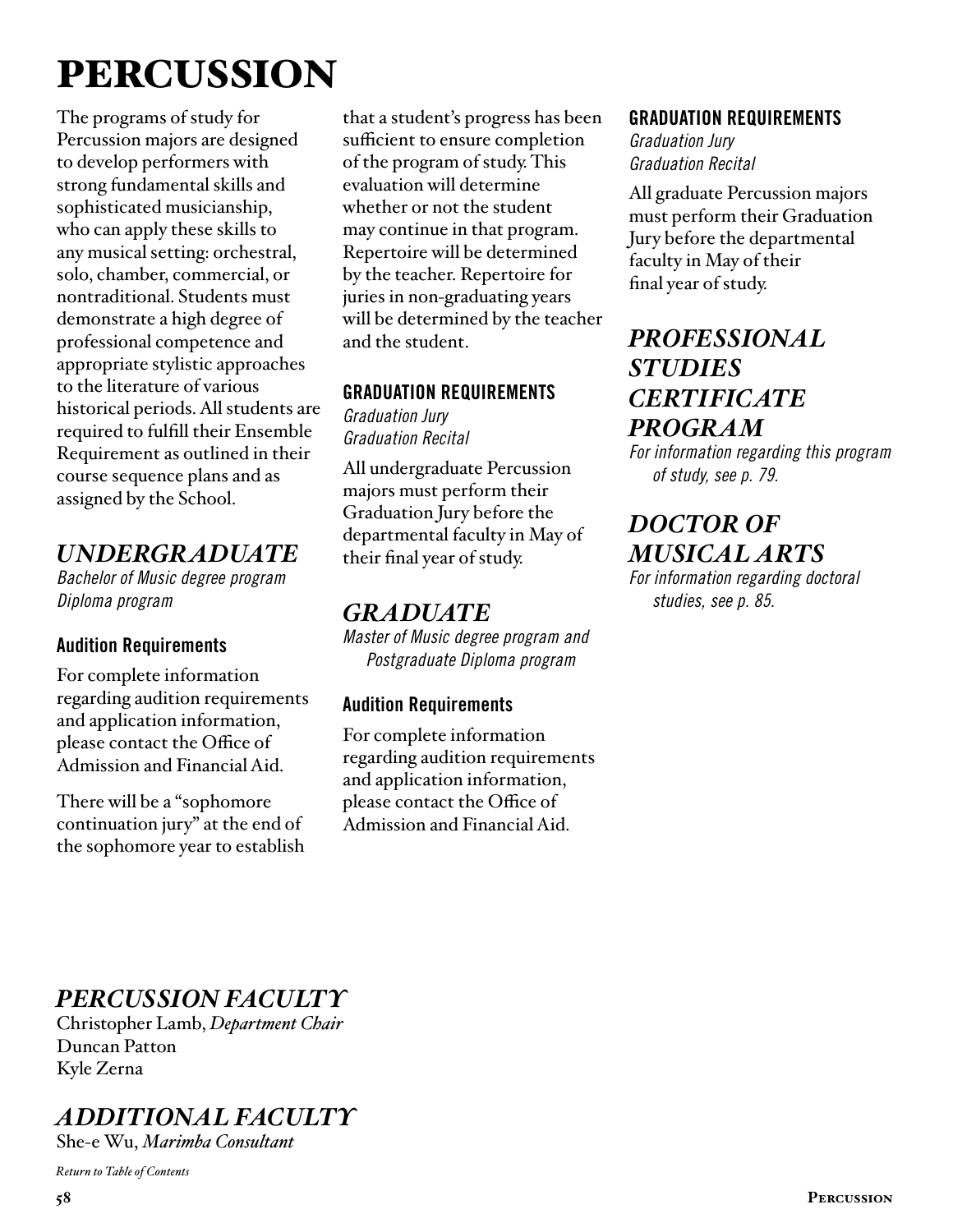## *BACHELOR OF MUSIC/PERCUSSION MAJOR*

| <b>SUGGESTED DISTRIBUTION BY YEAR AND SEMESTER</b> |                |                | $\overline{2}$ |                |                | 3        |                | 4              |
|----------------------------------------------------|----------------|----------------|----------------|----------------|----------------|----------|----------------|----------------|
| <b>Major Lessons</b>                               | 3              | 3              | 3              | 3              | 4              | 4        | 4              | 4              |
| Music Theory Core TH0001-0002, TH0003-0004         | 4              | 4              | $\mathbf{3}$   | 3              |                |          |                |                |
| Theory Electives TH0500-2999                       |                |                |                |                |                |          | $\overline{c}$ | $\overline{2}$ |
| Aural Skills AS0111-0112, AS0211-0212              | $\overline{2}$ | $\overline{2}$ | $\overline{2}$ | $\overline{2}$ |                |          |                |                |
| <b>Music History Core MH0001-0002, MH0003-0004</b> | 2              | $\overline{2}$ | 2              | $\overline{2}$ |                |          |                |                |
| <b>Music History Electives MH0500-2999</b>         |                |                |                |                | 3              | 3        |                |                |
| Humanities Core HU0001-0002, HU0003-0004           | 3              | 3              | 3              | 3              |                |          |                |                |
| Humanities Electives HU0300-2999                   |                |                |                |                | 3              | 3        | 3              | $\overline{3}$ |
| Required Piano RP0111-0112, RP0211-0212            |                | 1              | 1              | 1              |                |          |                |                |
| <b>Practical Foundations ME1500</b>                |                |                |                |                | $\overline{2}$ |          |                |                |
| <b>Orchestral Conducting CD0211-0212</b>           |                |                |                |                |                |          | $\overline{2}$ | $\overline{2}$ |
| Percussion Lab PK0451-0452                         |                | $\mathbf{1}$   |                | $\mathbf{1}$   |                |          |                |                |
| Large Performing Ensemble LP1500                   |                |                |                | $\mathbf{1}$   |                |          |                |                |
| <b>Percussion Ensemble SP1500</b>                  |                |                |                |                |                |          |                |                |
| <b>Concert Attendance CA1000</b>                   | 0              | 0              | 0              | $\theta$       | $\theta$       | $\theta$ |                |                |
| <b>Setting the Stage Workshops (5) ME1000</b>      |                |                |                |                |                |          |                | $\theta$       |
| Jury                                               |                | $\theta$       |                | $\theta$       |                | $\theta$ |                | $\theta$       |
| <b>Technical Examination</b>                       |                | 0              |                | $\theta$       |                |          |                |                |
| <b>Graduation Recital</b>                          |                |                |                |                |                |          |                | $\theta$       |
| <b>TOTAL: 126</b>                                  | 18             | 18             | 17             | 17             | 15             | 13       | 14             | 14             |

## *MASTER OF MUSIC/PERCUSSION MAJOR*

| SUGGESTED DISTRIBUTION BY YEAR AND SEMESTER  |    |          |    |   |
|----------------------------------------------|----|----------|----|---|
| <b>Major Lessons</b>                         | 5  | 5        | 5  | 5 |
| Music History Electives MH1000-2999          | 3  | 3        |    |   |
| <b>Graduate Theory Electives TH2000-2999</b> |    |          | っ  |   |
| <b>Graduate Electives</b>                    |    |          | 3  |   |
| Percussion Lab PK2451-2452                   | っ  | っ        | っ  |   |
| Large Performing Ensemble LP1500             |    |          |    |   |
| <b>Percussion Ensemble SP1500</b>            |    |          |    |   |
| <b>Concert Attendance CA1000</b>             |    | $\Omega$ |    |   |
| Jury                                         |    | $\Omega$ |    |   |
| <b>Graduation Recital</b>                    |    |          |    |   |
| <b>TOTAL: 52</b>                             | 12 | 12       | 14 |   |

## **PREREQUISITES**

Graduate Theory TH0800, 2883 Aural Skills AS0861-0862 Required Piano RP0121-0122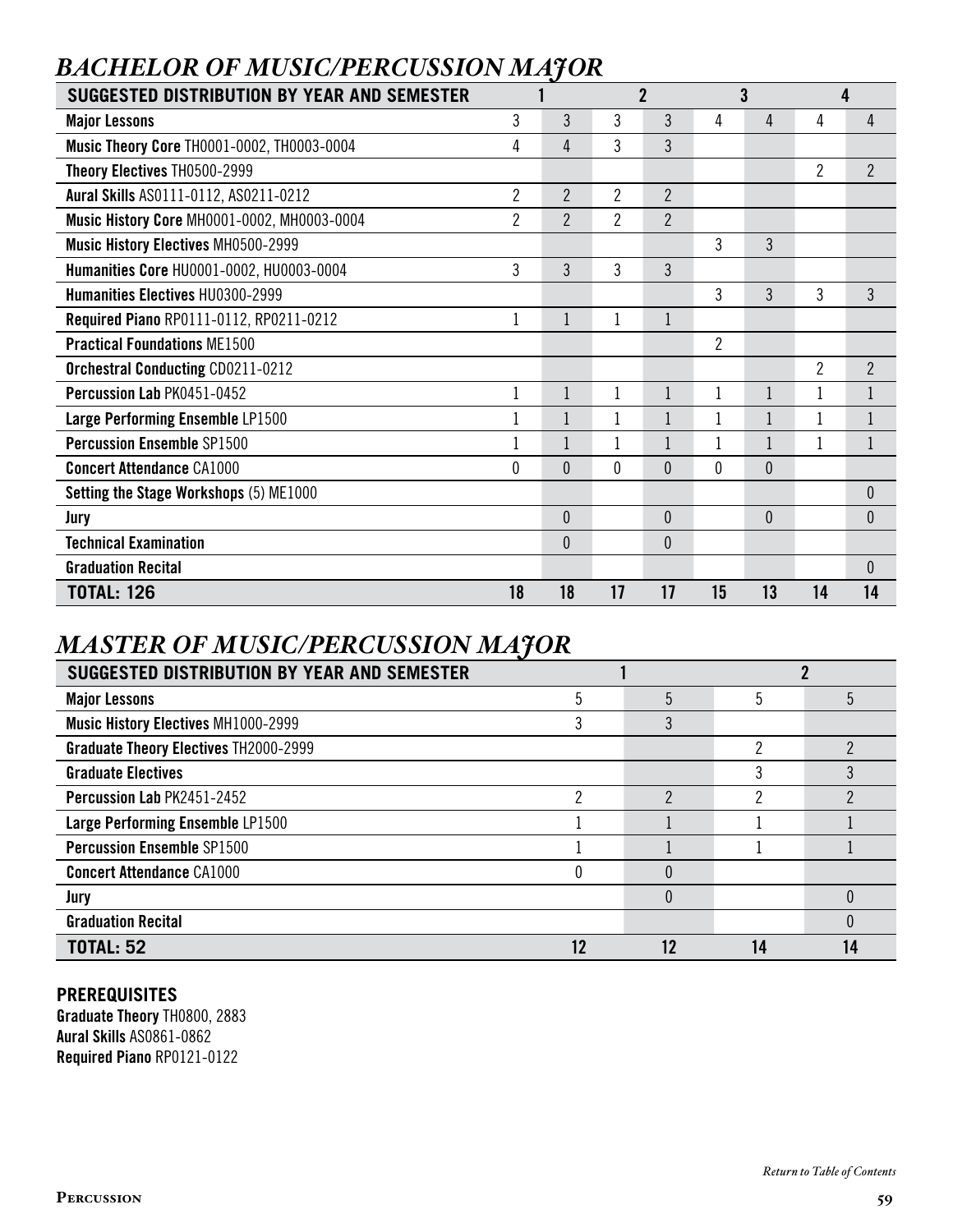# PIANO

The programs of study for Piano majors are designed to develop skilled performers familiar with piano repertoire, performance practices, and interpretive traditions. Private lessons, coursework, and master classes emphasize performance in all styles. All students are required to fulfill their Ensemble Requirement as outlined in their course sequence plans and as assigned by the School.

## *UNDERGRADUATE*

*Bachelor of Music degree program Diploma program*

## Audition Requirements

For complete information regarding audition requirements and application information, please contact the Office of Admission and Financial Aid..

There will be a "sophomore continuation jury" at the end of the sophomore year to establish that a student's progress has been sufficient to ensure completion of the program of study. This evaluation will determine whether or not the student may continue in that program. Repertoire will be determined by the teacher.

Repertoire for juries in non-graduating years must include works from at least three style periods.

#### GRADUATION REQUIREMENTS

*Junior Concerto Requirement Graduation Recital*

All undergraduate Piano majors must perform from memory a standard concerto in its entirety before a faculty jury. In addition, they must perform an adjudicated Graduation Recital in their final year of study. The program, performed from memory, must include works from at least three style periods and at least one work written during the last 75 years.

## *GRADUATE*

*Master of Music degree program Postgraduate Diploma program*

## Audition Requirements

For complete information regarding audition requirements and application information, please contact the Office of Admission and Financial Aid.

#### GRADUATION REQUIREMENTS

*Concerto Requirement Graduation Recital* 

All graduate Piano majors must perform from memory a standard concerto in its entirety before a faculty jury in the second year of study. In addition, they must perform an adjudicated Graduation Recital in their final year of study. The program, performed from memory, must include works from at least three style periods and at least one work written during the last 75 years.

Students must be enrolled for major lessons during the semester they complete their performance requirements.

## *[PROFESSIONAL](#page-78-0)  STUDIES CERTIFICATE PROGRAM*

*For information regarding this program of study, see p. 79.*

# *DOCTOR OF [MUSICAL ARTS](#page-84-0)*

*For information regarding doctoral studies, see p. 85.*

## *PIANO FACULTY*

Marc Silverman, *Department Chair* Arkady Aronov Yefim Bronfman Jeffrey Cohen Daniel Epstein Horatio Gutiérrez

Phillip Kawin Olga Kern Solomon Mikowsky Alexandre Moutouzkine Joanne Polk Inesa Sinkevych

Nina Svetlanova William Wolfram (2021-22 academic year only) André-Michel Schub, *Faculty Emeritus*

*[Return to Table of Contents](#page-2-0)*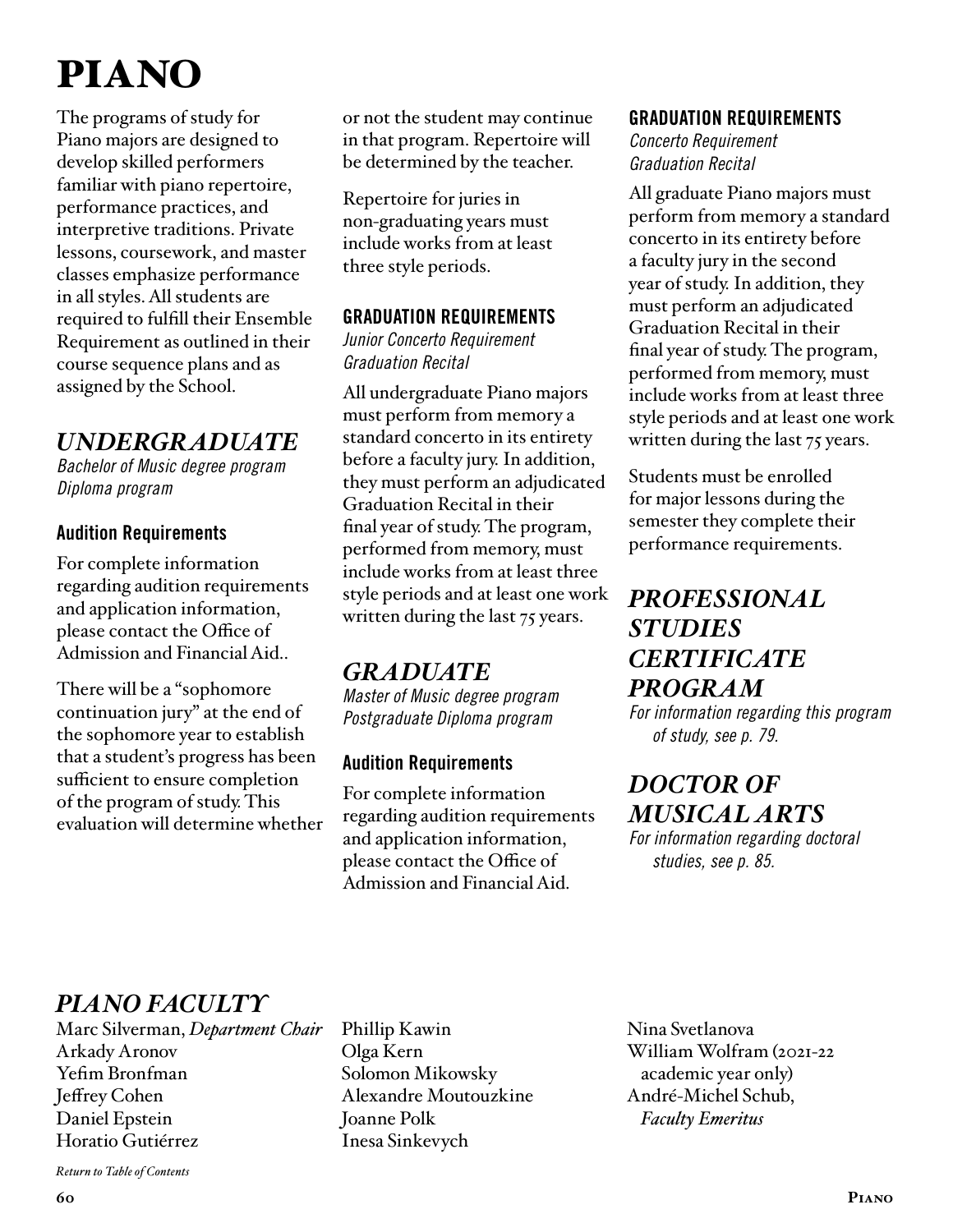| SUGGESTED DISTRIBUTION BY YEAR AND SEMESTER                    |                |                |                | $\overline{2}$ |                          | 3              |                | 4              |
|----------------------------------------------------------------|----------------|----------------|----------------|----------------|--------------------------|----------------|----------------|----------------|
| <b>Major Instrument</b>                                        | 3              | 3              | 3              | 3              | 4                        | 4              | 4              | 4              |
| Music Theory Core TH0001-0002, TH0003-0004                     | 4              | 4              | 3              | 3              |                          |                |                |                |
| Theory Electives TH2000-2999                                   |                |                |                |                |                          |                | $\overline{2}$ | $\overline{2}$ |
| Aural Skills AS0111-0112, AS0211-0212                          | $\overline{2}$ | $\overline{2}$ | $\overline{2}$ | $\overline{2}$ |                          |                |                |                |
| Piano Sight Reading PN0141-0142                                |                | $\mathbf{1}$   |                |                |                          |                |                |                |
| Keyboard Skills PN0151-0152, PN0251-0252                       |                |                | $\overline{2}$ | $\overline{2}$ | $\mathbf{1}$             | $\mathbf{1}$   |                |                |
| Music History Core MH0001-0002, MH0003-0004                    | $\overline{2}$ | $\overline{2}$ | $\overline{2}$ | $\overline{2}$ |                          |                |                |                |
| <b>Music History Electives MH0500-2999</b>                     |                |                |                |                | 3                        | 3              |                |                |
| Humanities Core HU0001-0002, HU0003-0004                       | 3              | 3              | 3              | 3              |                          |                |                |                |
| Humanities Electives HU0500-1999                               |                |                |                |                | 3                        | 3              | 3              | 3              |
| <b>Electives</b>                                               |                |                |                |                | $\overline{\phantom{a}}$ | $\overline{2}$ |                |                |
| <b>Practical Foundations ME1500</b>                            |                |                |                |                | $\overline{2}$           |                |                |                |
| Conducting (Choral or Orchestral) CD0111-0112; CD0211-0212     |                |                |                |                |                          |                | $\overline{2}$ | $\overline{2}$ |
| Piano Literature PN0411-0412                                   |                |                |                |                |                          |                | $\overline{2}$ | $\overline{2}$ |
| Piano Pedagogy PN0421-0422                                     |                |                |                |                | $\overline{2}$           | $\overline{2}$ |                |                |
| Choir VX0050                                                   | $.5\,$         | .5             | .5             | $.5\,$         |                          |                |                |                |
| <b>Chamber Music* SP1500</b>                                   |                |                |                |                | 1                        | $\mathbf{1}$   | $\mathbf 1$    | $\mathbf{1}$   |
| <b>Concert Attendance CA1000</b>                               | $\theta$       | $\overline{0}$ | $\mathbf{0}$   | $\overline{0}$ | 0                        | $\overline{0}$ |                |                |
| Setting the Stage Workshops (5) ME1000                         |                |                |                |                |                          |                |                | $\theta$       |
| Jury                                                           |                | 0              |                | $\theta$       |                          | $\mathbf{0}$   |                |                |
| <b>Concerto Requirement</b> (adjudicated) PN0500               |                |                |                |                |                          |                |                | $\mathbf{0}$   |
| <b>Graduation Recital (adjudicated)</b>                        |                |                |                |                |                          |                |                | $\theta$       |
| <b>TOTAL: 124</b><br>$*4$ a graigurad by the Eugenphlic Office | 15.5           | 15.5           | 15.5           | 15.5           | 18                       | 16             | 14             | 14             |

# *BACHELOR OF MUSIC/PIANO MAJOR*

*\*As assigned by the Ensembles Office*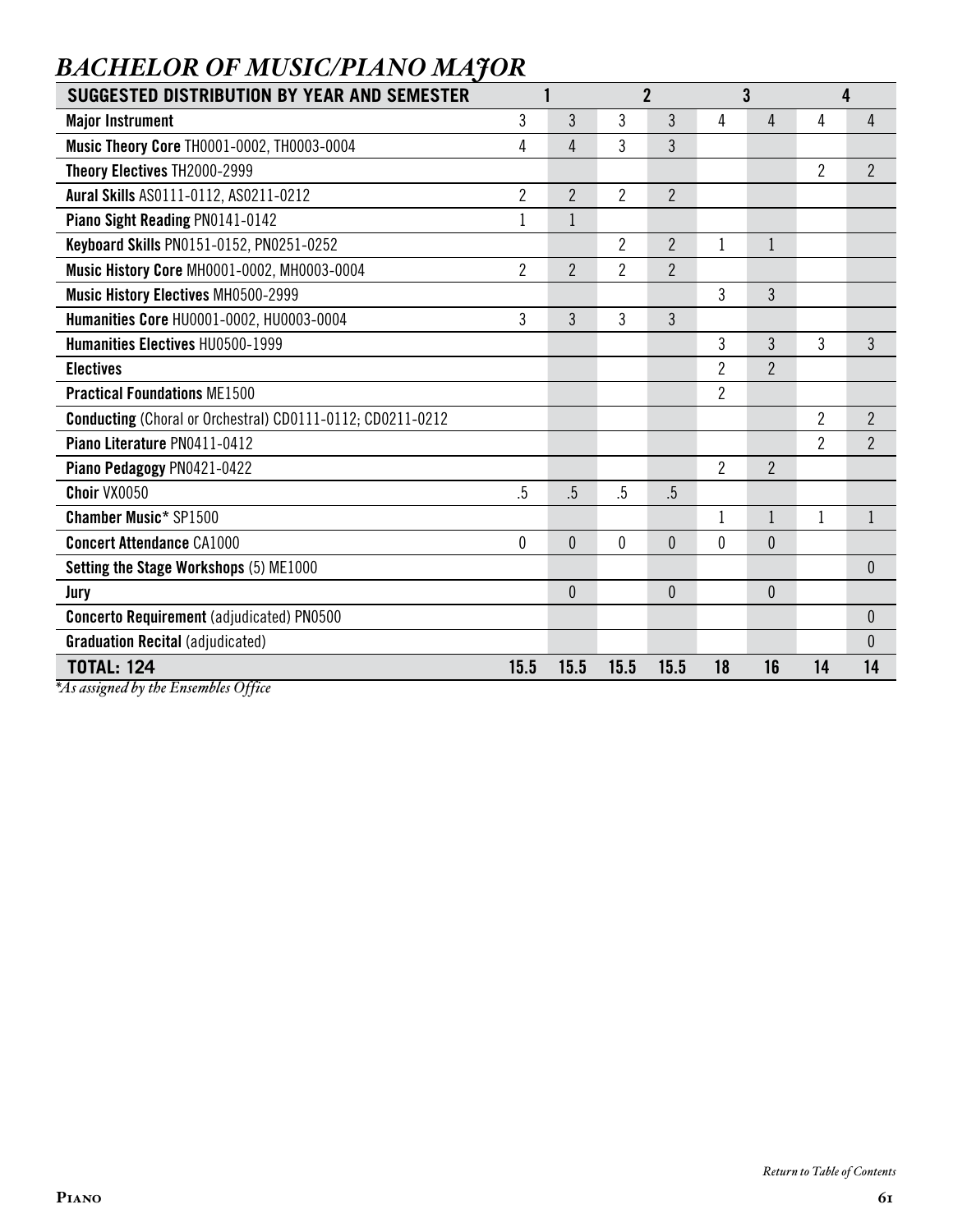# *MASTER OF MUSIC/PIANO MAJOR*

| <b>SUGGESTED DISTRIBUTION BY YEAR AND SEMESTER</b> |    |    |    |
|----------------------------------------------------|----|----|----|
| <b>Major Lessons</b>                               | 5  | 5  | 5  |
| <b>Music History Electives MH1000-2999</b>         | 3  |    |    |
| <b>Graduate Theory Electives TH2000-2999</b>       |    | ∩  |    |
| <b>Graduate Electives</b>                          | ŋ  | 4  |    |
| Piano Literature PN2021-2022, 2031-2032            | ŋ  |    |    |
| <b>Chamber Music* SP1500</b>                       |    |    |    |
| <b>Concert Attendance CA1000</b>                   |    |    |    |
| Jury                                               |    |    |    |
| <b>Concerto Requirement PN2200</b>                 |    |    |    |
| <b>Graduation Recital</b>                          |    |    |    |
| <b>TOTAL: 52</b>                                   | 12 | 14 | 14 |

*\*As assigned by the Ensembles Office*

#### **PREREQUISITES**

Graduate Theory TH0800, 2883 Aural Skills AS0861-0862 Keyboard Skills PN0861, 0862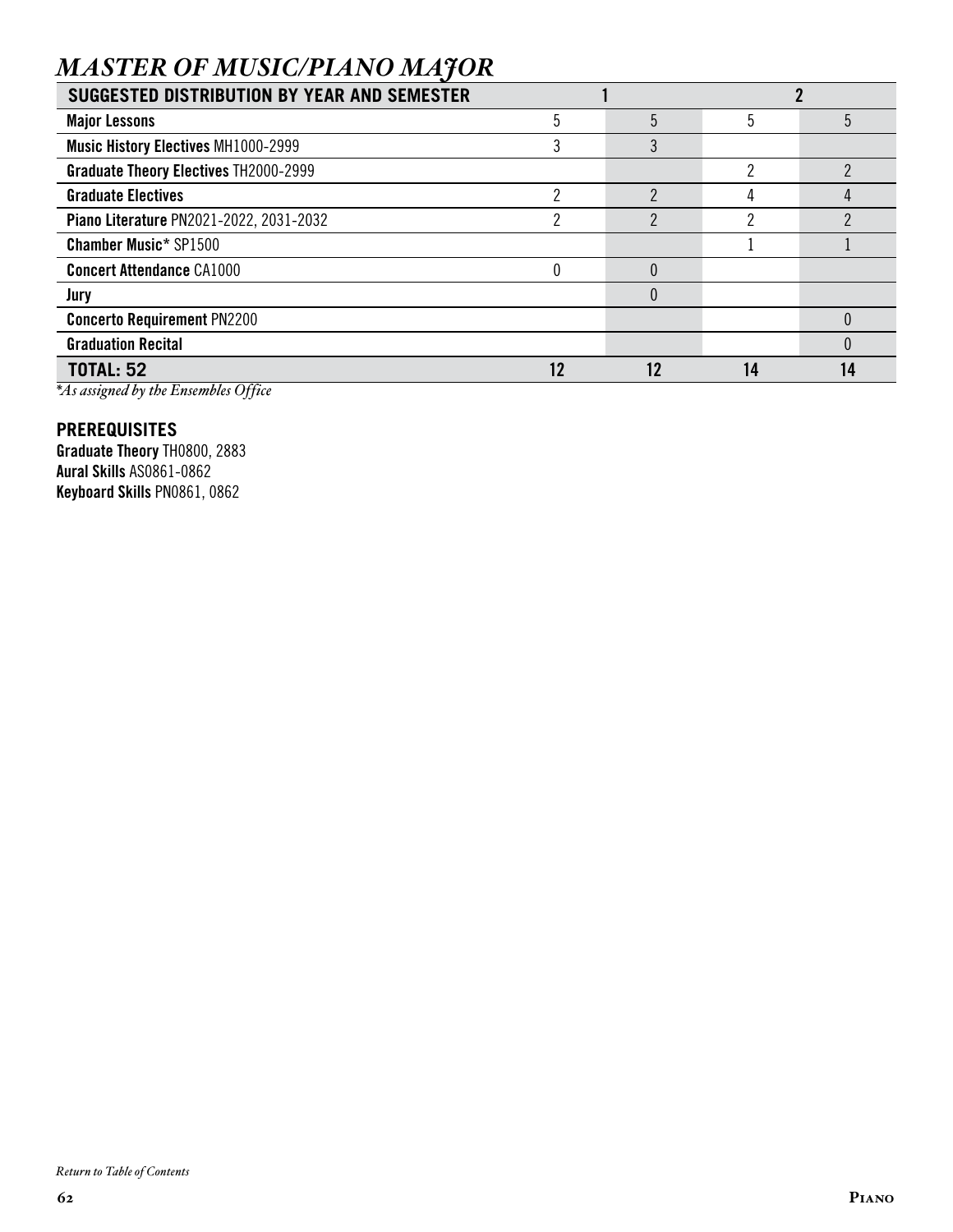# STRINGS VIOLIN, VIOLA, VIOLONCELLO, AND DOUBLE BASS

The programs of study for String majors are designed to develop skilled performers in all areas of string technique playing. All students are required to fulfill their Ensemble Requirement as outlined in their course sequence plans and as assigned by the School.

## *UNDERGRADUATE*

*Bachelor of Music degree program Diploma program*

## Audition Requirements

For complete information regarding audition requirements and application information, please contact the Office of Admission and Financial Aid..

There will be a "sophomore continuation jury" at the end of the sophomore year to establish that a student's progress has been sufficient to ensure completion of the program of study. This evaluation will determine whether or not the student may continue in that program.

Repertoire requirements for each year in School and for each instrument are published in the String Department Handbook, available from the Department Chair or on the MSM String web page.

## GRADUATION REQUIREMENTS

*Graduation Jury Graduation Recital*

All undergraduate String majors must perform their Graduation Jury before the departmental faculty during scheduled Graduation Jury periods in the final year of study. The program for both the Graduation Jury and the Graduation Recital must include the same works.

## *GRADUATE*

*Master of Music degree program Postgraduate Diploma program*

## Audition Requirements

For complete information regarding audition requirements and application information, please contact the Office of Admission and Financial Aid.

#### GRADUATION REQUIREMENTS

*Graduation Jury Graduation Recital*

All graduate String majors must perform their Graduation Jury before the departmental faculty during scheduled Graduation Jury periods in the final year of study. The program for both the Graduation Jury and the Graduation Recital must include the same works.

## *[PROFESSIONAL](#page-78-0)  STUDIES CERTIFICATE PROGRAM*

*For information regarding this program of study, see p. 79.*

*DOCTOR OF [MUSICAL ARTS](#page-84-0)* 

*For information regarding doctoral studies, see p. 85.*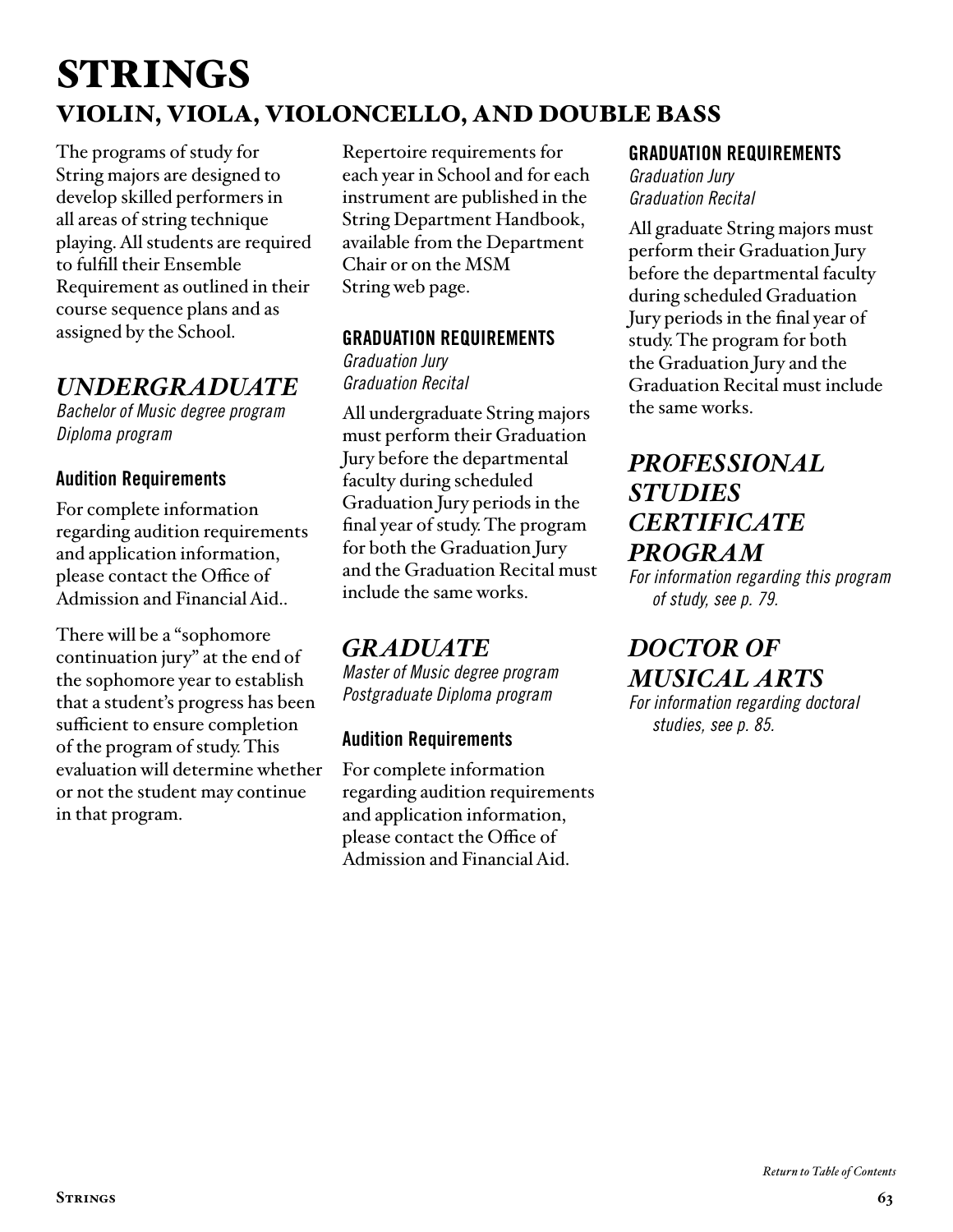## *STRINGS FACULTY*

Nicholas Mann, *Department Chair*

#### Violin

Albert Markov Curtis Macomber Glenn Dicterow Isaac Malkin Kelly Hall-Tompkins Koichiro Harada Laurie Carney Laurie Smukler Lucie Robert Maria Radicheva Mark Steinberg Nicholas Mann Patinka Kopec Peter Winograd Sheryl Staples Sylvia Rosenberg Todd Phillips

#### Viola

Daniel Avshalomov Isaac Malkin Karen Dreyfus Karen Ritscher Kazuhide Isomura Patinka Kopec Robert Rinehart Samuel Rhodes Shmuel Katz Molly Carr

#### Cello

David Geber Fred Sherry Julia Lichten Marion Feldman Philippe Muller Wolfram Koessel

#### Double Bass

David Grossman Jeremy McCoy Orin O'Brien Timothy Cobb

#### Pinchas Zukerman Performance Program Patinka Kopec Pinchas Zukerman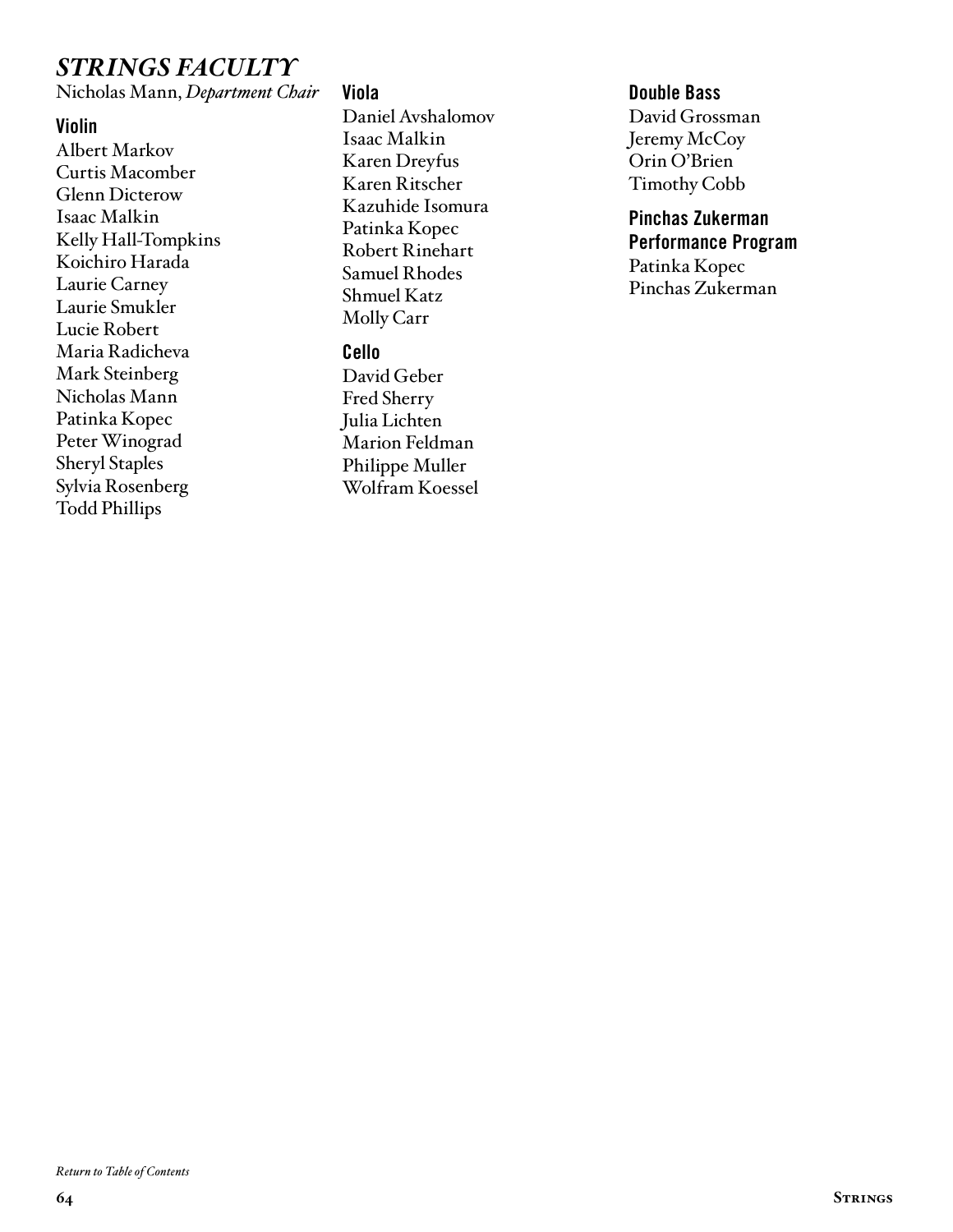| VIOLIN, VIOLA, AND CELLO                                                                                                                           |                |                |                |                |                |                |                |                |
|----------------------------------------------------------------------------------------------------------------------------------------------------|----------------|----------------|----------------|----------------|----------------|----------------|----------------|----------------|
| <b>SUGGESTED DISTRIBUTION BY YEAR AND SEMESTER</b>                                                                                                 |                |                |                | $\overline{2}$ |                | 3              |                | 4              |
| <b>Major Instrument</b>                                                                                                                            | 3              | 3              | 3              | 3              | 4              | 4              | 4              | 4              |
| Music Theory Core TH0001-0002, TH0003-0004                                                                                                         | 4              | 4              | 3              | 3              |                |                |                |                |
| Theory Electives TH2000-2999                                                                                                                       |                |                |                |                |                |                | $\overline{2}$ | $\overline{2}$ |
| <b>Aural Skills AS0111-0112, AS0211-0212</b>                                                                                                       | 2              | $\overline{2}$ | $\overline{2}$ | $\overline{2}$ |                |                |                |                |
| Music History Core MH0001-0002, MH0003-0004                                                                                                        | $\overline{2}$ | $\overline{2}$ | 2              | $\overline{2}$ |                |                |                |                |
| Music History Electives MH0500-2999                                                                                                                |                |                |                |                | 3              | 3              |                |                |
| Humanities Core HU0001-0002, HU0003-0004                                                                                                           | 3              | 3              | 3              | 3              |                |                |                |                |
| Humanities Electives HU0300-2999                                                                                                                   |                |                |                |                | 3              | 3              | 3              | 3              |
| <b>Required Piano RP0111-0112, RP0211-0212</b>                                                                                                     | 1              | 1              | 1              | 1              |                |                |                |                |
| Orchestral Repertoire for Strings ST0051-0052                                                                                                      |                |                |                |                | $\overline{2}$ | $\overline{2}$ | $\overline{2}$ | $\overline{2}$ |
| <b>Practical Foundations ME1500</b>                                                                                                                |                |                |                |                | $\overline{2}$ |                |                |                |
| <b>Orchestral Conducting CD0211-0212</b>                                                                                                           |                |                |                |                |                |                | $\overline{2}$ | $\overline{2}$ |
| Large Performing Ensemble* LP1500**                                                                                                                | 1              | 1              | 1              | $\mathbf{1}$   |                |                | 1              | 1              |
| <b>Chamber Music* SP1500</b>                                                                                                                       |                |                | 1              |                |                |                |                | $\mathbf{1}$   |
| <b>Concert Attendance CA1000</b>                                                                                                                   | $\theta$       | 0              | 0              | $\theta$       | 0              | $\theta$       |                |                |
| Setting the Stage Workshops (5) ME1000                                                                                                             |                |                |                |                |                |                |                | $\theta$       |
| Jury                                                                                                                                               |                | $\theta$       |                | $\theta$       |                | $\theta$       |                | $\theta$       |
| <b>Graduation Recital</b>                                                                                                                          |                |                |                |                |                |                |                | $\theta$       |
| <b>TOTAL: 124</b>                                                                                                                                  | 16             | 16             | 16             | 16             | 16             | 14             | 15             | 15             |
| $*$ All string players must participate in orchestra egyery semester until completion of the oraduation jury; in addition a minimum of 6 semesters |                |                |                |                |                |                |                |                |

# *BACHELOR OF MUSIC/STRING MAJOR*

*\*All string players must participate in orchestra every semester until completion of the graduation jury; in addition, a minimum of 6 semesters of chamber music must be completed as assigned by the Ensembles Office.* 

*\*\*Students in the Zuckerman Program register for OP1500 in place of LP1500.*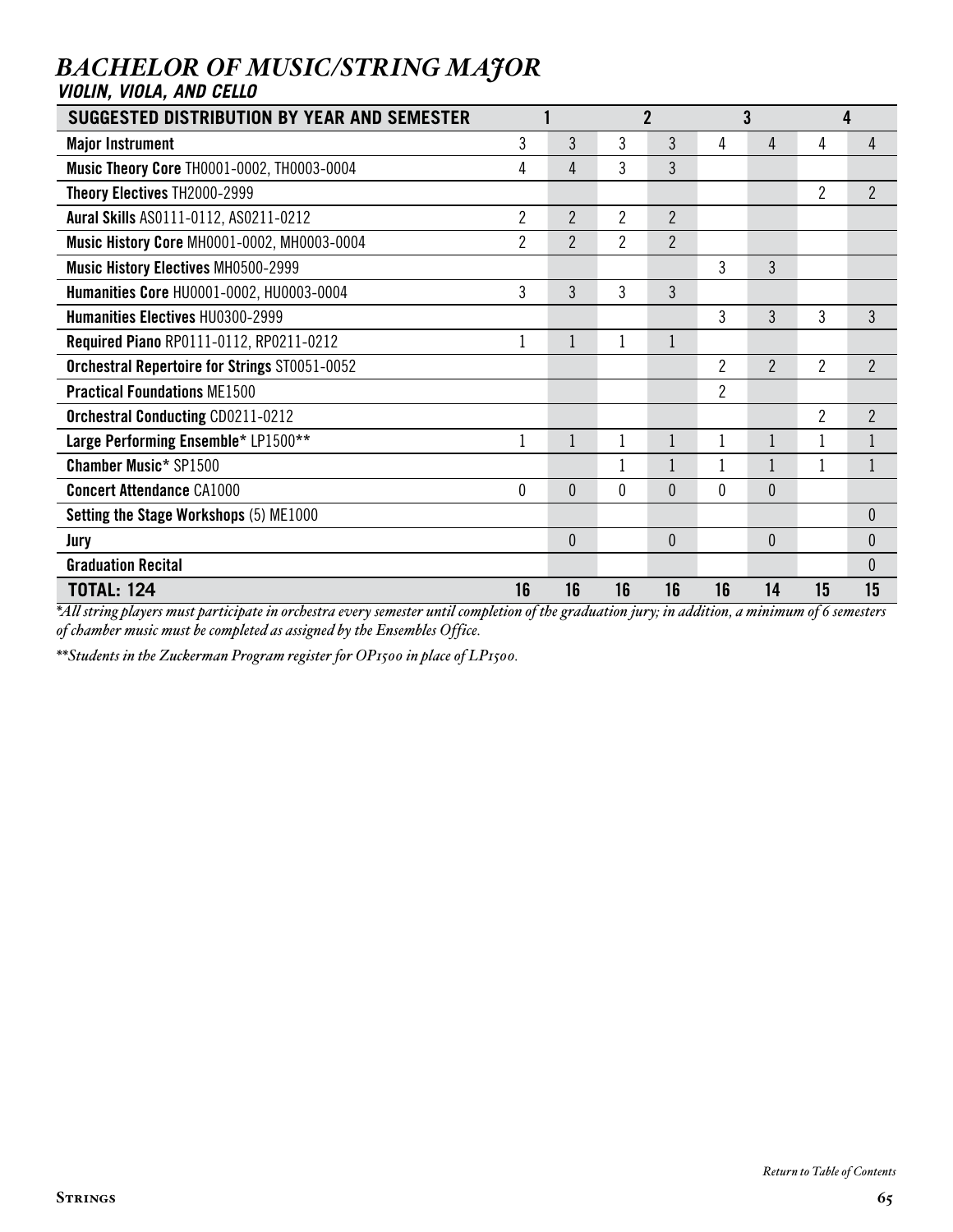| <b>SUGGESTED DISTRIBUTION BY YEAR AND SEMESTER</b> |                |                | $\overline{2}$ |                | 3              |                | 4              |                |
|----------------------------------------------------|----------------|----------------|----------------|----------------|----------------|----------------|----------------|----------------|
| <b>Major Instrument</b>                            | 3              | 3              | 3              | 3              | 4              | 4              | 4              | 4              |
| Music Theory Core TH0001-0002, TH0003-0004         | 4              | 4              | 3              | 3              |                |                |                |                |
| Theory Electives TH2000-2999                       |                |                |                |                |                |                | $\overline{2}$ | $\overline{2}$ |
| Aural Skills AS0111-0112, AS0211-0212              | $\overline{2}$ | 2              | $\overline{2}$ | $\overline{2}$ |                |                |                |                |
| <b>Music History Core MH0001-0002, MH0003-0004</b> | $\overline{2}$ | $\overline{2}$ | $\overline{2}$ | $\overline{2}$ |                |                |                |                |
| <b>Music History Electives MH0500-2999</b>         |                |                |                |                | 3              | 3              |                |                |
| Humanities Core HU0001-0002, HU0003-0004           | 3              | 3              | 3              | 3              |                |                |                |                |
| Humanities Electives HU0300-2999                   |                |                |                |                | 3              | 3              | 3              | $\mathfrak{Z}$ |
| Required Piano RP0111-0112, RP0211-0212            |                | 1              | 1              |                |                |                |                |                |
| Orchestral Repertoire for Strings ST0051-0052      |                |                |                |                | $\mathfrak{p}$ | $\overline{2}$ | $\overline{2}$ | $\overline{2}$ |
| <b>Practical Foundations ME1500</b>                |                |                |                |                | $\overline{2}$ |                |                |                |
| <b>Orchestral Conducting CD0211-0212</b>           |                |                |                |                |                |                | $\overline{2}$ | $\overline{2}$ |
| Large Performing Ensemble* LP1500**                |                | 1              | 1              | 1              |                |                |                | $\mathbf 1$    |
| <b>Chamber Music*** SP1500</b>                     |                |                |                |                |                |                |                |                |
| <b>Concert Attendance CA1000</b>                   | 0              | $\theta$       | $\mathbf{0}$   | $\theta$       | 0              | $\mathbf{0}$   |                |                |
| Setting the Stage Workshops (5) ME1000             |                |                |                |                |                |                |                | $\theta$       |
| Jury                                               |                | $\theta$       |                | $\mathbf{0}$   |                | $\mathbf{0}$   |                | $\theta$       |
| <b>Half or Full Graduation Recital</b>             |                |                |                |                |                |                |                | $\theta$       |
| <b>TOTAL: 120</b>                                  | 16             | 16             | 15             | 15             | 15             | 13             | 15             | 15             |

## *BACHELOR OF MUSIC/STRING MAJOR DOUBLE BASS ONLY*

*\*All string players must participate in orchestra every semester until completion of the graduation jury;* 

*\*\*Students in the Zuckerman Program register for OP1500 in place of LP1500.*

 *\*\*\*double bass majors must also complete two semesters of chamber music.*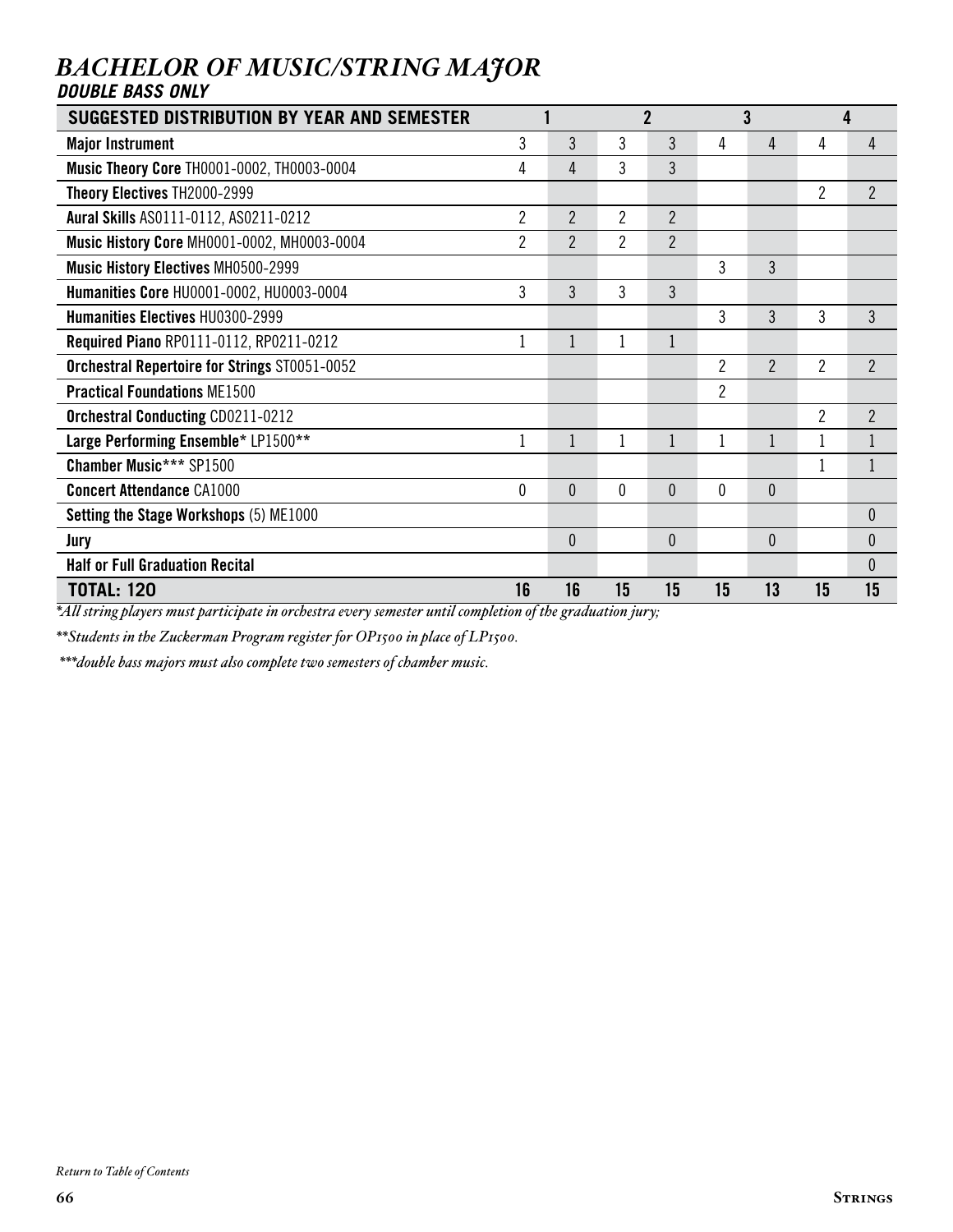# *MASTER OF MUSIC/STRING MAJOR*

#### *VIOLIN, VIOLA, AND CELLO ONLY*

| SUGGESTED DISTRIBUTION BY YEAR AND SEMESTER              |    |    |    |   |  |  |
|----------------------------------------------------------|----|----|----|---|--|--|
| <b>Major Lessons</b>                                     | 5  | 5  | 5  | 5 |  |  |
| Orchestral Repertoire for Strings ST2051-2052, 2151-2152 | ŋ  | ŋ  | ŋ  | ŋ |  |  |
| <b>Music History Electives MH1000-2999</b>               |    | 3  |    |   |  |  |
| <b>Graduate Theory Electives TH2000-2999</b>             |    |    | っ  |   |  |  |
| <b>Graduate Electives</b>                                |    |    | っ  |   |  |  |
| Large Performing Ensemble* LP1500**                      |    |    |    |   |  |  |
| <b>Chamber Music* SP1500</b>                             |    |    |    |   |  |  |
| <b>Concert Attendance CA1000</b>                         |    |    |    |   |  |  |
| Jury                                                     |    |    |    |   |  |  |
| <b>Graduation Recital***</b>                             |    |    |    |   |  |  |
| <b>TOTAL: 50</b>                                         | 12 | 12 | 13 |   |  |  |

*\*All string players must participate in orchestra every semester until completion of the graduation jury; in addition, except for doublebass, a minimum of 4 semesters of chamber music must be completed as assigned by the Ensembles Office.* 

*\*\*Students in the Zuckerman Program register for OP1500 in place of LP1500.*

*\*\*\* Required of all graduate string majors.*

#### *MASTER OF MUSIC/STRING MAJOR DOUBLE BASS ONLY*

| SUGGESTED DISTRIBUTION BY YEAR AND SEMESTER              |    |    |   |  |  |  |
|----------------------------------------------------------|----|----|---|--|--|--|
| <b>Major Lessons</b>                                     |    | 5  | 5 |  |  |  |
| Orchestral Repertoire for Strings ST2051-2052, 2151-2152 |    |    | റ |  |  |  |
| <b>Music History Electives MH1000-2999</b>               |    |    |   |  |  |  |
| <b>Graduate Theory Electives TH2000-2999</b>             |    |    | റ |  |  |  |
| <b>Graduate Electives</b>                                |    | ŋ  |   |  |  |  |
| Large Performing Ensemble* LP1500**                      |    |    |   |  |  |  |
| <b>Concert Attendance CA1000</b>                         |    | 0  |   |  |  |  |
| Jury                                                     |    | 0  |   |  |  |  |
| <b>Graduation Recital***</b>                             |    |    |   |  |  |  |
| <b>TOTAL: 50</b>                                         | 13 | 13 |   |  |  |  |

*\*All string players must participate in orchestra every semester until completion of the graduation jury.*

*\*\*Students in the Zuckerman Program register for OP1500 in place of LP1500.*

*\*\*\* Required of all graduate string majors.*

#### **PREREQUISITES**

Graduate Theory TH0800, 2883 Aural Skills AS0861-0862 Required Piano RP0121-0122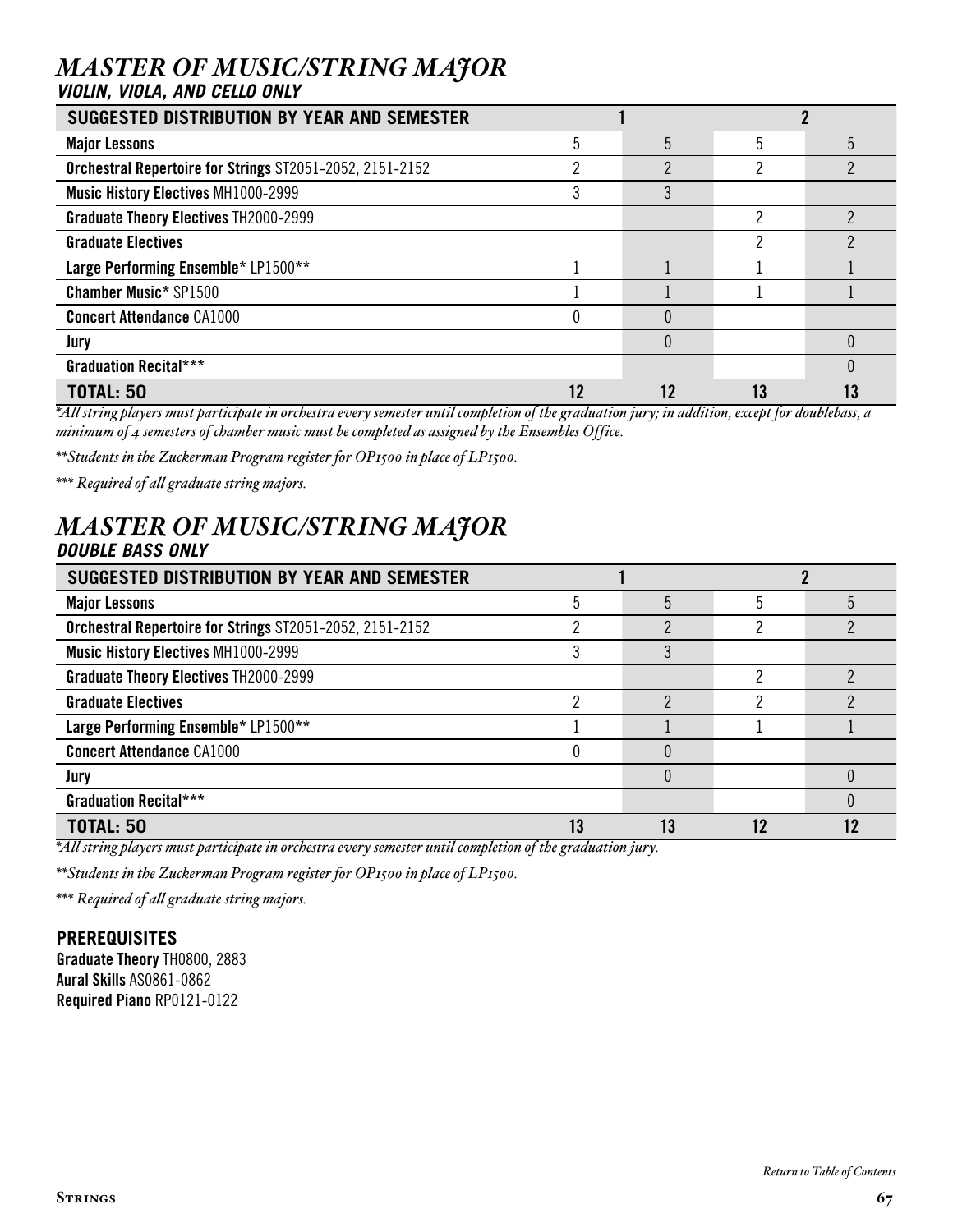# PINCHAS ZUKERMAN PERFORMANCE PROGRAM

The internationally acclaimed violinist and conductor Pinchas Zukerman accepts a limited number of exceptionally gifted violinists and violists as private students at Manhattan School of Music each year. This program, under Mr. Zukerman's supervision, is devoted to the artistic and technical development of these talented students.

Mr. Zukerman works intensively with each student approximately six times per semester for a total of twelve private lessons throughout the academic year. In addition, weekly lessons are taught to the Zukerman class by Patinka Kopec, who has been personally selected by Mr. Zukerman to be his sole teaching associate and the program coordinator.

Applicants from around the world are auditioned either in person or by videotape by Mr. Zukerman and Ms. Kopec. The class includes three to ten students, ranging in age from fourteen years old to the young career instrumentalists as well as the traditional conservatory student.

## Audition Requirements

For complete information regarding audition requirements and application information, please contact the Office of Admission and Financial Aid.

## GRADUATION REQUIREMENTS

#### Violin

*Graduation Jury Graduation Recital*

Violinists must prepare a full recital program representing three style periods, including a 20th-century work. An unaccompanied work of Bach and a complete concerto with cadenzas (which may be part of the recital program, if so desired) are optional.

## Viola

#### *Graduation Jury Graduation Recital*

Violists must prepare a full recital program representing three style periods, including a complete unaccompanied work of Bach and a 20th-century work. A complete standard concerto with cadenzas is required.

Violinists and violists accepted into the Pinchas Zukerman Performance Program have the following options as a course of study:

1. Pre-college students must enroll in an accredited high school approved by Manhattan School of Music.

2. Students with an earned high school diploma are eligible to enter the following MSM programs:

- a.Bachelor of Music
- degree program
- b.Diploma program
- c.Special Student status with an emphasis on instrumental study (one-year program; student is non-matriculated and must petition for a second year of study)

3. Students with an earned Bachelor of Music or equivalent undergraduate degree are eligible to enter the following MSM programs:

a.Master of Music degree program b.Postgraduate Diploma program c.Professional Studies Certificate Program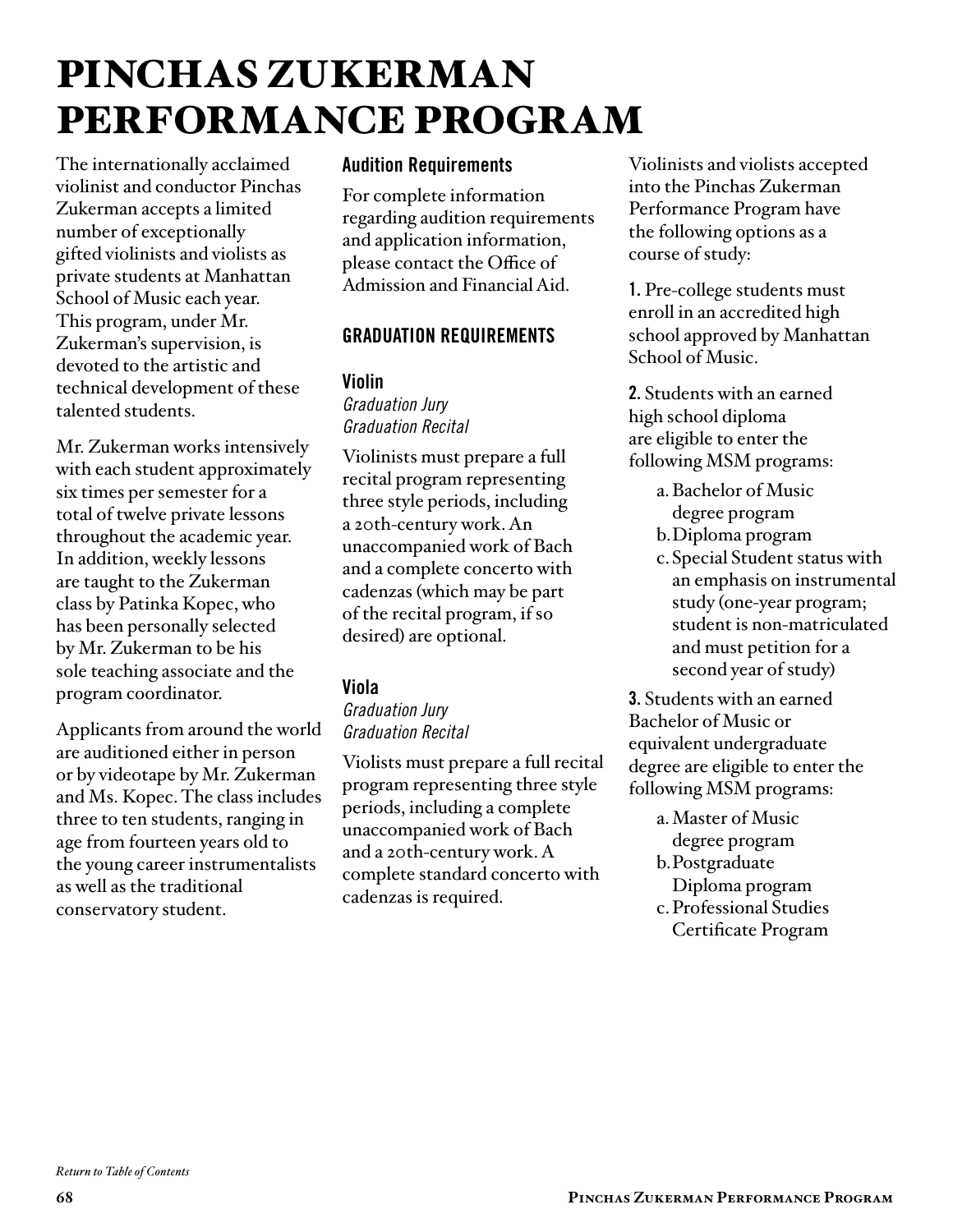- d.Doctor of Musical Arts degree program
- e.Special Student status with an emphasis on instrumental study (one-year program; student is non-matriculated and must petition for a second year of study)All International Students must register for a minimum of

12 credit hours (full-time) in order to be eligible for an I-20.

For Course Sequence Plans for all undergraduate and graduate degree and diploma programs, see Strings.

## *[PROFESSIONAL](#page-78-0)  STUDIES CERTIFICATE PROGRAM*

*For information regarding this program of study, see p. 79.*

## *DOCTOR OF [MUSICAL ARTS](#page-84-0)*

*For information regarding doctoral studies, see p. 85.*

# *PINCHAS ZUKERMAN PERFORMANCE PROGRAM FACULTY*

Pinchas Zukerman Patinka Kopec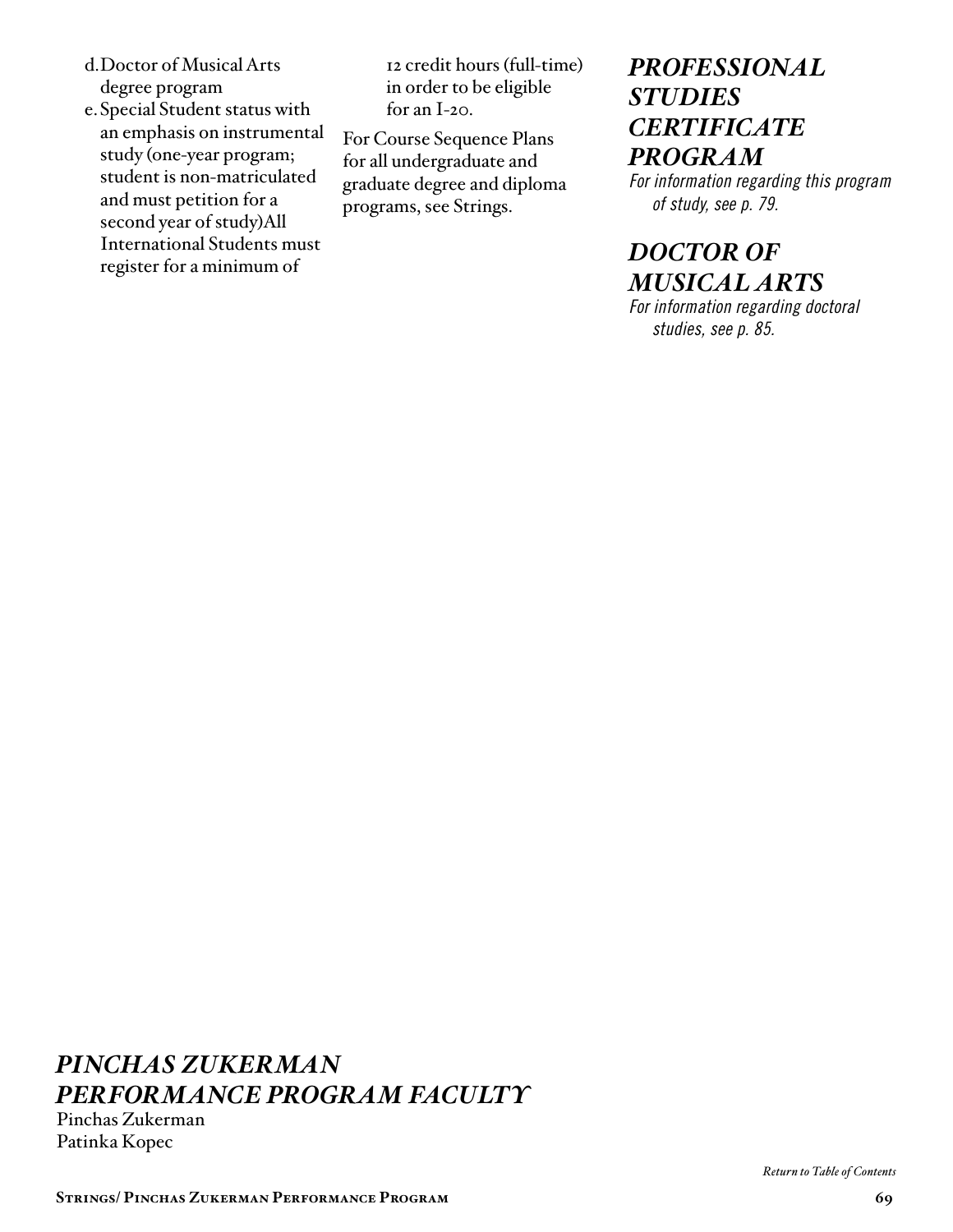| SUGGESTED DISTRIBUTION BY YEAR AND SEMESTER       |                |                | $\overline{2}$ |                | 3              |                | 4              |                |
|---------------------------------------------------|----------------|----------------|----------------|----------------|----------------|----------------|----------------|----------------|
| Major Instrument DB46-, VA46-, VC46-, VN46-       | 3              | 3              | 3              | 3              | 4              | 4              | 4              | 4              |
| <b>Music Theory Core TH0001-0002, TH0003-0004</b> | 4              | $\overline{4}$ | 3              | 3              |                |                |                |                |
| Theory Electives TH2000-2999                      |                |                |                |                |                |                | $\overline{2}$ | $\overline{2}$ |
| Aural Skills AS0111-0112, AS0211-0212             | $\overline{2}$ | $\overline{2}$ | 2              | $\overline{2}$ |                |                |                |                |
| Music History Core MH0001-0002, MH0003-0004       | $\overline{2}$ | $\overline{2}$ | $\overline{2}$ | $\overline{2}$ |                |                |                |                |
| <b>Music History Electives MH0500-2999</b>        |                |                |                |                | 3              | 3              |                |                |
| Humanities Core HU0001-0002, HU0003-0004          | 3              | 3              | 3              | 3              |                |                |                |                |
| <b>Humanities Electives HU0300-2999</b>           |                |                |                |                | 3              | 3              | 3              | 3              |
| Required Piano RP0111-0112, RP0211-0212           |                | $\mathbf{1}$   | 1              | 1              |                |                |                |                |
| Orchestral Repertoire for Strings ST0051-0052     |                |                |                |                | $\overline{2}$ | $\overline{2}$ | $\overline{2}$ | $\overline{2}$ |
| <b>Practical Foundations ME1500</b>               |                |                |                |                | $\overline{2}$ |                |                |                |
| <b>Orchestral Conducting CD0211-0212</b>          |                |                |                |                |                |                | $\overline{2}$ | $\overline{2}$ |
| Large Performing Ensemble* 0P1500**               |                | 1              | 1              | $\mathbf{1}$   |                | 1              | 1              | $\mathbf 1$    |
| <b>Chamber Music* SP1500</b>                      |                |                | 1              |                |                |                | 1              | $\mathbf{1}$   |
| <b>Concert Attendance CA1000</b>                  | $\theta$       | $\theta$       | $\mathbf{0}$   | $\theta$       | 0              | $\mathbf{0}$   |                |                |
| Setting the Stage Workshops (5) ME1000            |                |                |                |                |                |                |                | $\theta$       |
| Jury                                              |                | $\mathbf{0}$   |                | $\mathbf{0}$   |                | 0              |                | $\theta$       |
| <b>Graduation Recital***</b>                      |                |                |                |                |                |                |                | $\theta$       |
| <b>TOTAL: 124</b>                                 | 16             | 16             | 16             | 16             | 16             | 14             | 15             | 15             |

## *BACHELOR OF MUSIC/STRING MAJOR ZUKERMAN PROGRAM*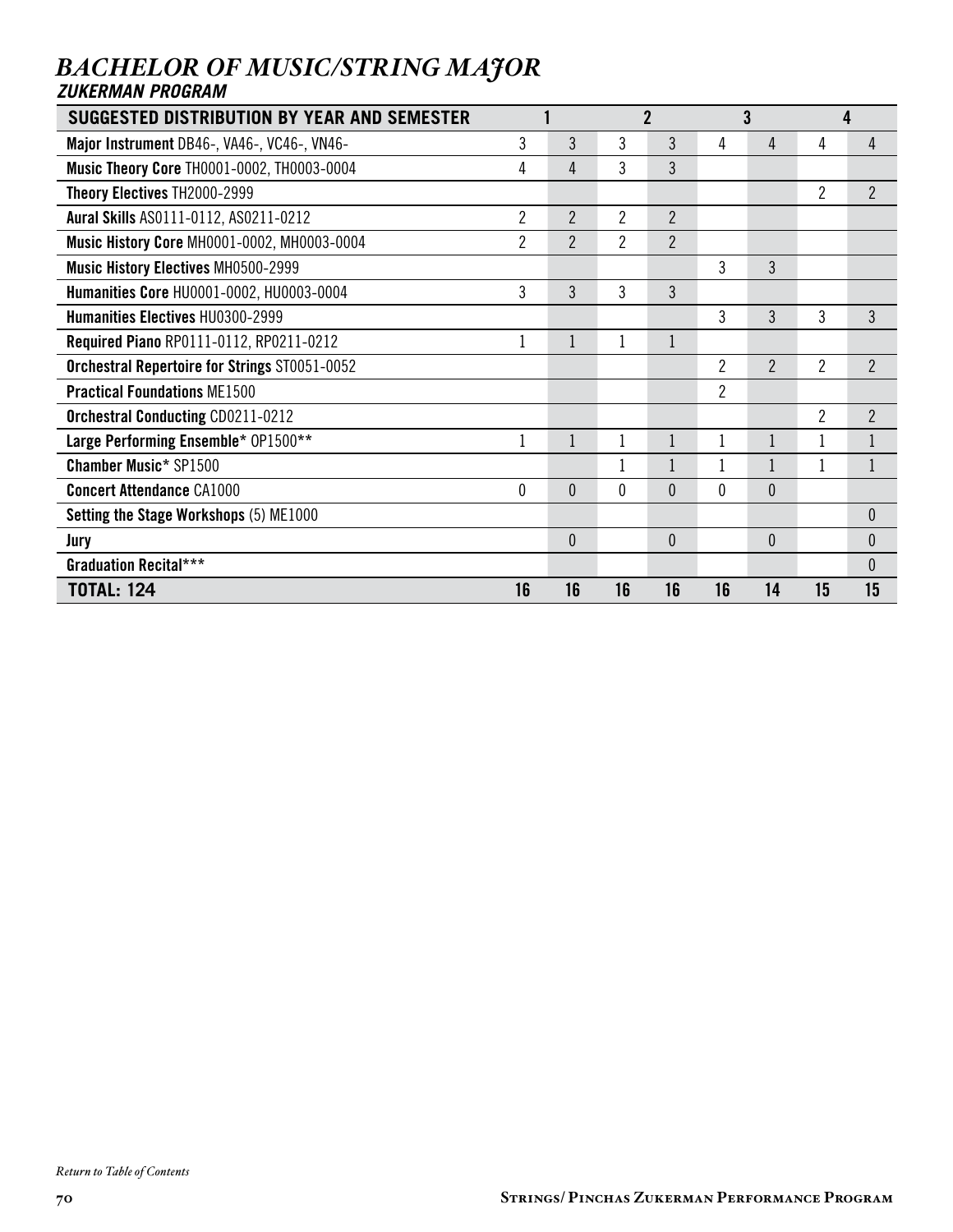# VOICE

The programs of study for Voice majors are designed to develop skilled performers in all areas of vocal technique and to offer opportunities to perform a wide variety of vocal literature. Voice majors take private lessons and participate in master classes, workshops, and literature classes. All students are required to fulfill their Ensemble Requirement as outlined in their course sequence plans and as assigned by the School.

## *UNDERGRADUATE*

*Bachelor of Music degree program Diploma program*

## Audition Requirements

For complete information regarding audition requirements and application information, please contact the Office of Admission and Financial Aid.

## GRADUATION REQUIREMENTS

*Graduation Jury Recital Graduation Recital*

All undergraduate Voice majors must perform a Jury Recital and Graduation Recital (program approved by the Department Chair) in their final year of study. The program for the Graduation Recital, performed from memory, must consist of a group of songs in English, a group in German, a group in French or Italian, and a contemporary selection (an aria from oratorio or opera may be included).

## *GRADUATE Master of Music degree program Postgraduate Diploma program*

## Audition Requirements

For complete information regarding audition requirements and application information, please contact the Office of Admission and Financial Aid.

## GRADUATION REQUIREMENTS

*Graduation Jury Recital Graduation Recital*

All graduate Voice majors must perform a Jury Recital and Graduation Recital (program approved by the Department Chair) in their final year of study. The program for the Graduation Recital, performed from memory, must consist of a group of songs in English, a group in German, a group in French or Italian, and a contemporary selection (an aria from oratorio or opera may be included).

# *OPERA STUDIES PROGRAM*

Students in the Opera Studies program refine their technique and develop their artistry under the guidance of a faculty of eminent artist-teachers while gaining exposure before New York City audiences through performances in opera scenes, community and educational outreach concerts, and two full-length productions each

year. Manhattan School of Music opera productions have been praised as a significant contribution to operatic life in New York City, and numerous performances have been released as commercial recordings.

All voice students participate in ensembles, and opera experience is available to all through a variety of opera-related programs and courses. Opera is not a major, but rather a significant feature of the vocal performance experience at MSM. Undergraduate students gain operatic experience through opera scenes programs in the junior year and a senior opera production. Graduate students audition for Opera Studio in the fall semester and may be assigned to main stage productions, scenes, or opera workshops on the basis of these auditions. In addition, several ensemble courses offered through Chamber Music and through the Collaborative Piano program offer extensive opera experience.

## *[PROFESSIONAL](#page-78-0)  STUDIES CERTIFICATE PROGRAM*

*For information regarding this program of study, see p. 79.*

# *DOCTOR OF [MUSICAL ARTS](#page-84-0)*

*For information regarding doctoral studies, see p. 85.*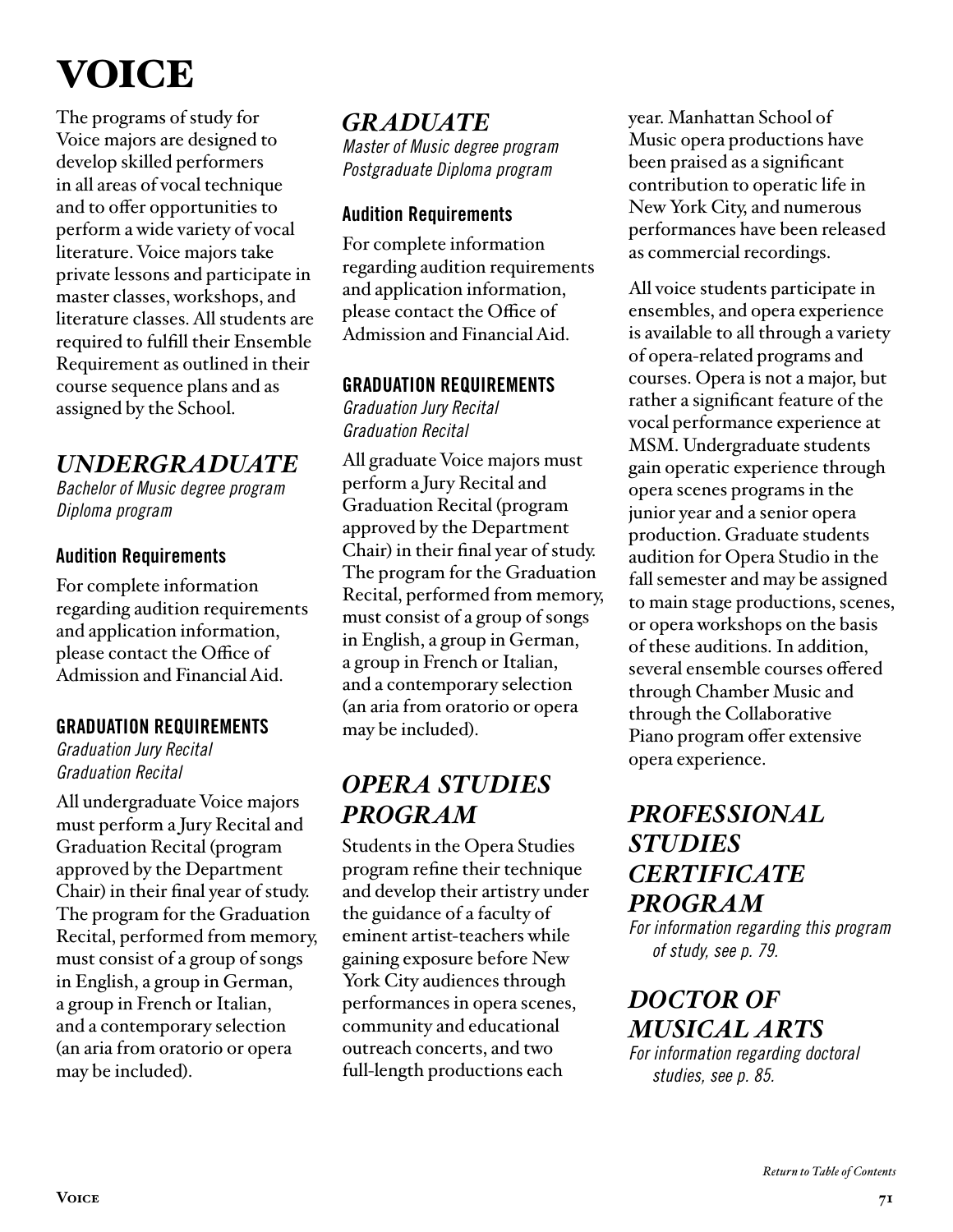# *OPERA FACULTY*

Carleen Graham, *Associate Dean of Vocal Arts*  Tazewell Thompson, *Artistic Director, Opera Program* Kristen Kemp, *Head of Music* Andy Gale, *Stage Director for Opera Community Engagement* Mark Janas, *Music Director for Opera Community Engagement* Gordon Ostrowski, *Stage Director for Opera Community Engagement* LeAnn Overton, *Music Director for Opera Community Engagement* Jorge Parodi, *Music Director of Senior Opera Theater* Nicolo Sbuelz, *Opera Vocal Coach/Pianist* Shane Schag, *Music Director for Opera Community Engagement*

## *VOICE FACULTY*

Ashley Putnam Catherine Malfitano Cynthia Hoffmann Edith Bers Harolyn Blackwell James Morris Joan Patenaude-Yarnell Maitland Peters Mark Oswald Marlena Kleinman Malas Mignon Dunn Neil Rosenshein Ruth Golden Shirley Close Isabel Leonard

# *RELATED VOICE STUDIES FACULTY*

Ashley Putnam, *Freshmen Performance* Carolyn Marlow, *Acting* Catherine Malfitano, *Junior Performance* Cristina Stanescu, *French Diction, Recital Coaching* Elsa Quéron, *French Diction* Glenn Morton, *Italian Diction* Kathryn LaBouff, *English Diction* Kenneth Merrill, *German and Advanced Vocal Literature* Mark Pakman, *Russian Diction and Literature*  Miriam Charney, *British Vocal Literature, Contemporary Opera Ensemble* Nils Neubert, *German Diction* Patrick Diamond, *Acting* Paul Sperry, *American Vocal Literature* Shane Schag, *Music Director, Musical Theater Lab* Thomas Muraco, *French Diction, Recitative, Coaching* Francis Patrelle, *Faculty Emeritus*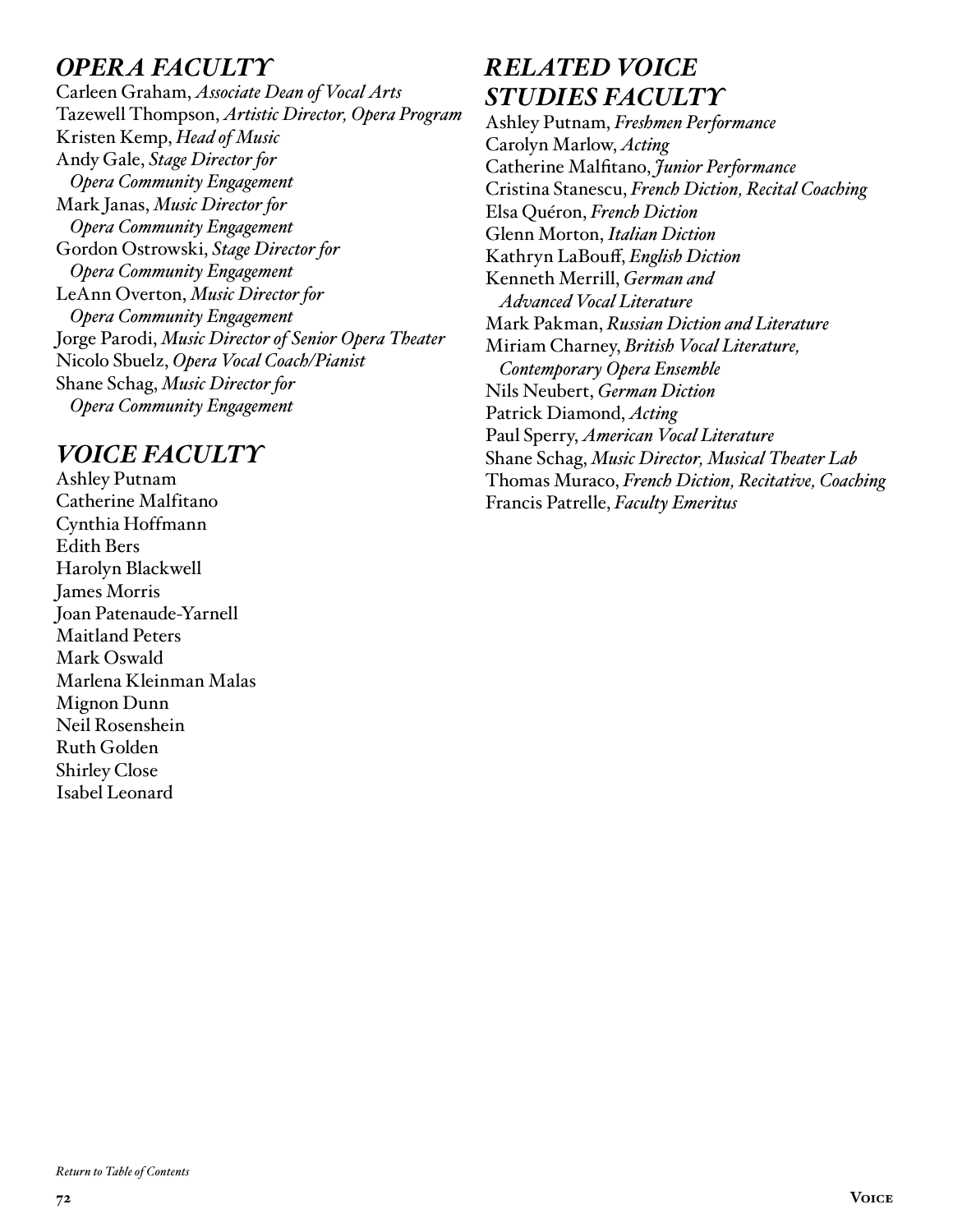| <b>BACHELOR OF MUSIC/VOICE MAJOR</b> |
|--------------------------------------|
|--------------------------------------|

| <b>SUGGESTED DISTRIBUTION BY YEAR AND SEMESTER</b> |                | 1                |                | $\overline{2}$   |                | $\mathbf{3}$   |                | 4                |
|----------------------------------------------------|----------------|------------------|----------------|------------------|----------------|----------------|----------------|------------------|
| <b>Major Lessons</b>                               | 3              | 3                | 3              | $\mathfrak{Z}$   | 4              | $\overline{4}$ | 4              | 4                |
| Music Theory Core TH0001-0002, TH0003-0004         | 4              | $\overline{4}$   | 3              | 3                |                |                |                |                  |
| Aural Skills AS0101-0102, AS0201-0202              | $\overline{2}$ | $\overline{2}$   | $\overline{2}$ | $\overline{2}$   |                |                |                |                  |
| Music History Core MH0001-0002, MH0003-0004        |                |                  | $\overline{2}$ | $\overline{2}$   | $\overline{2}$ | $\overline{2}$ |                |                  |
| Music History Electives MH0500-2999                |                |                  |                |                  |                |                | $\mathbf{3}$   | 3                |
| Humanities Core HU0001-0002, HU0003-0004           | 3              | 3                | 3              | $\mathfrak{Z}$   |                |                |                |                  |
| Humanities Electives HU0500-1999                   |                |                  |                |                  | 3              | 3              |                | 3                |
| Required Piano RP0111-0112, RP0211-0212            | 1              | $\mathbf{1}$     | $\mathbf 1$    | $\mathbf{1}$     |                |                |                |                  |
| Italian Diction IT0100-0200                        | 2              | $\overline{2}$   |                |                  |                |                |                |                  |
| English Diction EN0100-0200                        | 2              | $\overline{2}$   |                |                  |                |                |                |                  |
| German Diction GR0100-0200                         |                |                  | $\overline{2}$ | $\overline{2}$   |                |                |                |                  |
| French Diction FR0100-0200                         |                |                  |                |                  | $\overline{c}$ | $\overline{2}$ |                |                  |
| German Vocal Literature VX0420                     |                |                  |                |                  | $\overline{c}$ |                |                |                  |
| <b>French Vocal Literature VX0550</b>              |                |                  |                |                  |                | $\overline{2}$ |                |                  |
| <b>English Vocal Literature VX0320</b>             |                |                  |                |                  |                |                | $\overline{2}$ |                  |
| <b>American Vocal Literature VX0322</b>            |                |                  |                |                  |                |                |                | $\overline{2}$   |
| <b>Practical Foundations ME1500</b>                |                |                  |                |                  |                |                | $\overline{2}$ |                  |
| <b>General Electives</b>                           |                |                  |                |                  |                |                |                | $\overline{2}$   |
| <b>Introduction to Performance VX0900</b>          |                |                  |                |                  | $\mathbf 1$    |                |                |                  |
| <b>Acting VX0901-0902</b>                          |                |                  |                |                  |                |                | $\mathbf{1}$   | $\mathbf{1}$     |
| <b>Movement VX1831-1832</b>                        |                |                  |                |                  | $\mathbf 1$    | 1              |                |                  |
| Choir VX0050                                       | .5             | .5               | .5             | .5               |                |                |                |                  |
| 1st Year Performance Class VX0100                  | .5             | .5               |                |                  |                |                |                |                  |
| 2nd Year Performance Class VX0200                  |                |                  | $.5\,$         | $.5\,$           |                |                |                |                  |
| Junior Opera VX0800                                |                |                  |                |                  | $\mathbf{1}$   | $\mathbf{1}$   |                |                  |
| Senior Opera Theatre VX0800                        |                |                  |                |                  |                |                | $\mathbf{1}$   | 1                |
| <b>Concert Attendance CA1000</b>                   | 0              | $\boldsymbol{0}$ | 0              | $\theta$         | 0              | 0              |                |                  |
| Setting the Stage Workshops (5) ME1000             |                |                  |                |                  |                |                |                | $\pmb{0}$        |
| Jury                                               |                | $\pmb{0}$        |                | $\boldsymbol{0}$ |                | $\overline{0}$ |                | 0                |
| Junior (Half) Recital                              |                |                  |                |                  | $\pmb{0}$      |                |                |                  |
| <b>Graduation Recital</b>                          |                |                  |                |                  |                |                |                | $\boldsymbol{0}$ |
| <b>TOTAL: 130</b>                                  | 18             | 18               | 17             | 17               | 16             | 15             | 13             | 16               |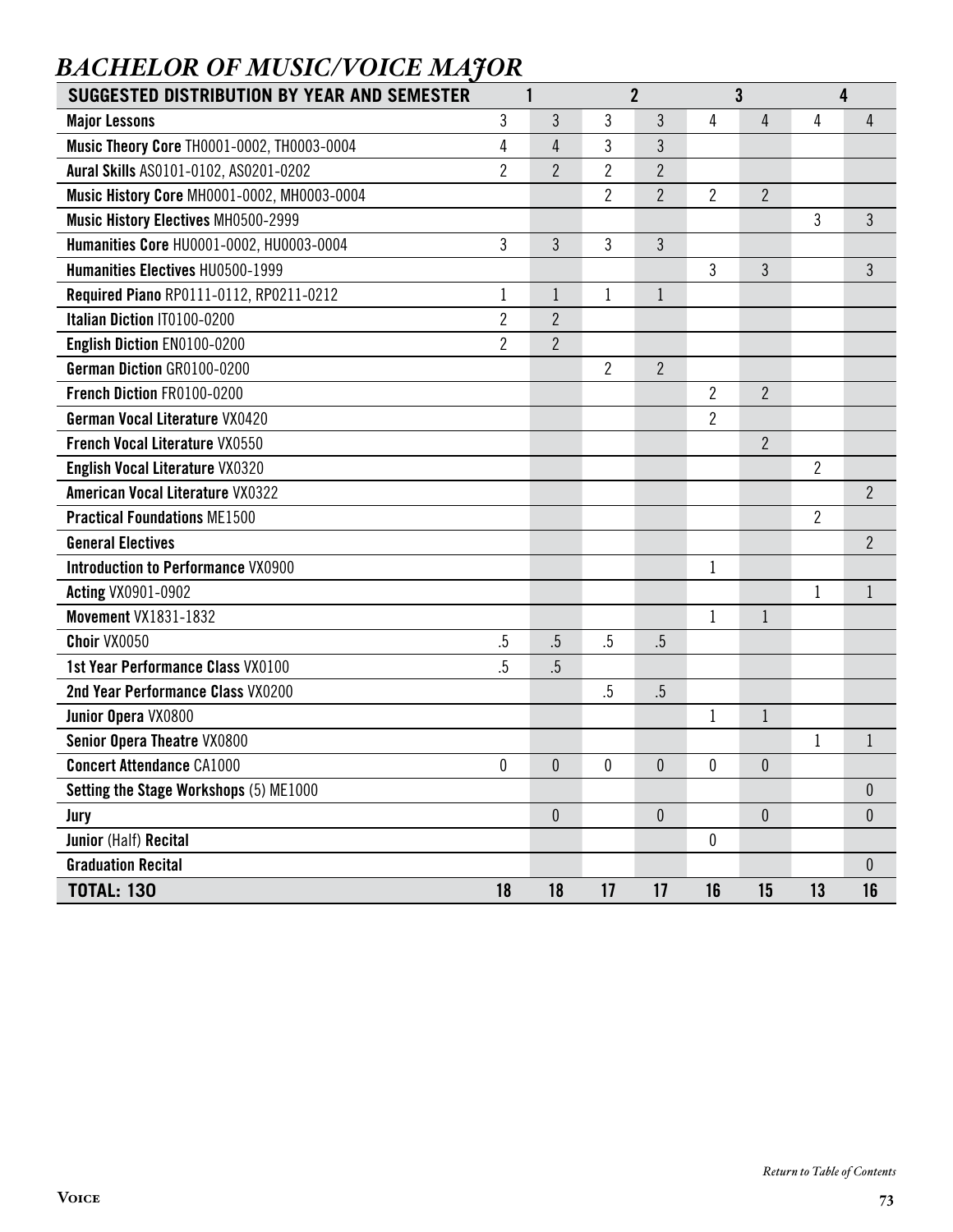# *MASTER OF MUSIC/VOICE MAJOR*

| SUGGESTED DISTRIBUTION BY YEAR AND SEMESTER       |                |                |                | 2              |
|---------------------------------------------------|----------------|----------------|----------------|----------------|
| <b>Major Lessons</b>                              | 5              | 5              | 5              | 5              |
| <b>Graduate Italian Diction IT2101-2102</b>       | $\overline{2}$ | $\overline{2}$ |                |                |
| <b>Graduate English Diction EN2101-2102</b>       | 2              | $\overline{2}$ |                |                |
| <b>Graduate German Diction GR2101-2102</b>        |                |                | $\overline{c}$ | 2              |
| <b>Graduate French Diction FR2101-2102</b>        |                |                | 2              | $\overline{2}$ |
| <b>Advanced Acting VX2901-2902</b>                | 2              | $\mathfrak{p}$ |                |                |
| <b>Movement VX1831-1832</b>                       |                |                |                |                |
| Music History and Voice Electives VX/MH 1000-2999 |                |                | 3              | 3              |
| Recitative* VX1875                                |                |                |                |                |
| Ensemble** LP/SP1500                              |                |                |                |                |
| Performance Technique Class PT2500                |                |                |                |                |
| <b>Concert Attendance</b>                         | 0              | $\theta$       |                |                |
| Jury                                              |                | $\theta$       |                | $\Omega$       |
| <b>Graduation Recital</b>                         |                |                |                |                |
| <b>TOTAL: 55</b>                                  | 14             | 14             | 14             | 13             |

*\*Can be taken either semester of the 2nd year; cannot count toward elective or ensemble credit*

*\*\*Students can participate in up to two (2) ensembles per semester, as assigned by Associate Dean for Vocal Arts*

#### **PREREQUISITES**

Graduate Theory TH0800, 2883 Aural Skills AS0881-0882 Required Piano RP0121-0122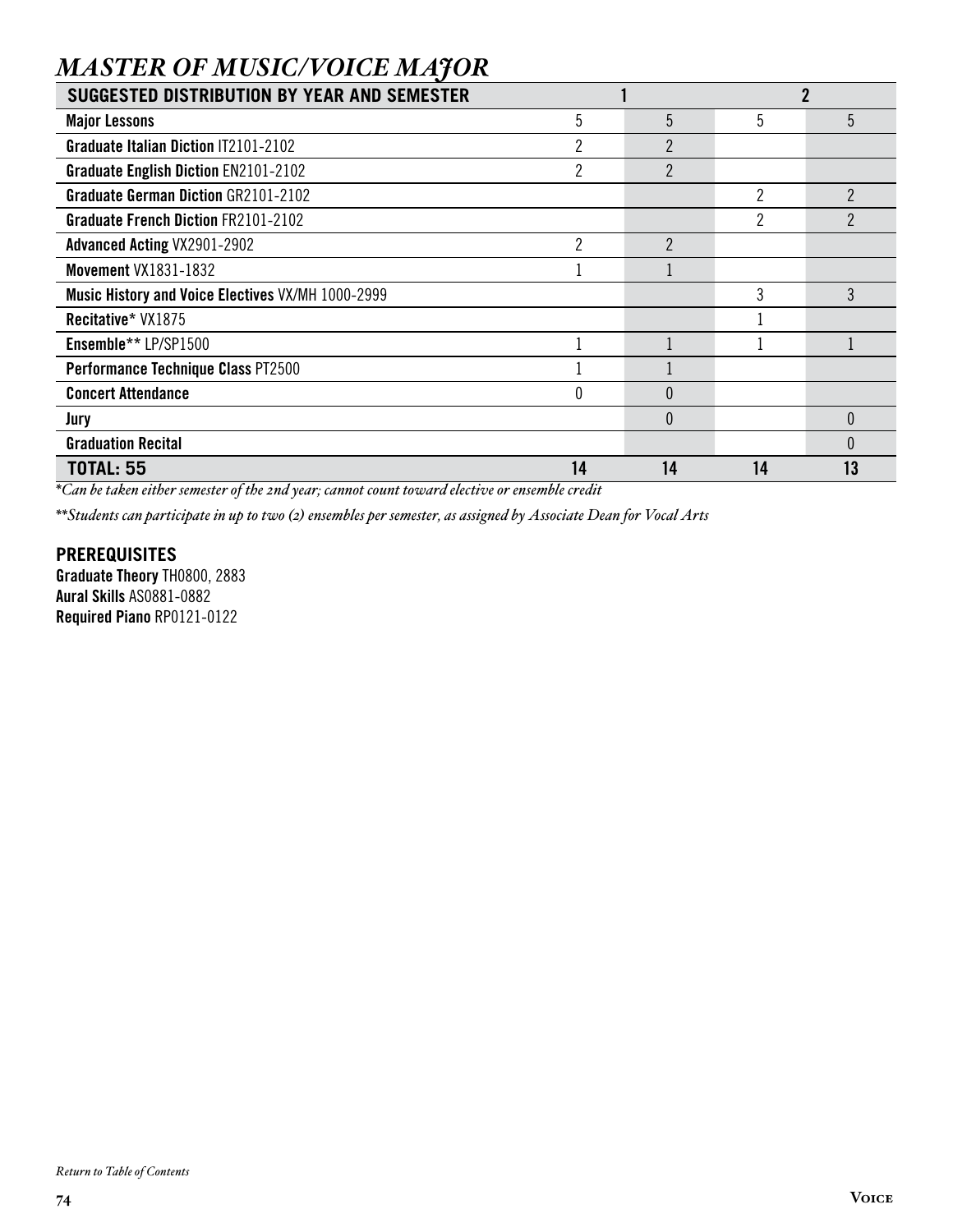# WOODWINDS FLUTE, OBOE, CLARINET, SAXOPHONE, AND BASSOON

The programs of study for Woodwind majors are designed to develop skilled performers who are familiar with the standard solo, ensemble, and orchestral literature for their instruments. Students must demonstrate a high degree of professional competence, and appropriate stylistic approaches to the literature of various historical periods. All students are required to fulfill their Ensemble Requirement as outlined in their course sequence plans and as assigned by the School.

# *UNDERGRADUATE*

*Bachelor of Music degree program Diploma program*

# Audition Requirements

For complete information regarding audition requirements and application information, please contact the Office of Admission and Financial Aid.

There will be a "sophomore continuation jury" at the end of the sophomore year to establish that a student's progress has been sufficient to ensure completion of the program of study. This evaluation will determine whether or not the student may continue in that program. Repertoire will be determined by the teacher.

Repertoire for juries in nongraduating years will be determined by the teacher and the student.

## GRADUATION REQUIREMENT

*Graduation Jury Graduation Recital*

All undergraduate Woodwind majors must perform their Graduation Jury before the departmental faculty during their final year of study.

# *GRADUATE*

*Master of Music degree program Postgraduate Diploma program*

## Audition Requirements

For complete information regarding audition requirements and application information, please contact the Office of Admission and Financial Aid.

#### GRADUATION REQUIREMENTS

*Graduation Jury Graduation Recital*

All graduate Woodwind majors must perform their Graduation Jury before the departmental faculty during their final year of study as determined by the department chair.

# *[PROFESSIONAL](#page-78-0)  STUDIES CERTIFICATE PROGRAM*

*For information regarding this program of study, see p. 79.*

# *DOCTOR OF [MUSICAL ARTS](#page-84-0)*

*For information regarding doctoral studies, see p. 85.*

# *WOODWINDS FACULTY*

Linda Chesis, *Department Chair*

#### Flute

Linda Chesis Marya Martin Michael Parloff Robert Langevin

Oboe James Austin Smith Robert Botti Sherry Sylar Stephen Taylor

#### **Clarinet** Alan R. Kay Charles Neidich David Krakauer Pascual Martinez-Forteza

Saxophone Paul Cohen

#### Bassoon

Frank Morelli Judith LeClair Kim Laskowski Roger Nye William Short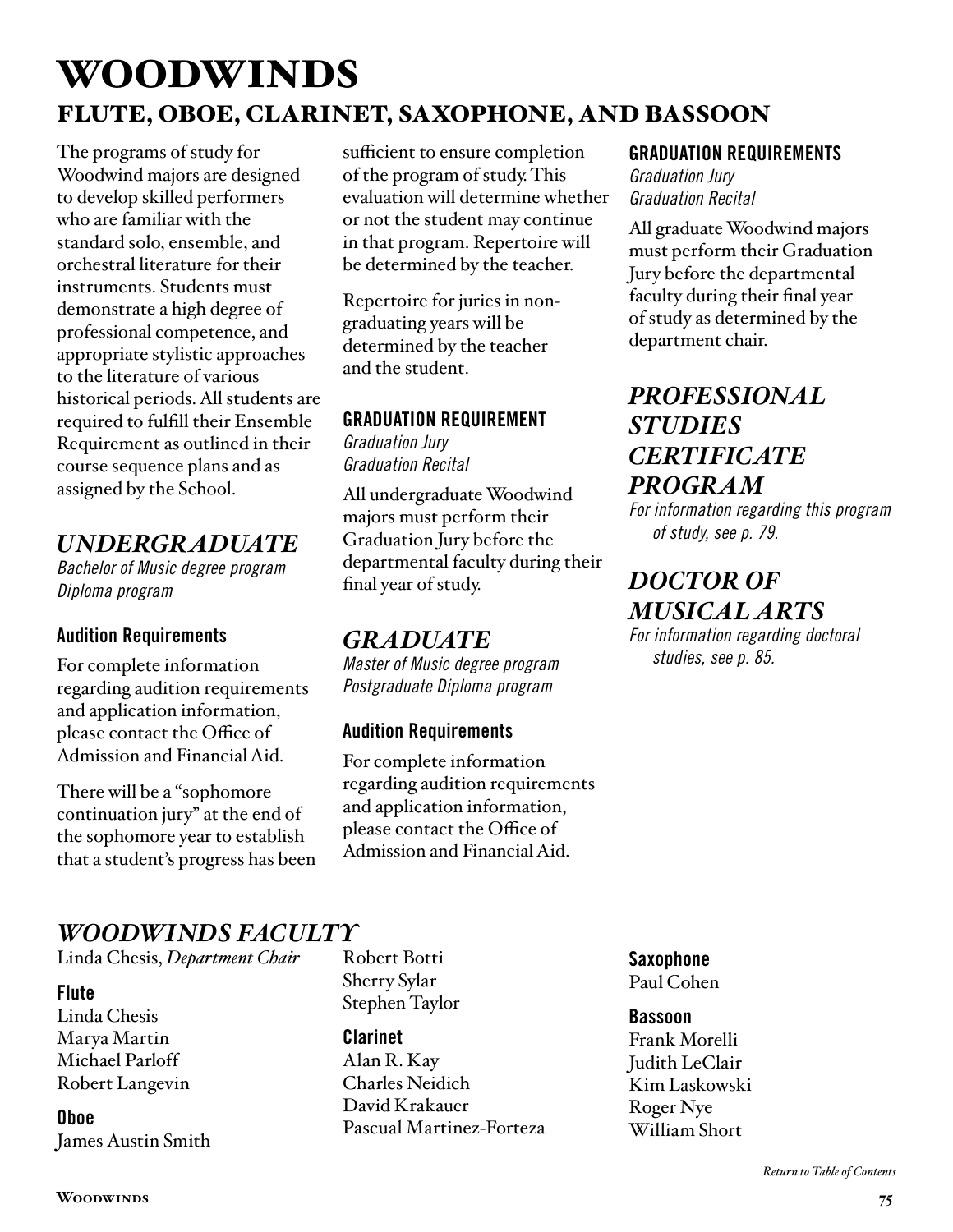# *BACHELOR OF MUSIC/WOODWIND MAJOR*

| <b>FLUTE, OBOE, CLARINET, AND BASSOON</b>                                                                                                  |                |                |                |                |                |                |                |                  |
|--------------------------------------------------------------------------------------------------------------------------------------------|----------------|----------------|----------------|----------------|----------------|----------------|----------------|------------------|
| SUGGESTED DISTRIBUTION BY YEAR AND SEMESTER                                                                                                |                |                |                | $\overline{2}$ |                | 3              |                | 4                |
| <b>Major Instrument</b>                                                                                                                    | 3              | 3              | 3              | 3              | 4              | 4              | 4              | 4                |
| Woodwind Lab WW1151-1152                                                                                                                   |                |                |                |                | $\overline{2}$ | $\overline{2}$ | $\overline{2}$ | $\overline{2}$   |
| Music Theory Core TH0001-0002, TH0003-0004                                                                                                 | 4              | 4              | 3              | 3              |                |                |                |                  |
| Theory Electives TH2000-2999                                                                                                               |                |                |                |                |                |                | $\overline{2}$ | $\overline{2}$   |
| Aural Skills AS0111-0112, AS0211-0212                                                                                                      | $\overline{2}$ | $\overline{2}$ | 2              | $\overline{2}$ |                |                |                |                  |
| Music History Core MH0001-0002, MH0003-0004                                                                                                | $\overline{2}$ | $\overline{2}$ | $\overline{2}$ | $\overline{2}$ |                |                |                |                  |
| <b>Music History Electives MH0500-1999</b>                                                                                                 |                |                |                |                | 3              | 3              |                |                  |
| Humanities Core HU0001-0002, HU0003-0004                                                                                                   | 3              | 3              | 3              | 3              |                |                |                |                  |
| <b>Humanities Electives HU0500-1999</b>                                                                                                    |                |                |                |                | 3              | 3              | 3              | 3                |
| Required Piano RP0111-0112, RP0211-0212                                                                                                    | 1              | $\mathbf{1}$   |                |                |                |                |                |                  |
| <b>Practical Foundations ME1500</b>                                                                                                        |                |                |                |                | $\overline{2}$ |                |                |                  |
| <b>Orchestral Conducting CD0211-0212</b>                                                                                                   |                |                |                |                |                |                | $\overline{2}$ | $\overline{2}$   |
| Large Performing Ensemble** LP1500                                                                                                         | 1              | $\mathbf{1}$   |                |                | 1              |                |                |                  |
| <b>Chamber Music** SP1500</b>                                                                                                              |                |                |                |                | 1              |                |                | 1                |
| <b>Concert Attendance CA1000</b>                                                                                                           | 0              | $\theta$       | 0              | $\theta$       | 0              | 0              |                |                  |
| Setting the Stage Workshops (5) ME1000                                                                                                     |                |                |                |                |                |                |                | $\mathbf{0}$     |
| Jury                                                                                                                                       |                | $\theta$       |                | $\theta$       |                | $\theta$       |                | $\boldsymbol{0}$ |
| <b>Graduation Recital</b>                                                                                                                  |                |                |                |                |                |                |                | $\mathbf{0}$     |
| <b>TOTAL: 122</b>                                                                                                                          | 16             | 16             | 15             | 15             | 16             | 14             | 15             | 15               |
| **All woodwind players must participate in large ensembles for 8 semesters as assigned by the Ensembles Office: in addition A semesters of |                |                |                |                |                |                |                |                  |

*\*\*All woodwind players must participate in large ensembles for 8 semesters as assigned by the Ensembles Office; in addition, 4 semesters of chamber music must be completed as assigned by the Ensembles Office.*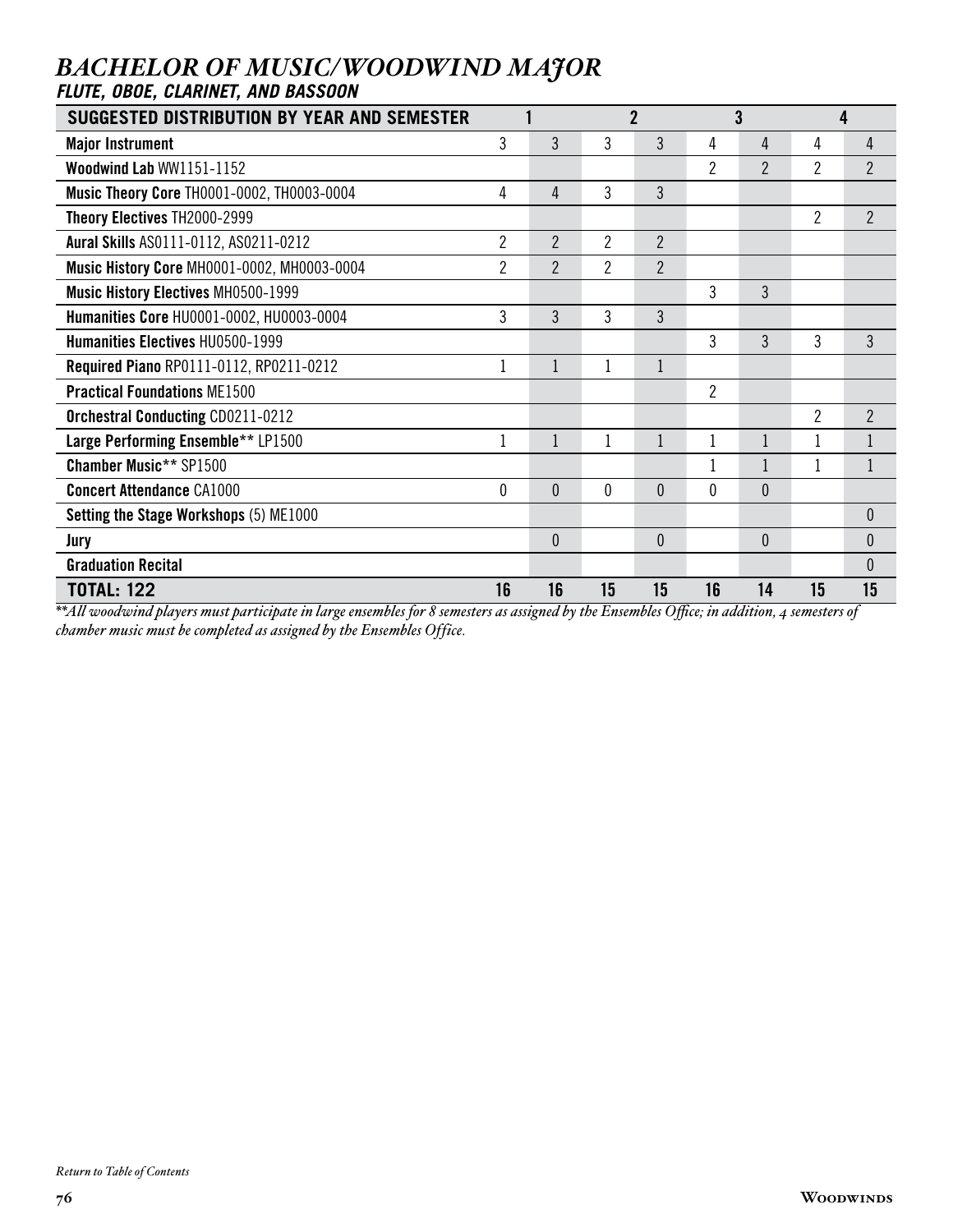## *BACHELOR OF MUSIC/WOODWIND MAJOR CLASSICAL SAXOPHONE ONLY*

| SUGGESTED DISTRIBUTION BY YEAR AND SEMESTER        |                |                |                | $\mathbf{2}$   |                | 3              |                | 4              |
|----------------------------------------------------|----------------|----------------|----------------|----------------|----------------|----------------|----------------|----------------|
| <b>Major Instrument</b>                            | 3              | 3              | 3              | 3              | 4              | 4              | 4              | 4              |
| <b>Music Theory Core TH0001-0002, TH0003-0004</b>  | 4              | 4              | 3              | 3              |                |                |                |                |
| Theory Electives TH2000-2999                       |                |                |                |                |                |                | $\overline{2}$ | $\overline{2}$ |
| Aural Skills AS0111-0112, AS0211-0212              | $\overline{2}$ | $\overline{2}$ | $\overline{2}$ | $\overline{2}$ |                |                |                |                |
| Music History Core MH0001-0002, MH0003-0004        | $\overline{2}$ | $\overline{2}$ | $\overline{2}$ | $\overline{2}$ |                |                |                |                |
| <b>Music History Electives MH0500-2999</b>         |                |                |                |                | 3              | 3              |                |                |
| Humanities Core HU0001-0002, HU0003-0004           | 3              | 3              | 3              | 3              |                |                |                |                |
| Humanities Electives HU0500-2999                   |                |                |                |                | 3              | 3              | 3              | 3              |
| Required Piano RP0111-0112, RP0211-0212            | $\mathbf{1}$   | $\mathbf{1}$   | 1              | $\mathbf{1}$   |                |                |                |                |
| <b>Practical Foundations ME1500</b>                |                |                |                |                | $\overline{2}$ |                |                |                |
| <b>Orchestral Conducting CD0211-0212</b>           |                |                |                |                |                |                | $\overline{2}$ | $\overline{2}$ |
| Large Performing Ensemble** LP1500                 | 1              | $\mathbf{1}$   | 1              | $\mathbf{1}$   | $\mathbf{1}$   |                | 1              |                |
| <b>Chamber Music** SP1500</b>                      |                |                |                |                | $\mathbf{1}$   |                | $\mathbf{1}$   |                |
| Freshman/Sophomore Sax Performance Class SX0100*** | 1              |                |                | 1              |                |                |                |                |
| Junior/Senior Sax Performance Class SX0200***      |                |                |                |                | $\overline{2}$ | $\overline{2}$ | $\overline{2}$ | $\overline{2}$ |
| <b>Concert Attendance CA1000</b>                   | $\theta$       | $\theta$       | 0              | $\Omega$       | 0              | 0              |                |                |
| Setting the Stage Workshops (5) ME1000             |                |                |                |                |                |                |                | $\theta$       |
| Jury                                               |                | $\theta$       |                | $\theta$       |                | 0              |                | $\theta$       |
| <b>Graduation Recital</b>                          |                |                |                |                |                |                |                | $\theta$       |
| <b>TOTAL: 126</b>                                  | 17             | 17             | 16             | 16             | 16             | 14             | 15             | 15             |

*\*\*All woodwind players must participate in large ensembles for 8 semesters as assigned by the Ensembles Office; in addition, 4 semesters of chamber music must be completed as assigned by the Ensembles Office.*

*\*\*\*Saxophone majors are required to participate in the repertoire and performance class each semester enrolled, thus requiring these students to register for additional credits each semester.*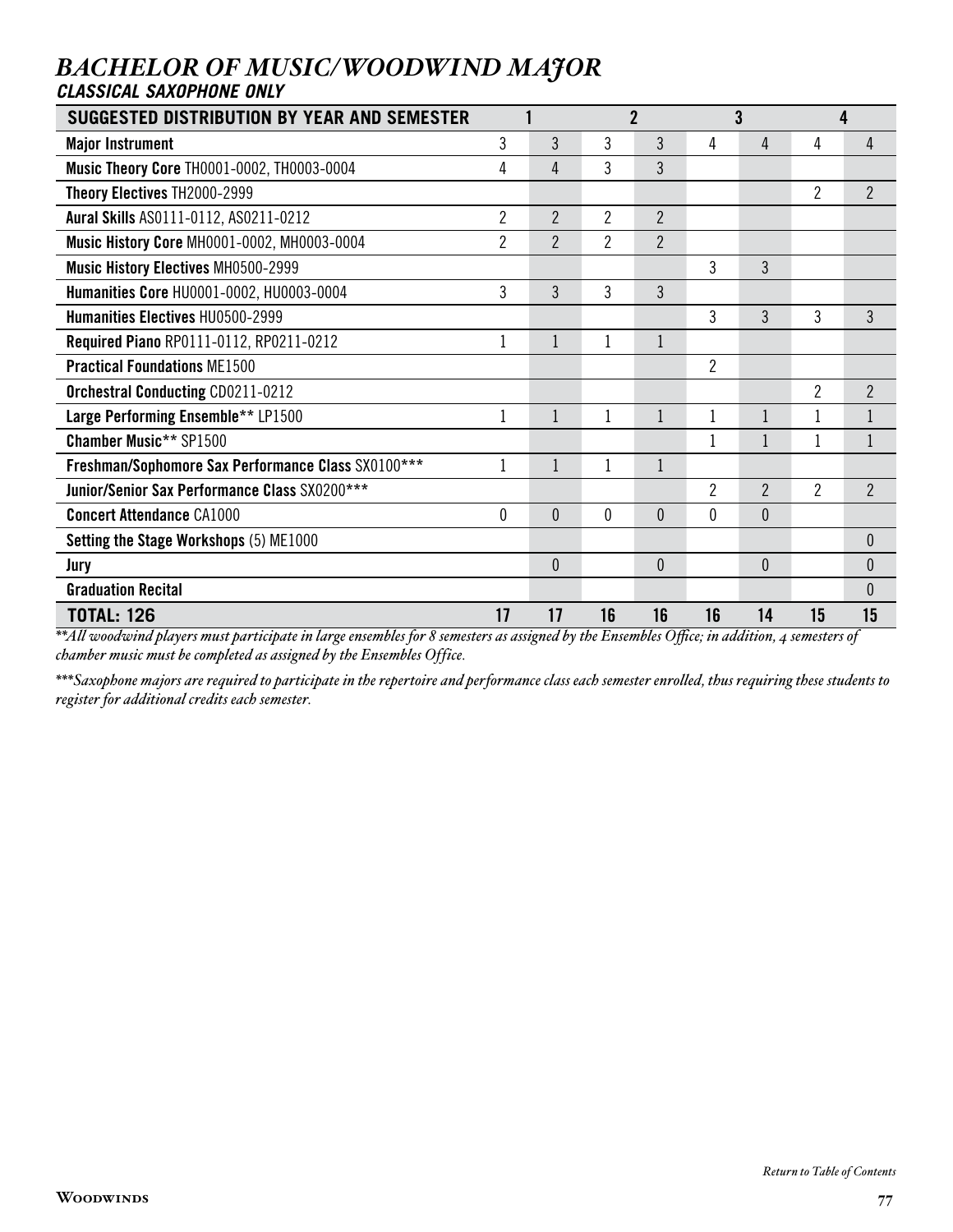# *MASTER OF MUSIC/WOODWIND MAJOR*

#### *FLUTE, OBOE, CLARINET, AND BASSOON*

| SUGGESTED DISTRIBUTION BY YEAR AND SEMESTER                                                                                                                                                                                                       |    |    |    |  |
|---------------------------------------------------------------------------------------------------------------------------------------------------------------------------------------------------------------------------------------------------|----|----|----|--|
| <b>Major Lessons</b>                                                                                                                                                                                                                              | 5  | 5  |    |  |
| Woodwind Lab WW2151-2152                                                                                                                                                                                                                          | ŋ  | ŋ  | ŋ  |  |
| <b>Music History Electives MH1000-2999</b>                                                                                                                                                                                                        |    |    |    |  |
| <b>Graduate Theory Electives TH2000-2999</b>                                                                                                                                                                                                      |    |    |    |  |
| <b>Graduate Electives</b>                                                                                                                                                                                                                         | ŋ  |    |    |  |
| Large Performing Ensemble** LP1500                                                                                                                                                                                                                |    |    |    |  |
| <b>Chamber Music** SP1500</b>                                                                                                                                                                                                                     |    |    |    |  |
| <b>Concert Attendance CA1000</b>                                                                                                                                                                                                                  |    | 0  |    |  |
| Jury                                                                                                                                                                                                                                              |    |    |    |  |
| <b>Graduation Recital</b>                                                                                                                                                                                                                         |    |    |    |  |
| <b>TOTAL: 54</b><br>$**11$ , $1$ , $1$ , $1$ , $$ , $1$ , $1$ , $1$ , $1$ , $1$ , $1$ , $1$ , $1$ , $1$ , $1$ , $1$ , $1$ , $1$ , $1$ , $1$ , $1$ , $1$ , $1$ , $1$ , $1$ , $1$ , $1$ , $1$ , $1$ , $1$ , $1$ , $1$ , $1$ , $1$ , $1$ , $1$ , $1$ | 14 | 12 | 14 |  |

*\*\*All woodwind players must participate in large ensembles for 4 semesters as assigned by the Ensembles Office; in addition, 4 semesters of chamber music must be completed as assigned by the Ensembles Office.*

*\*\*\*Saxophone majors are required to participate in the repertoire and performance class each semester enrolled, thus requiring these students to register for additional credits each semester.*

# *MASTER OF MUSIC/WOODWIND MAJOR CLASSICAL SAXOPHONE ONLY*

| SUGGESTED DISTRIBUTION BY YEAR AND SEMESTER  |    |    |    |  |
|----------------------------------------------|----|----|----|--|
| <b>Major Lessons</b>                         |    | 5  |    |  |
| <b>Music History Electives MH1000-2999</b>   | 3  | 3  |    |  |
| <b>Graduate Theory Electives TH2000-2999</b> |    |    |    |  |
| <b>Graduate Electives</b>                    | ŋ  |    |    |  |
| Large Performing Ensemble** LP1500           |    |    |    |  |
| <b>Chamber Music** SP1500</b>                |    |    |    |  |
| Graduate Sax Repetoire Class SX2200***       |    | C  |    |  |
| <b>Concert Attendance CA1000</b>             |    |    |    |  |
| Jury                                         |    |    |    |  |
| <b>Graduation Recital</b>                    |    |    |    |  |
| <b>TOTAL: 54</b>                             | 14 | 19 | 14 |  |

*\*\*All woodwind players must participate in large ensembles for 4 semesters as assigned by the Ensembles Office; in addition, 4 semesters of chamber music must be completed as assigned by the Ensembles Office.*

*\*\*\*Saxophone majors are required to participate in the repertoire and performance class each semester enrolled, thus requiring these students to register for additional credits each semester.*

#### **PREREQUISITES**

Graduate Theory TH0800, 2883 Aural Skills AS0861-0862 Required Piano RP0121-0122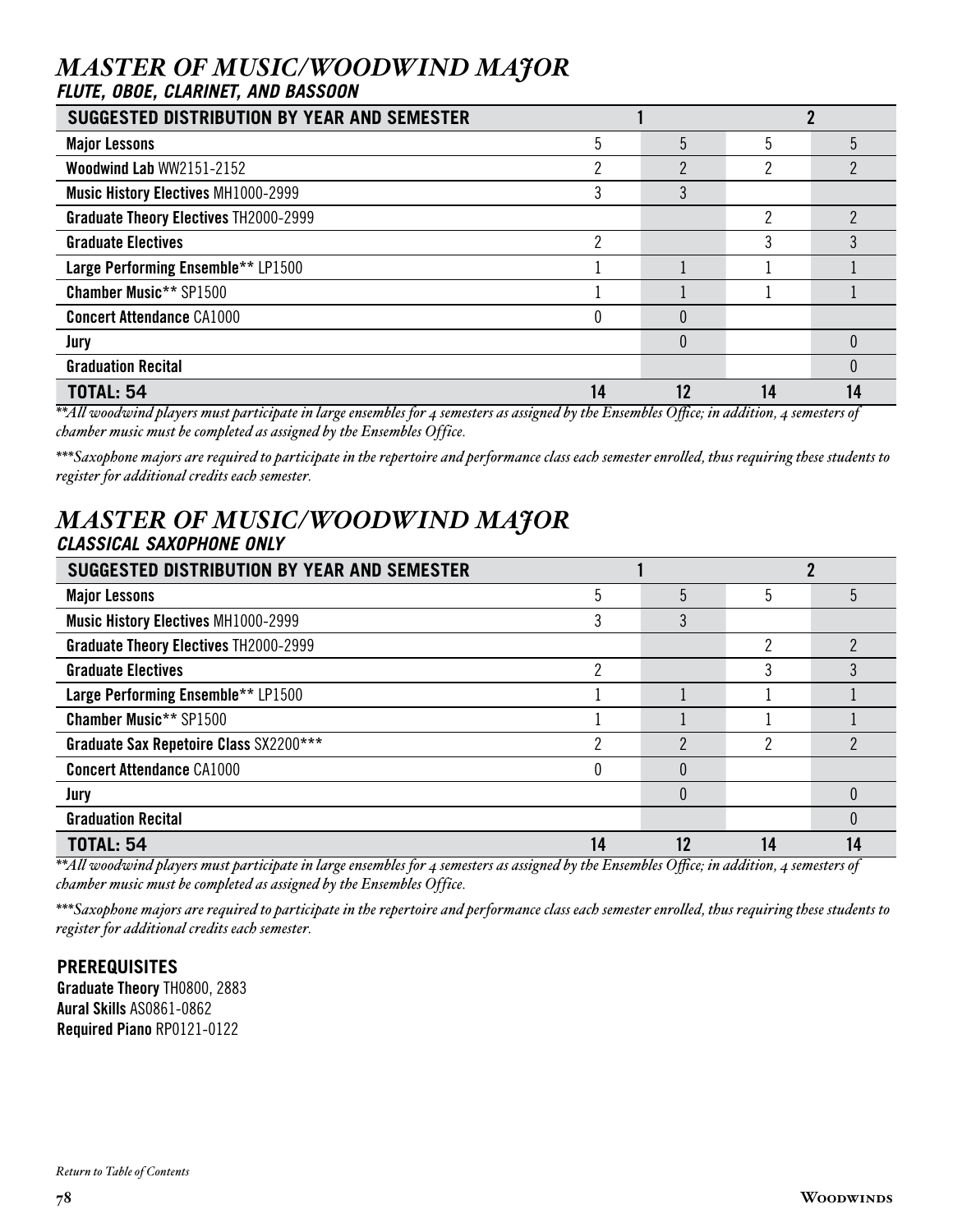# <span id="page-78-0"></span>PROFESSIONAL STUDIES CERTIFICATE PROGRAM

The Professional Studies Certificate program is designed for accomplished performers possessing a Master of Music degree, a Postgraduate Diploma, or their equivalent. This one-year program offers study in Collaborative Piano (with a concentration in either instrumental or vocal music), Brass, Composition, Guitar, Orchestral Performance, Organ, Piano, Strings, Voice, or Woodwinds. It is designed for students who wish to pursue instrumental or vocal study on an advanced level and serves to assist them in preparing for major competitions, auditions, or career entry positions. A certificate will be awarded to students who successfully complete this program of private lessons, ensembles as assigned, electives, and a graduation recital totalling

at least 24 credit hours for the academic year. All students who are accepted into the program must pursue a full-time course of study of at least 12 credit hours per semester whether they wish to receive the certificate or not.

The program is normally completed in one academic year, but may occasionally be extended. Students must apply by petition for such extensions.

#### Admission

Admission to the Professional Studies Certificate Program is based on an audition before the faculty of the applicant's major department and on the results of a review of the applicant's academic history. International Students must score at least 550 on the

TOEFL which is administered at the School during each audition period.

#### Audition Requirements

Audition requirements for the Professional Studies Certificate Program are the same as those for the Doctor of Musical Arts Degree program.

#### GRADUATION REQUIREMENTS

*1. Graduation Recital and/or Graduation Jury*

All students enrolled in the Professional Studies Certificate Program are required to perform a full recital and/or Graduation Jury in order to successfully complete the requirements for the program. The repertoire for the recital is determined in consultation with the major teacher and Department Chair.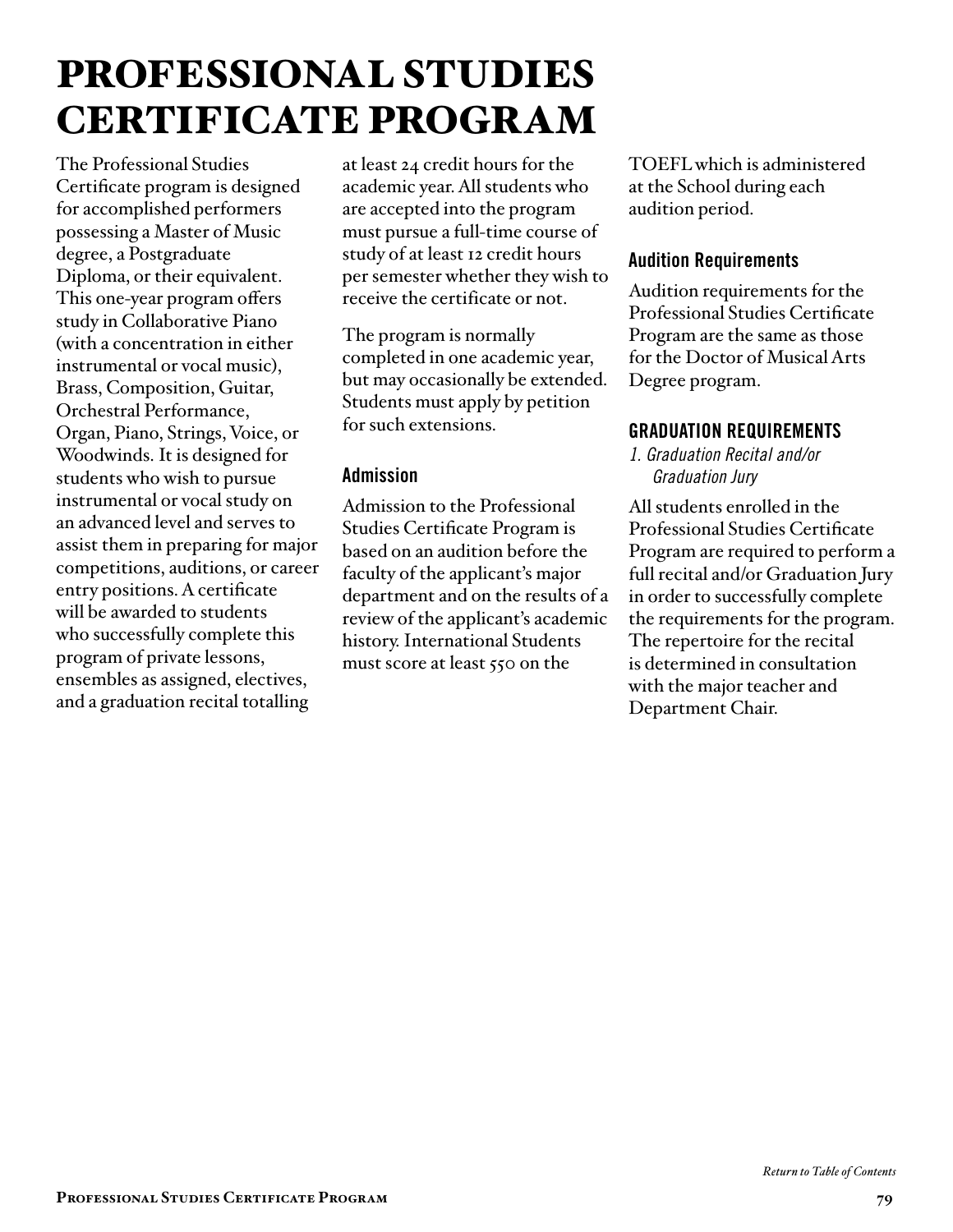# *PROFESSIONAL STUDIES CERTIFICATE PROGRAM ORCHESTRAL PERFORMANCE MAJOR BRASS, WOODWINDS, VIOLIN, VIOLA AND VIOLONCELLO ONLY*

| <b>SUGGESTED DISTRIBUTION BY SEMESTER</b> |    |    |
|-------------------------------------------|----|----|
| <b>Major Lessons</b>                      |    |    |
| Orchestra Repertoire 0P2351-2352          |    |    |
| <b>Musician as Educator OP2251</b>        |    |    |
| <b>Orchestral Entrepreneurship ME1600</b> | ŋ  |    |
| <b>Graduate Electives</b>                 |    |    |
| OP Program Core 0P1200                    |    |    |
| Large Performance Ensemble LP1500         |    |    |
| <b>Chamber Music SP1500</b>               |    |    |
| <b>Concert Attendance CA1000</b>          |    |    |
| Setting the Stage Workshops (5) ME1000    |    |    |
| <b>Graduation Jury</b>                    |    |    |
| <b>TOTAL: 25</b>                          | 13 | 12 |

# *PROFESSIONAL STUDIES CERTIFICATE PROGRAM ORCHESTRAL PERFORMANCE MAJOR DOUBLE BASS AND HARP ONLY*

| <b>SUGGESTED DISTRIBUTION BY SEMESTER</b> |   |    |
|-------------------------------------------|---|----|
| <b>Major Lessons</b>                      | n |    |
| Orchestra Repertoire 0P2351-2352          |   |    |
| <b>Musician as Educator OP2251</b>        |   |    |
| <b>Orchestral Entrepreneurship ME1600</b> |   |    |
| <b>Graduate Electives</b>                 |   |    |
| OP Program Core 0P1200                    |   |    |
| Large Performance Ensemble LP1500         |   |    |
| <b>Concert Attendance CA1000</b>          |   |    |
| Setting the Stage Workshops (5) ME1000    |   |    |
| <b>Graduation Jury</b>                    |   |    |
| <b>TOTAL: 24</b>                          |   | 12 |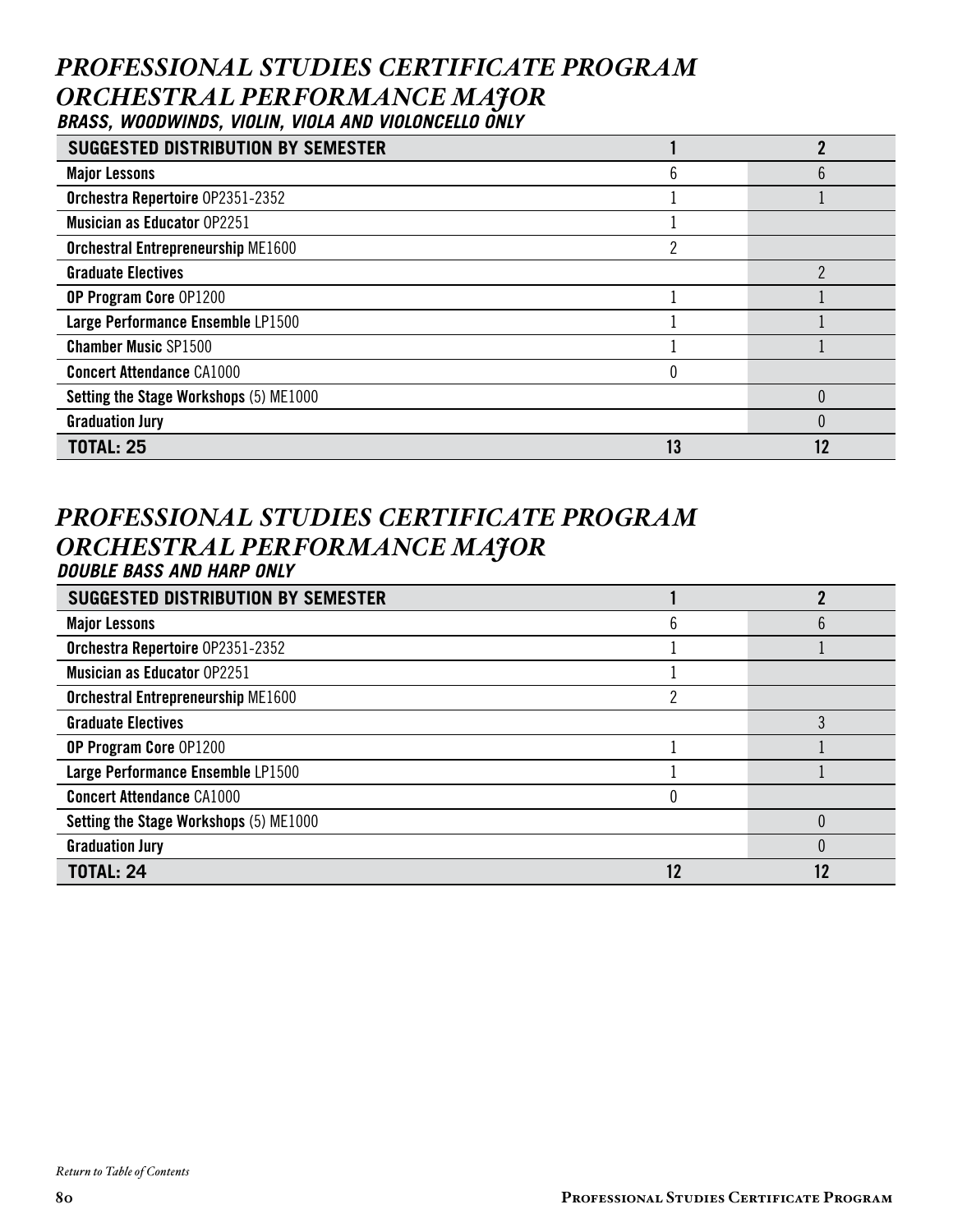# *PROFESSIONAL STUDIES CERTIFICATE PROGRAM ORCHESTRAL PERFORMANCE MAJOR PERCUSSION ONLY*

| <b>SUGGESTED DISTRIBUTION BY SEMESTER</b> |    |    |
|-------------------------------------------|----|----|
| <b>Major Lessons</b>                      | n  |    |
| Orchestra Repertoire 0P2351-2352          |    |    |
| <b>Musician as Educator 0P2251</b>        |    |    |
| <b>Orchestral Entrepreneurship ME1600</b> |    |    |
| <b>Graduate Electives</b> (as needed)     |    |    |
| OP Program Core 0P1200                    |    |    |
| Large Performance Ensemble LP1500         |    |    |
| <b>Chamber Music SP1500</b>               |    |    |
| Percussion Lab PK2451-2452                |    |    |
| <b>Concert Attendance CA1000</b>          |    |    |
| Setting the Stage Workshops (5) ME1000    |    |    |
| <b>Graduation Jury</b>                    |    |    |
| <b>TOTAL: 29</b>                          | 15 | 14 |

## *PROFESSIONAL STUDIES CERTIFICATE PROGRAM CLASSICAL CHORAL CONDUCTING ONLY*

| <b>SUGGESTED DISTRIBUTION BY SEMESTER</b> |  |
|-------------------------------------------|--|
| <b>Major Lessons</b>                      |  |
| <b>Conductors' Choir VX0060</b>           |  |
| <b>Choral Lab LP1880</b>                  |  |
| <b>Graduate Electives</b>                 |  |
| <b>Concert Attendance CA1000</b>          |  |
| <b>Graduation Recital</b>                 |  |
| <b>TOTAL: 26</b>                          |  |

#### *PROFESSIONAL STUDIES CERTIFICATE PROGRAM CLASSICAL ORCHESTRAL CONDUCTING ONLY*

| <b>SUGGESTED DISTRIBUTION BY SEMESTER</b> |  |
|-------------------------------------------|--|
| <b>Major Lessons CSP6000</b>              |  |
| <b>Conductors' Orchestra CS2010</b>       |  |
| <b>Graduate Electives</b>                 |  |
| <b>Concert Attendance CA1000</b>          |  |
| <b>Graduation Recital</b>                 |  |
| <b>TOTAL: 24</b>                          |  |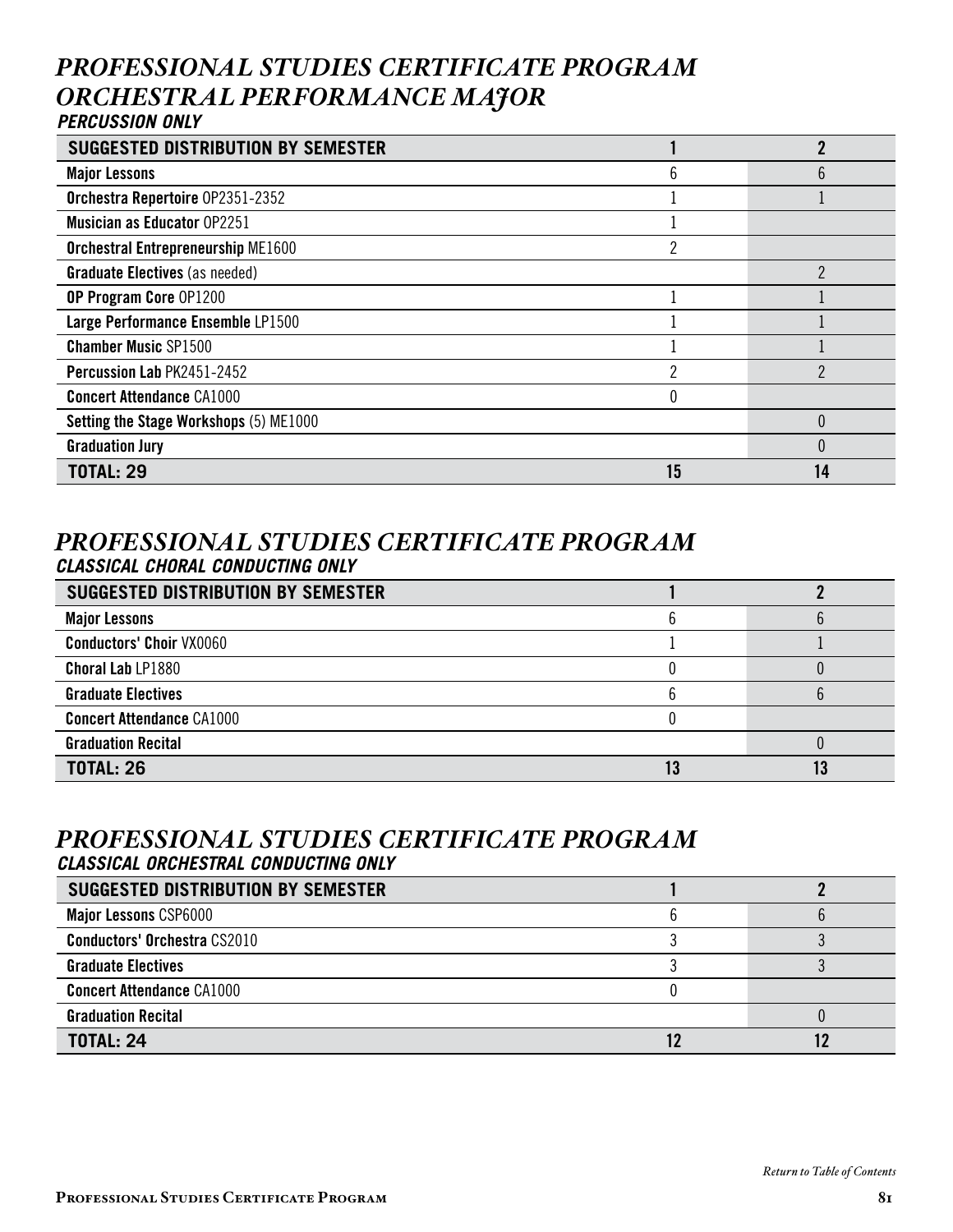# *PROFESSIONAL STUDIES CERTIFICATE PROGRAM BRASS, COMPOSITION, GUITAR, ORGAN, WOODWINDS ONLY*

| SUGGESTED DISTRIBUTION BY SEMESTER |  |
|------------------------------------|--|
| <b>Major Lessons</b>               |  |
| <b>Graduate Electives</b>          |  |
| <b>Concert Attendance CA1000</b>   |  |
| <b>Graduation Jury or Recital</b>  |  |
| <b>TOTAL: 24</b>                   |  |

*Graduation Jury and/or Recital requirements are based upon those for each individual major.*

# *PROFESSIONAL STUDIES CERTIFICATE PROGRAM CLASSICAL STRINGS ONLY*

| <b>SUGGESTED DISTRIBUTION BY SEMESTER</b> |  |
|-------------------------------------------|--|
| <b>Major Lessons</b>                      |  |
| Orchestra LP1500                          |  |
| <b>Chamber Music SP1500</b>               |  |
| <b>Graduate Electives</b>                 |  |
| <b>Concert Attendance CA1000</b>          |  |
| <b>Graduation Recital</b>                 |  |
| <b>TOTAL: 24</b>                          |  |

#### *PROFESSIONAL STUDIES CERTIFICATE PROGRAM CLASSICAL VOICE AND PIANO ONLY*

| <b>SUGGESTED DISTRIBUTION BY SEMESTER</b> |  |
|-------------------------------------------|--|
| <b>Major Lessons CSP6000</b>              |  |
| <b>Graduate Electives</b>                 |  |
| <b>Concert Attendance CA1000</b>          |  |
| <b>Graduation Recital</b>                 |  |
| <b>TOTAL: 24</b>                          |  |

#### *PROFESSIONAL STUDIES CERTIFICATE PROGRAM COLLABORATIVE PIANO ONLY*

| SUGGESTED DISTRIBUTION BY SEMESTER                                                |  |
|-----------------------------------------------------------------------------------|--|
| <b>Major Lessons</b>                                                              |  |
| <b>Collaborative Piano Seminar AC2091-92 OR AC2093-94, AC2111-12 OR AC2113-14</b> |  |
| <b>Collaborative Piano Practicum AC2031-2032</b>                                  |  |
| <b>Graduate Electives</b>                                                         |  |
| <b>Concert Attendance CA1000</b>                                                  |  |
| Setting the Stage Workshops (5) ME1000                                            |  |
| <b>Graduation Recital</b>                                                         |  |
| <b>TOTAL: 30</b>                                                                  |  |

*[Return to Table of Contents](#page-2-0)*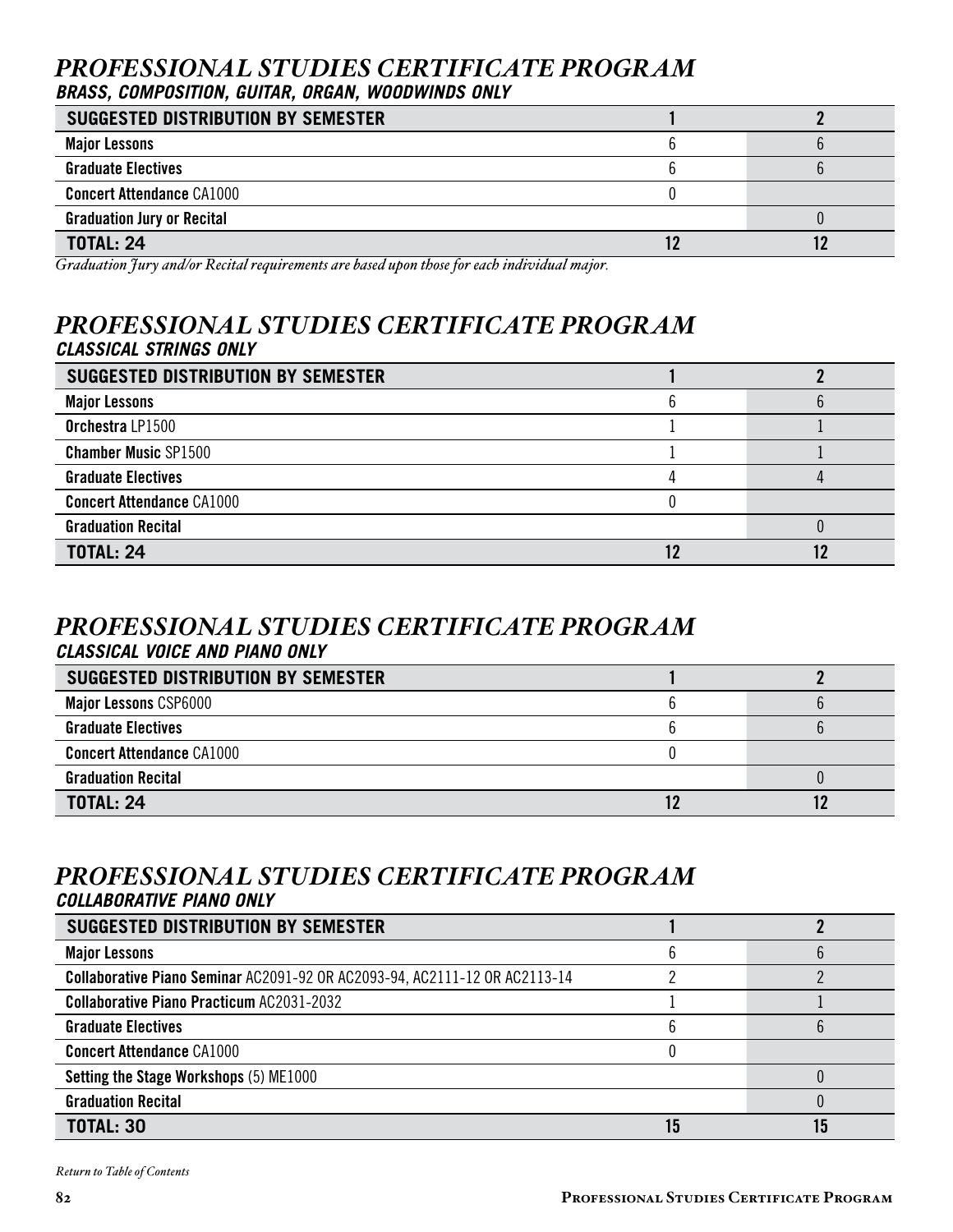# DUAL DEGREE PROGRAM WITH TEACHERS COLLEGE COLUMBIA UNIVERSITY

#### MASTER OF MUSIC

*from Manhattan School of Music*

## MASTER OF EDUCATION

*in music education with New York State K–12 music teacher initial certification from Teachers College, Columbia University*

Manhattan School of Music and Teachers College, Columbia University offer a dual degree at the master's level. This accelerated program, designed to be completed in approximately three years, gives the student an M.M. (Master of Music) from Manhattan School of Music and an Ed.M. (Master of Education) in Music Education with New York State K–12 Music Teacher Certification from Teachers College Columbia University.

Students spend the first two years at Manhattan School of Music completing requirements for the Master of Music degree; they must identify their interest in the dual-degree program during their first semester, in time to complete course requirements at Manhattan School of Music. Students must complete 11-13 credits of required coursework at Manhattan School of Music, as well as a minimum of 35 hours of supervised arts-in-education fieldwork.The summer after graduation MSM students will

take at least 6 credits at Teachers College, 15 additional credits in the Fall semester and 11 credits in the final Spring semester

To be considered for acceptance into the program, Manhattan School of Music students must have at least a 3.0 GPA and successfully complete the Teachers College dual degree admission process, which involves:

- Applying to Teachers College by submitting an application form and fee
- Successful progress review meeting in third semester with the Director of Community Partnerships
- Supplying two letters of recommendation from Manhattan School of Music: one from the Director of Community Partnerships and one from the Provost's Office
- Providing official transcripts for all undergraduate and graduate work
- Submitting a personal statement about teaching experiences at Manhattan School of Music and the decision to pursue an additional degree in music education

*For detailed information, please contact the Director of Community Partnerships at Manhattan School of Music.*

#### Admission Requirements

- Acceptance into M.M. program at Manhattan School of Music
- Fulfillment of required Manhattan School of Music coursework and fieldwork
- A GPA of at least 3.0
- Completed Teachers College application
- GRE
- Teachers College TOEFL requirements

Application materials are due to Teachers College in early January of your final semester at Manhattan School of Music.

For more information, go to: https://www.tc.columbia.edu/ admission/how-to-apply/

*Financial Aid is available.*

## CONTACT INFORMATION

Rebecca Charnow *Director of Community Partnerships* rcharnow@msmnyc.edu (917) 493-4404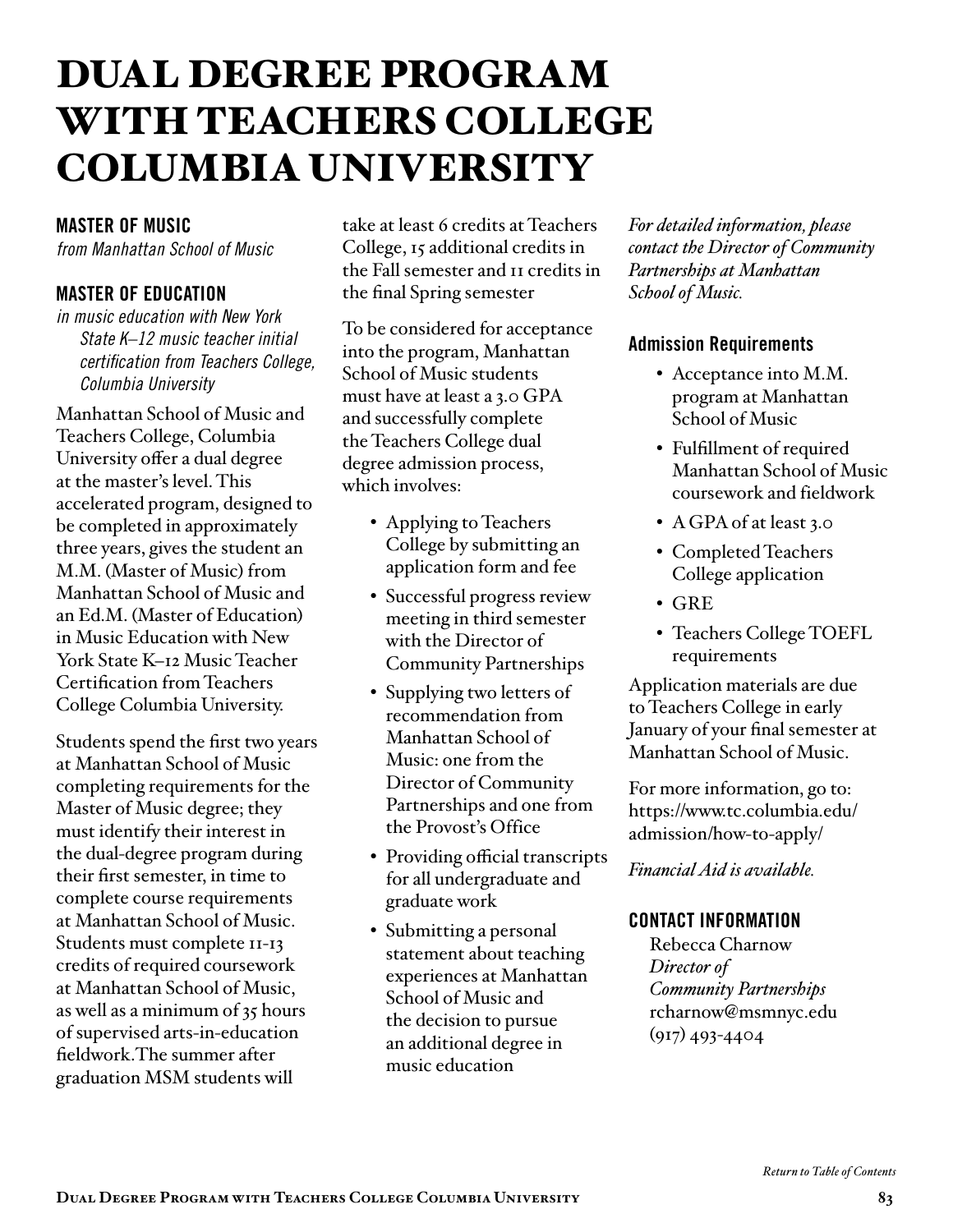# *MANHATTAN SCHOOL OF MUSIC (11–13 CREDITS)*

| <b>COURSES OFFERED</b> (selected in consultation with advisor)      |  |
|---------------------------------------------------------------------|--|
| <b>Graduate Level Performance</b>                                   |  |
| <b>Supervised arts-in-education fieldwork in schools (35 hours)</b> |  |
| <b>Graduate Electives</b>                                           |  |

| FIVE CREDITS MUST BE CHOSEN FROM AMONG THE FOLLOWING        |                |
|-------------------------------------------------------------|----------------|
| <b>Advanced Orchestral Conducting CD2011-2012</b>           | 2              |
| <b>Advanced Choral Conducting CD2911-2912</b>               | 2              |
| <b>Guitar Pedagogy GT1411-1412</b>                          |                |
| Jazz Musician as Educator JC2360                            | $\mathfrak{p}$ |
| <b>Graduate Jazz Conducting/Rehearsal Techniques JC2400</b> | 2              |
| Jazz Music Pedagogy JC2410                                  | 2              |
| <b>Musician as Educator 0P2251</b>                          |                |
| Sight-Reading Pedagogy PN2051-2052                          | 2              |
| <b>Arts &amp; Education Training PT1050</b>                 | C              |
| <b>Cello Pedagogy PT1430</b>                                | 2              |
| <b>Advanced Teaching Techniques PT2011-2012</b>             | 2              |
| <b>Fundamentals of Music Education PT2101</b>               | $\mathfrak{p}$ |
| <b>Ear Training and Sight-Singing Pedagogy TH2011-2012</b>  | 2              |

# *TEACHERS COLLEGE (32 POINTS)*

| <b>COURSES OFFERED</b> (selected in consultation with advisor)          |                |
|-------------------------------------------------------------------------|----------------|
| Introduction to New Technologies in Music Education A&HM 4029           | $\mathfrak{p}$ |
| <b>Foundations of Music Education A&amp;HM 5020</b>                     | 3              |
| Young Children's Musical Development* A&HM 5022                         | $3*$           |
| <b>Designing Musical Experiences for Young Children* A&amp;HM 4021</b>  | $3***$         |
| <b>Creativity and Problem Solving in Music Education* A&amp;HM 5025</b> | $3*$           |
| <b>Composing Collaboratively Across Diverse Styles* A&amp;HM 5026</b>   | $3**$          |
| <b>Student Teaching-Elementary A&amp;HM 4701</b>                        | 3              |
| <b>Student Teaching-Secondary A&amp;HM 4711</b>                         | 3              |
| Special Education course in consultation with advisor*                  | 3              |
| <b>Child Abuse/Violence Prevention/DASA</b>                             | 0              |
| Elective course in music pedagogy***                                    | C              |
| Two additional courses in subjects other than music***                  | 4              |
| (selected in consultation with advisor)                                 |                |

*Note: All students seeking New York State teacher certification will undergo a review for Core Liberal Arts Subject areas: Foreign Language, Mathematical Processes, Scientific Processes, Concepts in Historical and Social Sciences, and English/Literature. Students not meeting the requirements will be required to either take additional short 2-credit course work (outside of Teachers College or online) or test out of the requirements. Individual advisement and support from Teachers College will be given to students for this requirement.* 

*\* Prerequisite for student teaching*

*\*\* Prerequisite or co-requisite for student teaching*

*\*\*\* Selected in consultation with advisor*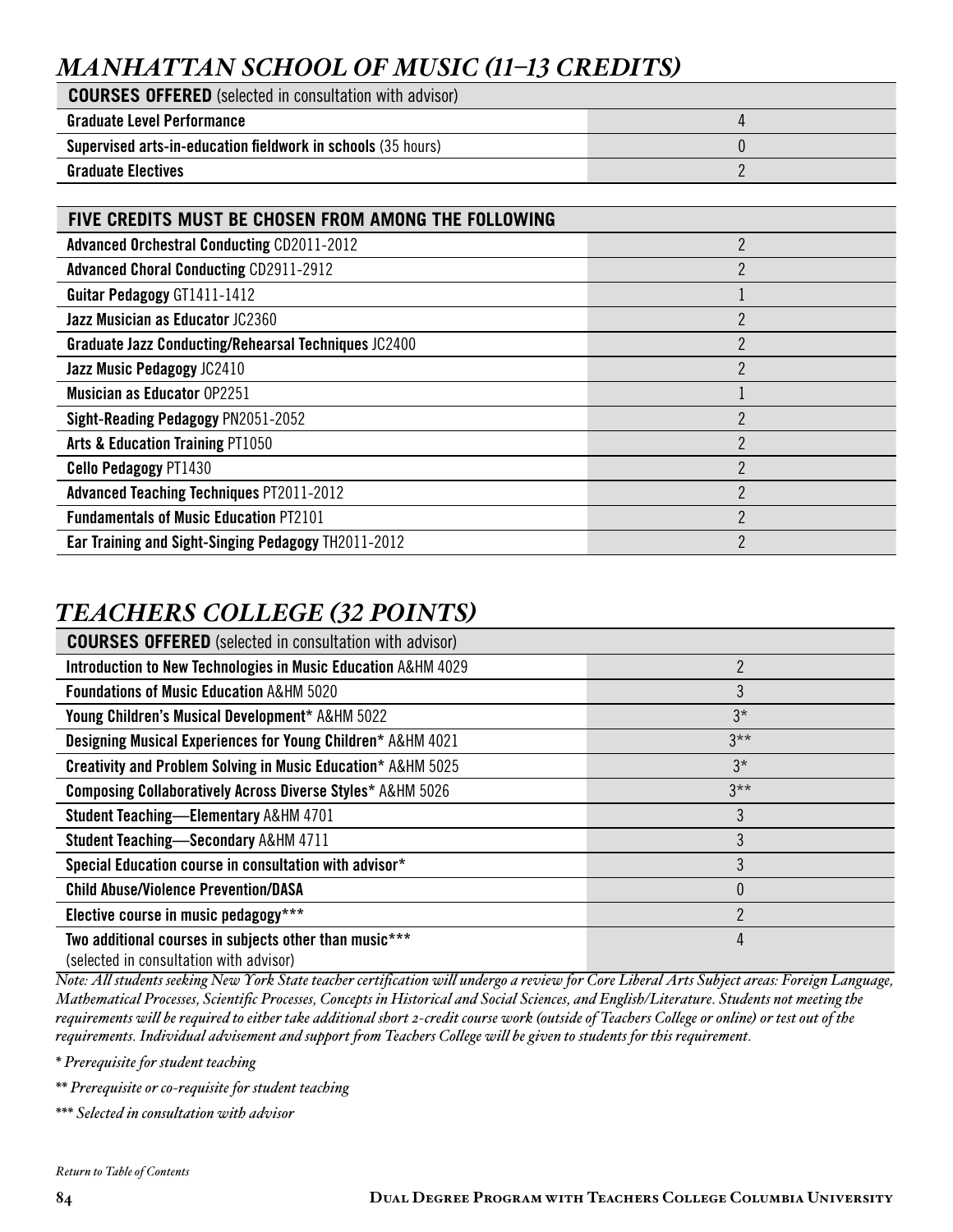# <span id="page-84-0"></span>DOCTOR OF MUSICAL ARTS

The program of study leading to the Manhattan School of Music Doctor of Musical Arts degree is offered with majors in Collaborative Piano (with a concentration in either instrumental or vocal music), Brass, Composition, Conducting, Guitar, Jazz, Organ, Piano, Strings, Voice, or Woodwinds. A minimum of 60 credits in approved graduate courses is required. The curriculum is designed to prepare the candidate for a performing career and for teaching at the college level. Students will, therefore, be expected to demonstrate strong academic capabilities in addition to a high level of achievement in performance or composition.

## Admission

Requirements for admission to the Doctor of Musical Arts degree program include (1) a Master's degree or its equivalent in music, (2) an audition before the faculty of the applicant's major department,  $(3)$  a threehour writtten examination in music history and theory,  $(4)$  a TOEFL score of at least 100 (computer-based score).

## Advisement

Students admitted to the program must consult with Associate Dean for Doctoral Studies, Jeffrey Langford, each semester prior to registration. The Assistant Dean for Doctoral Studies, in consultation with

the Doctoral Committee, administers all matters of curriculum, document topics, examinations, and applications for graduation. All inquiries, forms, and petitions should be forwarded to the Assistant Dean for Doctoral Studies.

# Assistantships in the Classical Division

A limited number of assistantships and teaching fellowships are available to doctoral students qualified to assist professors in history and theory courses, to teach Required Piano, to work in the Outreach and Guitar departments, and to assist the Assistant Dean for Doctoral Studies with administrative duties. Awards are made on a yearly basis. Recipients may apply to the Director of Doctoral Studies for a one-year renewal of their assistantship. Awards may not exceed two years.

# *DEGREE REQUIREMENTS*  Classical Division

1. Prior to graduation, all students, except Jazz majors, must demonstrate reading knowledge of a foreign language at a level that will enable them, with the use of a dictionary, to translate 500 words of a musicological text in two hours. The choice of language is usually French, German, or Italian, but the student may petition the Doctoral Committee for an examination in another language if that language can be shown to be relevant to the student's specific research interests.

2. Prior to graduation, the student must pass a comprehensive examination in both history and theory. This includes a six-hour written exam and a one-hour oral exam before the Doctoral Committee. The examination is offered twice a year and may be taken as early as the second year of study. Any student who fails the comprehensive examination or any portion thereof three times will be dismissed from the program.

3. Students must be in residence at the school for a minimum of two years.

4. All coursework and performance requirements must be completed within five years of the date of matriculation. A one-year leave of absence may be taken.

5. After completion of the two years of required course work, students register for Thesis Research in every semester until graduation. This registration carries the equivalent of fulltime status and a fee of \$800 per semester. In the fall semester, students will submit a written report on the progress of their thesis research; and in the spring semester, they will meet with the Assistant Dean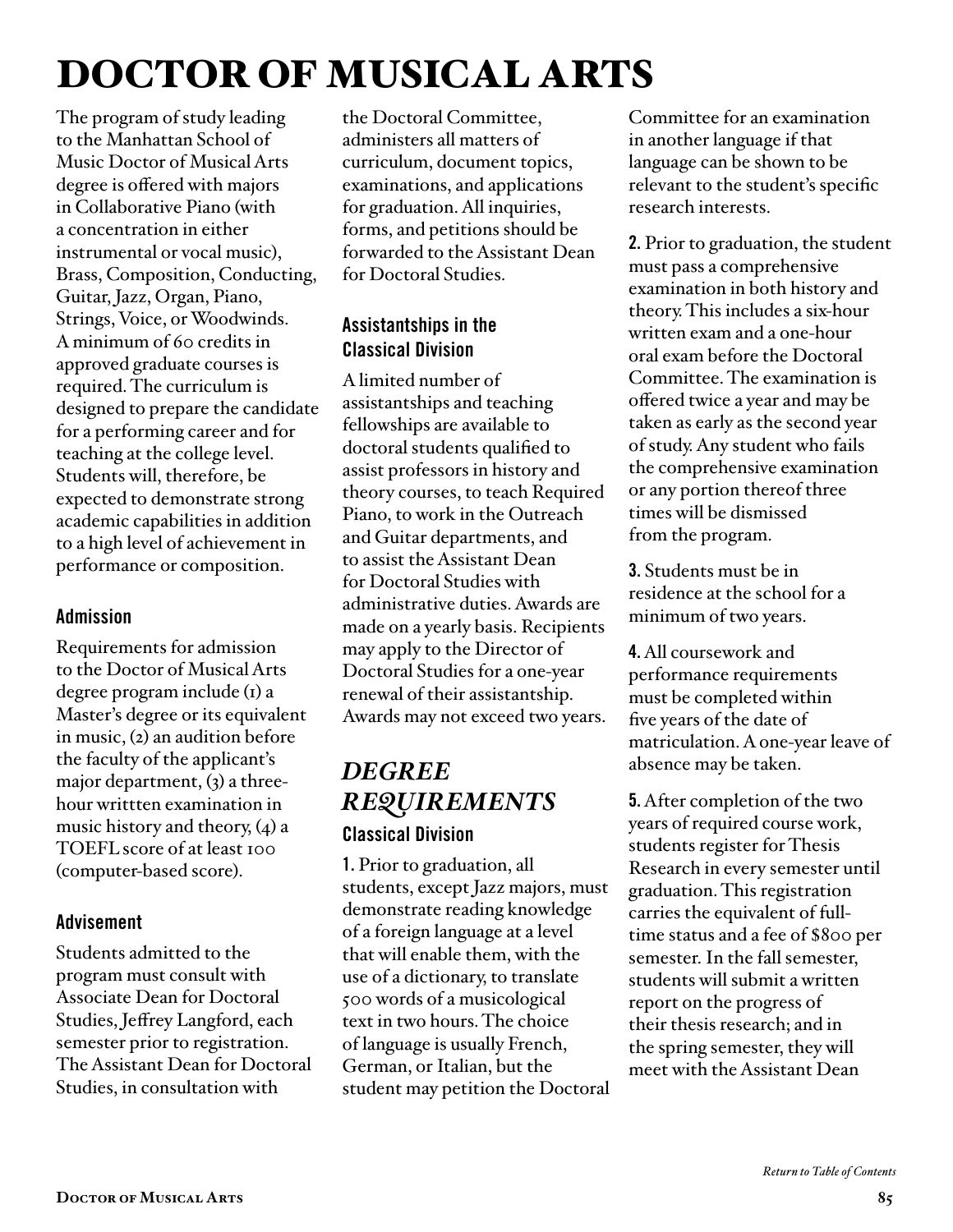for Doctoral Studies for the purpose of making a formal presentation of their work.

6. Students applying to the Collaborative Piano department elect a concentration in either vocal or instrumental accompanying and are expected to audition with repertoire selected accordingly. Students concentrating in vocal accompanying must pass proficiency exams in Italian, French and German diction or satisfy any deficiency by auditing one or more of the following: Italian for Singers (IT2101-2102), French for Singers (FR2101- 2102), German for Singers (GR2101-2102).

7. Students may transfer a maximum of nine graduate credits earned at another institution with a grade of A or B; no applied credits (i.e., private lessons) may be transferred.

8. Performance majors are required to give three recitals, one of which is usually chamber music. For Collaborative Piano majors, all three recitals comprise chamber music. In addition to the three recitals, graduation requirements for Organ majors include mastery of all major and minor scales in double thirds and arpeggios at the piano, three pedal virtuoso pieces, and four trio sonatas of Bach.

9. Piano and Guitar majors have the additional requirement of performing two solo concertos, while other Classical, instrumental majors must play

one concerto and pass a jury examination on excerpts from the orchestral repertoire.

10. Composition majors present a concert of original music written primarily during the period of doctoral study. The student is encouraged to participate as a performer or conductor in at least one work. Composers also take a jury examination in each of their first two years in order to assure the Composition Department that works of sufficient quality and quantity are being produced.

11. Prior to graduation, all students submit a written thesis demonstrating an advanced level of research and writing skills. Further details concerning the thesis requirement may be found in the Doctoral Studies Handbook available from the Assistant Dean for Doctoral Studies.

12. Voice majors must pass proficiency exams in French, Italian, German and English diction or satisfy any deficiencies by auditing or taking one or more of the courses listed in paragraph 5 above.

#### Jazz Arts Division

1. Jazz Arts Advancement majors are required to present:

- One large ensemble recital (Jazz Chamber Music). Students must conduct and/ or solo in the performance. This performance should be 90-120 minutes in duration inclusive of intermission.
- One lecture recital on a topic of the student's choice to be approved by the

Associate Dean of the Jazz Arts Program. Duration should be 50 minutes.

• One research document on a jazz-related topic of the student's choice. This document must be approved by the Associate Dean of the Jazz Arts Program and should be from 60-80 pages in length. The research document is a flexible requirement. Underlying this project must be evidence of basic research skills and good writing technique. Beyond that, we suggest work on a subject that will be of sufficient practical interest to the music world to offer the opportunity for publication. Common approaches to this project include a historical study of some subject related to the major field or an analytical study of a work or group of works from the repertoire of the student's instrument or a critical edition of some previously unavailable work(s).

2. The culmination of the doctoral program is the comprehensive exam. It is important to understand that these tests are not a measure of what the student learned in the two years of course work at Manhattan School of Music, but are rather an evaluation of his or her total experience with the history, literature, and theory of music gained over many years of working as a musician. Prior to graduation, the student must pass comprehensive examinations in jazz history/styles/analysis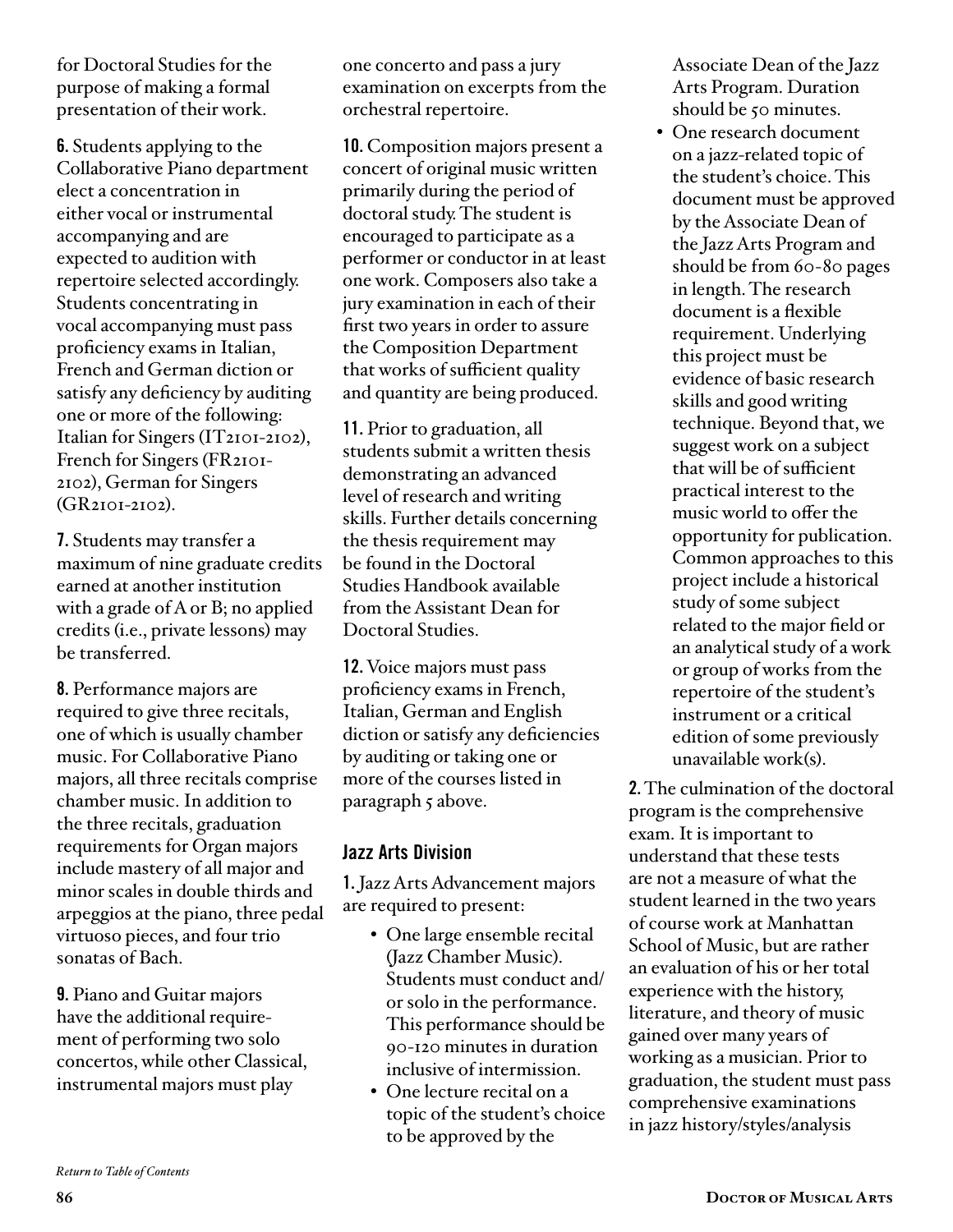(HSA Exam), theory/analysis (TA Exam), and improvisation (Improv Exam). The HSA Exam and the TA Exam are written exams. The HSA exam involves listening as well as writing and takes approximately three hours. The TA Exam involves analysis of scores and transcriptions as well as short composition exercises and takes approximately four hours. The Improv Exam is a playing and written examination that will take approximately one hour. In the Improv Exam, students are required to:

> • Provide their own accompanying trio and perform at the highest doctoral and professional level.

- Memorize and be fluent in all 60 compositions from years 5 and 6 of the departmental handbook (green book) and be prepared to play any of these compositions for the panel. The panel will select several of these pieces for performance.
- With the exception of the following compositions— Nica's Dream, Pensativa, Upper Manhattan Medical Group, Moments Notice, Airegin, Chega de Saudade, Stablemates, and In Your Own Sweet Way—know all of the remaining compositions from years 5 and 6 in 12 keys.
- Write and play a line on a given chord progression.

• Sight read and improvise on a composition that will be provided by the panel.

Upon completion of coursework, recitals, research document, and comprehensive exams (in this order), the student must present his or her thesis. The thesis is a 30-minute jazz orchestral work (for studio orchestra) to be performed in a Jazz Philharmonic concert. The student must solo in and/or conduct the work. The work must also be accompanied by extensive program notes.

#### Audition Requirements

For complete information regarding audition requirements and application information, please contact the Office of Admission and Financial Aid.

# *DOCTOR OF MUSICAL ARTS/CONDUCTING MAJOR*

| Major Lessons*                        | 6  | 6  | 6  | 6  |
|---------------------------------------|----|----|----|----|
| <b>Theory DM4101-4102</b>             | 3  | 3  |    |    |
| <b>Research Methods DM4150</b>        | 3  |    |    |    |
| <b>History Pedagogy DM4170</b>        |    | 3  |    |    |
| <b>Music History Elective</b>         | 3  | 3  |    |    |
| <b>Graduate Electives</b>             |    |    | 2  | 2  |
| <b>Doctoral Seminar DM3099</b>        |    |    |    |    |
| <b>Performance Practice DM3130</b>    |    |    | 3  |    |
| <b>Thesis Advisement DM4200</b>       |    |    | ∩  |    |
| <b>Comprehensive Exam DM4500</b>      |    |    |    |    |
| Performance Project/recitals** DM4490 |    | 2  |    | っ  |
| <b>Thesis Exam DM4550</b>             |    |    |    |    |
| Language Exam DM4510                  |    |    |    |    |
| <b>TOTAL: 60</b>                      | 15 | 17 | 13 | 15 |

*\*All Conducting majors focus in either choral or orchestral conducting; all will have at least one semester of lessons in the area that is not their focus. For conductors, lessons include significant podium time with an MSM ensemble.*

*\*\* Performance project credit in conducting may include complete programs orsignificant preparation and performance of works in larger programs. The final conducting recital will be a complete program.*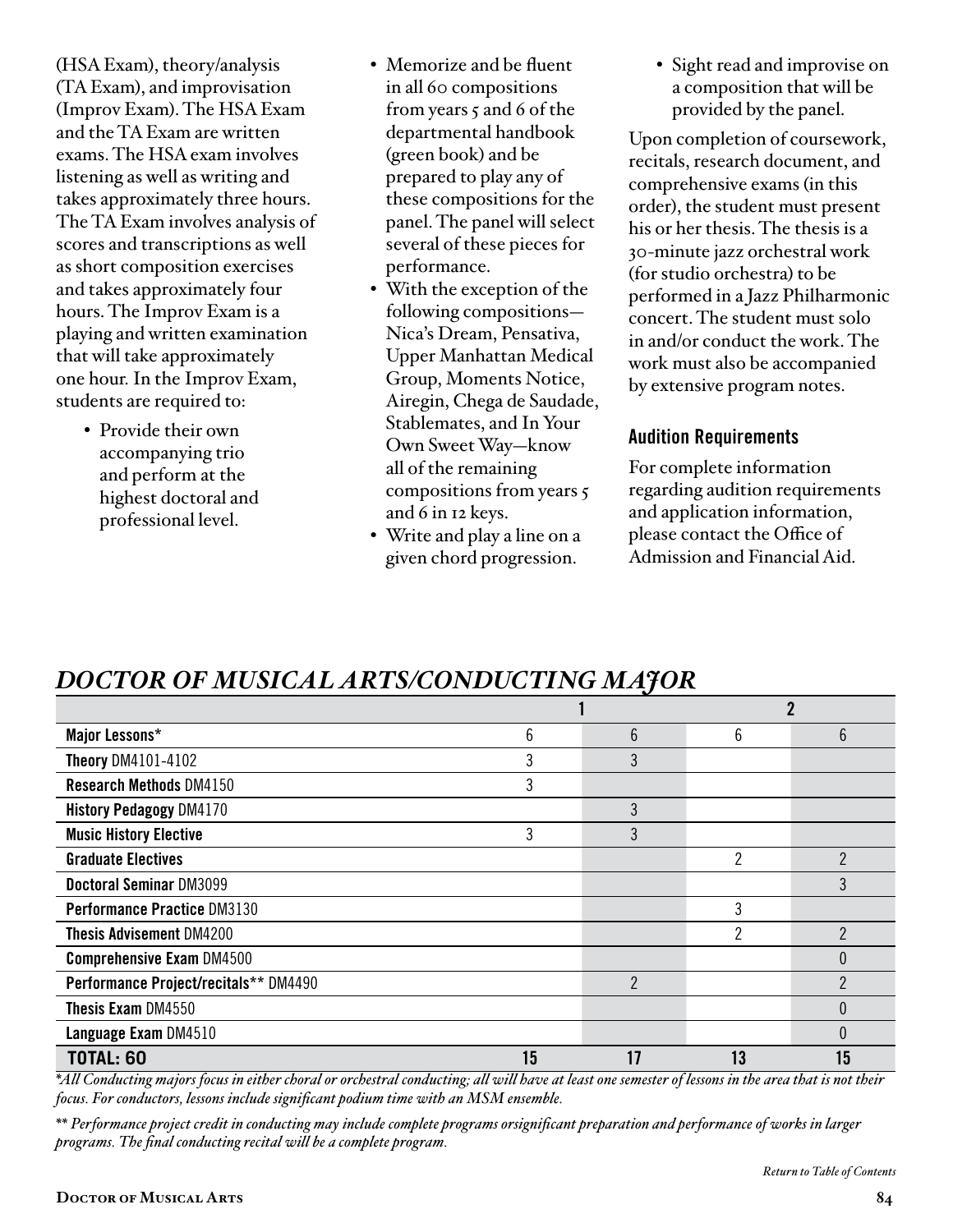# *DOCTOR OF MUSICAL ARTS/PIANO MAJOR*

| <b>SUGGESTED DISTRIBUTION BY YEAR AND SEMESTER</b> |    |                | $\overline{2}$ |                |
|----------------------------------------------------|----|----------------|----------------|----------------|
| <b>Major Lessons</b>                               | 6  | $6\phantom{1}$ | 6              | 6              |
| <b>Theory DM4101-4102</b>                          | 3  | 3              |                |                |
| Piano Pedagogy DM3050-3051                         | 3  | 3              |                |                |
| <b>Research Methods DM4150</b>                     | 3  |                |                |                |
| <b>History Pedagogy DM4170</b>                     |    | 3              |                |                |
| <b>Music History Elective</b>                      |    |                |                | 3              |
| <b>Graduate Elective</b>                           |    |                | 3              |                |
| <b>Doctoral Seminar DM3099</b>                     |    |                |                | 3              |
| <b>Performance Practices DM3130</b>                |    |                | 3              |                |
| <b>Thesis Advisement DM4500</b>                    |    |                | $\overline{2}$ | $\overline{2}$ |
| <b>Comprehensive Exam DM4500</b>                   |    |                |                | $\theta$       |
| Solo Recital DM4450                                |    | $\overline{2}$ |                | $\overline{2}$ |
| Performance Project DM4490                         |    |                | $\overline{2}$ |                |
| <b>Concerto DM4470</b>                             |    | $\theta$       |                | $\theta$       |
| <b>Thesis Exam DM4550</b>                          |    |                |                | $\theta$       |
| Language Exam DM4510                               |    |                |                | $\Omega$       |
| <b>TOTAL: 64</b>                                   | 15 | 17             | 16             | 16             |

# *DOCTOR OF MUSICAL ARTS/JAZZ ARTS ADVANCEMENT (COMPOSITION, PERFORMANCE, PEDAGOGY)*

| <b>SUGGESTED DISTRIBUTION BY YEAR AND SEMESTER</b> |                |         |    | $\mathbf 2$    |
|----------------------------------------------------|----------------|---------|----|----------------|
| <b>Major Lessons</b>                               | 6              | 6       | 6  | $6\phantom{1}$ |
| <b>Improvisation JP2500</b>                        | 3              | 3       | 3  | 3              |
| <b>Research Methods DM4150</b>                     | 3              |         |    |                |
| Jazz Seminar DMJ4700                               |                |         | 3  |                |
| The Artist Pedagogue DMJ4750                       |                | 3       |    |                |
| <b>Graduate Elective</b>                           |                | 2/3     |    | 3              |
| <b>Jazz History Elective</b>                       |                |         | 2  |                |
| <b>Research Document DMJ4800</b>                   |                |         | 2  |                |
| Lecture Recital DMJ4850                            | $\overline{c}$ |         |    |                |
| Jazz Chamber Ensemble Recital* DMJ4870             |                | 2       |    |                |
| <b>Thesis Advisement DM4200</b>                    |                |         |    | $\overline{2}$ |
| Thesis Exam* DM4550                                |                |         |    | $\overline{2}$ |
| <b>Comprehensive Exam DM4500</b>                   |                |         |    | 0              |
| <b>TOTAL: 62-63</b>                                | 14             | $16-17$ | 16 | 16             |

*\* The thesis exam is the performance of the thesis composition. Students must conduct and/or solo in the performances.*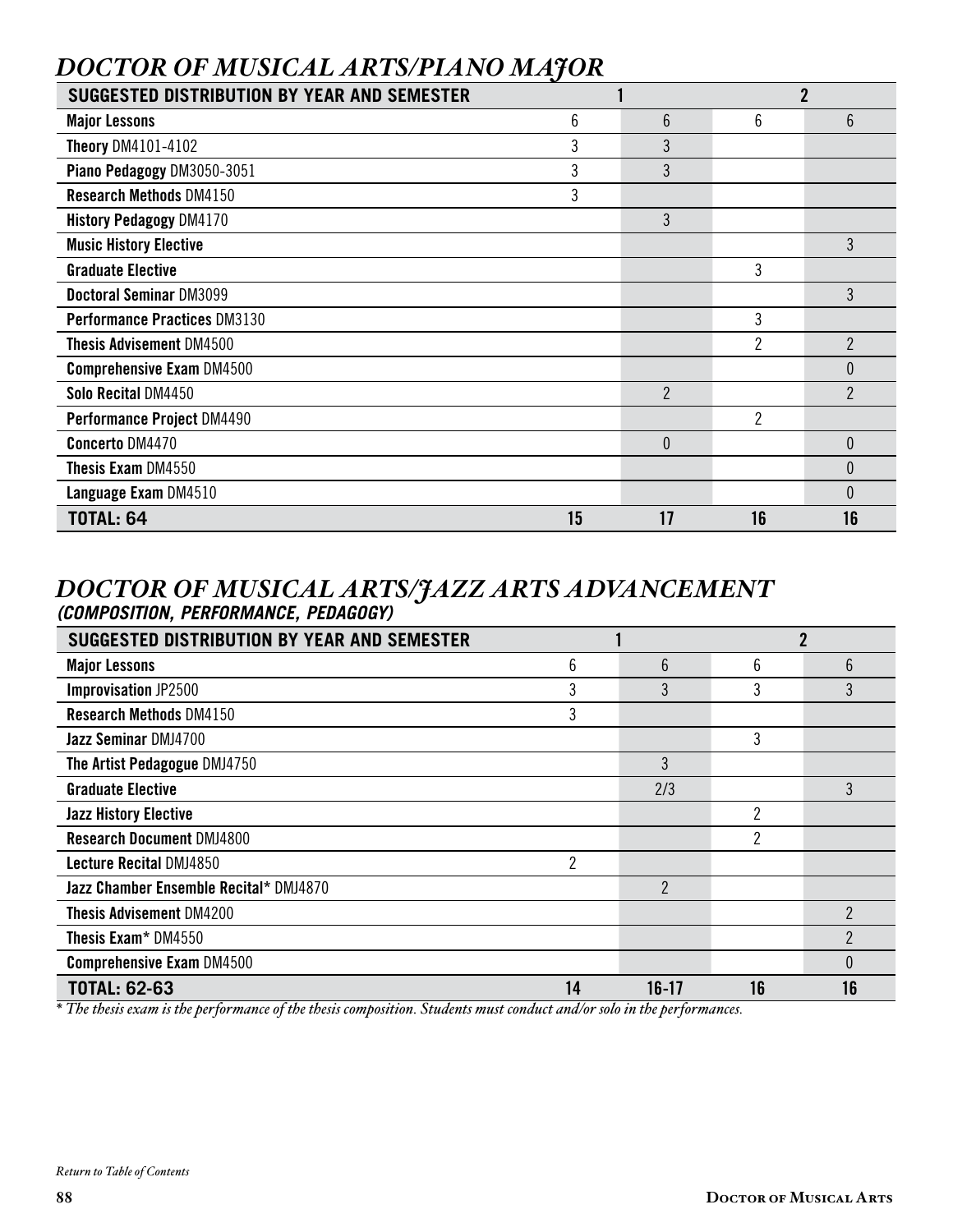# *DOCTOR OF MUSICAL ARTS/COMPOSITION MAJOR*

| SUGGESTED DISTRIBUTION BY YEAR AND SEMESTER |    |                |                |                |
|---------------------------------------------|----|----------------|----------------|----------------|
| <b>Major Lessons</b>                        | 6  | 6              | 6              | 6              |
| <b>Theory DM4101-4102</b>                   | 3  | 3              |                |                |
| <b>Research Methods DM4150</b>              | 3  |                |                |                |
| <b>History Pedagogy DM4170</b>              |    | 3              |                |                |
| <b>Music History Elective</b>               | 3  |                |                |                |
| <b>Graduate Elective</b>                    |    |                | 3              | $\overline{2}$ |
| Doctoral Seminar DM3099                     |    |                |                | 3              |
| <b>Performance Practices DM3130</b>         |    |                | 3              |                |
| <b>Thesis Advisement DM4200</b>             |    |                | $\overline{2}$ | $\overline{2}$ |
| <b>Comprehensive Examination DM4500</b>     |    |                |                | 0              |
| Performance of Original Comps. DM4560       |    |                | 2              |                |
| <b>Composition Jury</b>                     |    | $\overline{2}$ |                | $\overline{2}$ |
| <b>Thesis Exam DM4550</b>                   |    |                |                | $\theta$       |
| Language Exam DM4510                        |    |                |                | $\Omega$       |
| <b>TOTAL: 60</b>                            | 15 | 14             | 16             | 15             |

# *DOCTOR OF MUSICAL ARTS/ALL OTHER MAJORS*

| <b>SUGGESTED DISTRIBUTION BY YEAR AND SEMESTER</b>                   |    |                |                | $\overline{2}$   |
|----------------------------------------------------------------------|----|----------------|----------------|------------------|
| <b>Major Lessons</b>                                                 | 6  | 6              | 6              | $6 \overline{6}$ |
| <b>Theory DM4101-4102</b>                                            | 3  | 3              |                |                  |
| <b>Research Methods DM4150</b>                                       | 3  |                |                |                  |
| <b>History Pedagogy DM4170</b>                                       |    | 3              |                |                  |
| <b>Music History Elective</b>                                        | 3  |                |                |                  |
| Graduate Elective*                                                   |    |                | 3              | $\overline{2}$   |
| <b>Doctoral Seminar DM3099</b>                                       |    |                |                | 3                |
| <b>Performance Practices DM3130</b>                                  |    |                | 3              |                  |
| <b>Thesis Advisement DM4200</b>                                      |    |                | $\overline{2}$ | $\overline{2}$   |
| <b>Comprehensive Examination DM4500</b>                              |    |                |                | 0                |
| Solo Recital** DM4450                                                |    | $\overline{2}$ |                | $\overline{2}$   |
| Performance Project*** DM4490                                        |    |                | $\overline{2}$ |                  |
| <b>Concerto</b> (Orchestra Instruments and guitar only) DM4470       |    |                |                | $\theta$         |
| <b>Orchestral Excerpts Jury (Orchestra Instruments only)</b>         |    |                |                | $\Omega$         |
| <b>Collaborative Piano Seminar (Collaborative Piano majors only)</b> | 2  | $\mathfrak{p}$ | 2              | $\overline{2}$   |
| Thesis Exam DM4550                                                   |    |                |                | $\theta$         |
| Language Exam DM4510                                                 |    |                |                | $\Omega$         |
| <b>TOTAL: 60</b>                                                     | 17 | 16             | 18             | 17               |

*\*Collaborative piano majors need only 2 credits of graduate electives*

*\*\*Collaborative piano majors present ensemble recitals.*

*\*\*\* Organ majors usually present a third solo recital.*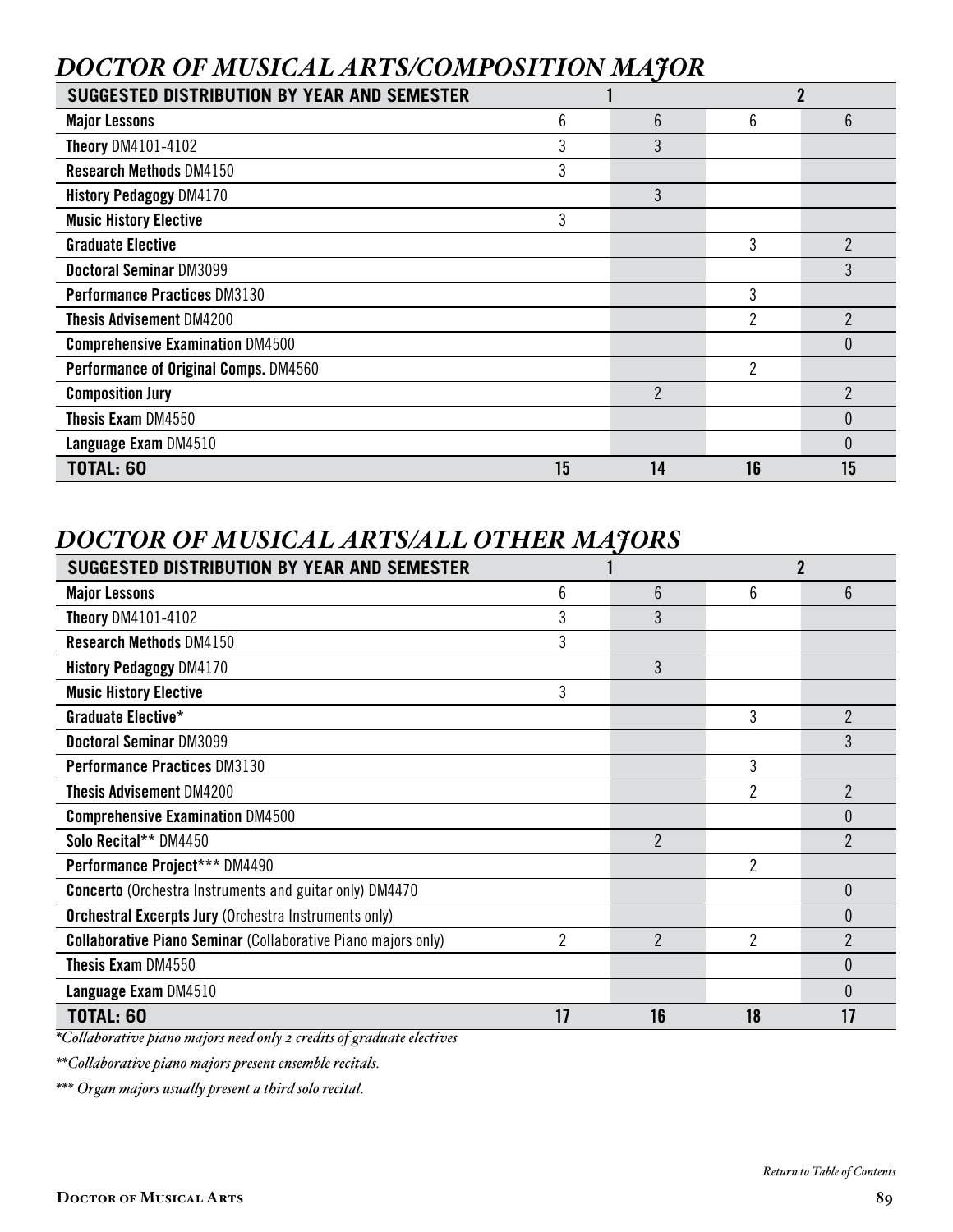# ARTIST DIPLOMA

The Artist Diploma is a oneyear course of study designed for students whose performance level is of the highest international standards, significantly above the level required of DMA or Postgraduate Diploma students. Artist Diploma students must be full time (a minimum of 12 credits per semester). The Artist Diploma is available in the following main areas of concentration: Classical Piano, Voice, Organ, Guitar, Collaborative Piano, and Orchestral Instruments.

#### Admission

Admission to the Artist Diploma degree program is based on a three-tier process: 1) an initial screening of applicants by videotape after which a student may be invited to 2) audition in person before the appropriate departmental faculty after which the student may be asked to 3) audition in person before members of the Artist Diploma Committee, chaired by the appropriate Vice President of Faculty.

#### Advisement

Students admitted to the program are advised by the Deans of Faculty and the appropriate Departmental Chair.

#### Audition Requirements

For complete information regarding audition requirements and application information, please contact the office of admission and financial aid.

#### *ARTIST DIPLOMA COLLABORATIVE PIANO*

| <b>SUGGESTED DISTRIBUTION BY SEMESTER</b> |  |
|-------------------------------------------|--|
| <b>Major Lessons</b>                      |  |
| <b>Graduate Electives</b>                 |  |
| <b>Chamber Music/Special Projects</b>     |  |
| <b>Recital</b>                            |  |
| <b>TOTAL: 24</b>                          |  |

#### *ARTIST DIPLOMA PIANO, GUITAR, AND ORCHESTRAL INSTRUMENTS*

| <b>SUGGESTED DISTRIBUTION BY SEMESTER</b> |  |
|-------------------------------------------|--|
| <b>Major Lessons</b>                      |  |
| <b>Graduate Electives</b>                 |  |
| <b>Chamber Music SP1500</b>               |  |
| <b>Recital</b>                            |  |
| <b>TOTAL: 24</b>                          |  |

#### *ARTIST DIPLOMA VOICE*

| SUGGESTED DISTRIBUTION BY SEMESTER |  |
|------------------------------------|--|
| <b>Major Lessons</b>               |  |
| <b>Graduate Electives</b>          |  |
| Role Preparation*                  |  |
| <b>Recital</b>                     |  |
| <b>TOTAL: 24</b>                   |  |

 *\*Selected in consultation with Dean of Academic Affairs, Chair of the Voice Department, and Associate Dean and Director of Vocal Arts.*

*[Return to Table of Contents](#page-2-0)*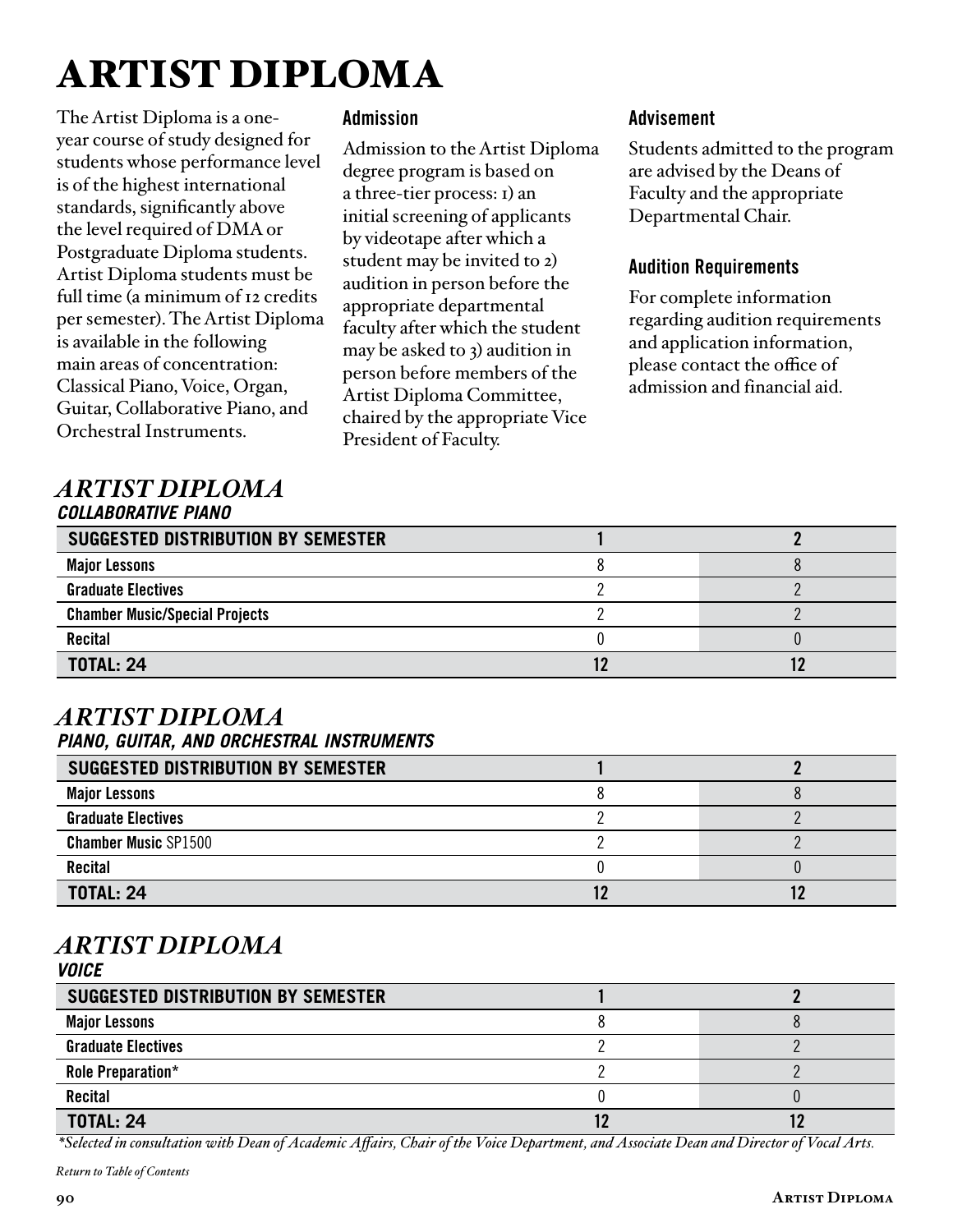# COURSE DESCRIPTIONS

*Please note: Courses listed in this catalogue are subject to changes initiated by department chairpersons or department directors and approved by the Curriculum Committee. Additions to all curricula are published annually by the Office of the Registrar. Courses and assigned faculty are subject to change.*

# *BRASS*

Major Lesson: *1 hr weekly/3–6 credits per semester*

# BR0003-0004 Brass Performance Class (Undergraduate)

*2 hrs weekly/1 credit per semester* 

## BR2003-2004 Brass Performance Class (Graduate)

*2 hrs weekly/2 credits per semester* 

A performance seminar and survey course for all Brass majors devoted to the brass player's development as a professional, both onstage and off. Discussions of pedagogy, practice techniques, audition preparation, and related subjects. Selected reading. Class members perform and discuss orchestral, chamber, and solo performance.

# *COLLABORATIVE PIANO*

Major Lesson: *1 hr weekly/5 credits per semester*

Students explore standard vocal and instrumental repertoire in detail with the instructor. Vocal or instrumental emphasis depends upon area of specialization. Technical problemsolving is stressed.

# AC2091-92, AC2111-12– Instrumental AC2093-94, AC2113-14–Vocal Collaborative Piano Seminar

*2-3 hrs weekly/2 credits per semester*

A weekly meeting of collaborative piano majors which will explore accompanying and vocal and instrumental coaching techniques, emphasizing the interaction between partners and the musical style and performance problems in a wide range of instrumental and vocal repertory.

*(Open to collaborative piano majors or by invitation of instructor)*

#### AC2031-2032, AC2041-2042 Collaborative Piano Practicum *1 credit per semester*

The opportunity for hands-on learning in vocal and instrumental studios on a weekly basis, investigating the relationship of other performers' techniques to one's own accompanying facility and repertory. Special assignments to opera projects and master classes.

*(Open to collaborative piano majors only)*

# *COMPOSITION*

Major Lesson: *1 hr weekly/3-6 credits per semester*

## CP1999 Composition Forum

*1.5 hr weekly/1 credit per semester* 

This course is designed for all composition students at MSM and includes student analysis and discussion of their own works, critical analysis of contemporary works recently performed in NYC, guest appearances by visiting composers, master classes, discussions of notation, lectures on advanced instrumental and vocal techniques, notation, score and part preparation, and the life of a composer after graduation.

*Required of all Composition Students, Undergraduate and Graduate.*

## CP0131-0132 Freshman Instrumentation

*1 hrs weekly/1 credit per semester* 

A study of orchestral instruments. Arranging and writing for small ensembles.

# CP0231-0232 Sophomore **Orchestration**

*1.5 hrs weekly/1 credit per semester* 

Arranging and writing for large ensembles.

*Prerequisite: CP0131-0132 or the equivalent.*

# CP0331-0332 Junior Orchestration

*1 hr weekly/1 credit per semester*

Arranging and writing for orchestra.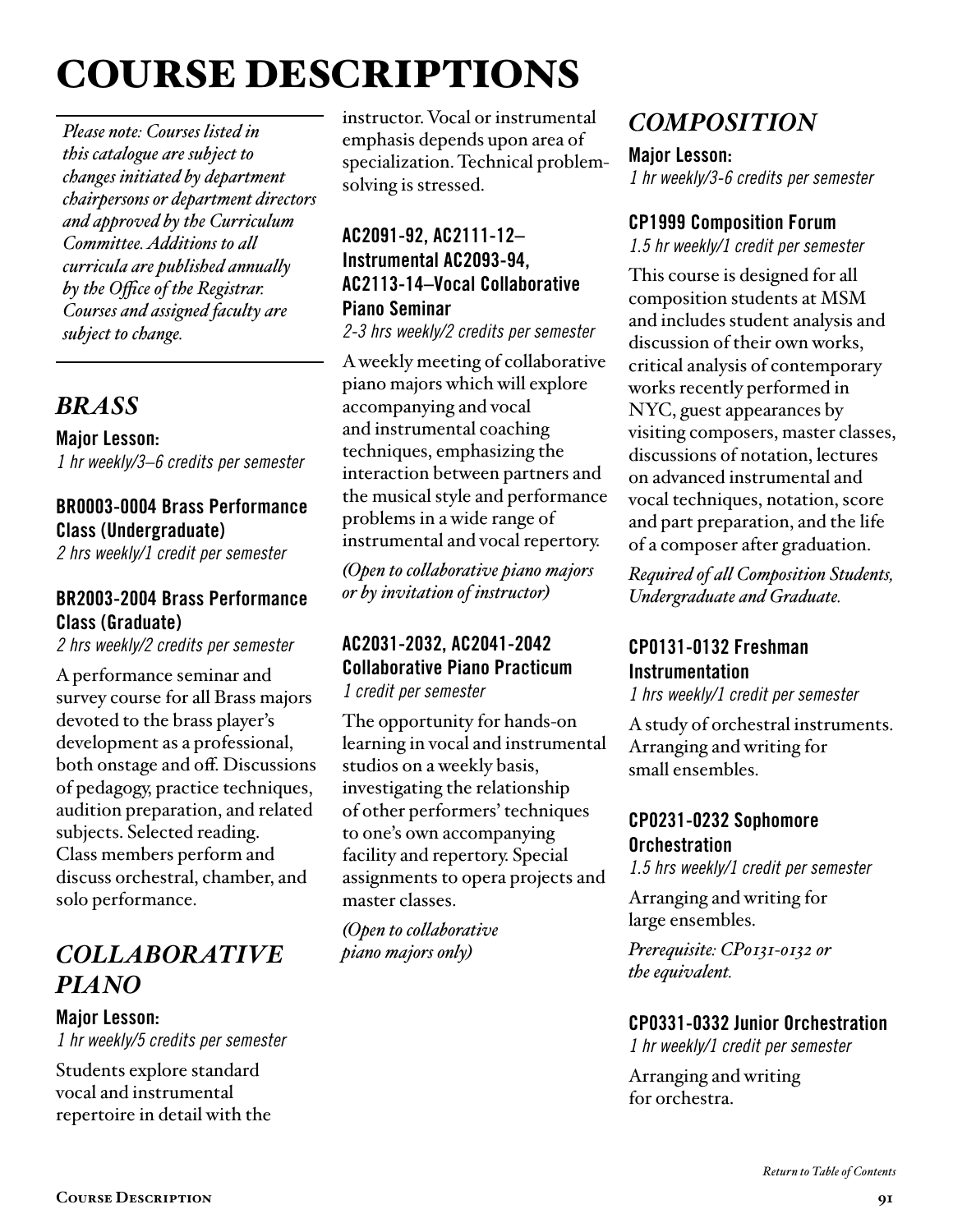*Prerequisite: CP0231-0232 or the equivalent.*

#### CP0421-0422 Undergraduate Form and Analysis

*2 hrs weekly/2 credits per semester* 

Analysis of 20th-century music. The first semester focuses on Debussy, Stravinsky, Bartok and the Second Viennese School. The second semester begins with Neo-Classicism and continues with postwar developments to the present. Readings from theorists and composers as well as composition exercises comprise weekly assignments.

#### CP1300 Living in Sound

#### *2 hrs weekly/2 credits per semester*

Did you know there is no such thing as an ear lid? The fraction of information lost with a blink is not lost on the ear. Current archeoacoustic studies have shown that prehistoric people navigated caves by using sound as sonar. This means our ears have the capacity to distinguish between the different densities of substances, the volumes of spaces and the distances between objects. Indeed, measuring distance is more accurate when understood aurally than visually.

This course explores what information an open ear can give. It looks at the deep listening theories of Pauline Oliveros and the work of sound artists and composers like Murray Schafer, Bernhard Leitner, David Dunn, Christina Kubisch, Alvin Lucier, Hanna Hartman, Paul Panhuysen, Laurie Anderson, Hildegard Westerkamp, David Byrne, Jürg Frey, Laurie Spiegel,

Max Neuhaus, Paul DeMarinis, Peter Ablinger, David Dunn, John Grznich, Peter Cusack and Mary Jane Leach. The aim of this course is to refine listening within natural and built environments. In addition to weekly assignments that are basically thought experiments, the final assessment involves the creation of a sound installation.

#### CP1500 Tuning Systems and Acoustics

*2 hrs weekly/2 credits per semester*

This course will explore the origins and development of tuning systems and acoustics from Ancient Greece to the present and projecting into the fuure. It is designed to enable students with Western music skills and aesthetics to broaden their understanding and performance skills beyond the 12 notes of the equal tempered scale and the acoustics of traditional concert halls. We will learn the basics of just intonation, historical temperaments, microtonality, and how these tuning systems, along with the acoustical making throughout the ages. We will also learn the fundamental principles of the physics of sound, exploring how the harmonic series, resonance, acoustics, and now technology have provided the foundation for the music of various cultures throughout history.

Techniques and processes for creating and performing music in alternate unings will be reviewed and discussed, including various methods of microtonal notation and MIDI playback.

The class will include a survey of seminal works by composers working with alternate tunings and acoustical models. Classes will be a mixture of lectures, discussion, class presentations, music demonstrations and guest performances. The course is open to music students with basic knowledge of music theory.

## CP1600 Experimental Indeterminate Music

*2 hrs weekly/2 credits per semester*

This course focuses on the study, interpretation, and composition of text-based scores, graphic scores, and practices of free improvisation, exploring a spectrum of methods used to create music with elements of indeterminacy. It is designed to provide students with the tools and experience to apply these methods to best serve their own creative practices. In each class, we will study and discuss the compositional methods and philosophies of relevant composers as well as learn and perform select works together.

Annea Lockwood, Karlheinz Stockhausen, Carolyn Chen, Sarah Hennies, Cornelius Cardew, Sophia Jernberg, Pamela Z, John Coltrane, and inti figgis-vizueta are just a few of the artists whom we will study or perform. Students will synthesize their score study, performances, and reading assignments into a series of their own compositions that will be performed and discussed in class. The course will culminate with a concert of student compositions.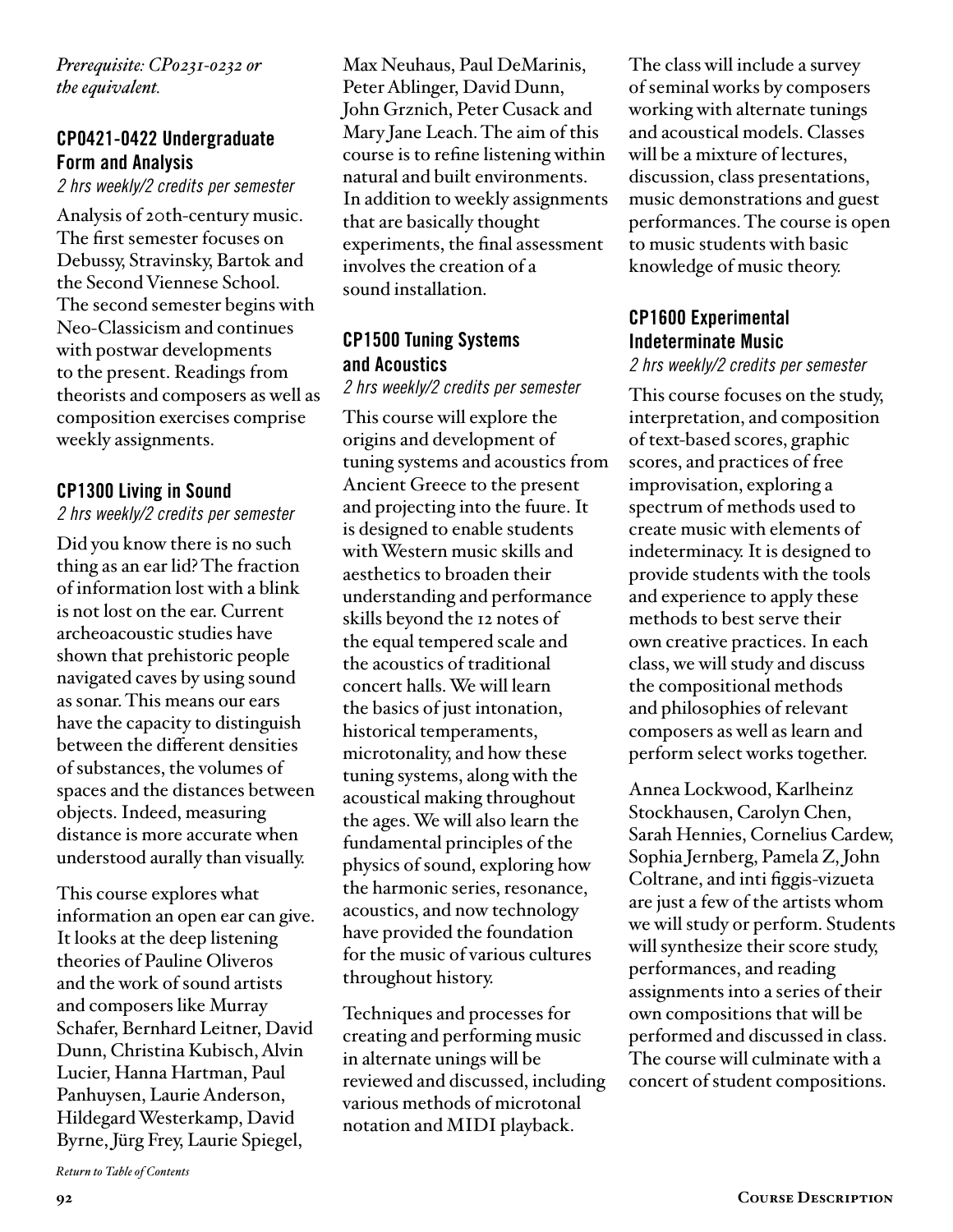## CP1720-1730 Electronic Music for Undergraduate Students

*2 hrs weekly/2 credits per semester*

An introduction to digital audio and digital signal processing, including Kyma, Pro Tools, and other software, as techniques for composition. The goal of the course is to provide students with the skills and a conceptual foundation for advanced work. Students will have access to the electronic music studio to do creative work to be performed at an end-of-the-term concert.

#### CP2171-2172 Graduate Form and Analysis

*3 hrs weekly/3 credits per semester* 

Analysis of 20th-century music. The first semester focuses on Debussy, Stravinsky, Bartók and the Second Viennese School. The second semester begins with Neo-Classicism and continues with postwar developments to the present. Readings from theorists and composers as well as composition exercises comprise weekly assignments.

#### CP2181-2182 Score Reading Seminar

*2 hrs weekly/2 credits per semester*

An in-depth study of scorereading for composers, from string quartets to symphonic literature. An adjunct to conducting, it aids the understanding of clefs, transposed instruments and contemporary scores.

## CP2201-2202 Advanced **Orchestration**

*2 hrs weekly/2 credits per semester* 

Intensive study of the specific technical issues of all instruments. Weekly presentation by individual instrumentalists.

*Prerequisite: Graduate standing or permission of the instructor.*

#### CP2600-2601 Electronic Music for Graduate Students

*2 hrs weekly/2 credits per semester*

The goal of this course is to provide students with the skills and concepts necessary to use electronic instruments and software in composing and performing music. The course includes intensive use of digital audio and signal processing software, including Kyma, Pro Tools, and other programs. Students will have access to the electronic music studio to do creative work which will be performed in an end-ofthe-term concert.

# CP2711-2712 Composition for Non-Composition Majors

*2 hrs weekly/2 credits per semester* 

The writing of simple original compositions with emphasis upon the individual's creative style.

## CP2811 Composing for (and with) the Voice

*2 hrs weekly/2 credits per semester*

Vocal composition explored by combining practical techniques with historical perspectives, including music from a variety of cultures and genres. The

relationship and interaction of composer to singer will be examined citing specific examples (from Handel to Berio) and leading to the actualization of student works with student singers. Composition of short vocal studies will lead to a final vocal composition presented in a class recital.

# *CONDUCTING*

# CD0111-0112 Introduction to Choral Conducting

*2 hrs weekly/2 credits per semester* 

A course designed to acquaint the student with the fundamentals of choral conducting through classroom performance. Basic baton technique is studied and elementary problems in phrasing, balance, and tone are introduced.

*Prerequisite: TH0004.*

## CD0211-0212 Introduction to Orchestral Conducting

*2 hrs weekly/2 credits per semester* 

A course designed to acquaint the student with the fundamentals of orchestral conducting through classroom performance employing an ensemble of orchestral instrument majors. Basic baton technique is studied with particular emphasis on its relationship to musical interpretation. Elementary problems in phrasing, balance, tone, color, etc. are introduced, using the classical symphonic literature. Students must have some acquaintance with orchestration, elementary score reading, and simple transposition.

*Prerequisite: TH0004.*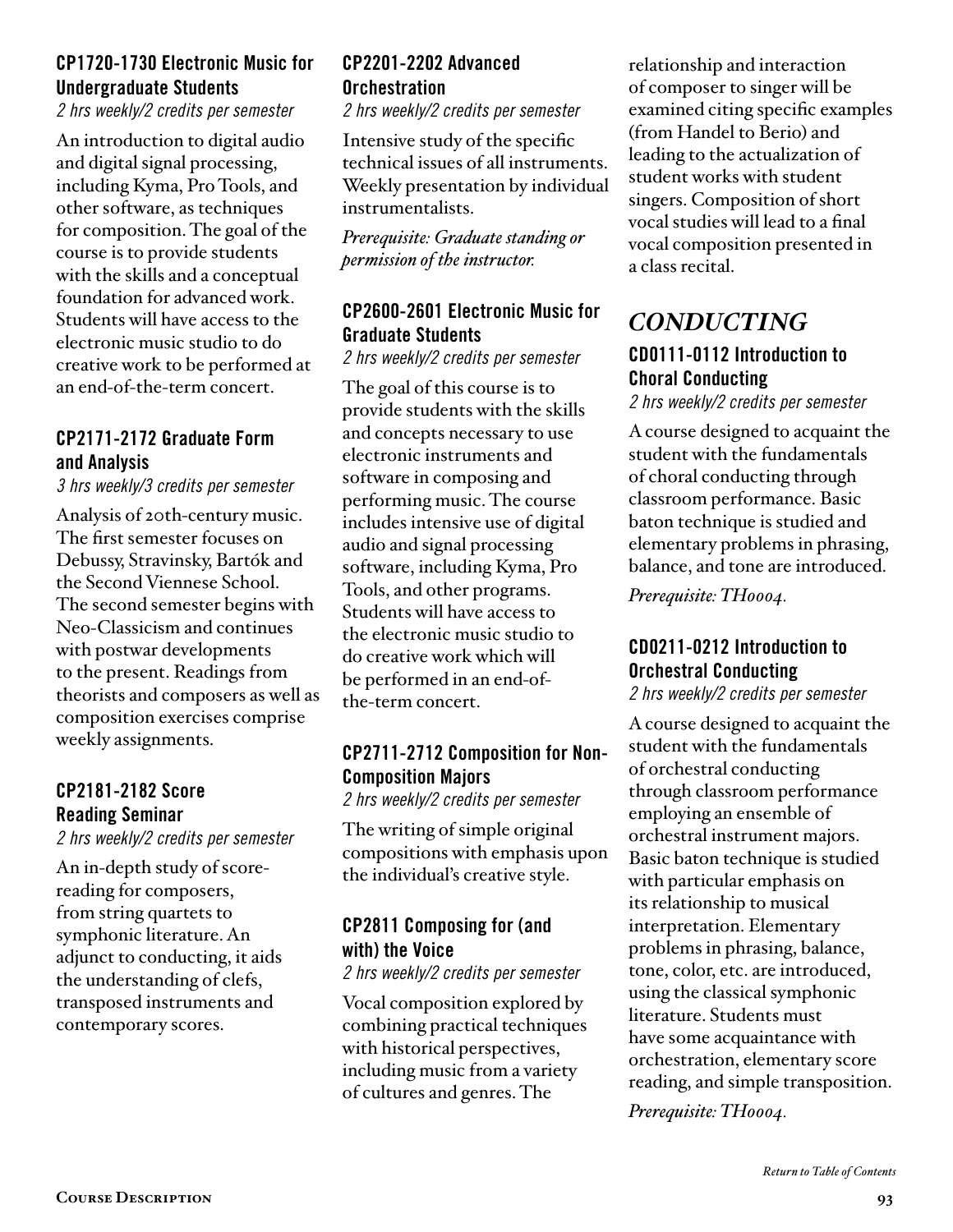## <span id="page-93-0"></span>CD2011-2012 Advanced Orchestral Conducting

*2 hrs weekly/2 credits per semester* 

A course designed for students wishing to investigate the problems of working with orchestras at a more advanced level. Emphasis is on technique, style and repertoire. Students must have a thorough background in basic musical skills and previous training in conducting.

*Prerequisite: CD0211-0212 or the equivalent.*

#### CD2911-2912 Advanced Choral Conducting

*2 hrs weekly/2 credits per semester*

A course designed to acquaint the student with the fundamentals of choral conducting through classroom performance. Basic baton technique is studied in terms of elementary problems in interpretation. Phrasing, diction, balance and intonation are studied using sacred choral literature of all periods.

*Prerequisite: Graduate standing.*

#### CD2931-2932 Choral Repertoire

*2 hrs weekly/2 credits per semester*

An in-depth study of sacred choral literature; conductiong practicum including conducting from the console and accompanying at the organ.

# *CONTEMPORARY PERFORMANCE*

#### CT6000 Major Instrument Seminar

*1 hr weekly/4 credits per semester*

This performance seminar fulfills the private lesson requirement for students in the Contemporary

*[Return to Table of Contents](#page-2-0)*

Performance Program. Students are assigned by instrument to the studio of the corresponding CPP faculty member(s). Weekly lessons provide a forum for in-depth study of classical contemporary music.

#### CT1071 Contemporary Ensemble

*Up to 9 hrs weekly/2 credits per semester*

Students in the Contemporary Performance Program form the core of Tactus, Manhattan School of Music's premier contemporary ensemble. Participation in CT<sub>1071</sub> is required during each semester of study in the Contemporary Performance Program. Class periods are used for rehearsals, coachings, master classes, repertoire classes, composer readings, workshops, and CPP special events. Students focus on many aspects of contemporary music study, including performance with electronics, improvisation, and overall stylistic fluency. Tactus presents 6 public performances a year at the Manhattan School of Music.

# CT1700 Composer/ Performer Project

*1 hr weekly/1 credit per semester*

The Composer/Performer Project [CPP II] is an assigned collaboration between a 2ndyear CPP student and an MSM composer. It results in the creation of a short solo work to be performed during the 2nd semester. In the 1st semester the CPP students make a presentation of the historically groundbreaking works and

extended techniques for their instruments.There are written assignments throughout the year to document the collaborative process with the composer.

#### CT1960 Contemporary Music Survey, 1900-1960

*3 hrs weekly/3 credits per semester/Fall*

This course is an overview of the evolution of musical modernism, with an emphasis on linking together composers, important works, concepts, and trends, to create an overall map of the early 20th century. Course work centers on weekly readings, writings assignments, and robust inclass discussions.

*\*Course runs alternate years.*

#### CT1961 Contemporary Music Survey, 1961-the Present *3 hrs weekly/3 credits per*

*semester/Spring*

This course is an overview of the evolution of musical modernism and postmodernism, with an emphasis on linking together composers, important works, concepts, and trends, to create an overall map of the late 20th century and early 21st century. Course work centers on weekly readings, writings assignments, and robust in-class discussions.

*\*Course runs alternate years.*

#### CT1999 Composer Workshop/Reading

*4 hrs total, meets twice a semester/1 credit per semester*

The Composer Workshop/ Reading happens twice each semester. For the workshops, MSM composition students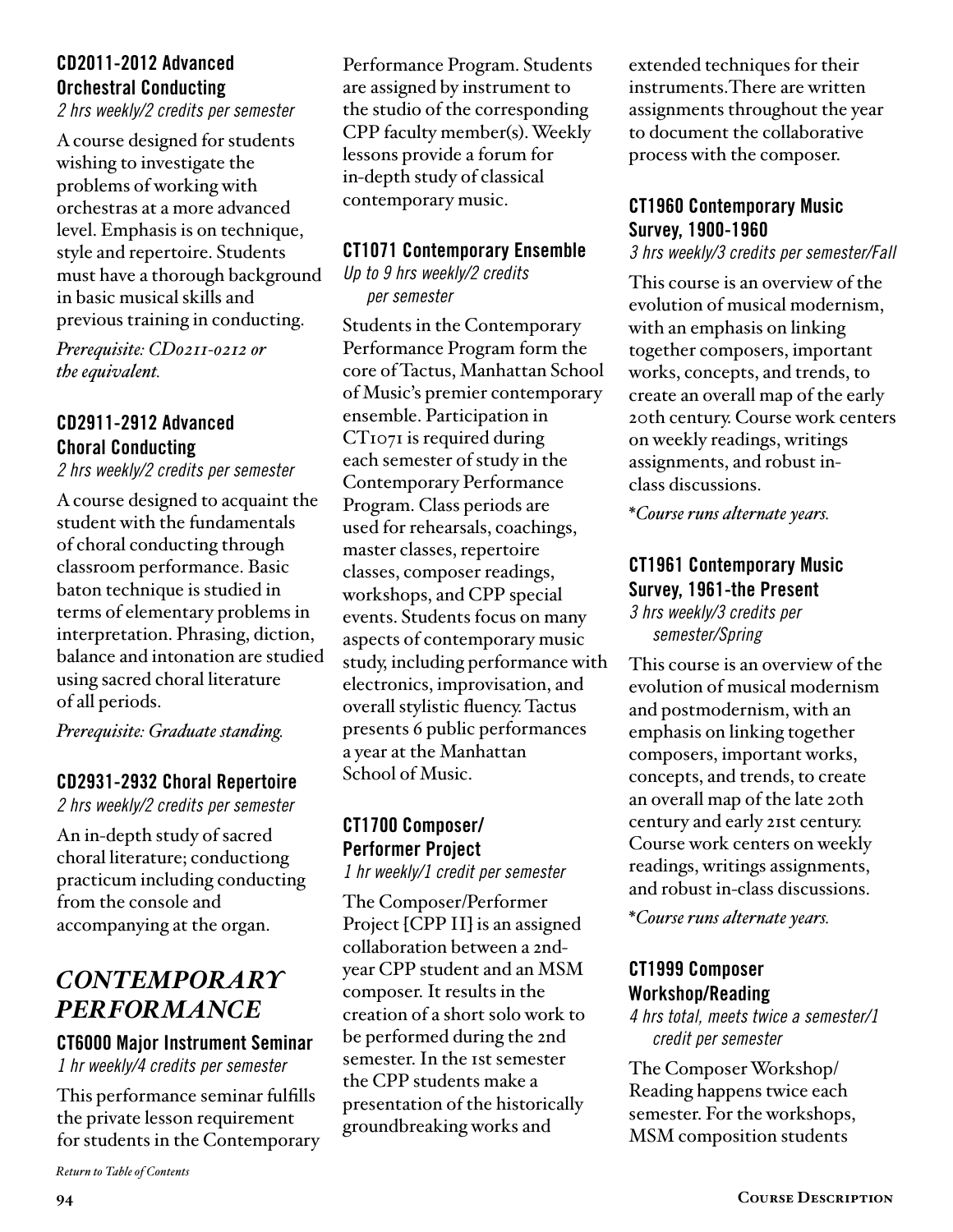submit pieces and/or sketches that are played by CPP students. For the readings, CPP students perform assignments submitted by members of MSM's orchestration classes. The course provides a platform for live hearings of student works. CPP students are expected to perform at a reasonable level, and to contributive constructively to class discussions.

#### CT2200 Contemporary Musicianship

*2 hrs weekly/2 credits*

CT 2200 is an advanced class geared toward polishing the skills necessary for the performance of music of the 20th and 21st centuries. The course focuses on relative pitch, intervallic, and rhythmic skills, with an emphasis on sight singing.

## CT2700 Performing with Electronics 1

#### *2 hrs weekly per semester/2 credits/Fall*

The CT 2700 series provides students with hands-on experience performing and creating with technology, giving them access to an increasingly important body of technical and musical skills in digital music software and hardware, and equipping them with a knowledge of current practices in the field. CT 2700 is a prerequisite for CT 2701, as are both for CT 2702. Exceptions are considered based upon experience, knowledge, and desire. Please approach the instructor directly.

The first semester (Fall) is an entry level course focusing on selfsufficiency in performance with a

concentration on understanding amplification, negotiating recording and performance with software, and building a personal electronics toolkit for current practice.

## CT2701 Performing with Electronics 2

*2 hrs weekly/2 credits/Spring* 

The second semester course (Spring) expands on the first course with more of a concentration on synthesis and Max/MSP, an object-oriented software program used heavily in composition, performance, sound, and video design in everything from academic music to popular music (Aphex Twin).

## CT2702 Performing with Electronics 3

*2 hrs weekly/2 credits/Fall*

Advanced Performing with Electronics (offered both semesters), is a project based course, self-motivated and designed, that focuseson preparation for three concerts each semester wherein the classbands together to produce a lunchtime event. Students have the opportunity to further design their own electronics "rig" and practice, and freely explore particular musical paradigms which might be "out of the box" for them.

# CT2703 Performing with Electronics 4

*2 hrs weekly/2 credits/Spring*

Advanced Performing with Electronics (offered both semesters), is a project based

course, self-motivated and designed, that focuseson preparation for three concerts each semester wherein the classbands together to produce a lunchtime event. Students have the opportunity to further design their own electronics "rig" and practice, and freely explore particular musical paradigms which might be "out of the box" for them.

## JURIES

The Office of the Registrar assigns jury days and times for students at MSM. CPP juries take place in early May. Each jury is 15 minutes long. Both 1st-year and 2nd-year CPP students are required to participate. 1st year students

Please present three works:

- One piece from the 20th century
- One piece from 21st century
- One contemporary etude, or etude-like piece 2nd year students

Please present three works:

- One piece written in the last ten years
- One piece demonstrating significant technical skill
- One piece of the player's choosing

Students are responsible for providing their own accompanists, if needed. Please plan early, to avoid last-minute scheduling problems. Students may view their jury comments and scores at the Registrar's Office and may elect to share them with their teachers. All juries are graded on a 10-point scale. The student's jury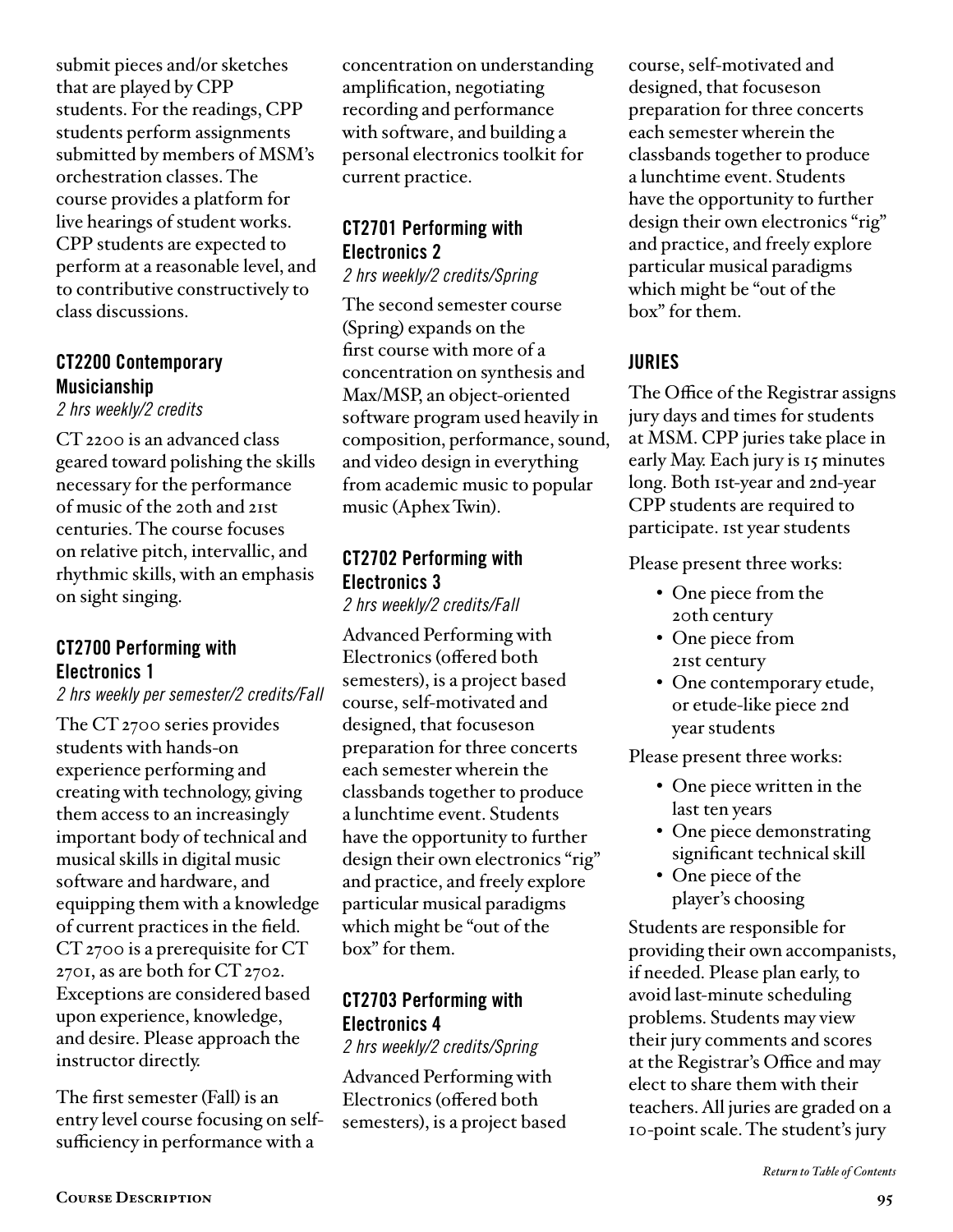grade is the average of all scores received at the jury. The Provost's Office will consider a student petition for jury postponement, but only in the case of an extreme medical condition (documented by a physician), sudden family emergency, or other exceptional circumstance. In all other cases, a student who fails to play a scheduled jury will receive an "F" for that jury. A failed jury may result in academic probation or dismissal from MSM. A postponed jury must be successfully completed not later than the first two weeks of the subsequent semester.

# *DOCTORAL PROGRAM*

#### DM3050-3051 Teaching Piano in Higher Education

*3 hrs weekly/3 credits per semester*

This course provides comprehensive exploration in all areas of collegiate piano teaching. Fall semester focuses on adult group piano and job preparation. This includes a survey of current college piano texts, observations and a teaching practicum. Spring semester focuses on teaching in the private studio and the technique of giving a master class. Selected reading assignments and careful examination of musical scores, recordings and video resources will provide a foundation of knowledge from which to demonstrate critical thinking about the art of teaching piano. Students will give presentations and participate in a teaching practicum.

## DM3099 Doctoral History Seminar

*3 hrs weekly/3 credits/Spring semester*

An advanced seminar, the topic of which changes every year. Regular and active participation is expected of every class member, along with a formal research paper, and both written and oral examinations.

#### DM3130 Historical Performance Practice *3 hrs weekly/3 credits/Fall semester*

An intensive study of how Baroque music was meant to be performed. Students will study old and new editions, debate differing styles of performance and the nature and value of authenticity, and will put these ideas into practice by means of class and public performance.

## IS4000-4999 Independent Study

Conference with an advisor in connection with independent projects. Proposals are submitted for approval to the Office of Doctoral Studies prior to electing the course for credit. It is recommended that students consult with the advisor of their choice before submitting a proposal.

# DM4101-4102 Theory Analysis/Pedagogy

*3 hrs weekly/3 credits per semester* 

A survey of various analytical techniques and systems as well as study of the techniques and materials of teaching music theory at the college undergraduate level. Practice teaching is emphasized.

#### DM4150 Research Methods

*3 hrs weekly/3 credits/Fall semester*

An introduction to the techniques of scholarly research: bibliography, documentation and style specifically applicable to the writing of a graduate thesis.

## DM4170 History Pedagogy

#### *3 hrs weekly/3 credits/Spring semester*

A seminar devoted to developing skills in the organization and presentation of historical materials in a pedagogical setting. Class members practice selecting topics, utilizing research techniques, preparing and presenting lectures and administering examinations.

## DM4200 Thesis Advisement

*10 hrs as arranged/2 credits per semester*

Conference in connection with the preparation of a thesis.

# DM4450 Doctoral Recital (Performance majors only)

*2 programs/2 credits per recital*

One recital in each of the first two years. Students must register for DM4450 for each program.

# DM4460 Performance of Original Compositions (Composition majors only)

*1 program/2 credits*

A program of original solo or chamber music adjudicated by a specially appointed jury.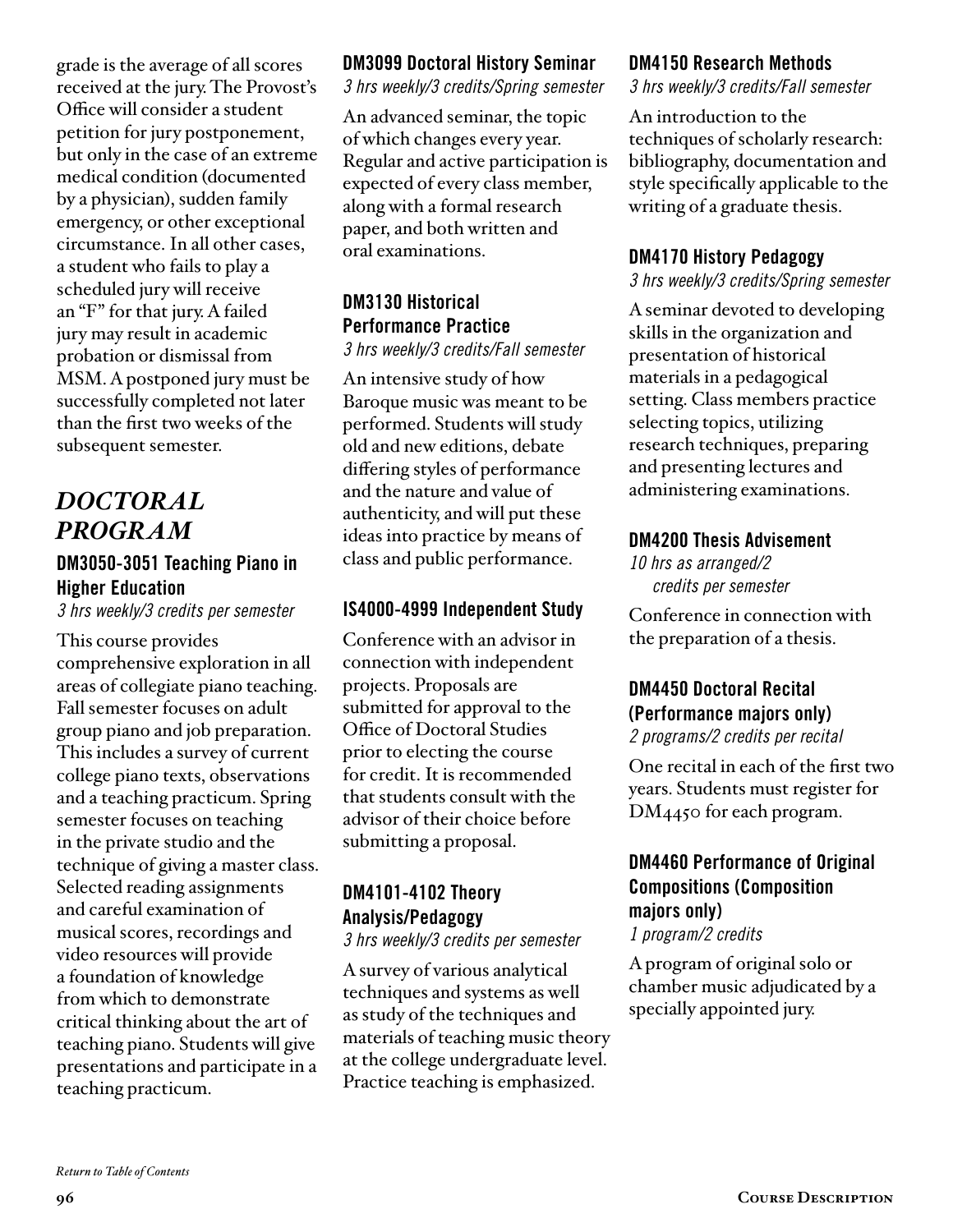#### DM4470 Concerto Performance *No credit*

A performance requirement for Piano and Guitar majors adjudicated by a specially appointed jury.

## DM4490 Performance Project (Performance majors only)

A performance requirement that varies according to the major and is adjudicated by a specially appointed jury.

#### DM4500

#### Comprehensive Examination *3 credits*

An examination which focuses on the major field and musical knowledge in the fields of theory/ analysis and music history and literature. It may not be taken prior to the completion of required courses.

#### DM4550 Thesis Examination

*No credit. Special fee of \$100.00*

Upon approval of the advisor, the document is submitted to the Office of Doctoral Studies. It is then examined by one or two readers, depending on the scope and complexity of the topic. The Associate Dean for Doctoral Studies confers with the student to reconcile the views of the readers with those of the student and his or her advisor.

## DM5200 Thesis Research

*12 credits\*/Fall and Spring semesters* 

This course facilitates the student's completion of the thesis requirement through independent study supervised and monitored by the Associate Dean of Doctoral

Studies and the Doctoral Committee. Students are required to maintain active research on a thesis topic and to document their work through periodic written reports to, and direct consultations with, the Doctoral Committee. The Committee will evaluate the substance of the work done and make suggestions regarding the direction and progress of the research. *\*Fee of \$750 will be charged.* 

# *GUITAR*

Major Lesson: *1 hr weekly/3–6 credits per semester* 

# GT0111-0112 History and Literature of the Classic Guitar

*1 hr weekly/1 credit per semester* 

The study of the literature of guitar-related instruments of the Renaissance and Baroque periods including the vihuela, four-course guitar, Baroque guitar, and Baroque lute. Through transcriptions and analysis students gain the necessary insights to assess the merits of editions of music from these stylistic periods as well as become acquainted with the performing practices of the time. Students also acquire techniques for researching original sources, as well as a working knowledge of the basic playing techniques of the original instruments.

# GT0211-0212 History and Literature of the Classic Guitar

*1 hr weekly/1 credit per semester* 

A continuation of GT0111-0112 to survey the solo and chamber music literature composed for

the guitar from the compositions of late 18th- and 19th-century masters through composers of the 20th century. The development of the classic guitar and performers on the instrument are also discussed.

# GT0411-0412, 1411-1412 Guitar Pedagogy

*1 hr weekly/1 credit per semester* 

A practical study of teaching techniques including a survey of methods and music available, an examination of differences in individual and group instruction, and discussion of the varying approaches for teaching students of different ages. The course also covers the effectiveness of various pedagogical approaches to technique and interpretative analysis, as well as the history of guitar pedagogy.

## GT0511-0512, GT0611-0612 Fretboard Harmony

*1 hr weekly/1 credit per semester* 

A course designed to develop a full knowledge of the fretboard through the study of fingerings, harmony, sight-reading, score reading, transposition and figured bass.

## GT2151-2152 Graduate Seminar in the History and Literature of the Guitar

*2 hrs weekly/2 credits per semester* 

An in-depth survey of the instruments, styles, notation systems, composers, and repertoire which has led the guitar from its origin through the most current developments. Through performance, transcription,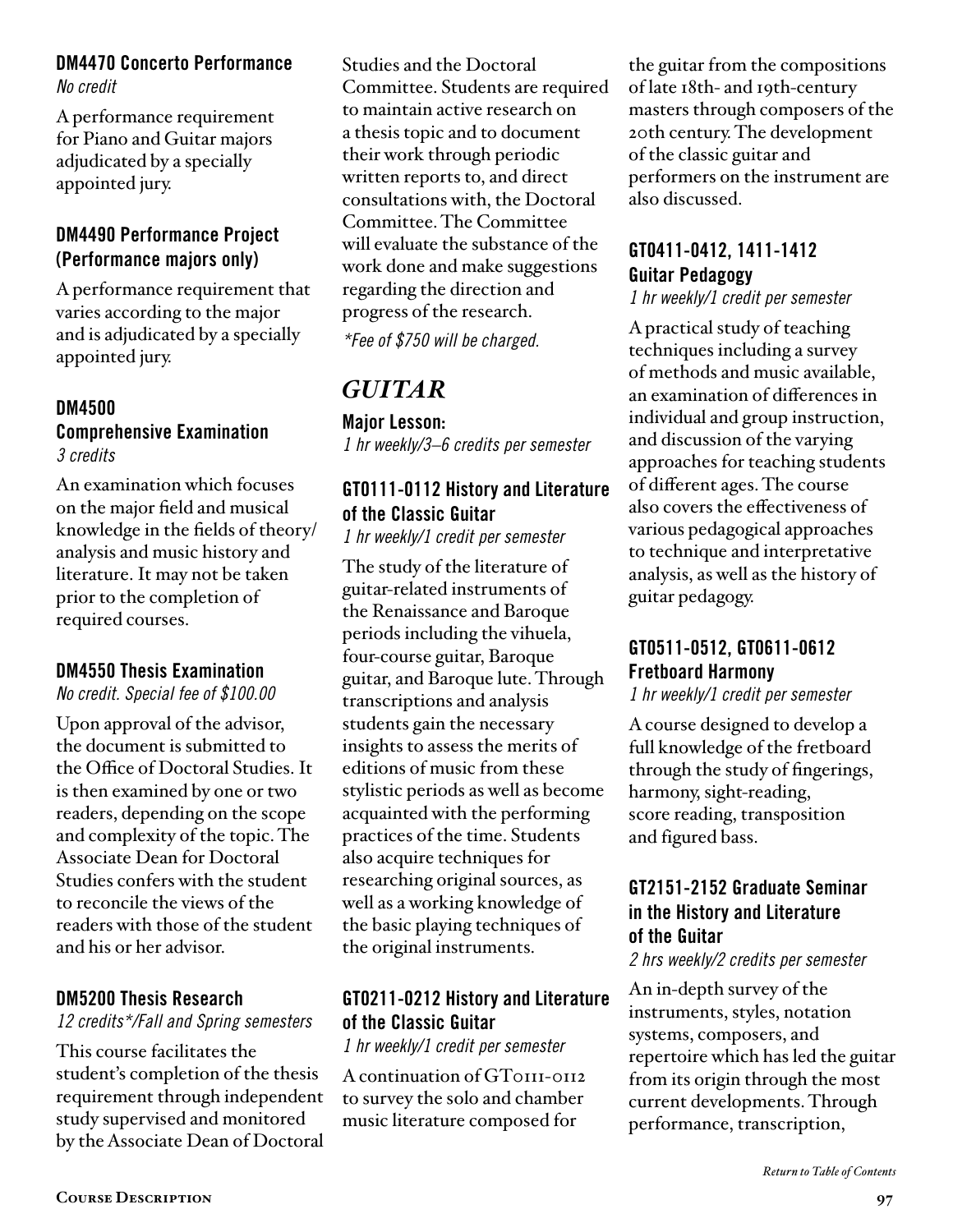bibliographic techniques and scholarly studies, the role of plucked instruments assumes a unique and influential position in the history of Western music.

*Prerequisite: Graduate standing.*

## GT0999 Guitar Performance Seminar

*2 hrs weekly/1 credit per semester* 

A weekly required performance class for all undergraduate Guitar majors to perform solo and chamber music repertoire.

#### GT2999 Guitar Performance Seminar

*2 hrs weekly/3 credits per semester* 

A weekly required performance class for all graduate Guitar majors to perform solo and chamber music repertoire.

# *HARP*

Major Lesson: *1 hr weekly/3–6 credits per semester* 

#### HR0151-0152, HR2151-2152 Orchestral Repertoire for Harp *2 hrs weekly/2 credits per semester*

Intensive study of selected major orchestral works. This class offers a spectrum of orchestral works which cannot be included on each year's orchestral program. Additional supervised research projects for graduate students.

## HR0451/HR2451 Harp Lab

*1hr weekly/1 credit per semester*

Students will play for each other and give comments to each other. We also discuss and share helpful ideas, including physical exercises, stretches and deep breathing,

practice and performance habits/strategies and meditate together to enhance our focus and relaxation.

# *HUMANITIES*  The Core Curriculum: Developing Intellect and Imagination

The Humanities Core is designed to develop the intellectual and imaginative abilities of students seeking to fully realize their potential as professional musicians, responsible citizens, and creative individuals. Concentrated study of world literature and cultural history provides a springboard for students to acquire the skills of careful reading, critical thinking, persuasive speech and effective writing that foster career advancement. Students should emerge from the core able to articulate their ideas in conversation and in writing, with a sensitivity to language, an appreciation of the literary imagination, and an understanding of the rich cultural legacy of the past.

## UNDERGRADUATE CORE

# HU0001-0004 Humanities Core: World Literature and Culture

*4 hrs weekly/3 credits per semester* 

Study in the humanities core includes a four-semester sequence of core seminars—Foundational Visions, The Questing Self, Rebels & Revolutions, and The Artist & Society—as well as a complementary set of lectures entitled The Advance of Civilization: Primitive to

Postmodern. The lectures survey the development of civilization from the ancient world to the new millennium, providing students with a critical overview of cultural accomplishment. The core seminars are the central component of the humanities program, organized thematically, surveying seminal works of world literature, and offering students the opportunity to discuss life enhancing ideas as they formulate a viable personal philosophy. The community formed by the students' collective endeavor constitutes the most valuable resource of the core, a community in which students develop a voice and an identity to ensure their meaningful participation in society. Working in concert to achieve these goals, the core seminars and lectures direct students to some of the most significant historical events, celebrity figures, and literary works that have shaped cultural history, in an effort to foster intellectual debate and stimulate evaluation of the rich cultural legacy we have inherited. Open to undergraduates only in the fall and spring semesters.

# HU0001 Foundational Visions: Myth and Morality in the Ancient World

*4 hrs weekly/3 credits/Fall semester*

A writing-intensive, cross-cultural exploration of the way in which ancient civilizations deploy the mythological imagination to invest the world with meaning and value, envision the relationship between the human and the divine, present human beings as ethical agents confronted with moral choices, and foster systems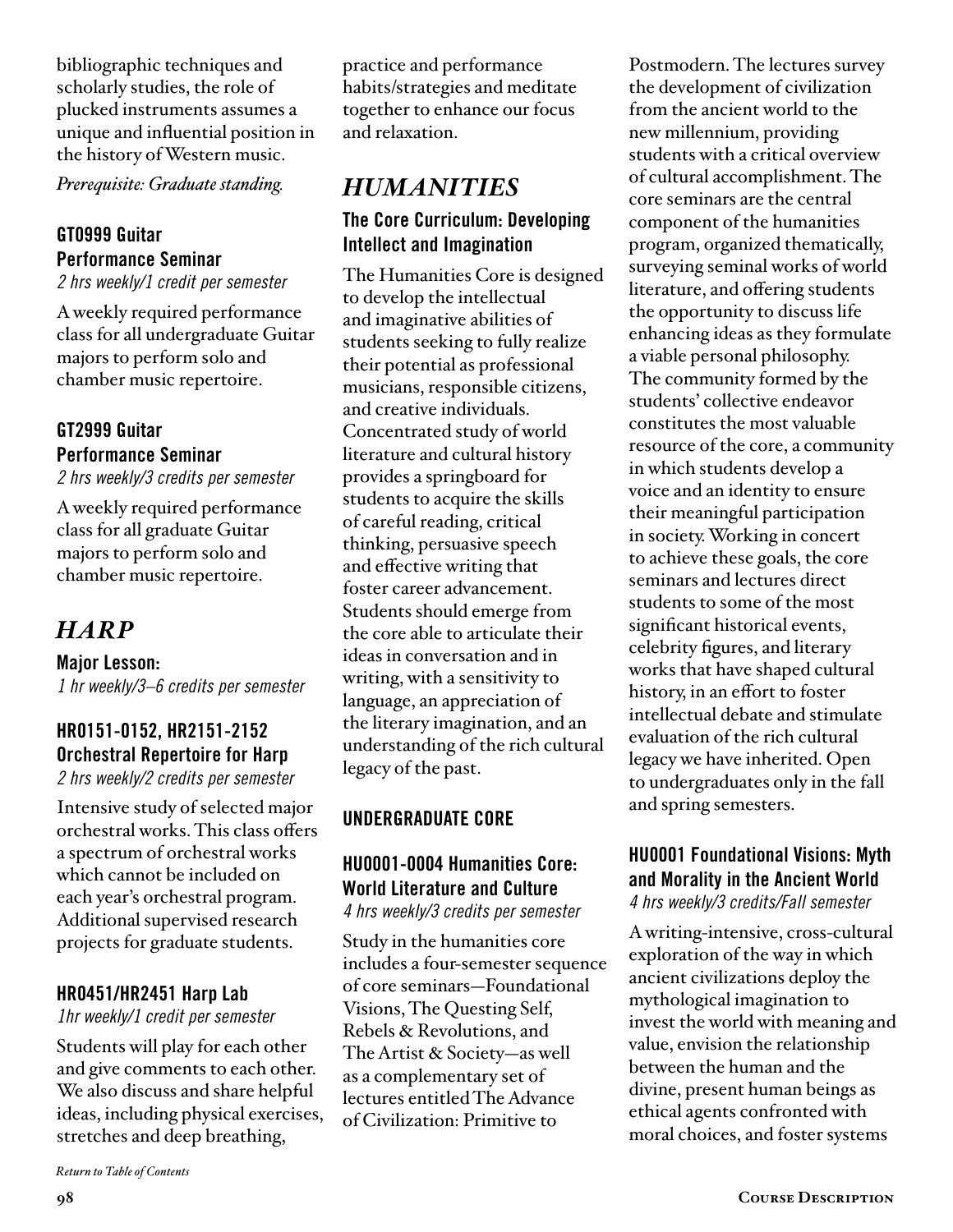of philosophical and religious belief. Works may be chosen from the following traditions: Greek, Roman, Confucian, Taoist, Hebrew and Christian. The lecture component of the course provides an overview of cultural history from Antiquity through the Middle Ages to the Renaissance, tracing both continuity and divergence in the progression. Investigation of select foundational texts of world literature, religion, and philosophy will be supplemented by an interdisciplinary approach that imports representative musical selections, images of artworks, historical and biographical documentaries, drama and film into the classroom to achieve course goals and connect the literature to contemporary issues.

#### HU0002 The Questing Self: Crisis and Resolution

*4 hrs weekly/3 credits/Spring semester*

A continuation of HU0001 which surveys World Literature from the Middle Ages to the present, focusing on the paradigm of the individual's quest for happiness and fulfillment in a perilous world. Representative works from a variety of cultures feature the transformative adventures of questing individuals who advance through spiritual and existential crises toward salvation and selfrealization by fully developing their inherent potentialities. The heroes and heroines of these narratives navigate challenges that include Evil, Death, ideology, race, ethnicity, class, gender and sexuality, hoping to emerge from their experience with a newfound

identity and successful future orientation. Literary works will be chosen from a pool of resources that include Beowulf, medieval romance, Dante's Inferno, Chaucer's Canterbury Tales, The Koran, A Thousand and One Nights, Hamlet, Don Quixote, Paradise Lost, Candide, Goethe's Faust, Romantic poetry, Tolstoy, Nietzsche & the Existentialists, Hurston's Their Eyes Were Watching God, Hong Kingston's The Woman Warrior, and a variety of contemporary essays and fiction. The lecture component of the course provides an overview of cultural history from the Renaissance & Reformation to the Baroque and Enlightenment.

Investigation of selected literary works will be supplemented by an interdisciplinary approach that imports musical selections, images of artworks, historical and biographical documentaries, and film into the classroom to achieve course goals and connect the literature to contemporary issues. *Prerequisite: Completion of HU0001.*

#### HU0003 Rebels and Revolutions

*4 hrs weekly/3 credits/Fall semester*

An interdisciplinary survey featuring works of literature, political philosophy, psychology and film that examines the conflicting impulses of revolution and reform, idealism and practicality, as driving forces towards the reconfiguration of society ranging from the Renaissance to the contemporary world. Motivated by a utopian vision of the future, the rebellious individuals showcased in the course act as catalysts

for sociopolitical change and challenge to the oppressive forces that constrain human freedom. Readings to be selected from the following pool of resources: More's Utopia, Machiavelli's Prince, Shakespeare's Julius Caesar or The Tempest; Enlightenment works by Hobbes, Locke, Jefferson, Wollstonecraft, Douglass; Romantic works by Blake, Shelley, Emerson, Thoreau, Whitman; Marx, Ibsen, Nietzsche, Conrad, Woolf, Freud, Jung; Gandhi, the Beats & Hippies, Civil Rights activists; Hong Kingston, Allende, Angelou, Garcia Marquez; essays and short stories. Students are encouraged to make connections between the revolutionary programs advocated by these writers and contemporary political events. The lecture component of the course will focus on the 19th century as an age political and cultural revolution that led to the modern world.

Investigation of selected literary works will be supplemented by an interdisciplinary approach that imports musical selections, images of artworks, historical and biographical documentaries, and film into the classroom to achieve course goals and connect the literature to contemporary issues.

*Prerequisite: Completion of HU0002.*

#### HU0004 The Artist and Society

*4 hrs weekly/3 credits/Spring semester*

An exploration of aesthetics and artistic creativity focused on the changing role of the artist in society from the Classical to the Postmodern world. Topics for discussion will include the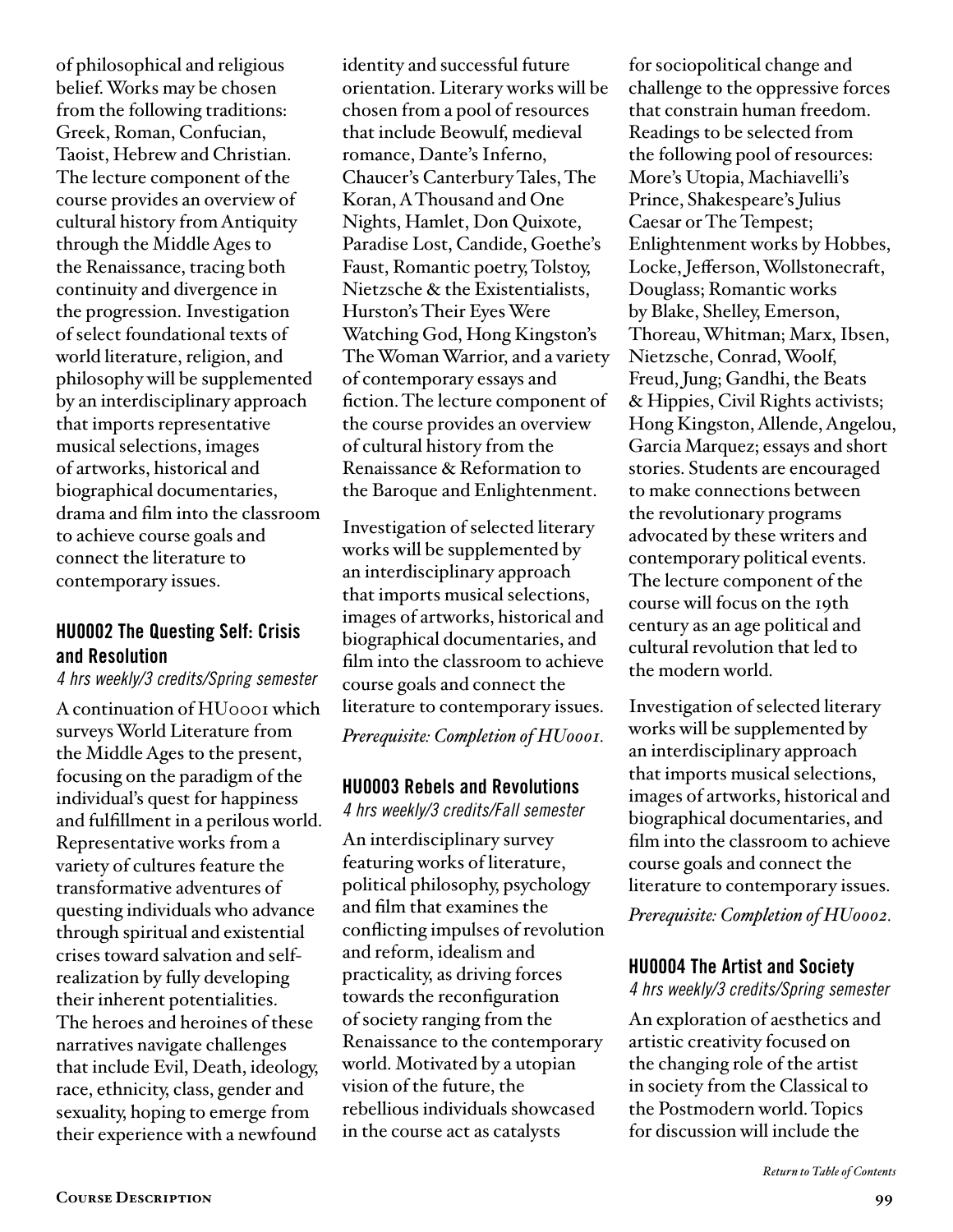creative process, the psychology of the creative act and the phenomenon of inspiration, the nature of aesthetic experience, Beauty and Truth and their appeal to human consciousness, the political & religious aspects of art; race, ethnicity, class, gender & sexuality as determinants of artistic identity and creative expression; the proximity of genius & madness, the workings of the imagination, and the destiny of the creative individual. The course offers an opportunity for young artists to more fully understand the vocational impulses, challenges and rewards that constitute the life of the artist, as well as the artist's contributions to communal and cultural accomplishment. Readings may be selected from a pool of resources including Platonic discussion of Beauty in The Symposium, Aristotelian notions of the value of theater, Nietzsche's idea of the Dionysian and the Apollonian, Shakespeare's A Midsummer Night's Dream or The Tempest, Romantic poetry by Blake and Keats, Mary Shelley's Frankenstein, Kandinsky's Concerning the Spiritual in Art, Joyce's A Portrait of the Artist as a Young Man, Woolf 's A Room of One's Own or To the Lighthouse, Modern poetry by Yeats and Stevens, and contemporary short stories that foreground the figure of the artist. The lecture component of the course will focus on the 20th century as an age of innovation, instability, and crisis.

Investigation of selected literary works will be supplemented by an interdisciplinary approach

that imports musical selections, images of artworks, historical and biographical documentaries, and film into the classroom to achieve course goals and connect the literature to contemporary issues. *Prerequisite: Completion of HU0003.*

#### HU0001.NN-HU0004.NN Humanities Core: Non-Native Speakers *4 hrs weekly/3 credits*

MSM has a long tradition of looking to support talented international students with their Humanities studies. The four semesters of the Non-Native Humanities Core were born in 1995. The courses were designed and have evolved to bridge the ever changing linguistic needs of those international students from their first languages to a more advanced mastery of Englishlanguage skills.

This bridge is built using content-based, interactive teaching techniques which allows for flexibility in teaching to the writing needs, the reading comprehension needs and the oral/aural needs of students. Close engagement and examination of readings of shorter excerpts from Humanities Core texts through journal writing, group discussions, whole-class discussions, individual presentations engage students interactively with texts. Relevant films, film clips, works from the fine arts of painting and sculpture, from the performing arts of music, opera, musical theater and dance add another dimension and help form cultural foundations from which to read, understand and address in writing, more easily, the literary

works of other cultures. All this leads to open discussion and comparison of similar ideas from all of these sources and helps form a foundation for the work of the literature of these courses. Such rigorous work assists students in developing a sense of linguistic confidence in expressing themselves orally and in approaching complex readings and writing assignments in other courses in the conservatory. The skills and confidence resulting from the NN-Core course work will help international students integrate more fully into the general community at the Manhattan School of Music.

#### ELECTIVE COURSES

#### OPEN TO BOTH UNDERGRADUATES AND GRADUATES

*Only course numbers 1000 and above are available to graduate students.* 

## HU0511-0512 Elementary Italian I-II

*3 hrs weekly/3 credits per semester*

A study of the basic grammatical structures of the Italian language. The class is designed to provide the student with both a speaking vocabulary and a fundamental understanding of written Italian.

# HU0521-0522

# Elementary German I-II

*3 hrs weekly/3 credits per semester*

A study of the basic grammatical structures of the German language. The class is designed to provide the student with both a speaking vocabulary and a fundamental understanding of written German.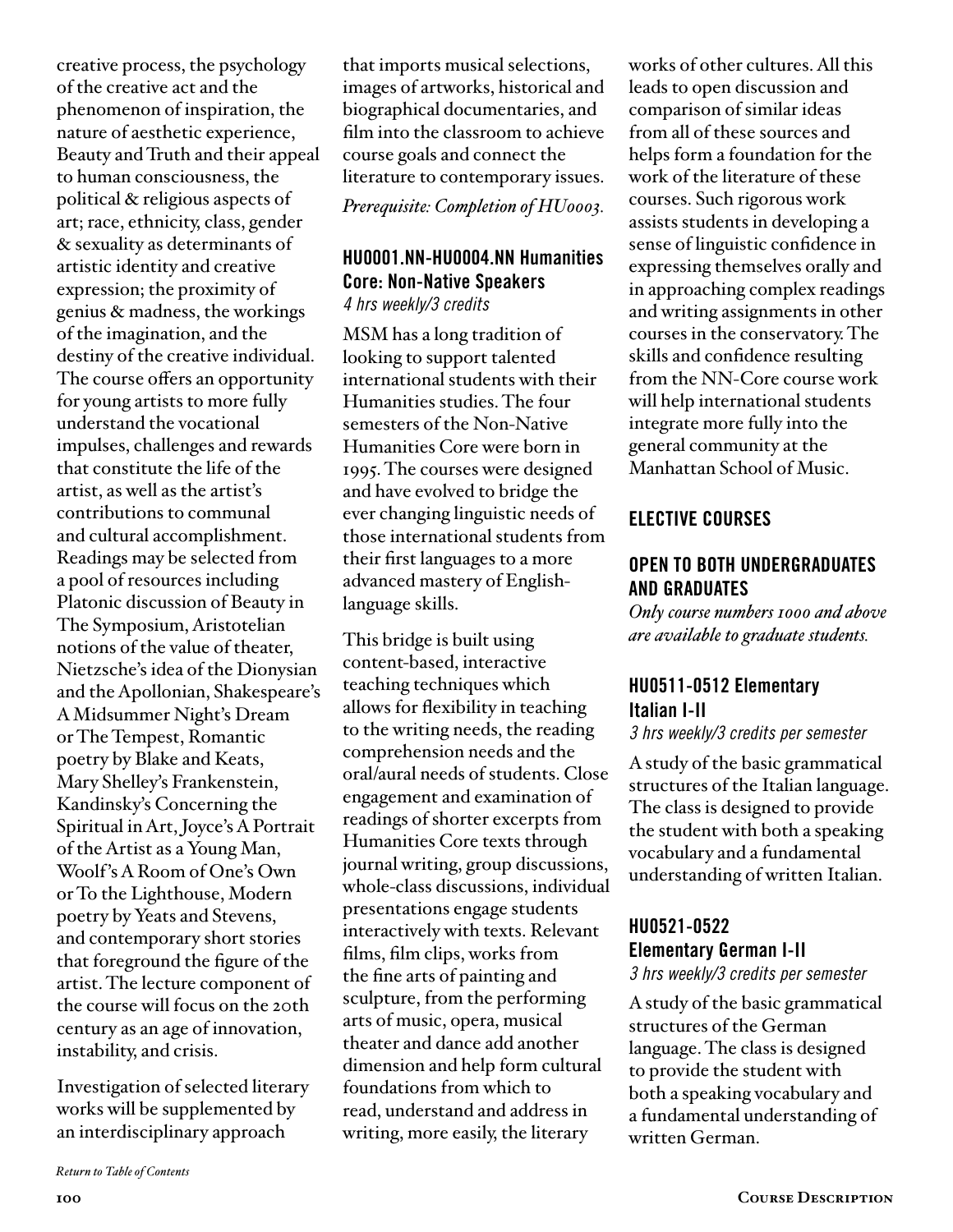#### HU1200 Introduction to Psychology

*Online-asynchronous/3 credits*

This course teaches students the basics of how human beings think, learn, perceive, develop socially snd physically, how we develop personalities, and how we behave in groups. In this semester long, exclusively online course, students apply psychological theories to improving their performances, reducing their stress levels, and understanding their identities as a people and artists.

# HU1340 The Fantastic Imagination

*3 hrs weekly/3 credits/Fall semester*

An exploration of fantastic literature that celebrate Otherness, magicality, and imagination in a disenchanted world, with the aim of revitalizing the creative resources of the Self. Representative works will include classic fairy tales and their modern revisions, the Broadway musical Into the Woods, revivals of Arthurian legend in Romantic poetry and art, Lewis Carroll's Alice books, Tolkien's Lord of the Rings trilogy and films, Magical Realist narratives by Borges, Allende, and Garcia Marquez. Freudian and Jungian interpretations will clarify the role that fantasy plays in the imaginative life of the individual. Attention will also be given to the current trend in popular culture to deploy fantastic elements in literature and film to enchant audiences and activate imagination.

*Completion of the Humanities Core (or special permission of the department chair).*

# HU1350 Shakespeare's Tragedies

*3 hrs weekly/3 credits/Fall semester*

Various interpretations of the major tragedies, including Hamlet, Titus Andronicus, Macbeth, King Lear. Select film excerpts to heighten understanding of dramatic representation. Trips to offoff Broadway productions of Shakespeare. Class discussion will focus on Shakespeare's psychological, political, and social insights which still charm, disturb, offend, and enlighten his audience.

*Prerequisite: Completion of the Humanities Core (or special permission of the epartment Chair).*

# HU1564 Shakespeare's Comedies

*3 hrs weekly/3 credits/Spring semester*

A continuation of HU1350: Shakespeare's Tragedies.

Examine the major themes in several of Shakespeare's greatest comedies and histories. Discuss various interpretations of the texts offered by literary critics, actors and movie directors.

# HU1660 The Rise of the American Republic

*3 hrs weekly/3 credits/Fall semester*

This course examines the founding of the United States and its transformation from a rural collection of states into an industrial nation. Students acquire a deep understanding of the Bill of Rights and the Constitution, of slavery and the Civil War, and of 19th-century urban life. Walking tours of Greenwich Village, George Washington's New York, and the Lower East Side.

*Prerequisite: Completion of the Humanities Core (or special permission of the Department Chair).*

## HU1661 America in the 20th Century

*3 hrs weekly/3 credits/Spring semester*

A continuation of HU1660, this course examines the rise of contemporary America, explored through Turn of-the-Century Imperialism, the New Deal, the Second World War, the Cold War, the Civil Rights Movement and 1960's counterculture. Documentary film, movies, and music provide insight into trends in fashion and thought. Students journey to a restored tenement house to see early 20thcentury urban poverty, to the top of the Empire State Building for a lecture on "The History of the Skyscraper," and to the aircraft carrier Intrepid to learn about "Advances in American Military Power."

*Prerequisite: Completion of the Humanities Core (or special permission of the Department Chair).*

# HU1901 Art History I

*3 hrs weekly/3 credits/Fall semester*

This course is a journey which begins and ends with the question "Why do humans make art ?" We will travel from prehistoric caves to soaring Gothic cathedrals, and plumb the depths of the hearts and minds of some of the greatest artists of all time, such as Michelangelo. Eventually we will seek to understand the changes in society that led to our modern concept of art as an expression of the artist's interior life.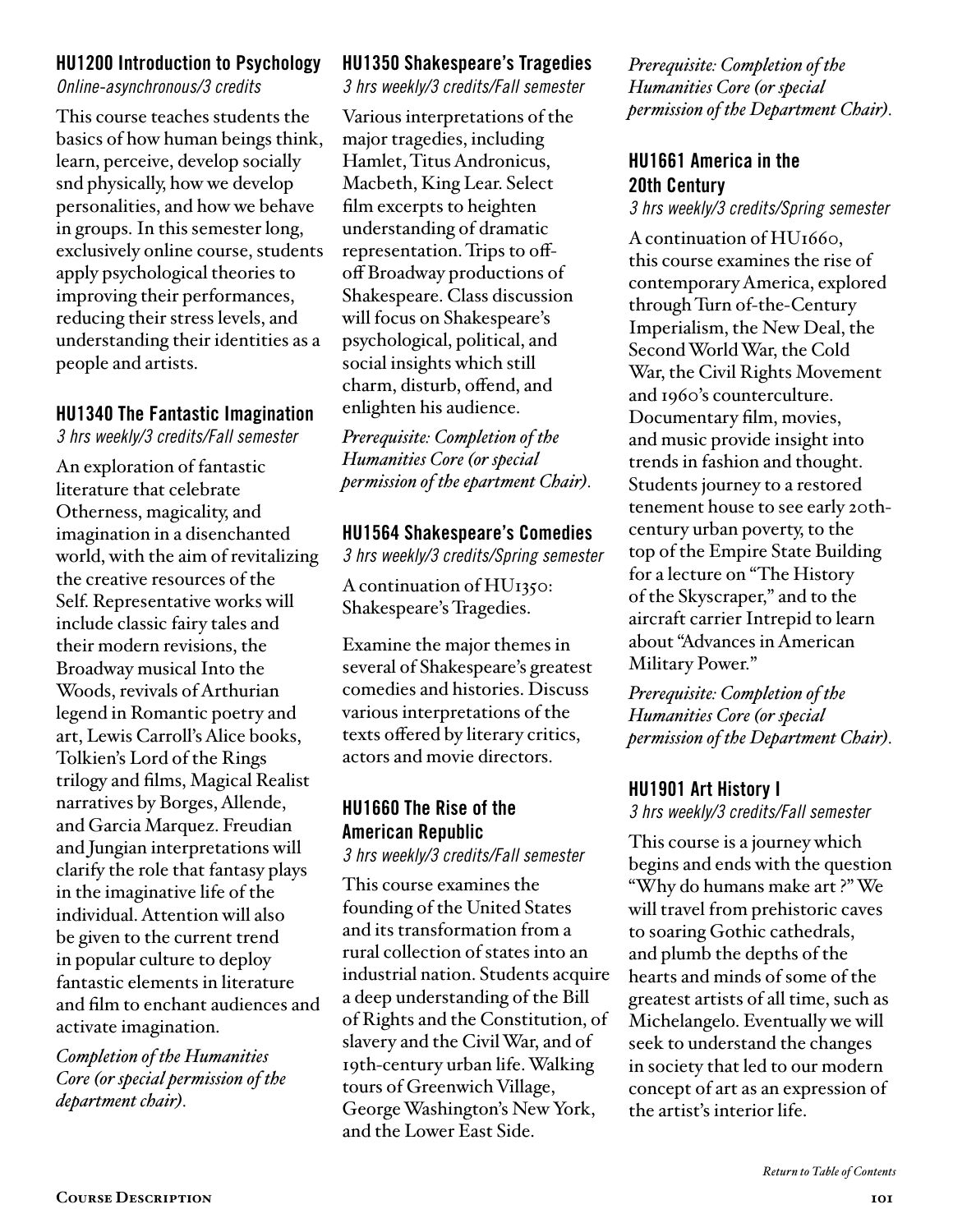#### HU1902 Art History

*2-3 hrs weekly/3 credits/ Spring semester*

#### HU1917 Jazz and Literature

*3 hrs weekly/3 credits/Spring semester*

This course offers students an opportunity to investigate the theory and the practice of jazz as seen across the humanities. While considering the contributions and legacies of canonical jazz artists such as Duke Ellington, Billie Holiday, and Charlie Parker, among others, we will also explore the interdisciplinary links between jazz as a form as seen within the visual and literary arts. Along the way, we will examine and reflect upon such ideas as jazz and spirituality, improvisation, the Manhattan skyline, the US Constitution, popular culture, and jazz as an institution of human knowledge.

# HU1920 The Harlem Rennaissance and Beyond

*3 hrs weekly/3 credits/Fall semester*

This course offers students an opportunity to study major works of the Harlem Renaissance. With an emphasis upon literature, bolstered by excursions into music and the visual arts, we will examine the historical and cultural contexts, the philosophical and spiritual strivings that animate this vibrant, affirmative cultural flowering. Discussions will range from aesthetics to criticism, with particular focus upon artistic voice and vision. Along the way, we will reflect upon the enduring legacies of the Harlem Renaissance within the broader landscapes of creative activity.

### HU1930 Film/Narrative 1

*3 hrs weekly/3 credits*

This course will explore the powers of "performance" as demonstrated on film and video. Students will view a series of films and through class discussion and writing assignments we will explore how dramatic "imitation" can shape our views of the world which the film purports to "represent."

#### HU1975 New York Stories

*3 hrs weekly/3 credits*

In this course we will examine the culture of New York City by following an interdisciplinary approach to the historical, literary, sociological, cinematic, and even televised landscape of the city. From Walt Whitman and Herman Melville to William Burroughs and Jane Jacobs; From Woody Allen's "Manhattan" to Spike Lee's "Do The Right Thing" to Martin Scorsese's "Goodfellas"; from "The Jeffersons" and "All in the Family" to "Seinfeld" and "Law and Order"; from Greenwich Village in the early part of the 20th century to Andy Warhol's Factory and the emergence of Punk and Hip Hop; we will be pursuing this interdisciplinary approach to the reading (and viewing) of core NYC texts.

#### HU1856 Genius, Madness, Vocation: The Artist as Eccentric *3 hrs weekly/3 credits*

The phenomenon of creative genius has always been particularly fascinating to students of the arts. How do we define genius? What conditions enable it to flourish? What driving forces propel the genius forward on the path to creative accomplishment? What is the ultimate fate of the genius who stands apart from the surrounding society?

This course sets out to consider these central questions and to challenge the stereotypical view of genius as identical with madness by examining the life and work of artists who rebelled against conventional standards and sustained vocational commitment to a life of imagination. Representative artists include the Romantic visionary poet and artist William Blake, the reclusive and fiercely independent American poet Emily Dickinson, the iconoclastic and oracular German philosopher Friedrich Nietzsche, the innovative modern novelist and pioneer feminist Virginia Woolf, the revolutionary artist Pablo Picasso, the provocative depth psychologist Carl Gustav Jung, and the seductive 60s American rock star and shaman Jim Morrison from the Doors. In addition to engaging the creative work of these representative geniuses, students will consider the biographical and historical context of their accomplishments through video documentaries and other supporting materials in order to evaluate their achievements and their legacy.

*Completion of the Humanities Core (or special permission of the department chair).*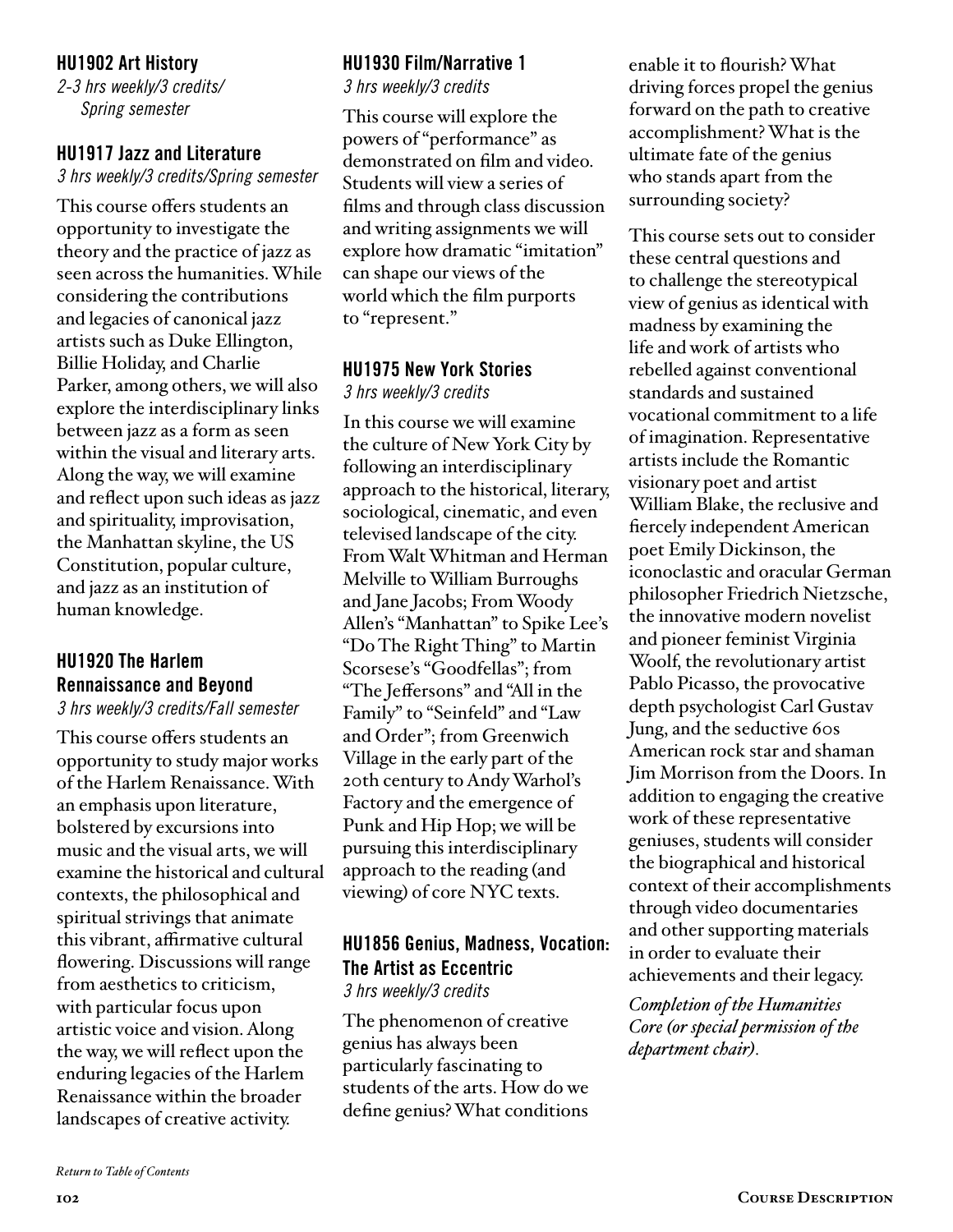# *ENGLISH AS A SECOND LANGUAGE*

HU1000 Summer English Study *Summer/0 credits*

Graduate and Undergraduate students

An intensive 8-week summer immersion program, specifically designed for music students. Program includes classes, tutorials and conversation sections, all aimed at increasing students' readiness for regular course work during the academic year. Students will increase their proficiency in listening, speaking, reading and writing.

# HU1010 English Language **Instruction**

*Fall/1 credit*

Intensive daily instruction for students who did not take the Summer program. Does not count for Humanities elective credit.

#### HU1011 Fundamentals of Writing 1 *Fall/3 credits*

A continuation of Summer English Study for undergraduate students who need further language instruction before taking the Humanities Core courses. May be counted for Humanities elective credit.

#### HU1012 Graduate Continuing ESL *Fall/Spring/1 credit*

A continuation of Summer English Study for graduate students who need further language instruction before taking music theory and/or history courses.

## HU1013 ESL Tutorial *Fall/Spring/0 credits*

Individual and small-group meetings to support ESL students who are taking regular courses. The attendance policy for this course is the same as for major private lessons.

## HU1015 Fundamentals of Writing 2 *Spring/3 credits*

Focused instruction on writing in English for undergraduate students. Preparation for the demands of the Humanities Core courses. This course is offered during the spring semester and can be taken at the same time as the Humanities Core.

*(Open only to Undergraduates) Prerequisite: HU1011 or permission of the instructor.*

# *ENTRE-PRENEURSHIP*

## ME1500 Practical Foundations: Entrepreneurial Leadership Skills

Focusing on creativity, innovation, value creation, and impact, this core course explores the basics of establishing a professional career. The class covers marketing, communication, financing, community engagement, and project management—for both new and traditional career paths. This is a required class for all undergrads.

*MM and PS students in the OP and Orchestral Conducting programs have their own required section of the class (ME1500.OP offered Fall only). CPP students must take either ME1500 or ME2001.* 

# ME1600 Orchestral Entrepreneurship

*2 hrs weekly/2 credits/Fall semester* 

The course is designed to equip orchestral students with the knowledge and perspective needed to succeed as professional orchestral players in a changing industry. The class covers essential organizational, financial, and programmatic issues affecting orchestras and their entrepreneurial possibilities for the future. Includes guest speakers from the League of American Orchestras, American Federation of Musicians Symphonic Services Division (the Union), and others.

*Note: The course is designed for graduate students in the Orchestral Performance program and is also available to others with permission from the instructor.* 

## ME2001 Advanced Practicum in Music Entrepreneurship

*2 hours weekly/2 credits offered spring semester only*

Open to grad students and seniors by application. In this graduatelevel course students plan and launch their own entrepreneurial ventures. Students apply in Nov. with a venture already in mind and in class, in a supportive "think tank" environment, work to advance these by creating business plans, budgets, and action steps to achieve their desired goals. Class work includes relevant readings, research, and mentoring. Past projects have included starting a new festival, creating a performance series, outreach program, and launching an online booking service.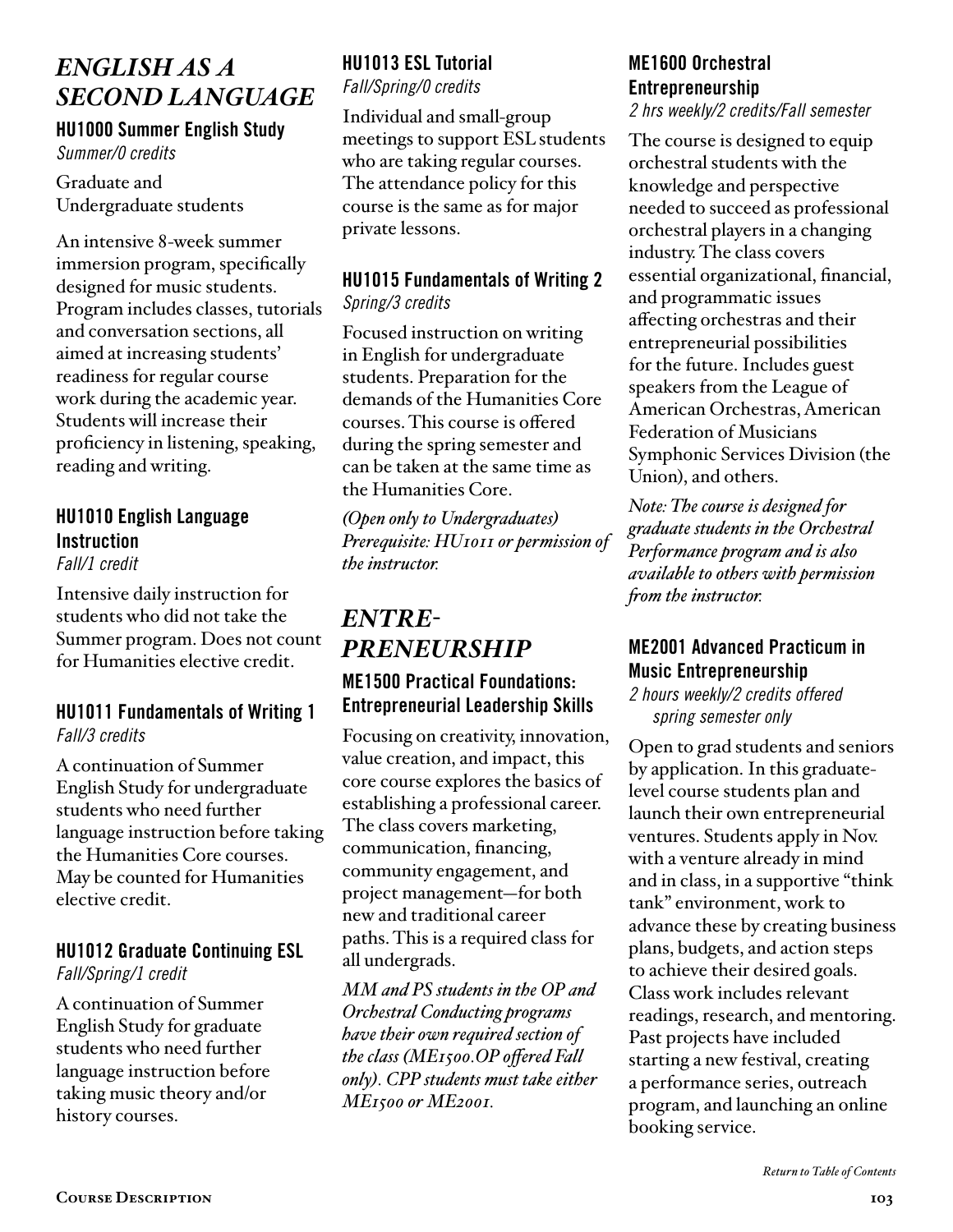*This course may substitute for ME1500 with faculty approval.* 

#### ME2500 Internship

*10+ hours per week working offcampus/1 or 2 elective credits, for undergrad and grad*

Designed to offer students practical "real world" experience, administrative internship opportunities are available with organizations specializing in New Music, Jazz, Opera, Orchestral, and Chamber Music, as well as in music publishing, recording, radio, arts education, and more. Learn valuable skills relevant to an active career as a professional musician and/or arts administrator. Internships for current students typically are arranged for one semester at a time, for 1 or 2 credit hours depending on the scope and schedule of the work.

*Interested students must consult with instructor and apply through the CME office before registering. Available fall, spring, and summer.*

# *JAZZ*

Major Lesson: *1 hr weekly/3–6 credits per semester* 

## REQUIRED UNDERGRADUATE THEORY COURSES

#### JC0001 Harmony for Jazz Majors 1 *2 hrs weekly/2 credits*

This course covers the fundamentals of harmony from the common practice era as they relate to the music of jazz. It explains the origins and development of harmonic principles and shows the ways

in which these principles are in current usage in jazz. Topics include notation, melodic organization, chord functions in major and minor keys, voice leading, figured bass, chorale studies, etc.

#### JC0002 Harmony for Jazz Majors 2 *2 hrs weekly/2 credits*

This course is a continuation of HJM 1. Topics include resolutions of the dominant, secondary dominants, leading tone diminished chords, modulation, harmonization systems for tonal melodies, binary and ternary forms, composition projects, etc.

#### JC0003 Harmony and Counterpoint for Jazz Majors 3 *2 hrs weekly/2 credits*

This course covers the advancement of harmony and counterpoint from the common practice era into the early 20th century as they relate to the music of jazz. It explains the origins and development of fundamental harmonic and contrapuntal principles and shows the ways in which these principles are in current usage in jazz. Topics include classical and jazz viewpoints of counterpoint in two voices, counterpoint in three or more voices, Neapolitan chords, augmented 6th chords, borrowed chords, composition projects, etc.

# JC0004 Harmony and Counterpoint for Jazz Majors 4

*2 hrs weekly/2 credits* This course is a continuation of HCJM 3. Topics include altered dominants, chord

superimposition, chromatic mediants, Romantic period tools and jazz applications, impressionistic period tools and jazz applications, polytonality, form and development in large ensemble jazz forms, serial techniques, composition projects, etc.

#### JC0111-0114 Jazz Ear-Training

*2 hrs weekly/2 credits per semester* 

This course offers the undergraduate student basic techniques needed to improve aural perceptions in both the translation of hearing into writing and the performance of reading into singing and playing in the jazz idiom. Introduction and practice of singing and aural recognition of short, simple melodies and intervals based upon diatonic harmony.

*Prerequisite: Ability to sing at sight or recognize and notate simple melodies determined by placement examination.*

# JC0171-0172, JC0181-0182 Jazz Required Piano

*1 hr weekly/1 credit per semester* 

These courses are designed for the non-pianist to learn the basic technique of the instrument for studies relating to jazz music. They are aligned with the basic jazz theory, ear-training and improvisation courses so that the keyboard becomes a learning tool in the student's musical education. Fluency in all keys, keyboard harmony, lead sheet realization and grand-staff reading are stressed. Prerequisite: Jazz Required Piano placement examination.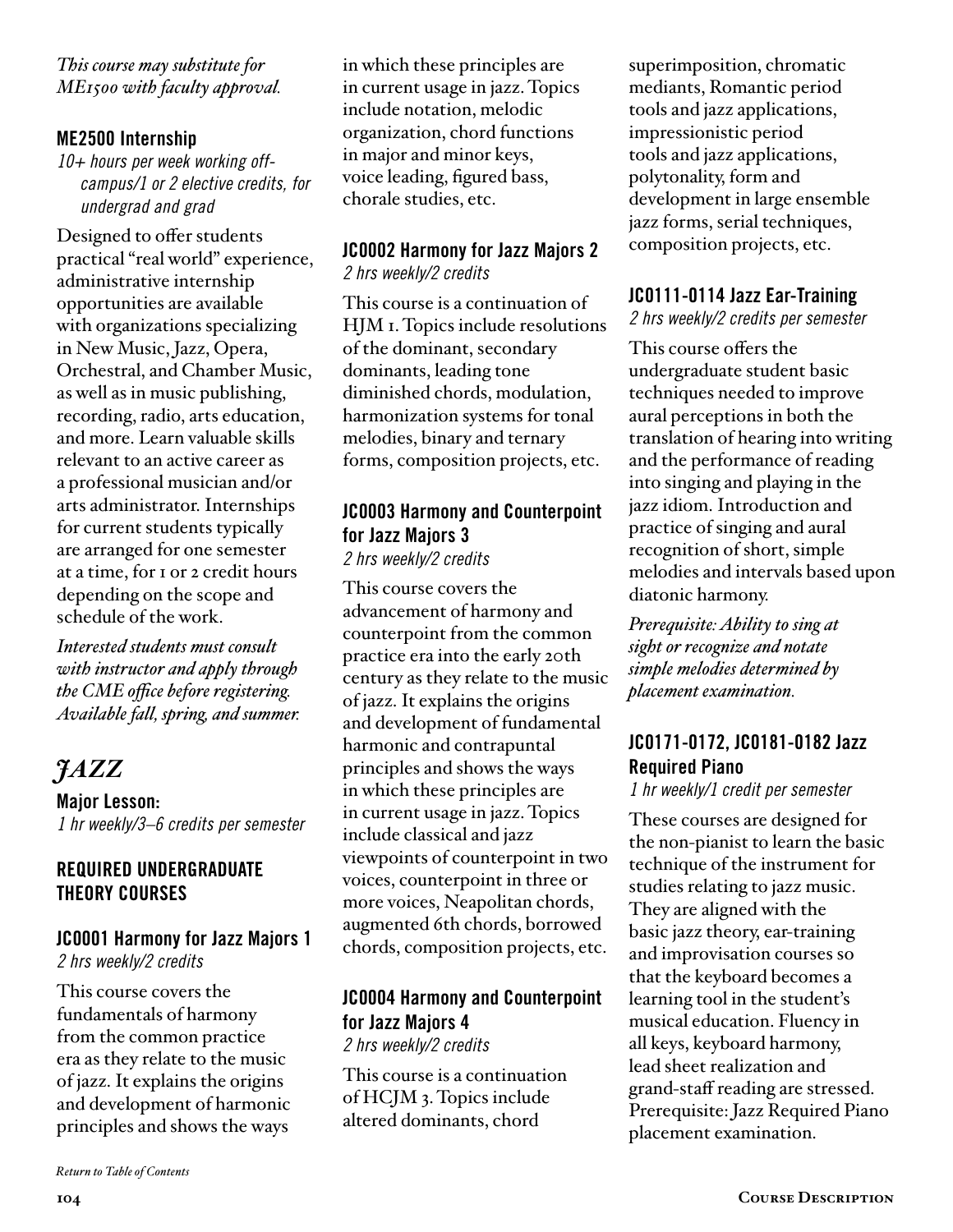#### JAZZ IMPROVISATION/ UNDERGRADUATE

# JP2500 Jazz Improvisation

*2 hrs weekly/2 credits*

Undergraduates will take improvisation for 4 semesters (2 years) of their program. The following topics will be covered:

## First Year

This course provides the students with fundamental concepts needed to compose spontaneously. It consists of improvisational exercises and the application of these exercises on assigned progressions. Scales: Major and minor scales, major and dominant 8 note bop scales, major diatonic modes. Progressions: Each week Major and dominant blues, ii-7 v7 1, ii-7b5 v7 b9b13 1-6/9, and Autumn Leaves will be studied in a new key. Tensions 9 11 and 13 will be studied on the above progressions. The melodic minor modes will also be studied along with the minor and dominant b9b13 bop scales. Students will also be required to learn a new song each week in preparation for yearly juries.

# Second Year

This course includes further studies of diatonic modes and parallel modes as well as modal bop scales and diminished scales. Approach notes and arpeggios will be studied on Autumn Leaves. Students will be required to learn Minor Blues and I Got Rhythm chord changes in 12 keys. Chord substitutions on Blues, I Got Rhythm, and Autumn Leaves will also be explored. Students

will continue to learn a new song each week. Review of the 60 songs learned in preparation for yearly juries.

## UNDERGRADUATE REQUIRED COURSES

# MH0101 Jazz History

*2 hrs weekly/2 credits*

The semester covers a broad view of the entire evolution of jazz, stressing its profile as an integral part of American history. Connections with the social, musical, and racial realities of the 20th century are highlighted.

# MH0102 Jazz History

*2 hrs weekly/2 credits*

An in-depth examination of what made New Orleans the birthplace of jazz with an emphasis on its identity as a French colony. This leads into the emergence of Buddy Bolden, Jelly Roll Morton, and King Oliver, all placing the innovations of Louis Armstrong in the proper context. The remainder of the semester deals with subsequent innovations by Duke Ellington, Coleman Hawkins, Lester Young, Art Tatum, Thelonious Monk, and the music of Charlie Parker and Dizzy Gillespie.

# MH0103 Jazz History

*2 hrs weekly/2 credits*

Beginning with Lennie Tristano and Charles Mingus, this semester deals with the varied reactions to Parker and Gillespie. Miles Davis and the musicians he encouraged (Coltrane, Evans, Shorter, Hancock) form the main core of the narrative. Also, individuals

such as Ornette Coleman, Andrew Hill, and Jaco Pastorius are explored, with the focus on tying their innovations into what is contemporary in jazz.

## MH0104 Jazz History

*2 hrs weekly/2 credits* 

The semester is divided into three segments: a detailed examination of jazz's greatest drummers (Baby Dodds, Sid Catlett, Chick Webb, Dave Tough, Jo Jones, Kenny Clarke, Max Roach, Roy Haynes, Art Blakey, Elvin Jones, Tony Williams) and how they made the music's evolution possible; a detour into the fine arts (film, painting) and their common denominators with jazz; a final assignment where students must prepare an in-depth presentation on a lesser known jazz musician.

## MH0105 Roots, Rhythms, and Music of the Americas I

*2 hrs weekly/2 credits/Fall Semester*

This performance-based course explores the diverse musical and rhythmic genres of the African Diaspora from Latin America and the Caribbean. Using multiple resources, including guest artists, to introduce aspects of the music and rhythms from these regions to provide a musical foundation to bridge knowledge and experience for a more authentic performance experience. Classes are structured to include new material, i.e. cultural music and rhythmic concepts, followed by in-class ensemble work and composition to apply the new material. Topics will include historical elements of the music, traditional forms of melody and rhythm, meaning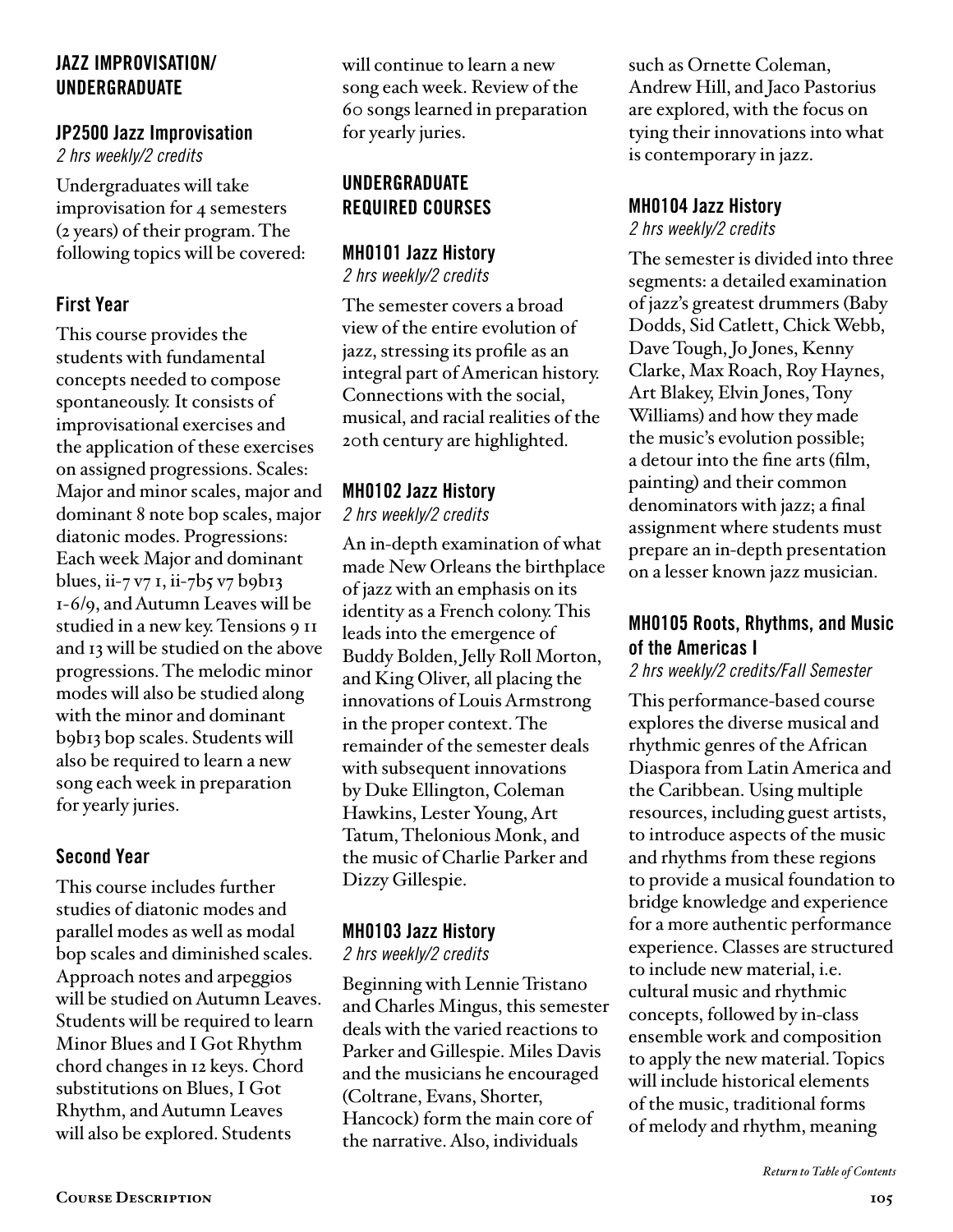and understanding, stylistic approaches, rhythmic analysis, stylistic elements through dance and cultural perspectives within the genres. The course concludes with an in-class performance of a selected work or student composition that demonstrates authentic interpretation.

### MH0106 Roots, Rhythms, and Music of the Americas II

*2 hrs weekly/2 credits/Spring Semester*

Semester II focuses on the African Diaspora in Central America and South America.

*Continuation of MH0105.* 

#### JC0301-0302 Rhythmic Analysis

*2 hrs weekly/2 credits per semester* 

The course objectives will be to develop fluency in the performing/reading/feeling/ identifying/transcribing and notation of rhythms. Jazz and classical methods of rhythmic interpretation will be discussed. As this is an undergraduate course the focus will be on the most common time signatures and divisions of the beat.

*(Required for all undergraduate jazz performance and composition majors.)*

## JC0511-0512 Arranging and Composition

*2 hrs weekly/2 credits per semester* 

A development of writing skills for various media and combinations, including dance, show and jazz music. Students explore the latest techniques in electronics, serial and experimental techniques.

*Prerequisite: JC0004 or the equivalent.*

# JC1811 Studio Techniques 1: Introduction to MIDI Sequencing Studio

*2 hrs weekly/2 credits/Fall semester*

Introduction to MIDI and MIDI sequencing using Macintoshbased systems. Creative application of synthesizers and MIDI systems to contemporary jazz, commercial music and classical music. Principles of audio engineering, multi-track recording, mixing, and sampling are discussed. Independent lab time is provided for hands-on practice in MIDI composition and recording techniques. Exposure to current popular synthesizers and software.

#### JC2161 Jazz Piano Perspectives 1

*2 hrs weekly/2 credits/Fall semester*

This course is designed to give jazz musicians the opportunity to acquire a listening background essential to achieving artistic depth and growth in their performing. This course is a survey of the development of jazz piano styles. Included will be an analysis of techniques as demonstrated by the masters in recordings and transcriptions. The course will also feature hands-on exposure and instruction in the "comping" techniques needed to effectively perform in all size configurations from duets to large orchestra.

*Required for first year undergraduate Piano majors*

#### JC2162 Jazz Piano Perspectives 2

*2 hrs weekly/2 credits/Spring semester*

Continuation of JC2161. Jazz piano styles and techniques as influenced by World music and the European classical tradition.

*Required for first year undergraduate Piano majors*

*Prerequisite: JC2161 or permission of the instructor. Required for first year undergraduate piano majors*

## ME1500 Practical Foundations: Entrepreneurial Leadership Skills

Focusing on creativity, innovation, value creation, and impact, this core course explores the basics of establishing a professional career. The class covers marketing, communication, financing, community engagement, and project management—for both new and traditional career paths. This is a required class for all undergrads.

*[See CME on pg. 94](#page-93-0)* 

## ELECTIVES (OPEN TO BOTH UNDERGRADUATES AND GRADUATES)

#### MH1040 Music of Duke Ellington

*2 hrs weekly/2 credits/Spring semester*

Duke Ellington (1899-1974) is generally considered the greatest and most prolific of all jazz composers. Furthermore, he is widely regarded as one of the great composers in twentiethcentury music, regardless of genre. This course will survey his music, and that of his close associate Billy Strayhorn (1915- 1967), from the 1920s to the 1970s.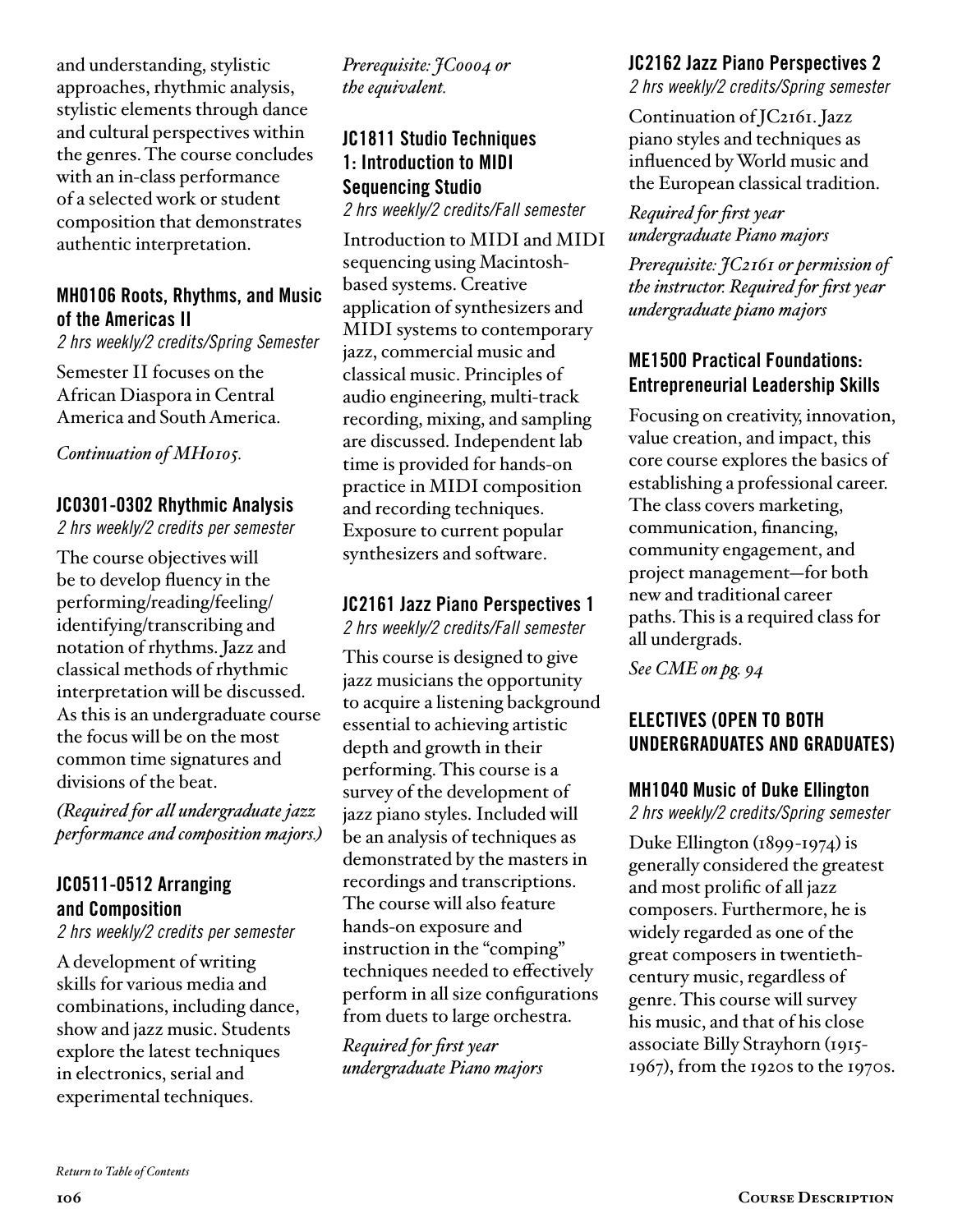### MH0165/MH2165 African-American Music History

#### *2 hrs weekly/2 credits*

We will examine a variety of musical genres beginning with the music of West Africa and moving to Plantations songs (spirituals, work songs), Ethiopian Minstrelsy, music of the Mississippi Delta, Blues, Ragtime, Jazz, Rhythm & Blues and Art Music. Such figures as Master Juba, Francis Johnson, Newport Gardner, Richard Allen, Bessie Smith, Duke Ellington, Mary Lou Williams, Robert Johnson, Ma Rainey, Thomas A. Dorsey, Marian Anderson, William Grant Still, Stevie Wonder, James Brow, Aretha Franklin, Prince, Stevie Wonder and Jay-Z will be discussed. All of these individuals helped to shape and define music of the African American Diaspora.

#### JC1400 Brazilian Music: History, Styles, and Analysis

*3 hrs weekly/3 credits/Fall Semester*

This course is designed to introduce and examine Brazilian music from both academic and performance perspectives. Through readings of articles and textbooks, video excerpts and documentaries, field recordings and live demonstration, students are led to observe the connections between historical facts and the formation of each style in Brazilian music, in a journey through almost 500 years of history/music making. As the students are first and foremost performers, a primary focus of the course is the incorporation of the Brazilian music universe of

rhythms, phrasing, and repertoire into their developing styles. The aim is to produce a performer who is well informed not only about musical components and necessary skills for performance, but also about the history and context in which Brazilian music developed.

*Cross-listed with MH1400.*

# JC1402 Brazilian Music: History/ Repertoire/Performance 2

*3 hrs weekly/3 credits/Spring semester*

As a follow up to the almost 500 years of Brazilian music and culture that is surveyed in part one of this course, Brazilian Music History 2 will focus on the work and lives of 12 major figures of Brazilian music in the 20th century and today's scene. Through detailed analysis of their pieces and contributions to the Brazilian music repertoire, this course will focus in on the master works of some of the most brilliant Brazilian musicians to date.

# JC1812 Studio Techniques 2: Introduction to Digital Audio Recording Studio

*2 hrs weekly/2 credits/Spring semester*

Continuation of MIDI sequencing and studio techniques. Introduction to digital multitrack recording techniques using Pro Tools-based Digital Performer and the Tascam DA-88. Survey of notation, editing, and other MIDI software. Independent lab time is provided for hands-on work in sound designing and patch editing. Exposure to current popular synthesizers and software.

*Prerequisite: JC1811 or permission of instructor.*

# JC1813 Studio Techniques 3: Analog and Digital Synthesis

*2 hrs weekly/2 credits/Fall semester*

Basics of analog and digital synthesis and sound designing, with emphasis on the practical application of the synthesizer to contemporary jazz and commercial music. Applications of basic principles to abstract "Classical" sound design. Continuation of MIDI sequencing and studio techniques. Independent lab time is provided for hands-on work in sound designing and patch editing. Exposure to current popular synthesizers and software.

*Prerequisite: JC1811 or permission of instructor.*

# JC1814 Advanced Studio Recording: Scoring to Picture

*2 hrs weekly/2 credits per semester/ Spring semester*

Advanced application of MIDI sequencing and digital audio recording techniques. Introduction to sampling technology, additional MIDI sound sources, and advanced synthesis techniques. Emphasis on scoring techniques for film, TV, and multimedia, as well as combining acoustic and electronic instruments. Independent lab time is provided for hands-on work in MIDI composition, digital audio recording, and scoring to picture.

*Prerequisite: JC1813 or permission of instructor.*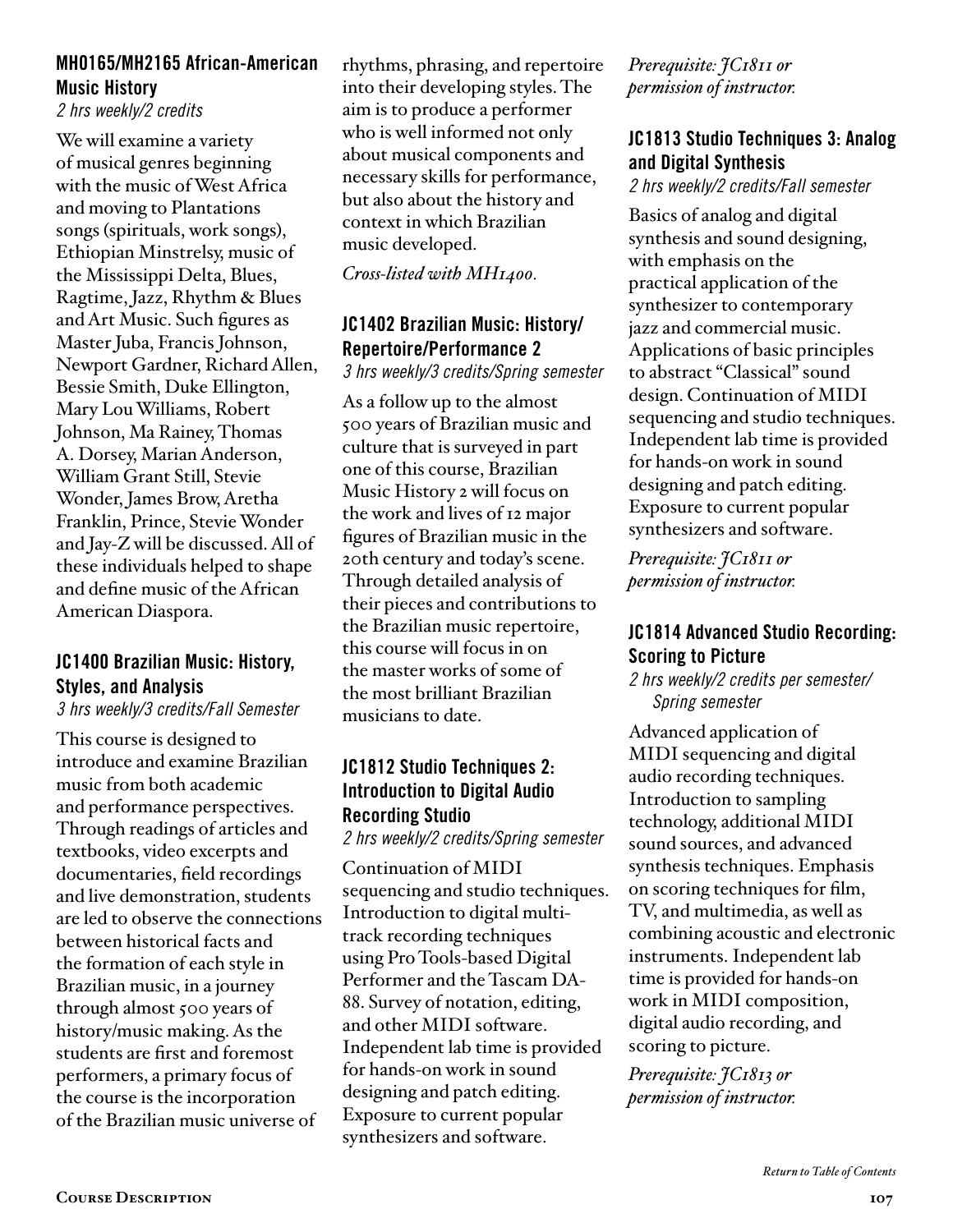## JC1911-1912 Advanced Studio Composition and Scoring

*3 hrs weekly/3 credits per semester* 

Advanced MIDI software applications, sound designing, sampling, and studio techniques. In-depth exploration of various creative and technical considerations encountered in the MIDI studio. Topics include principles of creating contemporary rhythm tracks, expressive and dynamic considerations of sequencing, MIDI orchestrating, scoring for film and TV, multimedia, SMPTE, sampling, and combining acoustic and electronic instruments. Students are exposed to a wide range of current MIDI instruments and software. Additional independent lab time is provided for hands-on work.

*Prerequisite: JC1812 or permission of instructor.*

## JC2271-2272 Jazz Improvisation for Non-Jazz Majors

A course designed to provide the non-Jazz major with fundamental concepts needed to compose spontaneously. Blues and basic jazz forms are covered through performance and recordings.

## JC2273-2274 Jazz Improvisation for Strings

*2 hrs weekly/2 credits per semester/ Fall and Spring*

A course designed to provide the non-Jazz major with fundamental concepts needed to compose spontaneously. Blues and basic jazz forms are covered through performance and recordings

#### JC2731 Songwriting I *3 hrs weekly/3 credits/Fall semester*

A course in the composition of contemporary popular song. Students are expected to develop fluency in all styles. The problems of prosody are studied as well as the techniques of scoring for voice and instruments.

*Not required.*

# JC2732 Songwriting II: Composing for Musical Theater

*3 hrs weekly/3 credits/Spring semester*

Continuation of JC2731. This semester will include a concentrated introduction to the composition skills required for the writing of music for musical theater.

#### JC2780 Ritmica: A Musical Approach to Rhythm *2 hrs weekly/2 credits*

Develop a deeper concept of rhythm as a musical element, moving beyond arithmetic and counting to something that is more melodic and intuitive. The focus of this system is Counterpoint instead of vertical relationships, combining independent rhythmic parts in a way that emphasizes their independence: as voices, happening simultaneously.

# JC2781 Ritmica 2: A Unique Approach to Rhythm

*2 hrs weekly/2 credits/Spring semester*

This course is designed to continue to challenge the student's ability to perceive rhythmic relationships in a horizontal way, through the introduction of many more

exercises of the Ritmica book. The exercises were created by putting together irregular rhythmic elements against regular rhythmic sequences, and exploring the contrast between them. Through the second part of the Ritmica studies the class also focuses on composition, and each student is assigned a partner and required to write and perform a duo piece based on the Ritmica concept.

## REQUIRED OF ALL JAZZ COMPOSITION STUDENTS

#### Major Lesson:

*1 hr weekly/3–6 credits per semester* 

## JC1999 Jazz Composition Forum

*1 hr weekly/1 credit per semester* 

#### JC2241-JC2242 Jazz Composing and Arranging for Studio Orchestra *2 hrs weekly/2 credits per semester*

A development of writing skills aimed primarily for orchestra. Will include the combination of big band plus either chamber orchestra, symphony orchestra or writing works for jazz soloist and chamber or symphony orchestras. Will include listening and discussion of the different approaches, including examples of Mr. Abene, plus in-depth analysis of the student's own work.

*Required for all graduate jazz performance and composition majors.*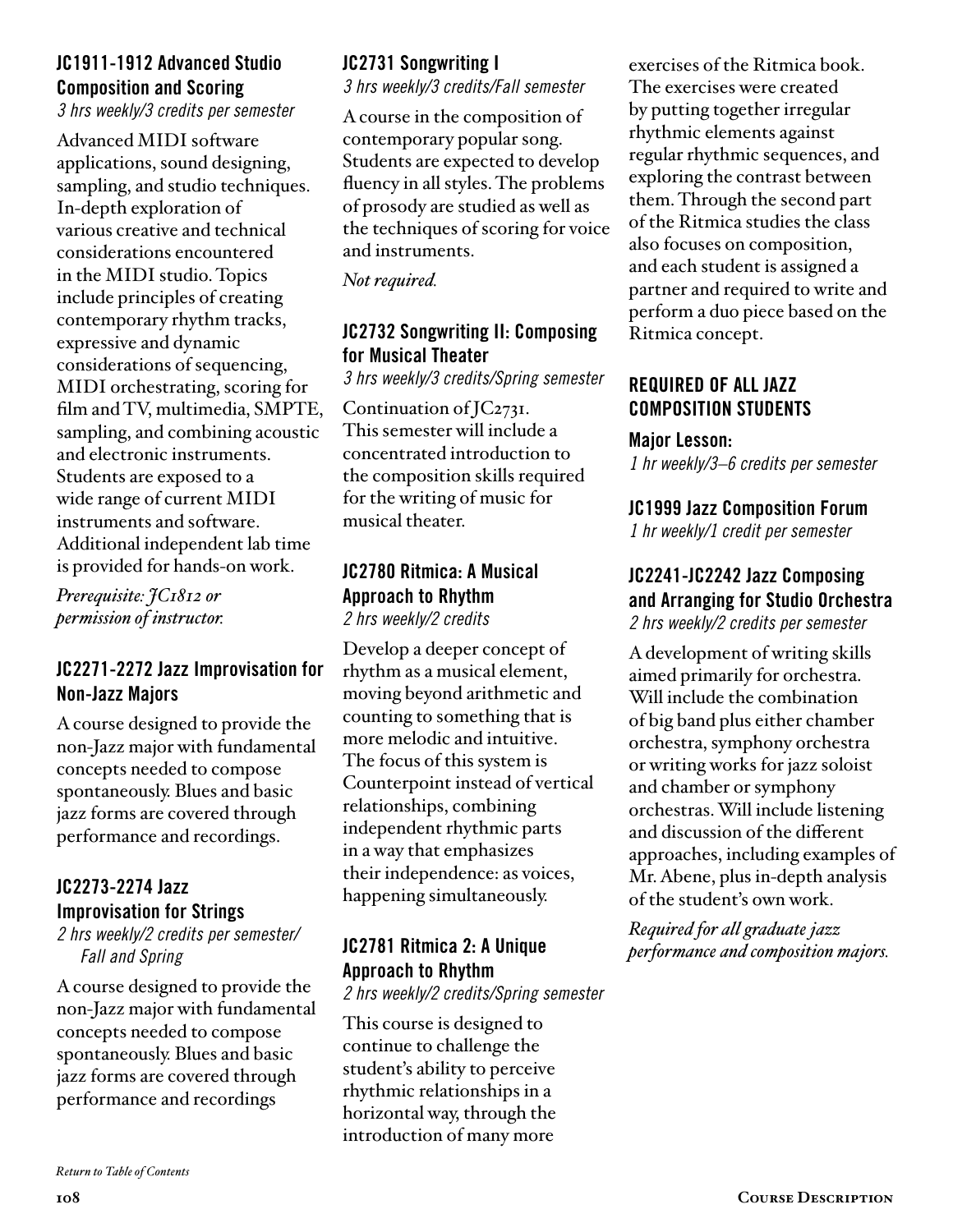## JC2400 Graduate Jazz Conducting/ Rehearsal Techniques

*2 hrs weekly/2 credits/Fall or Spring semester*

This course will prepare students to conduct a number of music styles/genres (orchestral, choral, jazz, Broadway, popular music, TV/film and more), be knowledgeable in score study and preparation, understand instrument transposition, basic baton technique, general score analysis, rehearsal planning and implementation of rehearsal techniques and other tools necessary to be a successful conductor.

## REQUIRED COURSES FOR GRADUATES

### JP2500 Jazz Improvisation

*2 hrs weekly/2 credits*

Graduate performance majors will take improvisation every semester for the duration of their program. The following topics will be covered:

# Year 1

This course provides in-depth studies on pentatonic, modal, open bar line playing, and the works of Miles Davis, Paul Bley and other post-bop composers. Students will be involved in group improvisation, rubato group playing, and also the works of Wayne Shorter and Ornette Coleman. Students will learn a new song each week in preparation for yearly juries.

# Year 2

Studies on the following: hexatonics, parallel and chromatic harmony, odd time signatures, metric modulations, hemiolas, free playing, and World music. Students will continue to learn a new song each week and review 60 songs in preparation for graduation.

## JC2111-2112 Graduate Arranging and Composition

*2 hrs weekly/2 credits per semester*

A development of writing skills for various media and combination, including dance, show, and jazz music. Graduate students explore the latest techniques in electronic, serial and experimental techniques.

*Prerequisites: Graduate standing or permission from the instructor.*

## JC2321-2322 Jazz Styles and Analysis

*2 hrs weekly/2 credits per semester* 

Analysis of the contributions, innovations, and solo and compositional output of outstanding jazz composers, arrangers, and performers. *Prerequisite: JC0451-0452.*

### JC2360 Jazz Musician as Educator

*2 hrs weekly/2 credits/Spring semester*

This course is designed to develop skills in the teaching of jazz music. The student will be exposed to a variety of materials, techniques, and philosophies. The course focuses on program development for and performance in MSM's elementary and middle school jazz education outreach series. Included are the study

of ensemble and rehearsal techniques and other factors pertinent to operating a jazz/ commercial music program.

## JC2410 Jazz Pedagogy

*2 hrs weekly/2 credits/Fall semester*

This course prepares artist teachers to function at a high level in the world of jazz education. Included are discussions of the pedagogy of the applied studio as well as common classroom areas for jazz education including jazz improvisation, jazz arranging and composition, jazz history, and theoretical and aural skills. Also included are observational visits to area jazz programs, as well as an overview of the job market and techniques to use in applying for positions within jazz education.

# JC2501-JC2504 Masters of Jazz Seminar: A Chromatic Approach to Jazz Melody and Harmony

*2 hrs weekly/2 credits per semester*

In this course, the student will study theoretical and practical concepts, which allow for various ways to conceptualize chromatic usage. There will be in-depth historic analysis of chromatic examples from the classical and jazz repertoire; study of reharmonized standards and original compositions; composing chromatic voicings, lines, and tunes. The goal of the course is to expose the student to a variety of chromatic music in order to increase the student's aural skills and critical understanding of the use of chromaticism in modern music.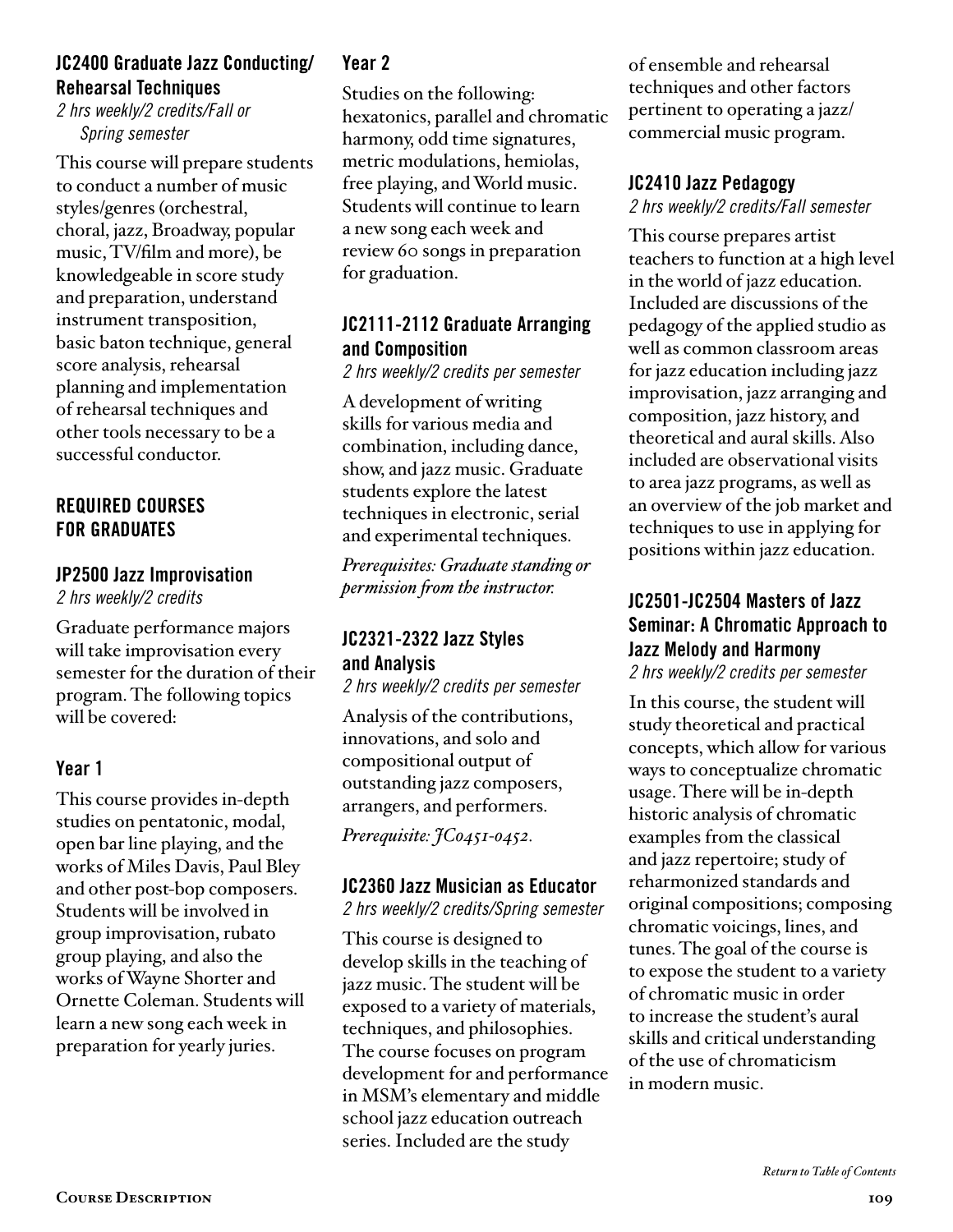*\*JC2501-2502 are required for graduates, JC2503/2504 are not required*

#### REQUIRED COURSES FOR DOCTORAL STUDENTS

#### JP2500 Jazz Improvisation

*2 hrs weekly/2 credits*

#### DM4700 Doctoral Jazz Seminar

*3 hrs weekly/3 credits/Fall semester*

Students will be given background on the use of chromaticism in jazz up to the present day with an in-depth study of the music of John Coltrane, Miles Davis, and other exponents of this harmonic idiom. References and study of some of the classical, 20th-century exponents of new harmonic techniques such as Bartok and Schoenberg will also be included. Various techniques of employing chromaticism in the jazz idiom will be presented and students will be required to write examples and compositions in the style. Improvising chromatically over standards and original compositions will also be required.

#### DM4750 The Artist Pedagogue

*3 hrs weekly/3 credits/Spring semester*

Teaching proficiency related to the implementation of listening skills, improvisation, and rehearsal and directing techniques from beginning to advanced levels will be developed. Class discussion will include: who should teach jazz and why, the value of a degree in jazz, the state of music education in America, and judging a jazz festival. Handson training will be stressed by giving clinics and workshops

through the Manhattan School of Music Outreach and Precollege programs as well as the Carnegie Hall and NARAS educational programs. The course's pedagogical concept is unique in its sequential design that integrates the entire curriculum, its ability to train and empower teachers effectively to present and reinforce musical applications, and the program's strong and affirming message that cements concepts through an array of interactive and musical experiences.

# *MUSIC HISTORY*

#### UNDERGRADUATE CORE

#### MH0001 Baroque

*2 hrs weekly/2 credits/Fall semester* 

A comprehensive study of Western music from 900 until 1600. Emphasizes the evolution of polyphonic music, the development of compositional techniques using preexistent material, the changing relationship of words and music, and the historical and cultural milieu in which music evolved.

### MH0002 Classical

*2 hrs weekly/2 credits/Spring semester* 

A study of Baroque music focusing on national styles as developed by Monteverdi in Italy, Schütz in Germany, Lully and Rameau in France, and Purcell in England. Special attention is given to the fusion of national styles in the 18th century, the monumental achievements of Handel and J.S. Bach.

#### MH0003 Romantic

*2 hrs weekly/2 credits/Fall semester*

Discussing the evolution of opera, Lied, symphony, concerto, and sonata, the course concentrates on music of Haydn, Schubert, Berlioz, and Brahms as pivotal composers and Vienna and Paris as important cultural centers.

### MH0004 20th Century

*2 hrs weekly/2 credits/Spring semester*

A comprehensive study of major musical trends and composers of the 20th century. Special emphasis is given to the development of Serialism, Neoclassicism, Futurism, and music since World War II.

## ELECTIVES (OPEN TO UNDERGRADUATE AND GRADUATE STUDENTS WITH THE PROPER PREREQUISITES)

#### MH1005 Monteverdi to Mozart

*3 hrs weekly/3 credits (This course is for non-native English speakers only.)*

Our course will cover the music of Baroque and Classical periods up to the great Wolfgang Amadeus Mozart. Baroque period [1600- 1750] brought about a major revolution in music, giving birth to an abundance of new genres, which are now staples of music repertoire we now cannot live without. One important novelty of the era, the Opera, will be the subject of many of our lectures, tracing its growth from its early champion, Claudio Monteverdi, to the late Baroque giant Georg F. Handel. This is also the period in music history when Instrumental

*[Return to Table of Contents](#page-2-0)*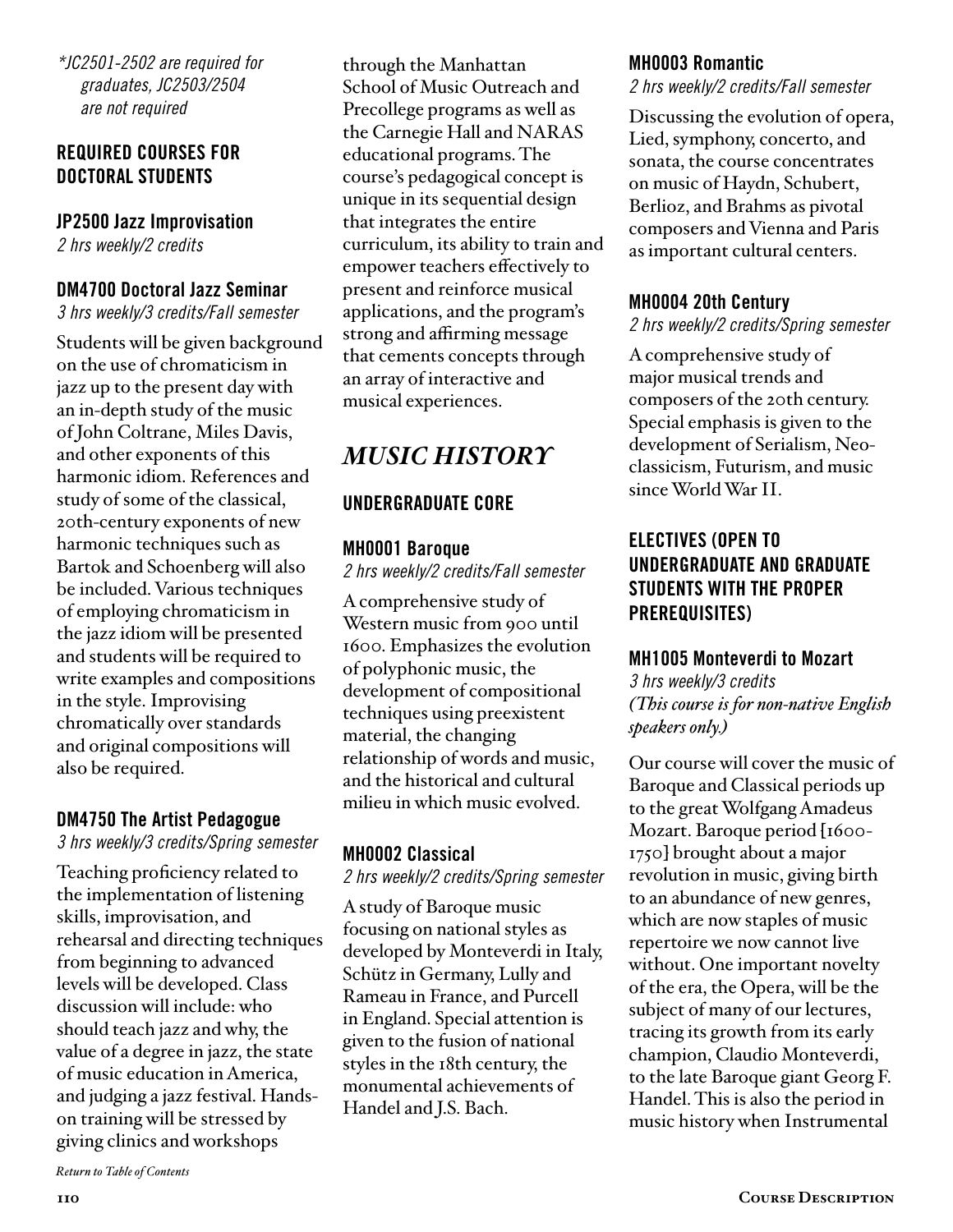music is emancipated from Vocal dominance and for the first time gains an independent value of its own. We will explore the inspiring composers, who courageously lead this movement with their masterpieces François Couperin with his keyboard suites, Arcangelo Corelli with his trio sonatas, Vivaldi with his beloved violin concerti, and Bach with his historic Well Tempered Clavier. We will conclude our semester with the deep study of the two foremost Classical Period composers Haydn and Mozart.

#### MH1006 Beethoven to Boulez

*(This course is for non-native English speakers only.)*

Throughout this course, we will trace the evolution of Classical music through the height of the Classical Period all the way to 20th Century modernist movements. We will begin with Ludwig van Beethoven and explore his tremendous influence on the composers of the Romantic period. 19th century composers highlighted in our course will include the pianist composers Chopin and Liszt, as well as great symphonists Schumann, Brahms. We will then see the great change toward nationalism, and see this movement in various countries. Finally, in our discussions of 20th century composers, we will explore through the great diversity of styles, 'isms,' and innovative compositional movements such as Atonality, Neoclassicism, Minimalism, and many others.

# MH1040 The Music of Duke Ellington

*2 hrs weekly/2 credits/Spring semester*

A history and analysis of this great composer and his close associate Billy Strayhorn from the 1920s to the early 1970s. Score reading skills are required for the class, as is the ability to analyze music in fluent written English.

MH1400 Brazilian Music 1: History, Styles, and Analysis *3 hrs weekly/3 credits See JC1400.*

# MH1402 Brazilian Music 2: History/ Repertoire/Performance

*3 hrs weekly/3 credits See JC1402.*

#### MH1510 Bach

*3 hrs weekly/3 credits/Spring semester*

A study of the history, style, and performance problems in selected instrumental and vocal works of J.S. Bach.

# MH1512 History of Opera

*3 hrs weekly/3 credits/Spring semester* 

A comprehensive study of the history of opera and operatic forms of the 19<sup>th</sup> and 20<sup>th</sup> centuries.

#### MH1530 Mozart

*3 hrs weekly/3 credits*

A close examination of the music of Mozart, including early influences, Mozart's association with Haydn, and the interrelationships between vocal and instrumental music. Sources and editions are

carefully considered. The course will include in-class performance projects.

*(Offered in alternate years)*

#### MH1531 History of Chamber Music I *3 hrs weekly/3 credits/Fall semester*

A comprehensive chronological survey of chamber music from its origins in such early forms as the canzona and trio sonata through the year 1827, concluding with the death of Beethoven. The course has three objectives: first, to look at pieces and composers in historical perspective noting the prevailing social, political, and economic trends and understanding the progression of musical ideas as they manifest themselves in the chamber music repertoire; second, to explore interrelationships among composers and schools of compositions, as well as development of style and genres in specific composers; and, third, to examine the music itself both from an analytic viewpoint and from a performance practice perspective.

#### MH1532 History of Chamber Music II *3 hrs weekly/3 credits/Spring semester*

A continuation of an historical survey of the chamber music repertoire, beginning with Schubert's great C-Major Quintet and concluding with Boulez's Le Marteau sans Maître. Particular attention will be paid to the use and role of individual instruments in ensembles as well as to evolving modes of motivic developmental processes through the 19th and 20th centuries.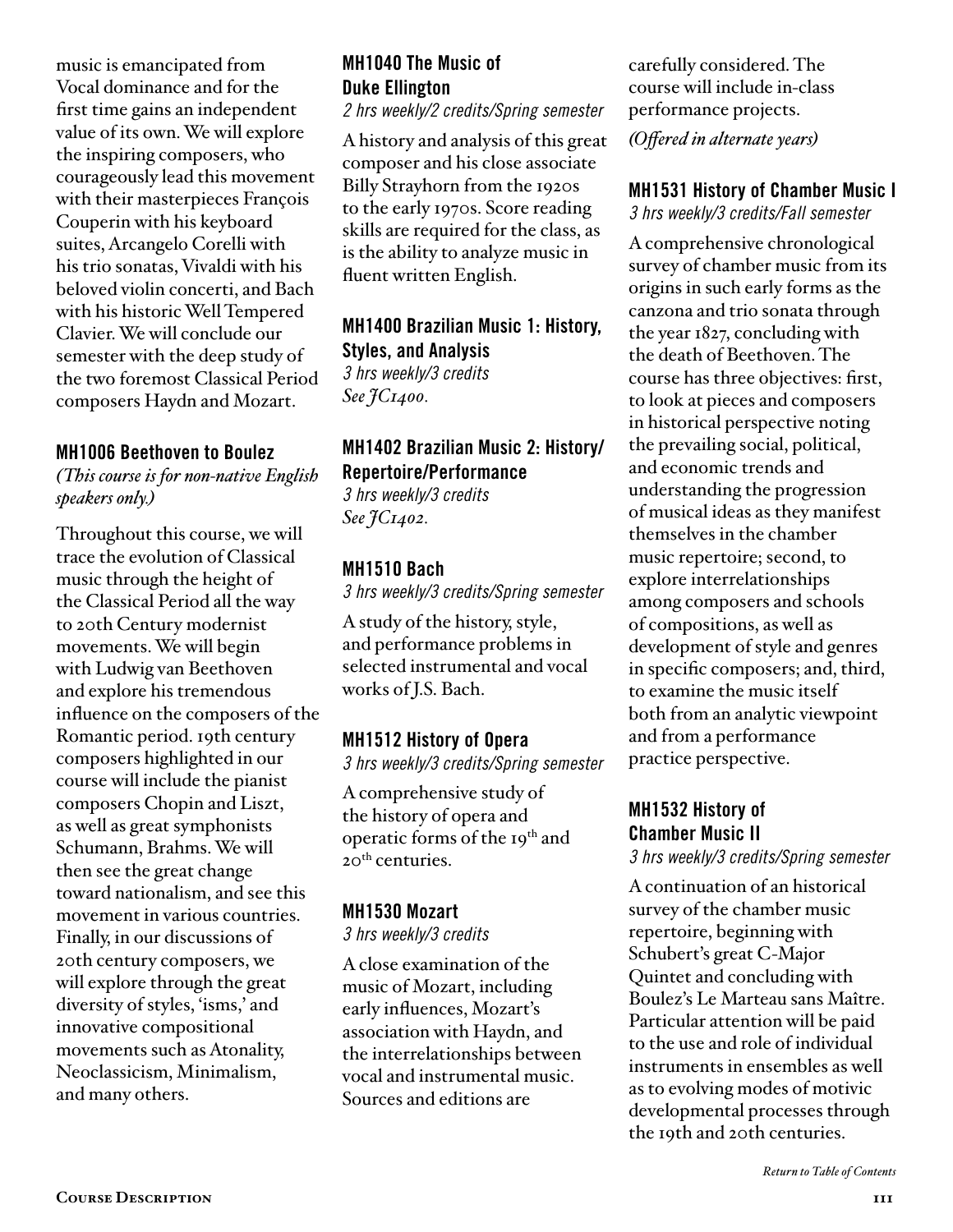The course will involve directed listening of historic recordings of the 20th century.

#### MH1575 Women in Music

*3 hrs weekly/3 credits*

"Women" and "Greatness" – throughout the course of all history, these two words have not been used in the same sentence too often. Certainly, in the case of Music History, it is as if there was a sort of mental programming to exclude women from the realm of great legacy and powerful contribution.

Therefore, this course will provide a fascinating exploration into the lives and stories of women who enriched Music History in spite of many obstacles. Our journey will begin in the Middle Ages and conclude with the current times. We will explore a great variety of musical carriers, placing our main emphasis on the study of the life and work of such great composers as Barbara Strozzi, Clara Schumann, Amy Beach, and Tania Leon. We will also celebrate the trail blazing women on the concert stage from the Primadonnas of Italian opera to the great female conductors on the world stage is today. The goal of the course is to shed light on the music composed over an entire millennium that may still be undiscovered, and to better understand the sociopolitical circumstances, which many of the women we discussed had to overcome and bring their gifts to the world.

## MH1590 Music in America

*3 hrs weekly/3 credits/Spring semester*

An in-depth survey of American music, beginning in the 1600s and continuing to the present, and taking in all genres and styles, both "concert" and "popular".

#### MH1609 Voices and Orchestra

*3 hrs weekly/3 credits per semester*

This course is a one-semester survey of genres scored for voices and orchestra from the 17th to the 21st centuries, including oratorios, cantatas, masses, choral symphonies, and symphonic song cycles. The fall semester covers important works from the Baroque and Classical eras, such as Monteverdi's Vespers, Bach's St. Matthew Passion and Mass in B Minor, Handel's Messiah, Haydn's Creation, Mozart's Requiem, and Beethoven's Ninth Symphony. The spring semester covers important works from the Romantic and Modern eras, such as Mendelssohn's Elijah, Brahms's Ein deutsches Requiem, Verdi's Requiem, Mahler's vocal symphonies and Das Lied von der Erde, Orff 's Carmina Burana, Stravinsky's Symphony of Psalms, and Britten's War Requiem.

### MH1610 History of the Symphony

*3 hrs weekly/3 credits/Fall semester*

A comprehensive survey of the history of the symphony and symphonic forms from the 18th century until the present.

#### MH1620 Beethoven

*3 hrs weekly/3 credits/Spring semester*

A detailed study of the major works of Beethoven. Representative samples of his various styles are drawn from the symphonies, string quartets, piano sonatas, solo concertos, and choral works.

*(Offered in alternate years)*

#### MH1640 Romanticism

*Online–asynchronous/3 credits*

#### MH1698 Concerto

*3 hrs weekly/3 credits/Spring semester*

A survey of concertos, from the inception of the form in the early 17th century to present-day examples. Various works called "concerto" and "concertante" will be considered, and will be subjected to stylistic and formal analysis.

# MH1711 Works of Wagner: *Der Ring des Nibelungen*

*3 hrs weekly/3 credits*

A comprehensive introduction to Richard Wagner's Der Ring des Nibelungen, in the context of his life and times, with reference to other Wagner works of the Ring period. The course will cover the musical, dramatic, poetic, historic, literary, and philosophic background to Wagner's monumental tetralogy. A term paper at the end of the semester is required.

*Prerequisite: TH0002*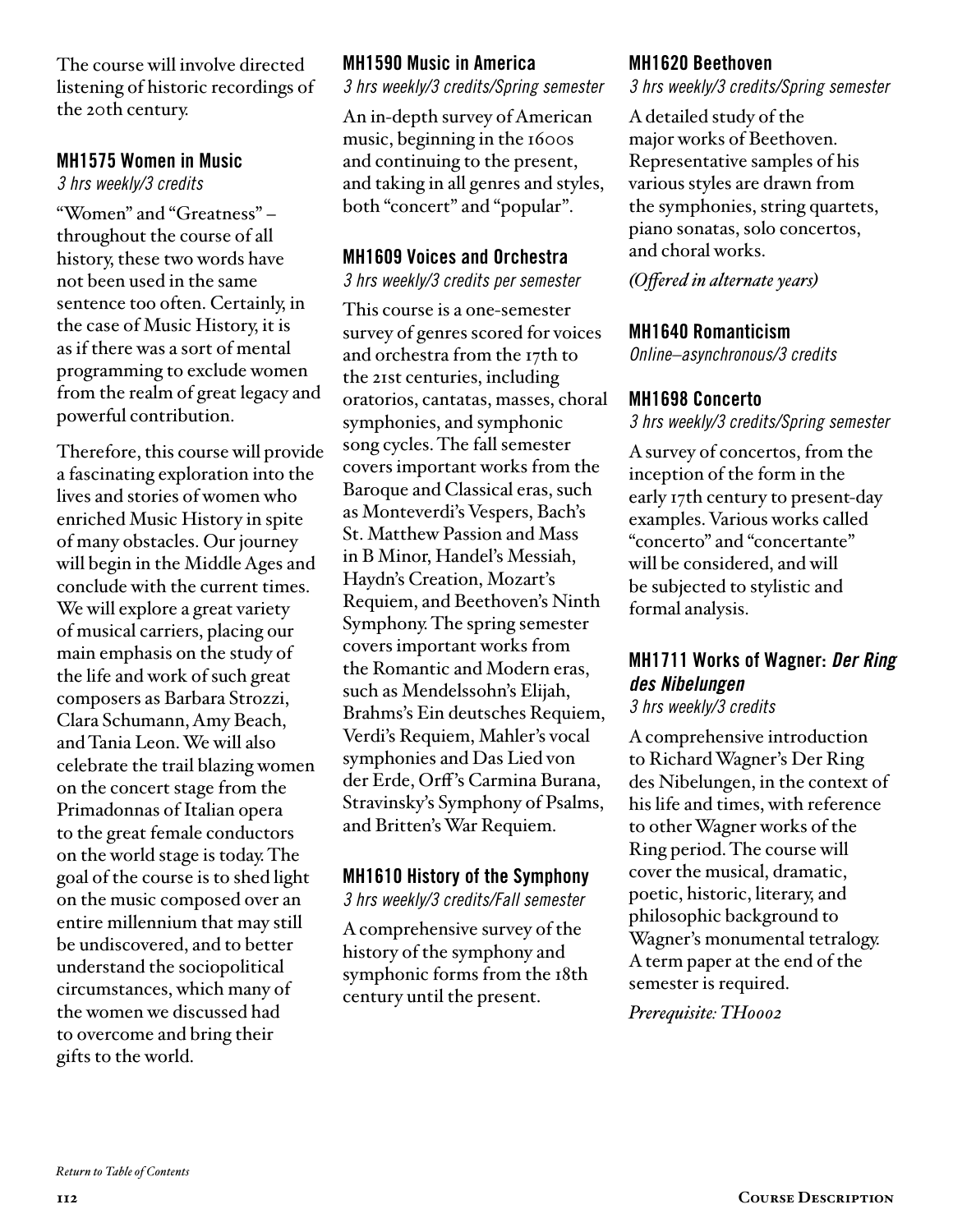# MH1712 Wagner: *Tristan, Meistersinger, Parsifal*

*3 hrs weekly/3 credits*

An introduction to Richard Wagner's Tristan und Isolde, Die Meistersinger, and Parsifal in the context of his life and times, with reference to other Wagner works of the periods discussed. The course will cover the musical, dramatic, poetic, historic, literary, and philosophic background to Wagner's three great music dramas. A term paper at the end of the semester is required.

*Prerequisite: TH0002*

#### MH0841/1841 World Music I

*3 hrs weekly/3 credits/Fall semester*

An introduction to the principles of ethnomusicology joined to a survey of the music of the following non-Western cultures: sub-Saharan Africa, Native America, the Islamic world, and the Indian subcontinent. The study of this music will be at once technical and cultural. The course is enriched by visits from guest artists who present the music in live performance. Emphasis will also be given to seeing how composers, world-wide, are currently making use of elements of the traditional music from these cultures.

### MH1842 World Music II

#### *3 hrs weekly/3 credits/Spring semester*

A survey of the traditional musical cultures of East Asia and the Pacific, including those of China, Japan, Korea, Tibet, Mongolia, Indonesia, New Guinea, Oceania, and Australia. As with MH 1841, the music will be considered both culturally and technically. During

the semester, guests proficient in these traditional musical cultures will demonstrate the music in live performance. Emphasis will also be given to exploring the creative use that contemporary composers are making of this music.

## MH1850 Music and the Dance

*3 hrs weekly/3 credits/Fall semester*

In this course we study dance music in its varied forms across the centuries. There is the history of ballet: Rameau, Tchaikovsky, Stravinsky, Prokofiev. There are the social dances of Schubert, Johann Strauss, and the world of jazz and rock. There is the use of dance in concert music: the suites of the Baroque; the minuets of the Classical era; the nationalistic dances of the 19th century. Dance music has likewise been crucial to the drama: opera, Broadway, and cinema--defining character and creating powerful moments of theater.

### MH1858 Puccini

*3 hrs weekly/3 credits*

This course covers Giacomo Puccini's life and works. We begin with prevailing operatic styles of the late 19th century and discuss each of Puccini's operas in turn, comparing traditional and abstract productions from opera houses in the U.S. and Europe.

### MH1913 The Life and Works of Benjamin Britten

#### *3 hrs weekly/3 credits/Spring semester*

This new course will survey the works of Benjamin Britten in the context of his life and musical activities, both as composer and performer, during the tumultuous era of the 20th century. Following the chronology of Britten's life from his formative years in London before World War II through his American adventure in the 1940's; from the triumphant premiere of Peter Grimes through the years of his subsequent success as the composer of opera and instrumental music of every variety; from his establishment of the English Opera Group through the founding of the Aldeburgh Festival, the Maltings Concert Hall and the Britten-Pears School we will investigate Britten's life and music within the framework of some prominent themes that can be observed throughout his career: the individual against society, the confrontation of innocence and experience, the importance of musical citizenship, pacifism in an age of war, and the conflict between the private/ public image. Although the list of Britten's operas will act as a template for the course, his other works for orchestra, chamber music, chorus, plus his vibrant career as a performer with Peter Pears and other great artists of his time will hardly be ignored. The course will include reading and listening assignments, exams, and a final project.

# MH1920 Music of the 1920's

*3 hrs weekly/3 credits*

This class surveys the music of Europe and the USA during this exciting. Turbulent and boldly creative decade – all the many popular genres of this music: "concert," "popular," and "experimental." We look in depth at the music of such figures as: Gershwin and Bartok; Stravinsky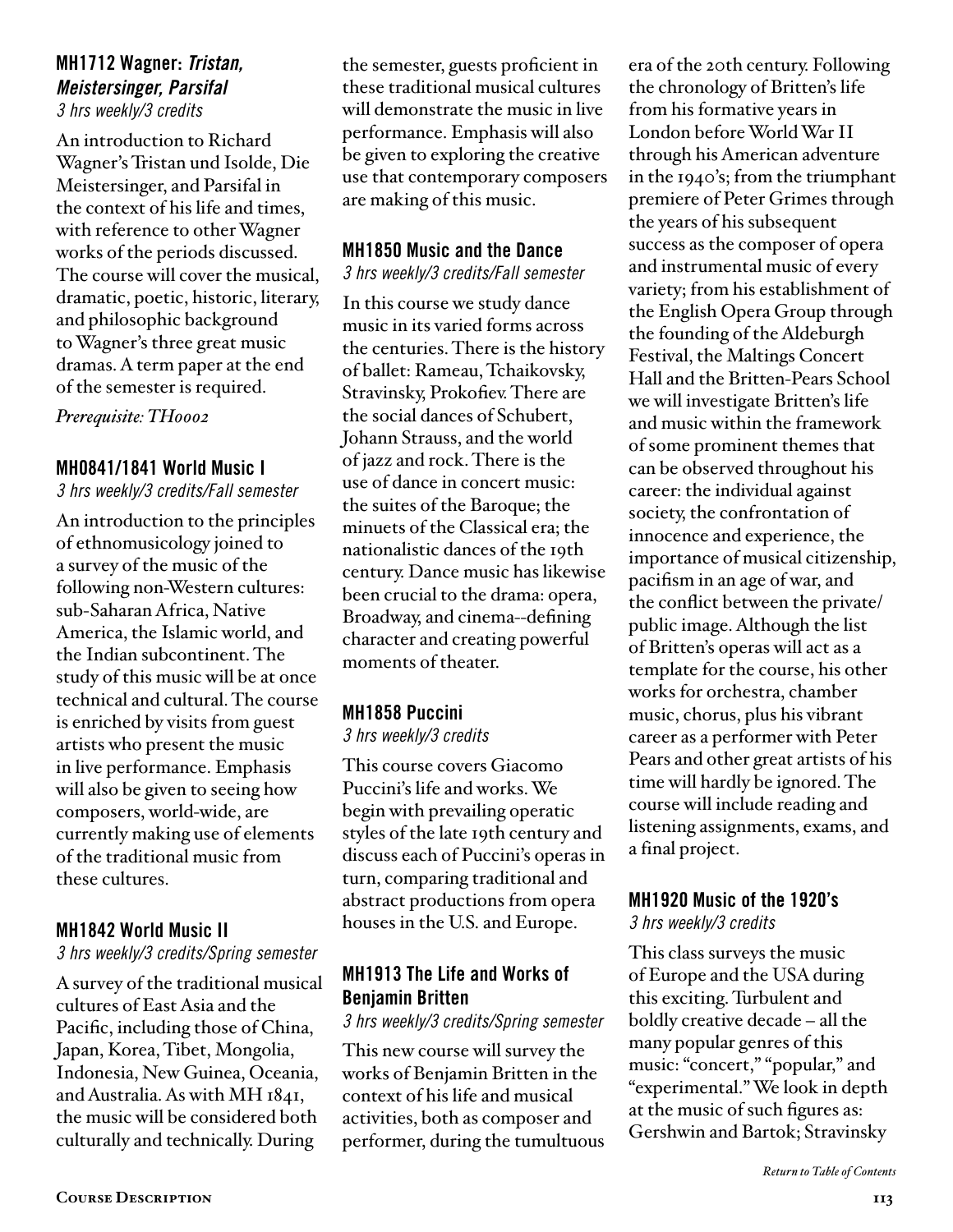and Ellington; Prokofiev and Schoenberg; Ravel and Shostakovich; Darius Milhuad and Louis Armstrong and more.

# MH1960 Music of the 1960's

*3 hrs weekly/3 credits*

This class surveys the music of the 1960 with a focus on Classical, Broadway, and Rock n' Roll.

#### MH2030/JC2030 Miles Davis

*2 hrs weekly/2 credits/Fall semester*

A survey of the music of trumpeter-bandleader-composer Miles Davis (1926-1991), one of the major innovators in the history of jazz and 20th-century music. Davis's music ranged from bebop of the1940s through hiphop of the 1990s.

## GRADUATE ELECTIVES (OPEN TO ALL GRADUATE STUDENTS WITH THE PROPER PREREQUISITES)

### MH2001 20th/21st Century German Opera

*3 hrs weekly/3 credits/Spring semester*

An in-depth exploration of the historical background, cultural milieu, and prevalent artistic trends surrounding German and Austrian operas of the 20th century, starting with Strauss, Schoenberg, and Berg, and ending with Ligeti, Stockhausen, and Lachenmann. Composer and librettist biographies, musical style, and literary resources will be studied in relation to selected operas.

# MH0131/2131 Performance Practice

*3 hrs weekly/3 credits/Fall semester*

An investigation of performance practices concentrating on Baroque, Classic, and early 19thcentury repertoire. Students are required to perform as part of the class work.

*Prerequisite: Graduate standing or permission of instructor.*

#### MH2400 Beethoven, Brahms, and Schubert

*2 hrs weekly/2 credits/Spring semester*

An exploration of the musical forces that contribute to the unique character of selected piano and string works of Beethoven, Brahms, and Schubert. Attention will be given to issues that impact interpretive decisions in performance.

*Student performance is required.*

#### MH2610 Orchestral Music: Baroque to Classical

#### *3 hrs weekly/3 credits/Fall semester*

An advanced study of the evolution of the orchestra and of primary genres of orchestral music during the eighteenth and nineteenth centuries.

# MH2620 Orchestral Music: Beethoven to the Present

*3 hrs weekly/3 credits/Spring semester*

A further investigation of the evolution of the orchestra and of orchestral music during the 19th and 20th Centuries.

#### MH2720 Mahler and His **Contemporaries**

*3 hrs weekly/3 credits/Spring semester*

An investigation of the music of Mahler, Strauss, Schoenberg, Debussy, Scriabin, and other composers active during the period 1890–1910. The course examines late German Romanticism as one of several styles leading to a new musical aesthetic in the 20th Century.

*(Offered in alternate years)*

## MH2730 Verdi

*3 hrs weekly/3 credits/Spring semester*

A study of selected operas of Verdi within the context of relevant political, social, and musical trends of 19th-Century Italy.

*Offered in alternate years.*

# *MUSICAL THEATRE CURRICULUM*

#### MT0010-0011 Musical Theatre Performance Technique I & II: (Freshman)

*2.5 hrs weekly/2 credits*

This class, designed for Freshmen starting the four-year program in musical theatre at Manhattan School of Music, will be an indepth exploration of the skills and tools needed to effectively perform songs in Musical Theatre. Topics covered include: How to Learn a Song, Songs Structured, The Vocabulary of Professional Song Performance, Researching the History and Context of a Song, Engaging with the Lyric as a Monologue, Learning Music Accurately, Music as Subtext, the Importance of Focus, Exploring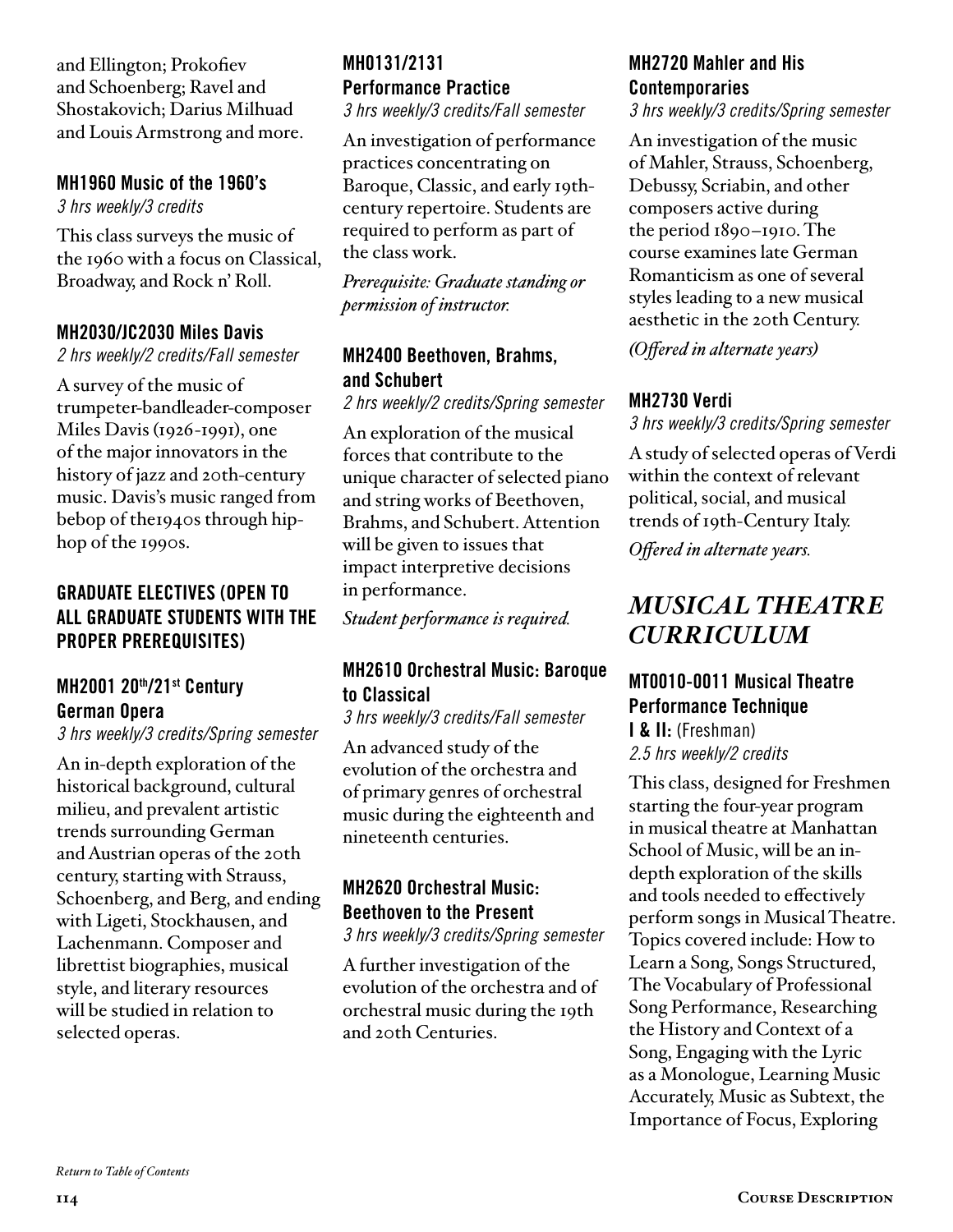the Physical Life of a Song and the Craft of Telling a Story Through Text and Song.

#### MT0200 Freshman Seminar

*1.5 hrs weekly/1 credit*

This course serves to introduce freshman to professional musical theatre in New York City. Musical theatre industry professionals including casting directors, agents, directors and choreographers will visit class, audition preparation will be examined, we will visit the NYPL for the Performing Arts, and discuss – vocal health and writing skills.

### MT0012-0013 Acting the Song

I & II (Sophomore) *3 hrs weekly/3 credits*

This course is designed to teach acting technique for singing a Musical Theatre song. The Fall semester will focus on musicals from the 1930's to 1959. Class work will emphasize the importance of the art of storytelling through song to dramatize a musical moment. We will go in chronological order, starting with songs and musicals from the 30's 40's and 50's, otherwise know as the Traditional Golden Age Era. (Techniques to be explored include: intention ( what do I want?) obstacles (what's in my way?) moment before, personalization, text analysis, tactics, stakes, and musical cues.)

#### MT0014 Scene into Song (Junior) *3 hrs weekly/3 credits*

This course will focus on the acting of scene into song in the musical theatre. In addition to

focusing on the acting essentials of the libretto, this course will focus on the motivated transition of speaking into singing. We will also underline bringing SELF and individual artistry to roles in the musical theatre. This industry is in search of originals, and each actor needs to find his/her unique voice in each role.

Students will work on three scenes from the musical theatre canon: The Golden Age, Stephen Sondheim, Contemporary (musicals written post 1990), and for the final, students will choose their own material, from any era, fully rehearsed and prepared outside of class.

Students will be required to research each assigned show. Research will include full history of original creators and production of the show. Additionally, students will be required to immerse themselves in the libretto of the musical, providing a comprehensive picture of the given circumstances of the scene. The former will anchor the actor to show's history, the latter will allow for personal and textual interpretation of the scene.

# MT0015 Audition

Techniques (Junior) *3 hrs weekly/3 credits*

*This course prepares the student for professional musical theater auditions by exploring musical theater genres, audition etiquette and comportment, and encouraging the student to find audition material that expresses their essence and individuality.* 

Course Description: This course is designed to prepare the student for a professional singing audition and book preparation in all genres of the musical theatre. Musical Theatre genres to be explored include : Traditional, Contemporary, Modern Contemporary Pop/Rock, and non Musical Theatre genres ( including Pop, Disco, R&B, Country/Folk, Rock, etc. ) Other techniques : self ta- ping with guest instructor. The process of this class is designed to simulate the pace and expectations of the professional audition world. A pdf will be provided with the list of suggested necessary song categories for an audition book

# MT0016 MT Lab (Senior)

#### *3 hrs weekly/3 credits*

New Musical Theatre (NMT) Lab is a performance-based course, in which students perform newlywritten musical theatre pieces on a weekly basis. While traditional musical theatre education heavily relies on "the canon", the current professional climate often asks of the performer to workshop and learn completely new material in a rapid timeframe and with little assistance. The goal of this seminar is to help prepare the students for the expectations they will be met with once they embark on their professional journey. This course demands that the students learn and memorize new songs in a prompt manner, while making artistic choices and decisions on their own. Each performance is discussed and critiqued by myself, and occasionally by a guest artist from the industry. The songs included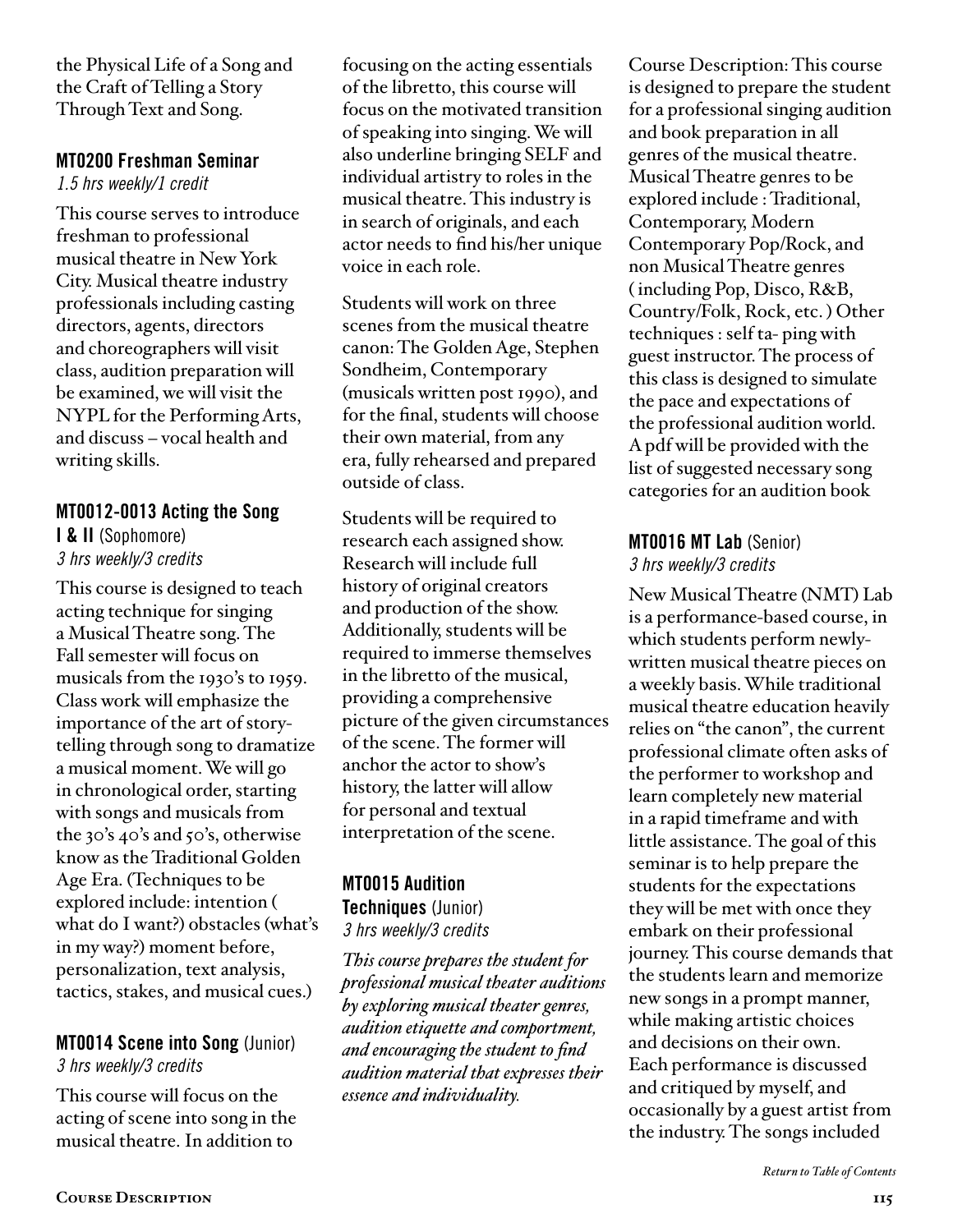in the course are handpicked from projects written by the new generation of writers, and have yet to be published or produced. Each student will receive their song 48 hours before the seminar, and will be expected to perform the material at the highest level as demanded in the professional world. The musical sequences grow in length and difficulty throughout the semester, and the course culminates in large ensemble performances.

#### MT0001-0002-0003 Acting 1, 2 & 3

(Freshman/Sophomore) *3 hrs weekly/3 credits*

Acting I, II, and III is a progressive system of structured exercises (which leads into scene work) for developing concentration and imagination, stimulating instincts and impulses, in order for the student to be able to create believable, authentic, embodied behavior in relation to the imaginary circumstances they are involved with.

This approach trains the actor to "live truthfully under imaginary circumstances," to discover personally meaningful points of view with respect to the written, or improvised, word and to express spontaneous human reactions and authentic emotion with the utmost sense of truth.

# MT0004 Acting 4, Devised Practice Sophmore

*2 hrs weekly/2 credits*

This course will be a handson dive into the experience of creating a work of Devised Theatre. Each class will begin

*[Return to Table of Contents](#page-2-0)*

with a warm-up that will alternate between technical exercises (physical, vocal, etc.) and investigatory (sensory awareness and concentration exercises). Eventually students will be in charge of leading their own warmups. The body of the course will be devoted to the creation of original Devised Theatre group pieces. Devised Theatre is essentially ensemble-work and a major theme of the course will be the techniques of partnering (duos, trios and large groups). Students will create scenes, songs and movement. Writing will be an essential component of the course. Students will be writing in each class - "Devising" ideas will come out of their timed writing, reflections on the work they are doing in the class and ideas that emerge out of group discussion. The course will culminate in final group pieces, which will be shown to the class, discussed and evaluated, then worked on again for a second showing.

Devised Theatre techniques are widely in use by noted contemporary Off-Broadway ensembles such as Target Margin Theater, SITI Company, Wooster Group and The Civilians. Many of the theater ensembles featured in New York Public Theater's "Under the Radar" Festival are Devised Theater companies. Even commercial Broadway productions use devised theater techniques in the creation of work (i.e., the movement in "The Curious Incident of the Dog in the Night-Time" was created by Frantic Assembly-a Devised Theatre company). Improvisation techniques, team-building

skills and the ability to create something from the blank canvas is the foundation of our work in this course. Aspiring musical theater performers versed in the techniques of making Devised Theater will have an advantage in working in professional theater.

#### MT0005 Acting 5 (Junior) *3 hrs weekly/3 credits*

During our first semester our focus will be on scene study, choosing material from contemporary plays and portraying age-appropriate roles. We'll take a break for some Shakespeare, and then continue scene study, expanding our scope to include a broad range of classic dramatic literature.

#### MT0006 Acting 6, Scene Study and Monologue (Junior) *3 hrs weekly/3 credits*

In the second semester we'll move from scene work to monologues, with each actor selecting and preparing two contrasting monologues, which can be confidently presented at auditions. Each actor will perform their audition pieces before a panel of professionals in the last class.

#### MT0007-0008, Acting 7 & 8, Advanced Acting (Senior) *3 hrs weekly/3 credits per semester*

A scene work-based class with an emphasis on identifying and strengthening the individual actor's rehearsal and performance process, leading the actor's work toward characters pursuing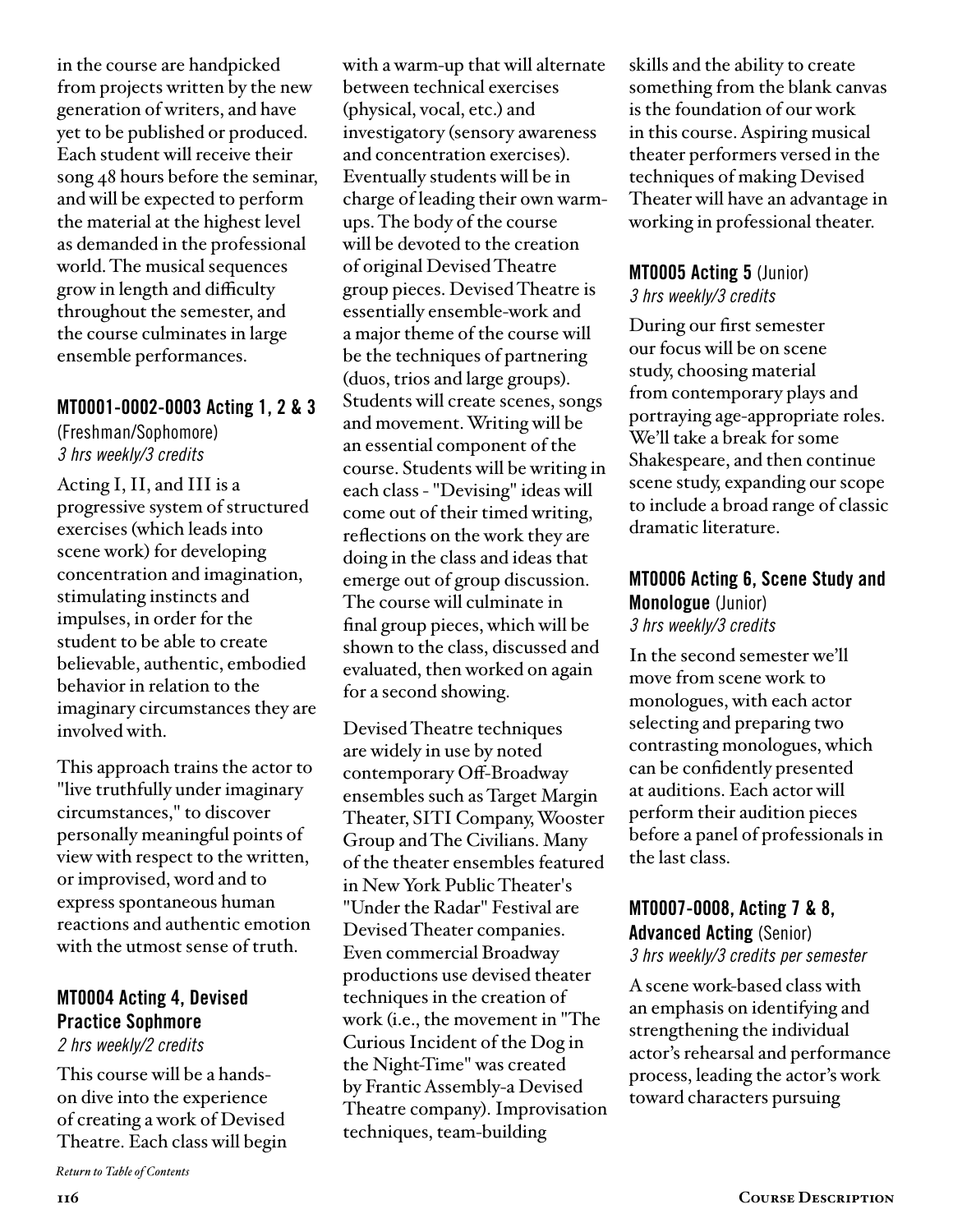personalized needs and objectives while living moment to moment in imaginary given circumstances.

#### MT0350-0351 Ensemble Voice

I & II (Freshman) *3 hrs weekly/1 credit*

This is a two-semester course in applied musicianship using the repertoire of musical ensembles, including unisons, duets, trios, quartets and larger ensembles. It also teaches the particular skills sets necessary to be an effective member of any ensemble, such as tuning, phrasing and blending. Finally, it is also an historical survey of the genre, including listening to recordings of iconic performances. At the end of this course students will be confident musicians and polished ensemble singers.

#### MT0550-0551 Music

Theory (Freshman) *3 hrs weekly/3 credits*

A two-semester intensive study of the fundamentals of music theory, sight-singing and aural skills. Students will learn music notation, rhythms, all meters, key signatures, and intervals, and will be introduced to chords and basic harmonic theory. The emphasis of the class is building sight-singing fluency and confidence with a focus on real-world applications. In the second semester, students will learn techniques of score analysis as a means to more deeply understand the composer's dramatic intentions.

#### MT0120-0121 Tap *4.5 hrs weekly/2 credits*

Tap skills are introduced at the beginning level and advance to a solid understanding of the technique and the history of this discipline. Tap dancing relies on a fundamental knowledge of various rhythms and styles. The student will learn basic tap steps, rhythms and choreography.

*(May be repeated for credit.) (We will also offer Tap as an elective in spring)*

#### MT0100-0101 Ballet

*4.5 hrs weekly/2 credits*

Fundamentals of ballet technique concentrating on alignment, strength, flexibility, rotation, and weight change.This class will consist of the practice of barre work, center floor work, traveling patterns across the floor and conditioning exercises.

*(May be repeated for credit.)*

# MT0110-0113 Musical Theatre Dance

*4.5 hrs weekly/2 credits*

This course will focus on Jazz technique and fundamentals. Each class will begin with a full warm up and an across the floor, emphasizing coordination and style. Class will culminate with choreography that will vary in styles from Jazz and Contemporary to Theater Dance. This class will provide a positive, supportive and encouraging atmosphere for dancers to gain confidence and grow as artists.

*(May be repeated for credit.)*

#### MT0500-0501 MT Exploring the Art Form 1 & 2 (Sophomore)

*3 hrs weekly/3 credits*

This course is designed to give students an understanding of the history of the American musical, starting with the various genres that influenced it: Gilbert & Sullivan, Vaudeville, Burlesque, Minstrel Shows, the Yiddish Theatre, British Music Hall and American Operetta.

#### MT1600 Career Development (CME) (Juniors) *2 hrs weekly/2 credits*

This course is designed to prepare students for their professional careers as musical theatre performers. The class combines hands on projects including website building, personal budget management and professional networking with guest visits from industry professionals.

#### MT0201 Introduction to Theatrical Design (Freshman) *2 hrs weekly/1 credit*

The Introduction to Technical Theatre course is designed in five parts: Costume Design, Set Design, Lighting Design, Sound Design and Stage Management. Each segment is designed to inform the student of the various roles involved in the creation of a Theatrical Event.

### MT0211 Script Analysis

*3 hrs weekly/2 credits*

Through the exploration of a wide variety of plays, we will learn how to breakdown and analyze the essential elements in a script, developing techniques for fully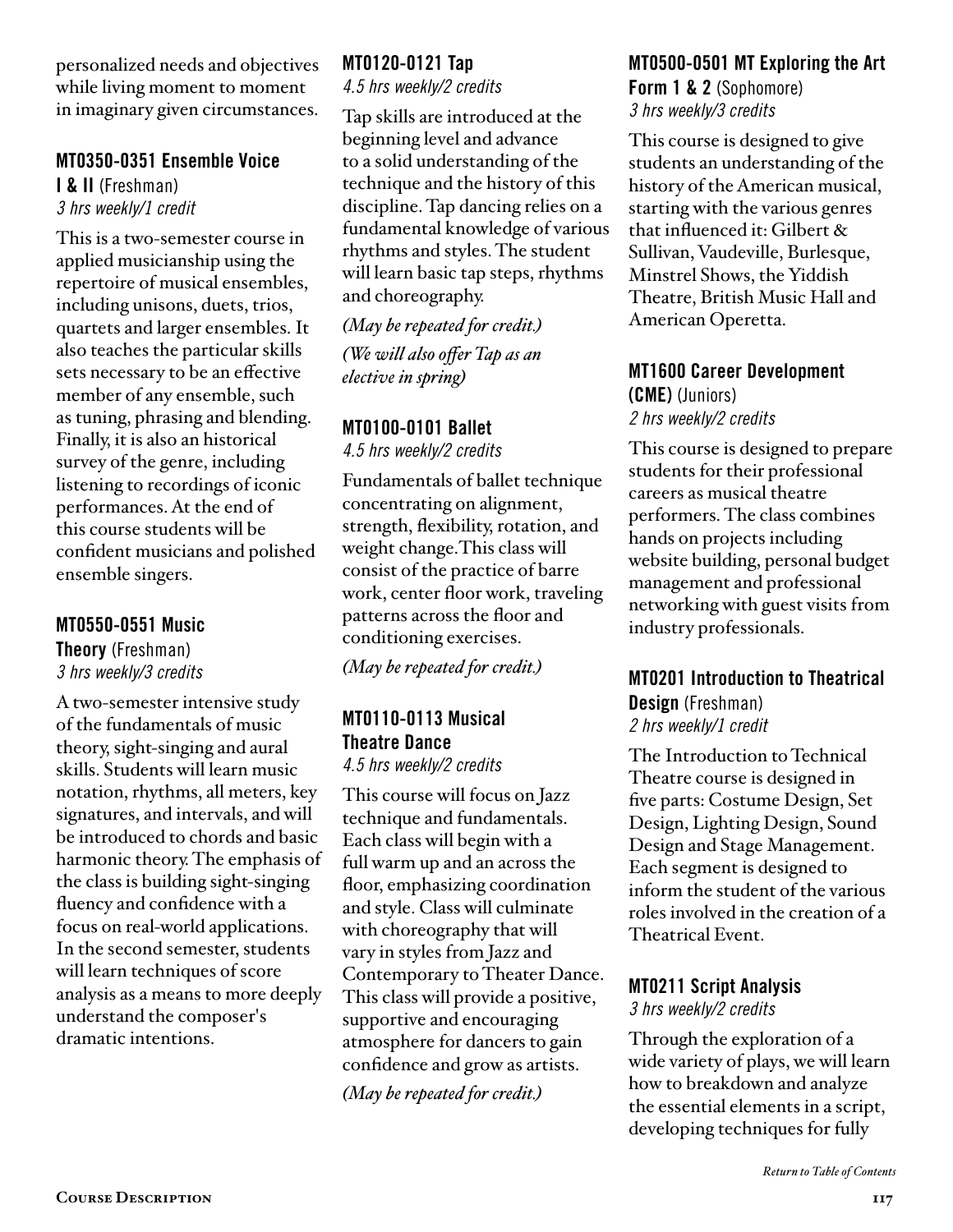understanding the world in which the character exists and how to bring that character to life.

## MT1507 Senior Showcase I

*1.5 hrs weekly/1 credit*

Senior Showcase is the culmination of four years of musical theatre training. In the course faculty and students will create an end of year production for presentation to industry professionals.

# MT1508 Senior Showcase II

*4 hrs weekly/3 credits*

Senior Showcase is the culmination of four years of musical theatre training. In the course faculty and students will create an end of year production for presentation to industry professionals.

### MT0300 Speech Sophmores

*3 hrs weekly/2 credits*

**Voice work:** A development of the vocal skills necessary for the actor's transformational instrument - (Alignment, Breath Support, Open Channel, Resonance, Range, and Articulation) and an introduction to phonetics (IPA) for future dialect work.

### MT4000 Private Voice

*1 hr weekly/1 credit per semester*

Private instruction in proper vocal performance technique, including proper execution, diction and interpretation, performance skills, repertoire selection and stylization.

Private voice lessons are critical for the technical and interpretive development of the professional singer. Your Voice Faculty emphasizes healthy practice techniques that preserve vocal health and develop technical flexibility and vocal longevity. Each private voice instructor tailors her/his lessons to the specific needs, level, and voicetype of the individual student. In the conservatory structure, lessons may follow the needs of a timeline regarding preparation of materials and mastery of skills to aid the student in developing their technique to meet the demands of their numerous performance classes and performance opportunities while at MSM.

MT4002 Private Voice *1 hr weekly/2 credits per semester*

MT4003 Private Voice *1 hr weekly/3 credits per semester*

TH0001-0002 Music Theory Core 1 & 2 *3 hrs weekly/3 credits*

All aspects of music theory that would apply to a Musical Theatre performer will be the objective of this course. The course will consist of sight singing, ear training, advanced interval training, and advanced music theory.

## ELECTIVES

#### MT2005 Acting for the Camera *3 hrs weekly/3 credits*

#### MT0133 Musical Theatre Dance Styles *Fall*

Musical Theatre Dance Styles will give the student the opportunity to explore and delve into the many styles of dance currently being performed in the world of commercial theater. This course will heavily focus on technique, ability to pick up choreography quickly, and performance. Each class will begin with a warm up and stretch followed by a short across the floor, emphasizing coordination and style. Dancers will then have the opportunity to learn original choreography that will vary in styles from the vast repertoire of current and former Broadway Musicals. Emphasis will be placed on interpreting the choreography with respect to the choreographer's intent. This class will provide a positive, supportive and encouraging atmosphere for dancers to gain confidence and grow as artists.

*(May be repeated for credit.)*

#### MT2003 Elective Tap *Spring*

Tap skills are introduced at the beginning level and advance to a solid understanding of the technique and the history of this discipline. Tap dancing relies on a fundamental knowledge of various rhythms and styles. The student will learn basic tap steps, rhythms and choreography.

*(May be repeated for credit.)*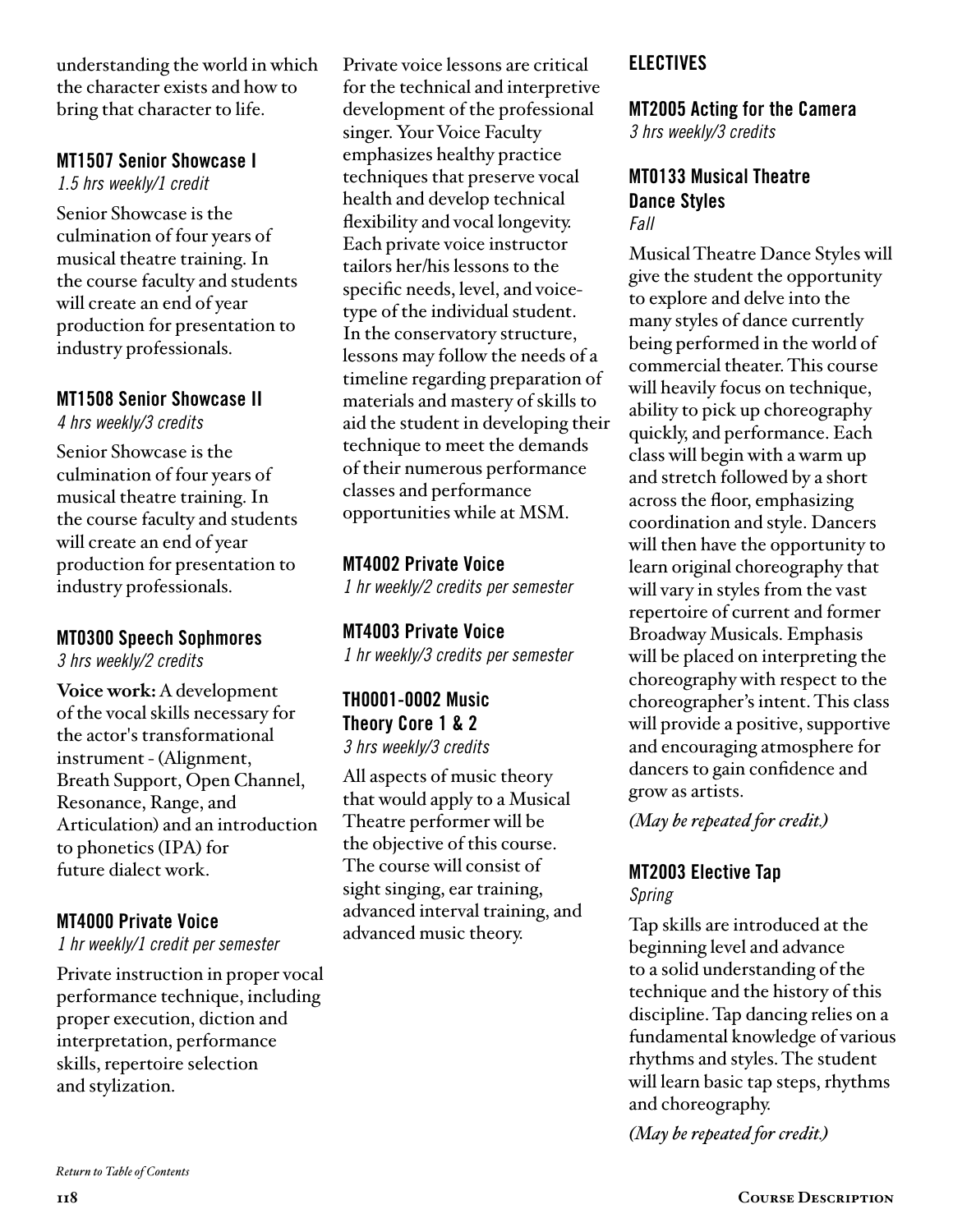# *ORCHESTRAL PERFORMANCE*

Major Lesson/Repertoire Coaching:

*1 hour weekly/5 credits per semester.*

# OP2251 The Musician as Educator

*4 hrs twice weekly/1 credit*

Required of all first-year Orchestral Performance students; open to all orchestral graduate students

Students in this course receive training on how to become effective artist-educators as part of the Manhattan School of Music Arts-in-Education Program. Students will be exposed to a variety of pedagogical methods and materials as they prepare and deliver educational presentations in New York City public elementary and middle schools.

# OP2351-2352, OP2451-2452 Orchestral Repertoire Coaching

*2 hrs, 6-8 times per semester based on area of study/1 credit per semester* 

A four semester sequence of coaching sessions on the ensemble techniques of orchestral performance as applied to a twoyear survey of the major works of the symphonic repertoire. Each semester students perform in at least six sectional instrument coachings; three brass or woodwind rehearsals conducted by a specialist; and, at the end of the semester, in either a string or combined brass, woodwind, and percussion orchestral reading conducted by a distinguished conductor.

# ME1600 Orchestral Entrepreneurship

*2 hrs weekly/2 credits/Fall semester* 

The course is designed to equip orchestral students with the knowledge and perspective needed to succeed as professional orchestral players in a changing industry. The class covers essential organizational, financial, and programmatic issues affecting orchestras and their entrepreneurial possibilities for the future. Includes guest speakers from the League of American Orchestras, American Federation of Musicians Symphonic Services Division (the Union), and others.

*Note: The course is designed for graduate students in the Orchestral Performance program and is also available to others with permission from the instructor.* 

# *ORGAN*

Major Lesson: *1 hr weekly/5–6 credits per semester.*

OR2001-2002 Organ Performance Class

*1 hr weekly/1 credit per semester*  A master class providing

performance opportunity.

*Required of all Organ majors.*

#### OR2211-2212 Organ Literature

*2 hrs weekly/2 credits per semester*

#### OR2311-2312 Organ Improvisation *2 hrs weekly/1 credits per semester*

A comprehensive review of 16th-century counterpoint. Students learn to improvise in three voices, first through fifth species on a given cantus firmus and continuing to canons in three voices, the passagio style, the French classic and a survey of the easier chorale preludes and twopart inventions of Bach.

## OR2410-2411 Organ Service Playing

*2 hrs weekly/1 credits per semester*

The course in Service Playing focuses on practical skills important for church musicians, in particular hymn-playing and choral accompaniment. Topics covered include hymn introductions, harmonization, and interludes; Gregorian chant; issues in 20th-century hymns; spirituals and Gospel hymns; ballad-style hymns; anthem accompaniment; arranging piano and orchestral reductions for the organ; and issues in continuo playing. In addition, the course will develop skills in registration, console management, and special techniques in organ playing.

### CD2931-2932 Choral Repertoire

*2 hrs weekly/2 credits per semester*

An in-depth study of sacred choral literature; conducting practicum including conducting from the console and accompanying at the organ.

# *PERCUSSION*

#### Major Lesson:

*1 hr weekly/3–6 credits per semester.*

Each student has a primary teacher, who acts as an advisor during the student's degree program. All students work with a variety of faculty members in the department.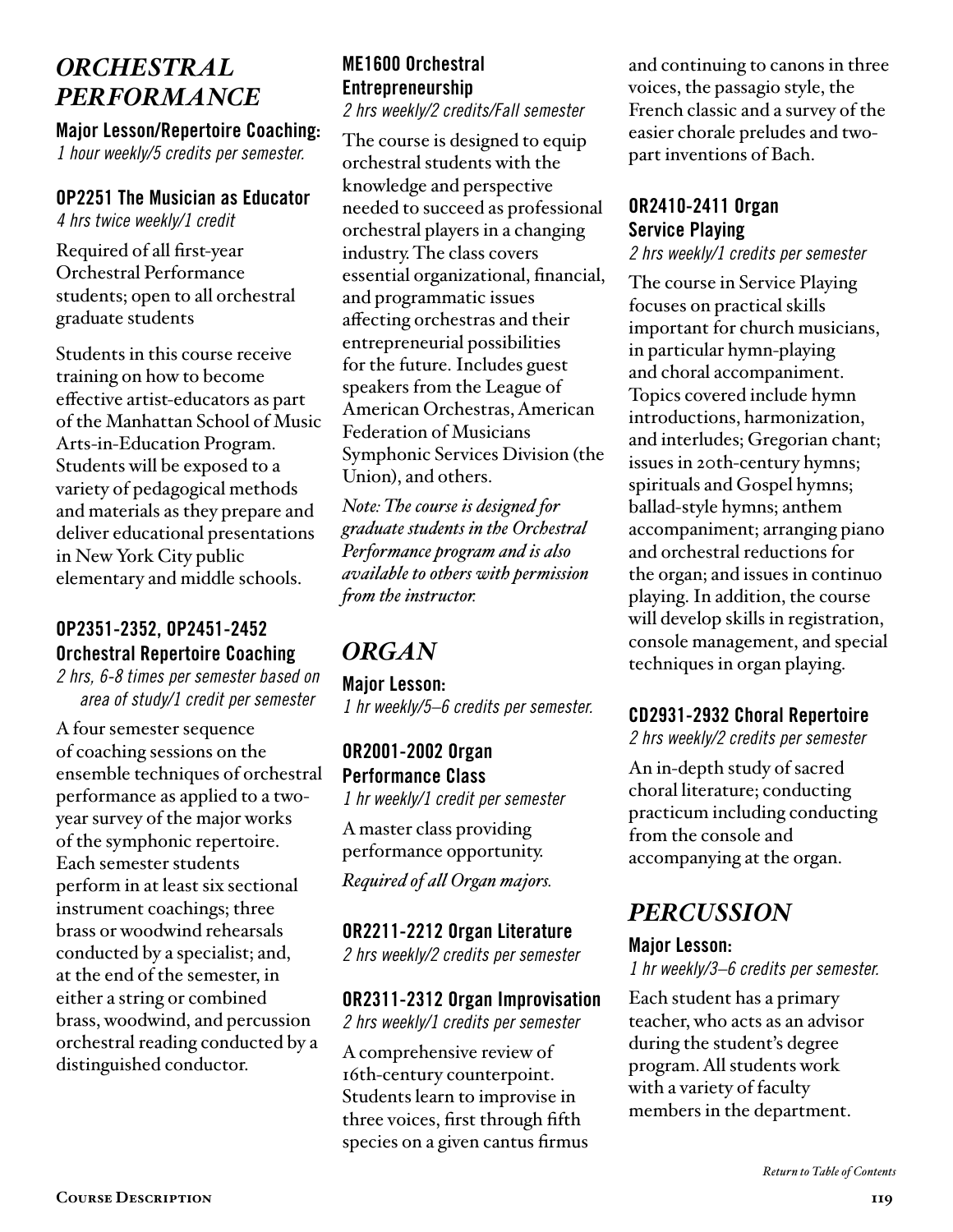All students participate in the Chris Lamb Seminar as a part of Major Lessons.

## PK0451-0452 Percussion Lab

*2 hrs weekly/1 credit per semester* 

An ongoing exploration of all aspects of percussion performance, including orchestral percussion, timpani, marimba, solo playing, world percussion, stick making, and instrument maintenance. Features presentations by guest artists as well as faculty, and includes opportunities for student performance.

*Required of all undergraduate Percussion majors*

### PK2451-2452 Graduate Percussion Lab

*2 hrs weekly/2 credits per semester* 

An ongoing exploration of all aspects of percussion performance, including orchestral percussion, timpani, marimba, solo playing, world percussion, stick making, and instrument maintenance. Features presentations by guest artists as well as faculty, and includes opportunities for student performance.

*Required of all graduate Percussion majors*

# *PERFORMANCE*

### LARGE PERFORMING ENSEMBLES

# JP1500 Jazz Large Ensemble

Study and performance of jazz in the big band style. Both traditional and contemporary

idioms are explored. Entrance based on special departmental audition.

*As Assigned*

#### JP1231-1232, JP1241- 1242 Jazz Combos *2 hrs weekly*

Provides the experience of playing jazz in small groups from Dixieland through contemporary styles. Variable instrumentation. One concert is given in school each semester and outside appearances are made. Entrance based on special departmental audition.

# LP1351-1352 Manhattan Symphony Orchestra

## LP1361-1362 Manhattan Philharmonia Orchestra

# SP1371-1372 Chamber Sinfonia

*9 hrs weekly/Guest Conductors*

Readings, rehearsal and performance of contemporary and standard orchestral literature. An active program of concerts and opera performances is scheduled throughout the school year. Concerts outside of school are occasionally presented. Several rehearsals are taken each semester by guest conductors. Required of all String majors. For Winds and Percussion, entrance is based on orchestral placement audition.

#### LP1851-1852 Opera Theater *15 hrs weekly*

The Manhattan School of Music Opera Theater produces two fully staged operas with orchestra, one scenes program, two

educational outreach programs and one contemporary opera workshop each academic year. Placement in the Opera Theater is based upon auditions heard each September and December. Students returning the following year may complete a preliminary audition in May. All graduate, Professional Studies and Doctoral students are strongly encouraged to audition each semester.

## LP1870 Contemporary Opera Ensemble

*6 hrs weekly for 11 weeks* 

Explore contemporary opera, from Janacek and Britten to living composers. Develop and practice specific techniques for learning and studying non-diatonic music with instructor, guest composers and singers. Performance of arias and duets. In the spring semester, Continue exploration and development of study and vocal techniques. Performance of scenes from contemporary opera; possible collaborations with student composers and conductors.

### VOCAL PERFORMANCE CLASSES

# VX0050 Symphonic Chorus

Exploration and performance of great choral literature from Baroque to modern. Concert performances of large works for chorus and orchestra as well as smaller pieces from the choral repertoire. Students in Symphonic Chorus may also be invited to join the Chamber Chorus. The Choral program provides opportunities for student soloists. Concert venues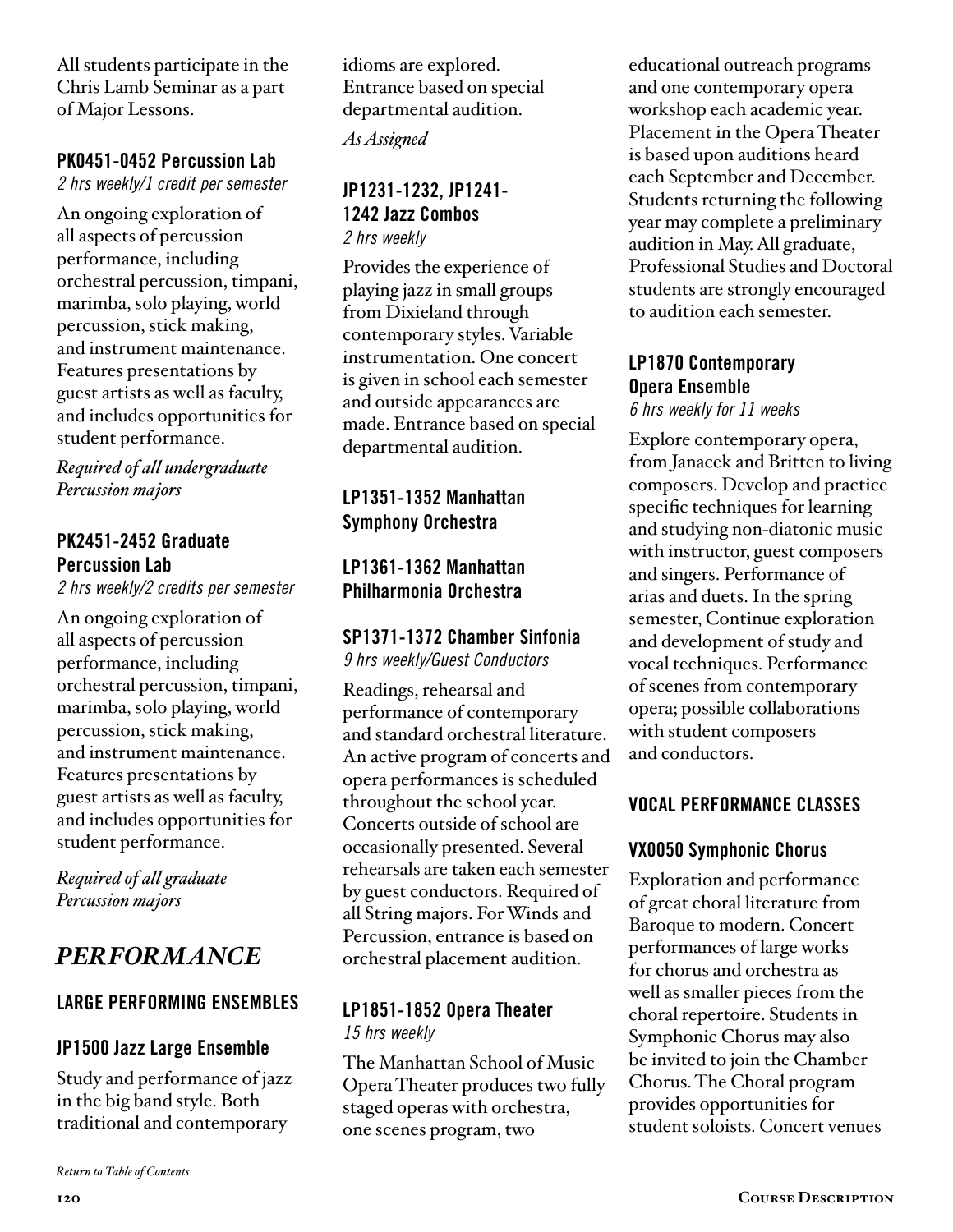have included Weill Recital Hall at Carnegie Hall and the Cathedral of St. John the Divine, as well as Neidorff-Karpati Hall at MSM.

*Required for first- and second-year undergraduate students majoring in Voice, Piano, Guitar and Composition*

## VX0100 First-Year Performance Class

*1 hr weekly/0.5 credit per semester*

Designed as a supportive forum for first-year, undergraduate Voice majors to perform in front of a peer audience.

#### VX0200 Second-Year Performance Class

*2 hr weekly/0.5 credit per semester*

Designed as a supportive forum for second-year, undergraduate Voice majors to perform in front of a peer audience.

#### VX0800 Undergraduate Opera Theater

*3-6 hrs weekly plus rehearsals/1 credit*

This course explores the art of performing from beginning acting exercises and songs through monologues, opera scenes, and role studies. Enrollment includes participation in the accompanying opera seminar.

### VOCAL CHAMBER ENSEMBLES

#### SP1070.B1 Russian Romances and Ballads *Fall Only*

A performance class of the great Russian song literature, with an emphasis on the romances and ballads of Tchaikovsky and Rachmaninov plus works

by Glinka, Rimsky-Korsakov and songs of Shostakovich and Prokofiev. A fundamental knowledge of the Russian alphabet will be presented so that the student will never again have to rely on confusing transliterations.

#### SP1071.B1 Songs of the Romantic Period *2 hrs weekly*

This is a performance class focusing on German and French songs for solo voice and piano. Songs in other languages, however, are also welcome. Rehearsal techniques, diction, style, and ensemble issues will be presented in a way to prepare both singer and pianist for future professional collaboration.

#### PT2500.H1 Vocal Performance Techniques *2 hrs weekly/1 credit per semester*

The Vocal Performance class is a master class designed to enhance performance skills and communication through music, acting and stage movement principles. The Alexander Technique is also applied. Opera arias and song repertoire will be performed.

*Open to graduate students.*

#### SP1071.M1 Musical Theater Lab *2 hrs weekly*

The main goals of Musical Theater Lab are that students learn solid musical theater technique build their musical theater repertory. There is a small studio performance at the end of the semester.

#### *By audition.*

## PT2500.M1 Vocal Performance Techniques-Revealing the Actor Singer Within

*2 hrs weekly/1 credit per semester*

The aim of this class is to help the singer integrate both music and drama, through imagination, creative preparation, and the transformation of nervous or fearful energy into purposeful, passionate, and potent performing energies. "Revealing the Actor Singer Within" is the pathway to embracing constant growth, eternal questioning, and abundant confidence, moment to moment in a flourishing singing-acting career.

*Auditions are held in the Fall. For Graduate Students*

# PT2500.R1 Vocal Performance Techniques-Preparing the Exit

*2 hrs weekly/1 credit per semester*

This course will challenge the artist to create the ten-minute performance that may lead to a three-hour professional engagement. Today's artist must be prepared not only to show their expertise, control, consistency and dependability, but also an inspired, exciting, unique, courageous and memorable experience for the listener. We will work with a varied repertoire including Opera, Musical Theater and Cabaret and will also be "auditioning" for professionals in various venues.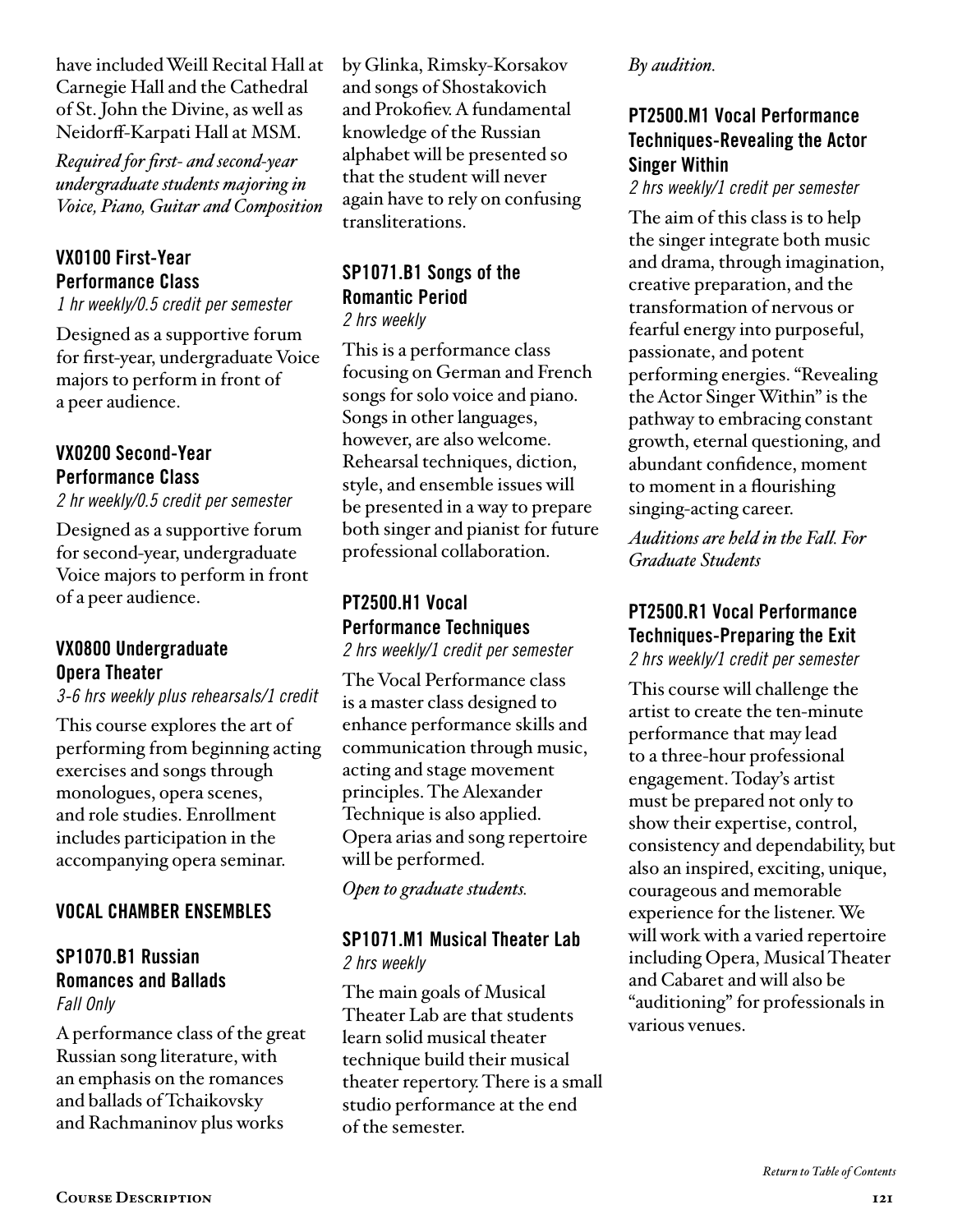#### INSTRUMENTAL CHAMBER ENSEMBLES

#### SP1500 Chamber Music

*1 hr/week coachings of the chamber music literature with members of the Chamber Music faculty* 

Students are ASSIGNED to chamber groups by the Director of Chamber Music together with the Chairs of each department. A fall orientation meeting is required and a final performance comprises a portion of the grade.

#### CT1071 Contemporary Ensemble: TACTUS

TACTUS is dedicated to being aware and involved in the current creativity happening in contemporary music. Emphasis is placed on working with living composers. Four concerts per year are presented as well as a February double feature. Previous seasons have included works by Luciano Berio, Steve Reich, Louis Andriessen, Chen Yi, David Lang, Lou Harrison, Nils Vigeland, David Noon, Kaija Saariaho, Frederick Rzewski, Gyorgy Ligeti, and many others.

#### SP1500.P1 Percussion Ensemble *3 hrs weekly*

An advanced ensemble which presents at least two concerts during the school year, and public performances as arranged.

*Required of all Percussion majors.* 

# *PIANO*

Major Lesson: *1 hr weekly/3–6 credits per semester*

#### KEYBOARD HARMONY COURSES REQUIRED FOR UNDERGRADUATE PIANO MAJORS

## PN0141-0142 Keyboard Sight-Reading

*1 hr weekly/1 credit per semester* 

Techniques of reading at sight solo keyboard literature. Performance of all major/ minor scales and basic chord progressions in all keys.

*Preparation for Keyboard Skills PN0151. (Keyboard Sight-Reading Jury examination required upon completion PN0141 and PN0142.)*

### PN0151-0152 Keyboard Skills

*2 hrs weekly/2 credits per semester* 

Development of keyboard skills through the study of score reading, transposition, and the realization of figured bass.

*Prerequisite for PN0151: PN0142 and TH0002 or the equivalent. Prerequisite for PN0152: PN0151 or the equivalent. (Keyboard Sight-Reading Jury examination required upon completion of PN0151 and PN0152.)*

### PN0251-0252 Keyboard Skills

*1 hr weekly/1 credit per semester*

Further development of the skills studied in PN0152 including the reading of full orchestral scores, instrumental transpositions, and reading from continuo scores.

*Prerequisite for PN0251: PN0152 and TH0002 or the equivalent. Prerequisite for PN0252: PN0251 or the equivalent. (Keyboard Sight-Reading Jury examination required upon completion of PN0251 and PN0252.)*

#### PN0411-0412 Piano Literature

*2 hrs weekly/2 credits per semester* 

A survey designed to explore cross-sections of the piano repertoire, emphasizing traditions of interpretation. Recorded examples from the "Golden Age" pianists (Hofmann, Lhevinne, Rachmaninoff) through the recognized founders of the Modern School of performance (Schnabel, Michelangeli, Gieseking) are played and discussed in class. Each class session is focused on the individual's expanding musical, technical and critical knowledge of the great piano compositions.

#### PN0421-0422 Piano Pedagogy

*2 hrs weekly/2 credits per semester* 

A practical approach to teaching techniques focusing on beginner through late intermediate levels. The course includes an exploration of method books and literature available, readings and discussion of historical pedagogy, and a teaching practicum.

*Prerequisite: Junior Standing.*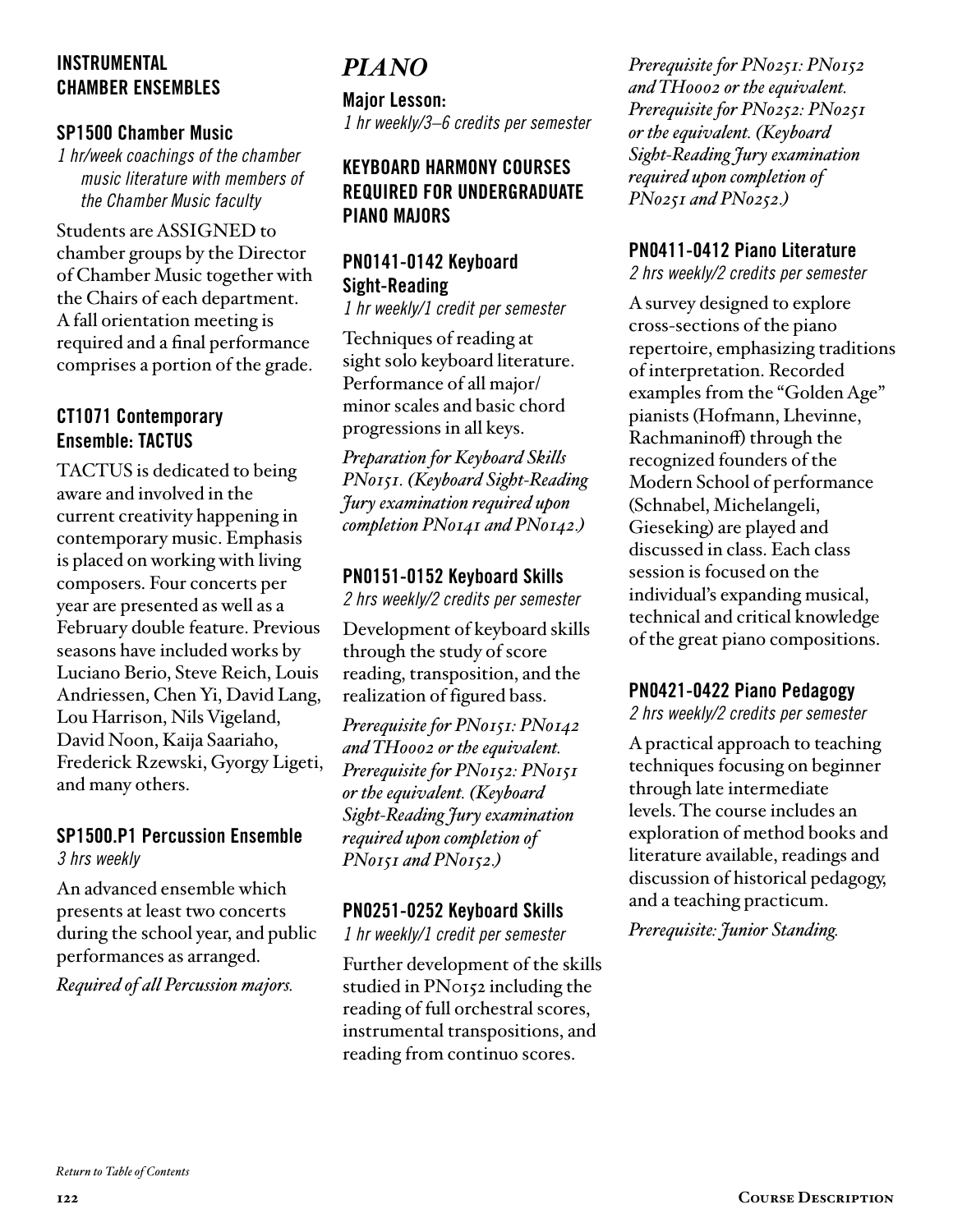#### KEYBOARD COURSES REQUIRED FOR GRADUATE PIANO MAJORS

### PN0861-0862 Graduate Keyboard Skills

*2 hrs weekly/2 credits per semester* 

Graduate Keyboard Skills develops practical performance skills such as score reading, transposition, and figured bass.

*Requirements: Piano and piano accompanying majors only.* 

#### ELECTIVE COURSES OPEN TO BOTH UNDERGRADUATES AND GRADUATES

## PN1151-1152 Harpsichord for Pianists and Organists

*2 hrs weekly/2 credits per semester* 

An introduction to harpsichord playing. The technique and musical resources of the instrument, its literature and its relation to other instruments. Students play representative pieces illustrating the stylistic problems involved in keyboard music of the 16th, 17th, and 18th Centuries. This course is open to pianists, organists, and others (with the permission of the teacher).

### PN1220 Aria Accompanying for Pianists

*2 hrs weekly/2 credits/Spring semester* 

Accompaniments for operatic arias will be studied through discussion and performance with the practical goal of enabling the participants to function competently and comfortably in studio, rehearsal, and audition venues. Pianists will be expected to sing for each other and to sing while playing, as well as learn how to prompt and sing cues. Skills of sight-reading, lyric diction, coaching, operatic accompanying, recitative playing, and piano "orchestration" will be discussed.

# PN1300 Organ for Pianists

*2 hrs weekly/1 credit per semester*

This course is designed for pianists as a career development course to expand existing keyboard skills. Students learn performance skills of the organ, focusing on pedal and manual technique, registration, organ performance, and hymn playing. This course is not limited to piano majors, but also available to students who have passed the piano proficiency exam. Organ shoes are required for this course.

#### PN1600 Baroque Accompaniment

*2 hrs weekly/2 credits/Spring semester*

This course teaches the basic skills needed to accompany vocal and instrumental chamber music in a stylistically appropriate manner on the harpsichord. Students will learn how to apply figured bass realization, embellishment and improvisation to various 17th and 18th century ensemble works, while learning how to get the most out of the harpsichord. There will be opportunities to work and perform with singers and instrumentalists.

### PN1720 Bach for Pianists

*3 hrs weekly/3 credits per semester* 

A one semester, comprehensive, intensive exploration of J.S. Bach's works that are programmable by pianists, divided into repertoire

survey and practice; open to graduate students and qualified undergraduates.

## PN1800 Piano Music by Composers from Asia

*2 hrs weekly/2 credits per semester*

This course explores the literature of piano music by composers from Asia and its expatriates. As the history of the piano in Asia is o:en one of cultural imperialism, we will study the social history of western music in individual countries. Through critical reading, listening, written assignments, discussions, performance, presentations, and guest lecturers, we will examine selected piano music composed from the late nineteenth century to presentday works. Each student is required to perform, write program notes, and give a presentation on one or more works from the provided list. Composers and performers will visit the class (live or by videoconference) as guest speakers throughout the semester to discuss their professional journeys and compositions.

## PN1900 The American Avant Garde: A Pianistic Evolution

*2 hrs weekly/2 credits/Spring semester*

A two-hour immersion into the piano music of Barber, Carter, Copland, Ives, Persichetti and others. The class will primarily examine works from 1920-1980, focusing on the development of the American piano sonata. Discussions and lectures will explore the origins and development of this gritty,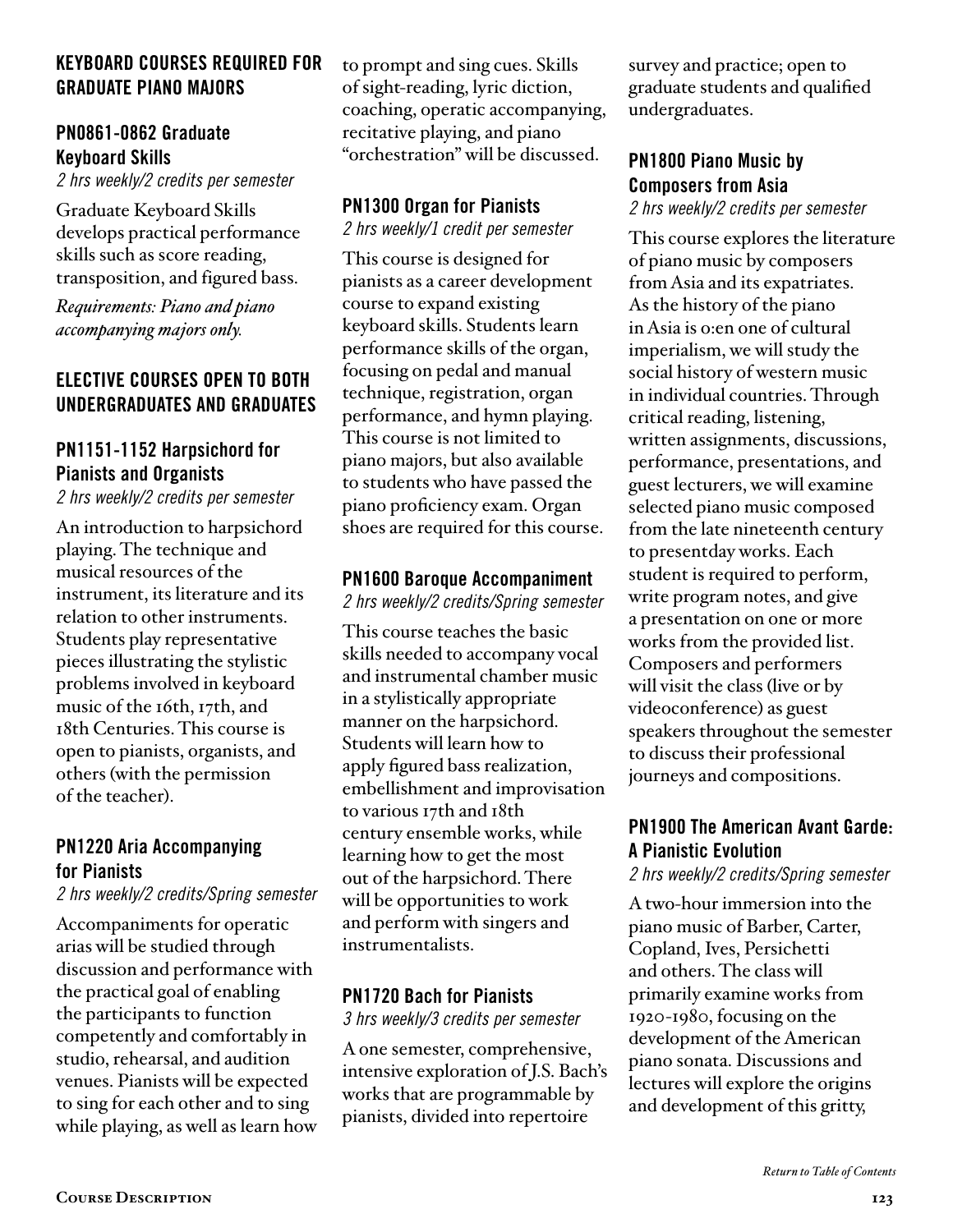powerful style, as well as the uses of jazz, folk music, and expressive twelve-tone techniques.

## PN2021 Keyboard Literature: Renaissance to Classical

*2 hrs weekly/2 credits per semester*

This class is a survey of the literature of keyboard and piano music. We will become familiar with some of the major works in its literature as wel as trace the musical and social developments of the piano, from the English virginal music of the 17th century to the piano works of Weber and Clementi.

## PN2022 Piano Literature: The 19th Century

*2 hrs weekly/2 credits per semester*

This class is a survey of the literature of keyboard and piano music. We will become familiar with a few examples of major works in its literature, as well as trace the musical and social developments of the piano in the Nineteenth Century, from Mendelssohn to Janácek, Albéniz and Granados.

#### PN2031 Piano Literature

*2 hrs weekly/2 credits/Both semesters*

A survey of the keyboard concerto from the late Baroque through the early 20th century.

*Student performances are encouraged.*

#### PN2032 Piano Literature

*2 hrs weekly/2 credits/Both semesters*

A survey of the most significant repertoire for solo piano from the late 19th century through the 20th century, including works involving electronics.

*Student performances are required.*

# PN2051-2052 Sight-Reading Pedagogy

*2 hrs weekly/2 credits per semester*

A class designed to help keyboardists develop and improve skills in sightreading and techniques for teaching sight-reading. Nonsequential semesters.

*Prerequisite: Graduate standing or permission of the instructor.*

#### PN2310 Historical Recordings of the Great Pianists

*2 hrs weekly/2 credits per semester*

The objective of the class is to trace the musical genealogy of the great pianists of the late 19th and early 20th centuries and to explore various interpretive styles by studying their recordings. Carefully studying – and not only listening to – the recordings from the "Golden Age of the Piano," as performed by pianists who knew or studied with Liszt, Brahms, Debussy, or Ravel, we will explore a manner of playing that has virtually disappeared from today's concert halls. In comparing performances between pianists from disparate times and locations, we will become aware of a diversity of musical styles.

# PN2400 Beethoven, Brahms, Schubert

*2 hrs weekly/2 credits/Spring semester*

An exploration of the musical forces which contribute to the unique character of each work and to its unity. Specific areas of focus: pace and tension, intensification,

climax, relaxation, rubato, inner pulse and tempo, forces of motion and rest, agogics.

*Prerequisite: Graduate standing or permission from the instructor.*

### PN2450 The 21st-Century Pianist: Exploring Performance Strategies and Techniques in Contemporary Music

*3 hrs weekly/3 credits/Fall semester*

A seminar/master class format providing the context for the exploration of contemporary performance practices, interpretative strategies, extended techniques, and the incorporation of multi-media in 20th and 21st century piano music. In-class performances and coaching will facilitate discussion of related aesthetic issues, creative programming strategies, and skills relating to audience development.

#### PN2500 The Beauty and Wit of American Song (Performance Class)

*2 hrs weekly/2 credits/Fall semester* 

*See VX2500* 

#### PN2701 French Art Song for Vocalists and Pianists

*2 hrs weekly/2 credits/Spring semester See VX2701.*

#### REQUIRED PIANO

All students not majoring in Piano, Collaborative Piano, Organ or Guitar must take Required Piano. A qualifying examination including technical skills, transposition, harmonization and sight-reading may be taken for exemption from this requirement.

*[Return to Table of Contents](#page-2-0)*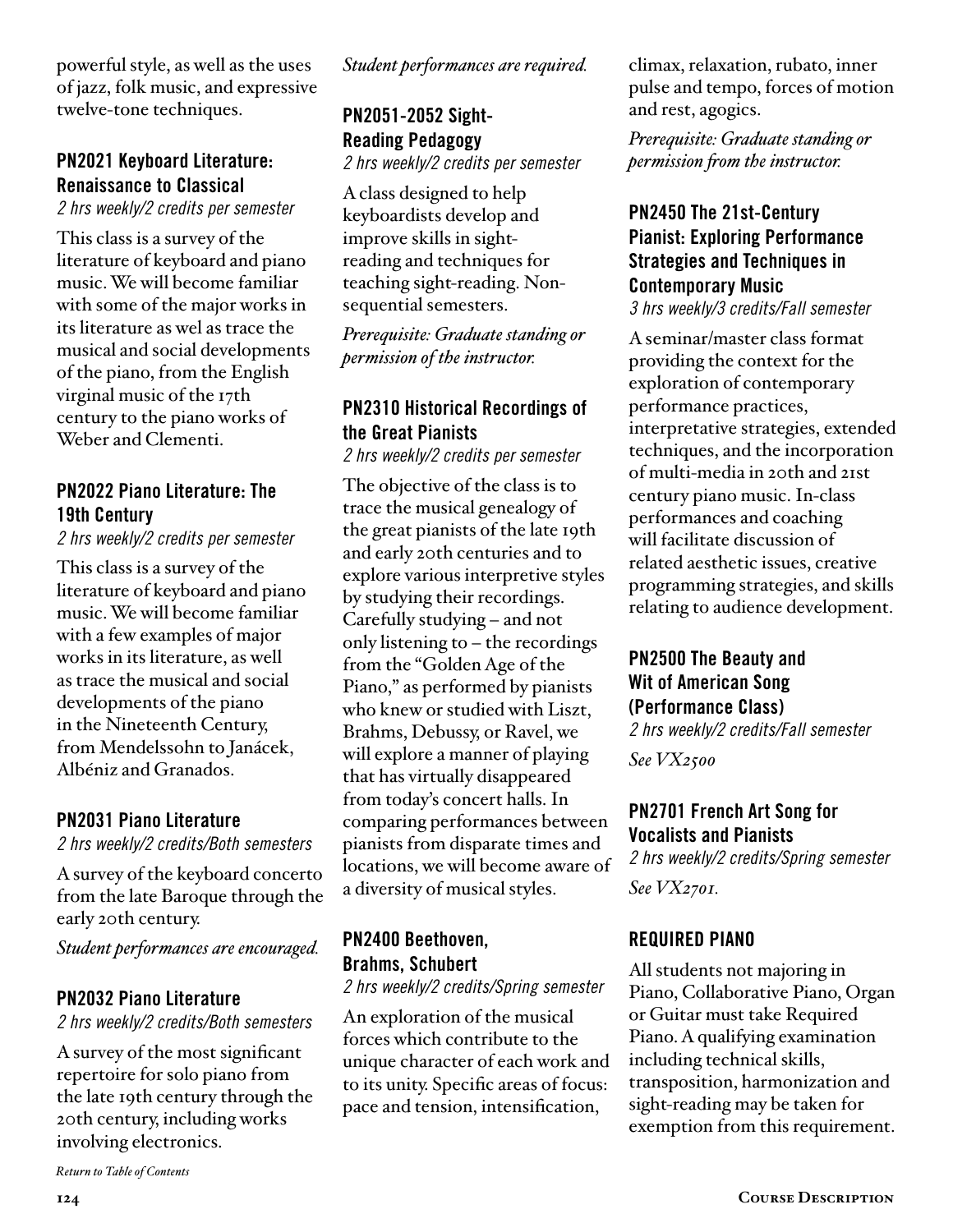#### RP0111-0112 Required Piano

*1 hr weekly/1 credit per semester* 

Group instruction. Technical skills include penta-scales, scales, chord progressions, harmonization, transposition and sight-reading. The level of sightreading is equivalent to repertoire from the texts Piano for the Developing Musician I, Ed. Hilley and Olson.A final performance jury at the end of each semester is required upon completion of the course.

*Co-requisite: TH0001 or the equivalent.*

### RP0211-0212 Graduate Required Piano

*1 hr weekly/1 credit per semester* 

Group Instruction. Technical skills include major and minor scales; chord progressions; triads and inversions; harmonization; transposition and sight-reading. The level of sight-reading is equivalent to repertoire from the text Essential Keyboard Repertoire, Vol. I, ed. Lynn Freeman Olson.

*A final performance jury at the end of each semester is required upon completion of the course.*

### RP0350 Piano Minor

*30-minute private lesson per week/ 2 credits per semester/ 14 weeks per semester* 

Undergraduate Composition majors only.

*A performance jury is required upon completion of the course.*

## RP0121-0122 Required Piano for Graduate Students

*1 hr weekly/1 credit per semester*

Group Instruction for classical graduate non-piano majors. Technical skills include scales, chord progressions, harmonization, transposition and sight reading. Students will learn repertoire and perform it throughout the semester. A final performance jury at the end of each semester is required upon completion of the course.

### RP1360 Piano Elective

*30-minute private lesson per week/1 credits per semester* 

Open to all students

Participation in a studio performance class is required upon completion of the semester.

*Prerequisite: Completion of Required Piano 0212 or equivalent.*

# *STRINGS*

ST0051-0052, ST2051-2052 Orchestral Repertoire for Violin

ST0061-0062, ST2061-2062 Orchestral Repertoire for Viola

ST0071-0072, ST2071-2072 Orchestral Repertoire for Violoncello

### ST0081-0082, ST2081- 2082 Orchestral Repertoire for Double Bass

*2 hrs weekly/2 credits per semester* 

The study of significant works from the symphonic repertoire, stressing stylistic approaches as well as traditional orchestral techniques.

### ELECTIVE COURSES OPEN TO UNDERGRADUATES

#### ST0300 Contemporary String Literature

*2 hrs per week/2 credits per semester*

This course will be devoted to the study, listening, discussion and performance of a wide range of repertoire. Repertoire lists for each instrument will be supplied, and from each list a number of works will be required listening. Time will be spent on how to approach a new piece: notational issues, complex rhythms, score study, style, and various technical issues. 20th and 21st Century works will be studied in depth and as well as repertoire from students' listening assignments. Each student will be required to learn and present at least one performance of a work.

# *MUSIC THEORY/ AURAL SKILLS*

# UNDERGRADUATE CORE

The undergraduate Aural Skills core curriculum is a four-semester sequence of courses with special emphasis on the interrelation with Music Theory.

# AS0111R-AS0112R Elementary Freshman Aural Skills 1-2

*3 hrs weekly/2 credits per semester*

This course is an introductory approach to ear training, sightsinging, rhythm, and dictation. It will cover the same material as AS0111/AS0112 (see below) at a pace designed for students needing preparatory work in college-level aural skills.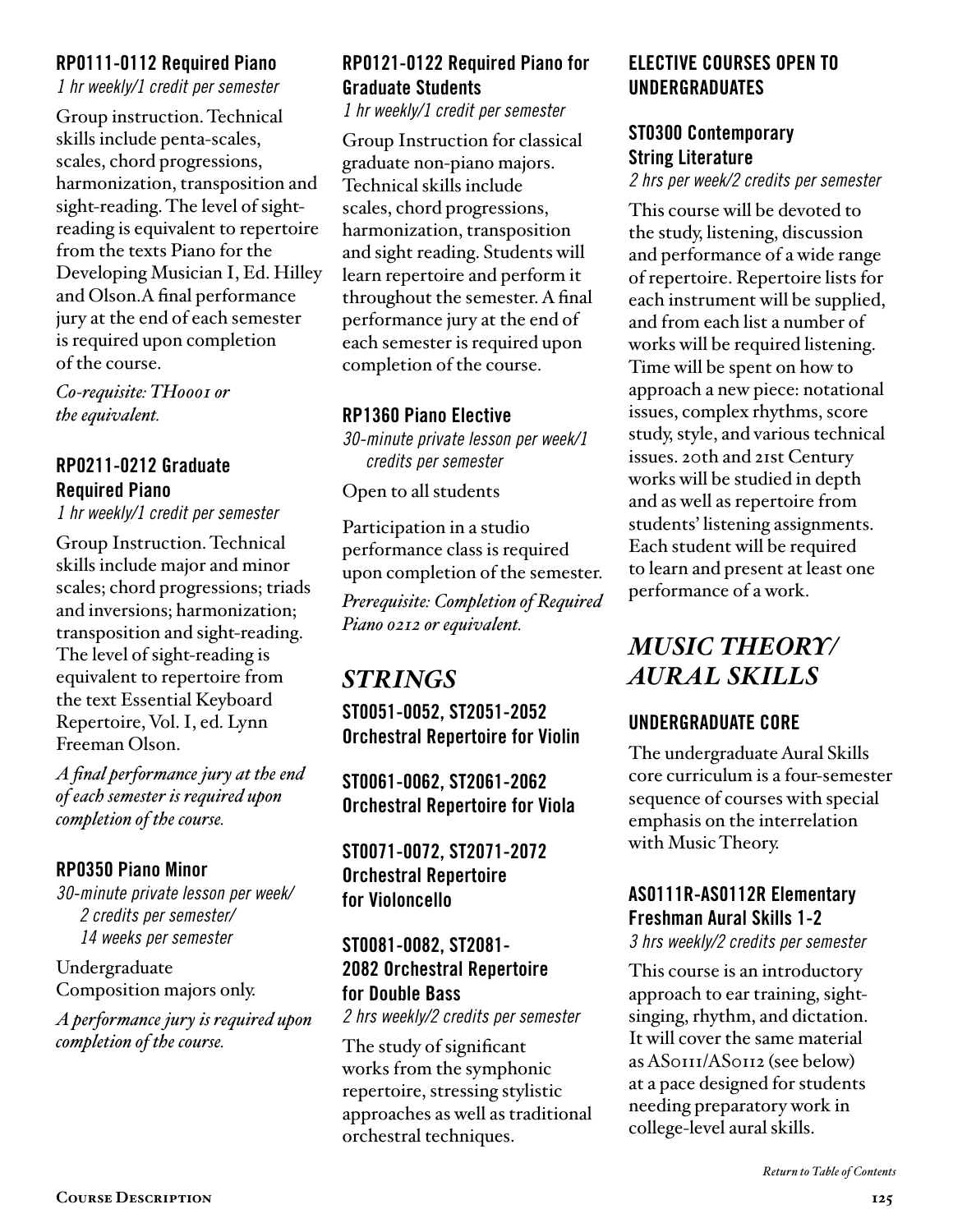#### AS0111-AS0112 Freshman Aural Skills 1-2

*2 hrs weekly/2 credits per semester*

This course focuses on studies in ear training, sight-singing, rhythm, and dictation. It includes the writing, singing, and recognition of intervals, scale degrees, melodies, chords, and harmonic structures ranging from diatonicism through simple chromaticism (both melodic and harmonic) and modulation. Special emphasis is placed on conducting and form recognition.

### AS0101R-AS0102R Elementary Freshman Aural Skills for Voice Majors 1-2

*3 hrs weekly/2 credits per semester*

This course is an introductory approach to studies in ear training, sight-singing, rhythm, and dictation for voice majors.

*It will cover the same material as AS0111/AS0112 (see above) at a pace designed for voice students needing preparatory work in collegelevel aural skills.* 

# AS0101-AS0102 Freshman Aural Skills for Voice Majors 1-2

*2 hrs weekly/2 credits per semester*

*This course will cover the same material as AS0111/AS0112 (see above) with approaches designed for voice students.*

### AS0211-AS0212 Sophomore Aural Skills 1-2

*2 hrs weekly/2 credits per semester*

This course is a continuation of studies in ear training, sightsinging, rhythm, and dictation from the freshman year. It focuses on advanced tonal chromaticism

*[Return to Table of Contents](#page-2-0)*

and modulation through 20th Century techniques including atonal melody, alternative scales, and complex rhythmic and harmonic structures.

# AS0201-AS0202 Sophomore Aural Skills for Voice Majors 1-2

*2 hrs weekly/2 credits per semester*

This course is a continuation of studies in ear training, sightsinging, rhythm, and dictation for voice majors from the freshman year. It focuses on advanced tonal chromaticism and modulation through 20th Century techniques including atonal melody, alternative scales, and complex rhythmic and harmonic structures.

# AURAL SKILLS GRADUATE CORE

The graduate Aural Skills core curriculum is a three-semester sequence of courses with special emphasis on the interrelation with Music Theory.

#### AS0861 Graduate Aural Skills 1 *2.5 hrs weekly/2 credits*

This course focuses on studies in ear training, sight-singing, rhythm, and dictation. It includes the writing, singing, and recognition of intervals, scale degrees, melodies, chords, and harmonic structures ranging from diatonicism through simple chromaticism (both melodic and harmonic) and modulation. Special emphasis is placed on conducting and form recognition.

## AS0862 Graduate Aural Skills 2

*2.5 hrs weekly/2 credits per semester*

This course is a continuation of studies in ear training, sightsinging, rhythm, and dictation from AS0870. It focuses on advanced tonal chromaticism and modulation through 20th Century techniques including atonal melody, alternative scales, and complex rhythmic and harmonic structures.

## AS0881 Graduate Aural Skills for Voice Majors 1

*2.5 hrs weekly/2 credits*

This course focuses on studies in ear training, sightsinging, rhythm, and dictation for voice majors.

*It will cover the same material as AS0870 (see above) with approaches designed for voice students.*

## AS0882 Graduate Aural Skills for Voice Majors 2

*2.5 hrs weekly/2 credits per semester*

This course is a continuation of studies in ear training, sight-singing, rhythm, and dictation from AS0890 for voice majors. It focuses on advanced tonal chromaticism and modulation through 20th Century techniques including atonal melody, alternative scales, and complex rhythmic and harmonic structures.

# WRITTEN THEORY UNDERGRADUATE CORE

The undergraduate Theory core curriculum is a four-semester sequence of courses devoted to various analytic approaches to music of the Middle Ages through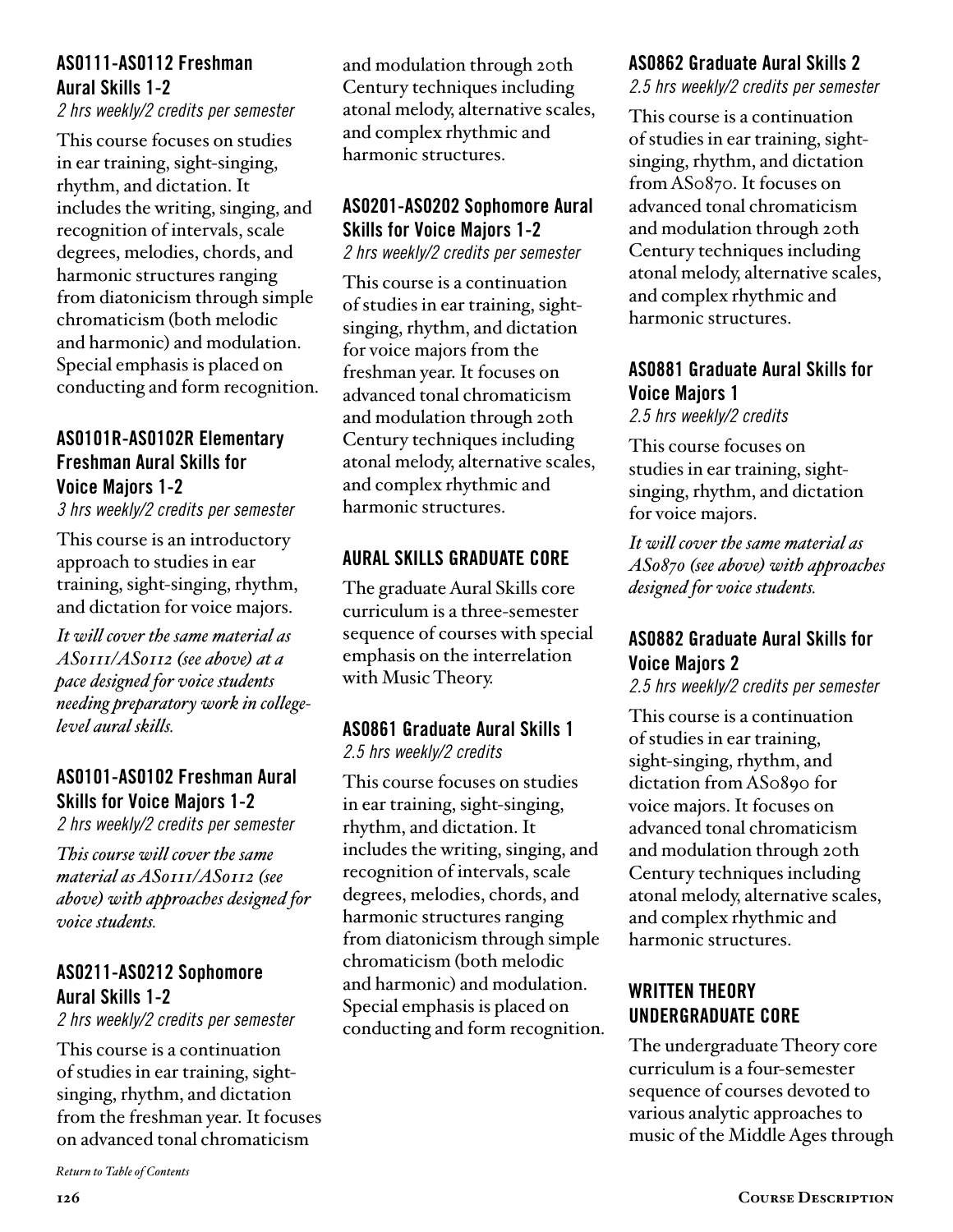the 20th Century with special emphasis on the interrelation with Music History and Humanities and on performance practice.

# TH0001R Elementary Freshman Theory 1

*4 hrs weekly/4 credits*

*The course will cover the same material as TH0001 (see below) including theory rudiments at a pace designed for students needing preparatory work in college-level theory.* 

#### TH0001 Freshman Theory 1

*4 hrs weekly/4 credits*

This course provides a systematic introduction to the musical characteristics of Medieval and Renaissance Music. The class involves writing (species counterpoint) and analysis of musical examples by a wide range of composers.

# TH0002R Elementary Freshman Theory 2

*4 hrs weekly/4 credits*

*This course will cover the same material as TH0002 (see below) at a pace designed for students needing preparatory work in college-level theory.* 

# TH0002 Freshman Theory 2

*4 hrs weekly/4 credits*

This course stresses an understanding of Common Practice diatonic and chromatic harmonic procedures and four-part writing, including an introduction to formal analysis.

# TH0003 Sophomore Theory 1

*3 hrs weekly/3 credits*

As a continuation of TH0002, this course examines examples from Baroque counterpoint to the harmonic language of the late 19th century. Detailed analysis of representatives works, genres, and forms (fugue, sonata form, character piece, Lied) will be undertaken.

# TH0004 Sophomore Theory 2

*3 hrs weekly/3 credits*

This course is a study of the melodic, harmonic, rhythmic, contrapuntal, and formal innovations of the 20th Century beginning with Late Romanticism and Impressionism and moving through recent developments. Detailed analysis of representative works will be undertaken.

# GRADUATE THEORY CORE

The graduate theory core curriculum is a two-semester sequence of courses devoted to various analytical approaches focusing on the Middle Ages, Renaissance, Baroque, Classical, Romantic, and 20th century with special emphasis on a systematic approach and on performance practice.

# TH0800 Graduate Theory 1

*2.5 hrs weekly/2 credits*

This course is a review of the evolution of tonal, rhythmic, and formal principles of composition from Medieval music to music of the 20th century.

## TH2883 Graduate Theory 2

*2.5 hrs weekly/2 credits*

This course is a review of the evolution of textural, instrumental, and formal principles of composition from Medieval music to music of the 20th century.

## THEORY ELECTIVES

## TH2001-TH2002 Advanced Ear-Training 1-2

*2 hrs weekly/2 credits per semester*

This course is an advanced study in ear-training and sightreading. It includes techniques for hearing and performing in chromatic and atonal idioms, as well as strengthening sight- and score reading and ensemble skills in all styles.

# TH2011-TH2012 Ear-Training Pedagogy 1-2

*2 hrs weekly/2 credits per semester*

This course is a study of principles, methods, and materials in the teaching of aural skills on the adult level. It requires observation and practice teaching.

## TH2060-TH2061 Harmonic Science/ Practice 1 & 2

*2 hrs weekly/2 credits/Spring semester*

A class for students who have enjoyed the study of harmony in their undergraduate curricula and want to learn more about the subject. The course examines both (1) the rationales behind various theories of harmony and also (2) harmonic practice itself in the works of 17th, 18th and 19th century composers.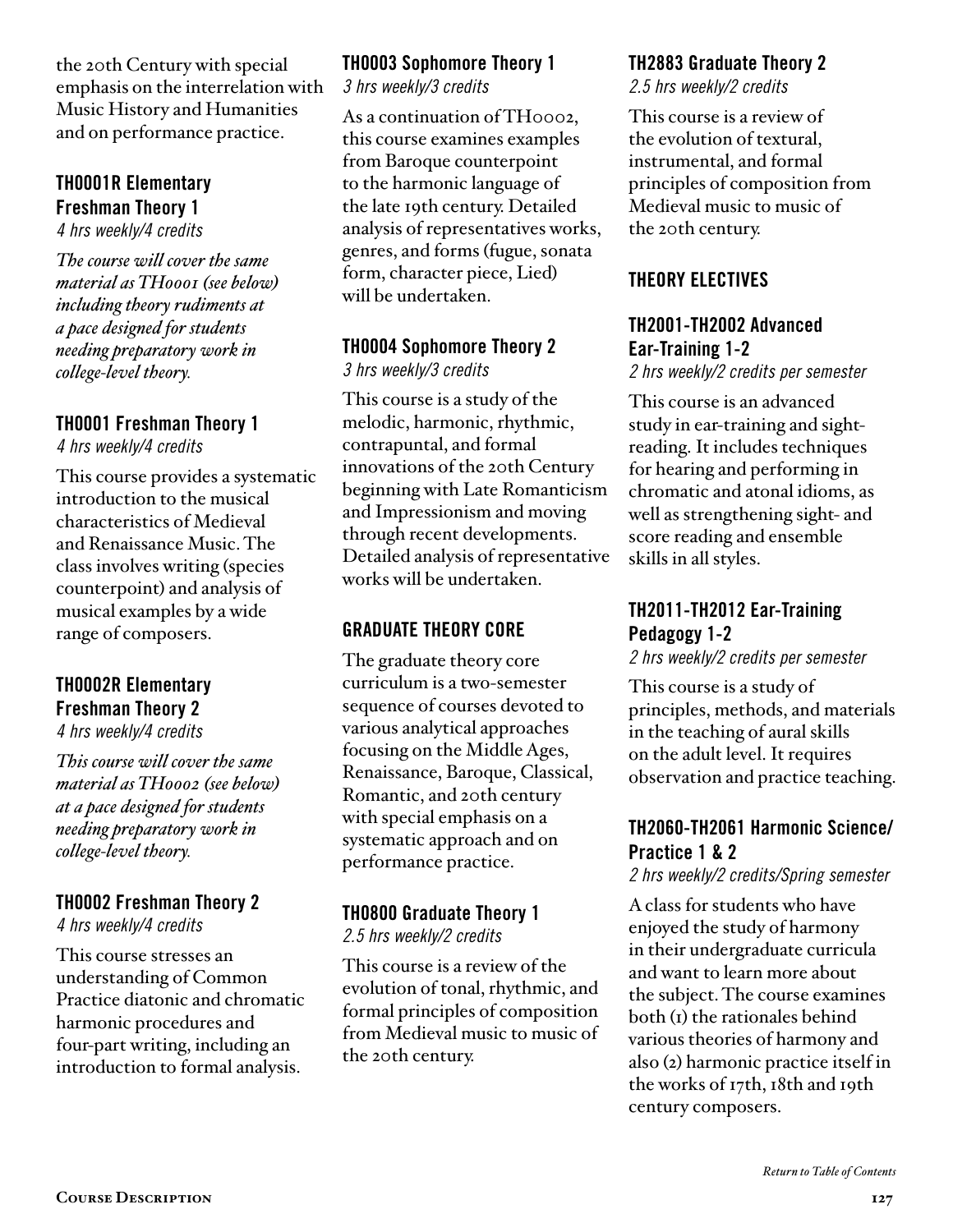*Course Prerequisite: Freshman Theory (TH0004).*

# TH2131 Beethoven Piano Sonatas

*2 hrs weekly/2 credits*

This course focuses on the analysis of representative piano sonatas from each period, with particular attention to performance problems, including tempo, dynamic range, use of pedal, innovative effects, and Beethoven's striking use of harmony.

*Student performance is encouraged.*

#### TH2132 Beethoven String Quartets

*2 hrs weekly/2 credits*

This course focuses on the analysis of representative string quartets, with particular attention to the evolution of musical form as well as musical sources and influences. Class performances will highlight specific musical aspects.

### TH2161-TH2162 20th/21st Century Theory 1 & 2

*2 hrs weekly/2 credits per semester*

The fall semester concentrates on the music of four composers: Debussy, Ives, Schoenberg, and Stravinsky. The second semester begins with Bartók and moves through the nationalist traditions to post-war developments.

*Performance is a required part of class assignments.*

# TH2171-TH2172 Theory Pedagogy 1 & 2

*2 hrs weekly/2 credits per semester*

This course is a study of principles, methods, and materials in the teaching of music theory on the adult level. It requires observation and practice teaching.

## TH2240 Italian Voices

#### *2 hrs weekly/2 credits/Fall semester*

Focusing exclusively on Italian vocal music, this course will explore how the diverse Italian musical tradition changed, and developed throughout the centuries, from the Renaissance to the present. The course will show how the inevitable changes in the style did not prevent the Italian music to keep certain constant elements. These specific elements allow the listeners to find a peculiar quality, in the Italian Renaissance, and Baroque polyphony, in the Classical and Romantic Italian Opera, until the eclectic approach to vocal writing in the Italian contemporary music.

#### TH2350 Musical Styles

*2 hrs weekly/2 credits*

This course is an investigation into the elements that distinguish Baroque, Classical and Romantic styles as well as an examination of the idiosyncrasies of personal style within each of these musical periods. It also includes a survey of non-Western styles and a discussion of related philosophies.

## TH2630 Counterpoint

*2 hrs weekly/2 credits*

This course is a survey of polyphonic techniques of the Renaissance and the Baroque periods, as well as more recent applications. Analysis and composition are integral parts of the course.

# TH2691-TH2692 Orchestration 1 & 2

*2 hrs weekly/2 credits per semester*

This course focuses on the study of instrumentation, arranging, and scoring for instrumental ensembles and orchestra. Fall semester: Woodwinds and brass Spring semester: Strings, harp, timpani, full orchestra.

### TH2701-TH2702 Creative Spirituality 1 & 2

*2 hrs weekly/2 credits per semester*

This course includes lecturedemonstrations exploring the relation of music to mythology and ritual, from ancient to modern, from Eastern to Western. Performance is an integral part of the course. Topics will range from Gregorian chant to Tibetan mystic song.

## TH2740 Bach and Variation Through Counterpoint

#### *2 hrs weekly/2 credits/Fall semester*

This course examines in depth three late esoteric works of J.S. Bach: The Goldberg Variations, A Musical Offering, and Art of the Fugue. Additional works will include the Fourteen Canons on the Goldberg Bass, and other short works of J.S. Bach. Class participation includes in-class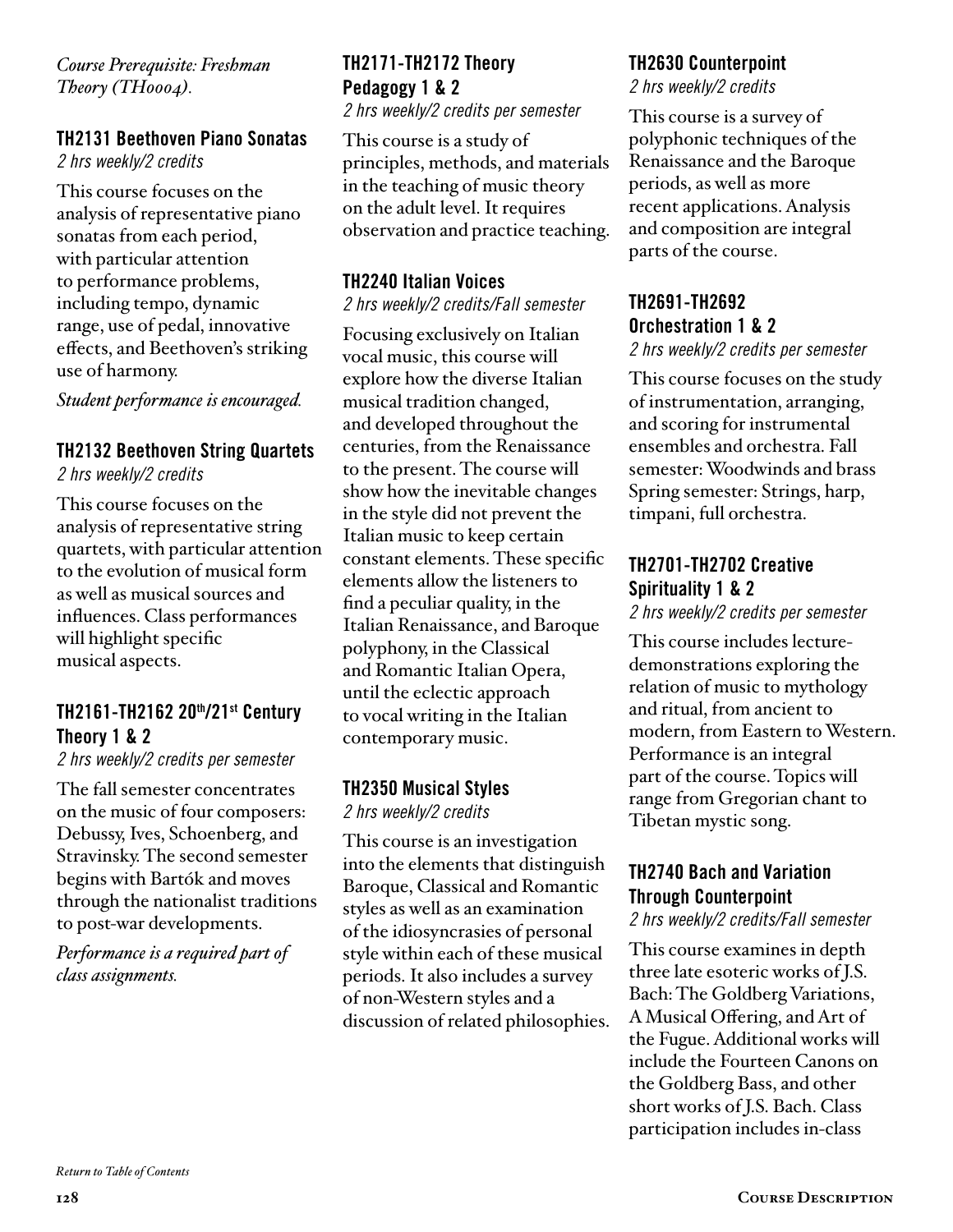performances, the composing of short pieces after these works, and a Mid-Term and Final Examination.

# TH2807 Development of the Concert Mass and Cantata

*2 hrs weekly/2 credits/Spring semester*

This course is an in-depth examination of two towering masterpieces of J.S. Bach: The Mass in B Minor and the St. Matthew Passion. After the mid-term, masses and oratorios throughout the Nineteenth and Twentieth centuries are studied which follow in the shadow of these great works. Among these are Haydn's "The Creation," the Berlioz and Verdi Requiems, Britten's War Requiem, and the Bernstein Mass.

# *SKILL STUDIES*

# PT1050 Arts and Education Training

*2 hrs weekly/2 credits/Spring semester*

Open to undergraduate and graduate students of all majors, this course provides training for students interested in becoming teaching artists or music teachers. Students enrolled in this course will observe, compare and evaluate music education programs in New York City schools.

#### PT1200 Community Outreach for Musicians

*2 hrs weekly/1 credit/Spring Semester*

Students in this course will learn how to create and present effective, interactive, and meaningful performances for underserved outreach audiences. Lectures will focus on music

and the brain, memory, and healing. Guest speakers will include experts in the field of gerontology, Alzheimer's Disease, developmental disabilities, and music therapy. Students will perform at various local community venues including hospitals, senior residences, and Alzheimer's facilities.

*This is an elective course open to undergraduates and graduates.*

#### PT1430-1431 Cello Pedagogy

*2 hrs weekly/2 credits each semester*

A graded study of teaching techniques and repertoire from beginning to advanced playing levels.

*Full year course.*

# PT1500 Curricular Practical Training

*.5 credits per semester* This course is designed to allow a student to participate in exceptional, off-campus performance experiences such as orchestral/chamber music, solo concerts, church accompanying, music teaching, and internships, as an opportunity to enhance their performance skills as an integral part of their individual degree programs. The individualized project must be approved by the appropriate Department Chair, the Dean of Academics Affairs, and, in the case of international students, the International Student Advisor. At the end of the semester, the student must present a formal, written report on the project, which will be evaluated by the Department Chair.

*The course is graded Pass/Fail.*

### PT1620 Alexander Technique

*3 hrs weekly/2 credits per semester*

A study of the Alexander Technique and its application to playing/singing. Addresses both individual and universal physical habits that deter easeful, healthy performing. Taught through hands-on work, reading, anatomy, and application of the technique while performing. Short individual sessions in addition to group class.

*Open to undergraduate and graduate students of all majors.*

# PT1622 Advanced Alexander Technique

*2 hr weekly/1 credit per semester*

A small group class focused on the application of the Alexander Technique to making music. Frequent playing opportunities, reading, hands-on work. Frequent short individual sessions in addition to group class.

*Open to undergraduate and graduate student of all majors.* 

*Prerequisite: PT1620 or comparable experience with technique.*

# PT2011-2012 Advanced Teaching Techniques

*2 hrs weekly/2 credits per semester*

An exploration of teaching and learning strategies. How students learn problem solving, motivation, assessment; with practical application to the methodology of studio teaching for all instrumentalists. How to maximize results from beginners through advanced students.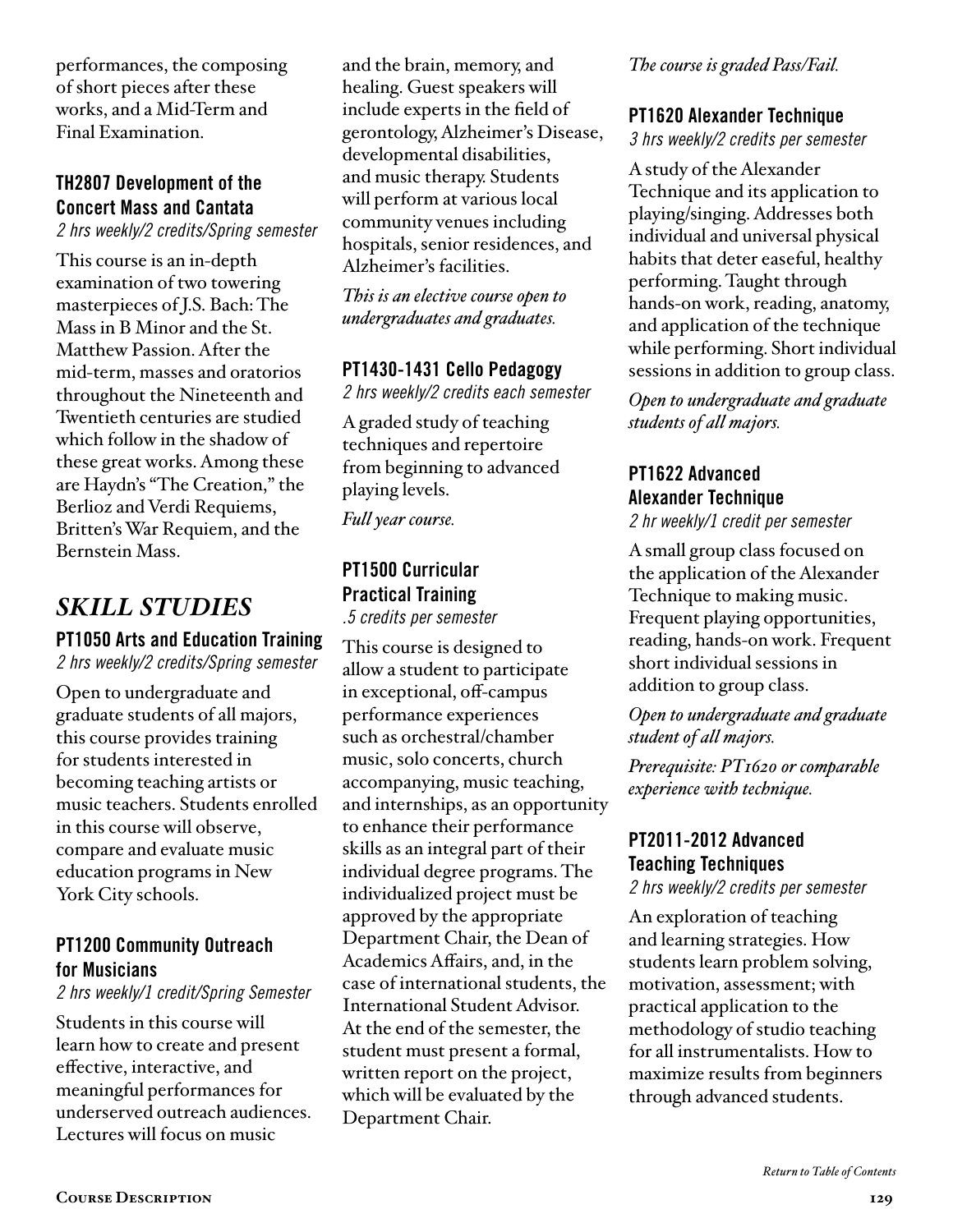*Open to graduate students of all majors. Non-sequential semesters.*

# PT0061-0062/PT2061-2062 Performance Techniques

*2 hrs weekly/2 credits per semester*

A class for performers that will cover: anxiety-reducing techniques, concentration, and memorization techniques, skills for developing peak performance. Advanced repertoire will be explored.

*Open to graduate and undergraduate students of all majors. Nonsequential semesters.*

#### PT0101/PT2101 Fundamentals of Music Education

*2 hrs weekly/2 credits/Fall semester*

Students in this course will be introduced to the basic fundamentals of teaching music in a children's classroom setting. The course will cover: lesson planning and curriculum development for a general music classroom; the methodologies of Kodaly, Orff, and Dalcroze Eurhythmics; early childhood music and movement; recorder pedagogy; teaching music to children with special needs; classroom management resources; assessment. Open to graduate students of all majors; junior/seniors with permission of instructor.

### PT2800 Biomechanics/Ergonomics for Performers

*2 hrs weekly/2 credits per semester*

A class designed to help instrumentalists develop peak performance skills and that will cover basic physiology as it relates to performers, anatomy

(upper body), anxiety reducing techniques, and ergonomics/ biomechanics with practical application for each instrument.

*Open to graduate and undergraduate students of all majors.*

# *VOICE, OPERA AND RELATED STUDIES*

Major Lesson: *1 hr weekly/3–6 credits per semester*

#### FR0100-0200 French Diction

*2 hrs weekly/2 credits each semester*

Intensive drill in French diction as applied to singing. Thorough study of phonetics with the IPA. Textual and literary analysis of songs and arias. Recitation with awareness of resonance, phrasing, expressivity as direct preparation to French style of singing. Basic language study. Final public concert.

### GR0100-0200 German Diction

*2 hrs weekly/2 credits each semester*

Basic grammar; intensive exercise in diction, both spoken and sung; attention to phonetics and the international phonetics symbols; individual assignments in the preparation and performance of songs in class. The use of diction as an interpretive tool.

### IT0100-0200 Italian Diction

*2 hrs weekly/2 credits each semester*

Basic grammar; vocabulary building; intensive exercises in diction, both spoken and sung; attention to phonetics and the international phonetic symbols; reading and study of

poetry and song texts; individual assignments in the preparation and performance of songs in class.

## EN0100-0200 English Diction

*2 hrs weekly/2 credits each semester*

The study of sounds, structure and stress patterns of English to achieve maximum clarity and interpretive values in the performance of English vocal materials.

*International Phonetic Alphabet required.* 

## VX0320/0322 English and American Vocal Literature

*2 hrs weekly/2 credits per semester* 

A survey through performance and discussion of the origins and development of the art song in the British Isles and the United States, plus non-American, non-British song in English. Prerequisite: Senior Standing.

# VX0420 German Vocal Literature

*2 hrs weekly/2 credits*

A survey through performance and discussion of the origins and development of the German art song in Germany and Austria.

*Prerequisite: Junior Standing.*

### VX0550 French Vocal Literature

*2 hrs weekly/2 credits*

A survey through performance and discussion of the origins and development of the art song in France.

*Prerequisite: Junior Standing.*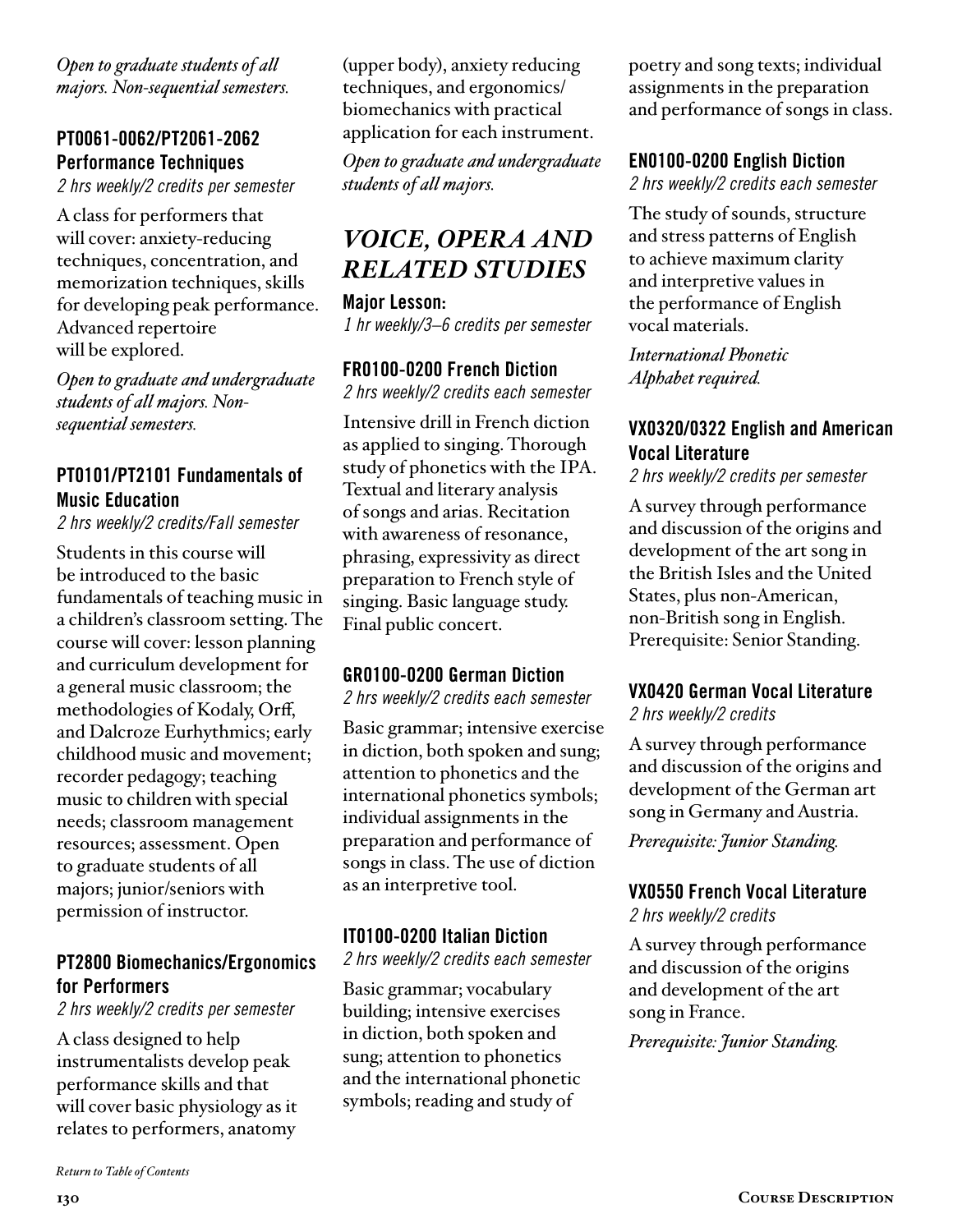#### VX0900 Introduction to Performing

*2 hrs weekly/1 credit/Fall Semester*

A survey course introducing the young singer to the many facets of a career in performing. Topics to be covered include stage make-up, audition techniques, managers and agents, terminology and traditions of the theater, résumé construction and others as time permits.

### VX1090 Collaborative Piano/ Singer's Seminar

*1 credit per semester*

A weekly meeting of collaborative piano majors which will explore accompanying and vocal and instrumental coaching techniques, emphasizing the interaction between partners and the musical style and performance problems in a wide range of instrumental and vocal repertory.

*(Open to collaborative piano majors or by invitation of instructor)*

#### VX0901-0902 Acting

*2 hrs weekly/1 credit per semester*

Basic techniques used in acting for opera and theater. Designed especially for Voice majors contemplating a career on the stage. In-depth character study and stage techniques will be the focus of this class.

*Seniors only or by permission of instructor.*

# PT2500 Vocal Performance Techniques-Preparation for Operatic Roles

*2 hrs weekly/1 credit per semester* 

This course provides a game plan to learn an opera role from the beginning of the score musically and dramatically. Diction is included, as well as translation and presentation. It is a "how to" learn new repertoire as well as fine tune the old.

#### VX1831-1832 Movement for Singers

*2 hrs weekly/1 credit per semester* 

Movement and dance designed specifically for opera singers. Standard dance styles and forms of the 19th-century repertory will be studied.

*(May be repeated for credit.)*

#### VX1833-1834 Advanced Movement

*2 hrs weekly/1 credit per semester*

The advanced movement is a real dance class. The students do a series of stretches on the floor that enables them to warm up their bodies and accustoms them to moving with others in a musical fashion. It also begins the process of remembering repeated exercises and learning new ones so as to prepare them to retain staging and choreography in rehearsals. Students learn a beginning ballet barre that enables them to musically control their bodies helping them to work consistently. Students learn movement styles from different periods including baroque, classical, romantic, and twentieth century. We emphasize walking, sitting, standing, and falling. Specific dances taught include the waltz, polka, minuet,

polonaise, mazurka, Czardas, tarantella, tango, foxtrot and swing (jitterbug).

#### VX1875 Recitative

*2 hrs weekly/1 credit per semester*

An in depth, detailed study of how to prepare Italian recitative from Händel thru Verdi, both secco and accompagnato. The process begins with dramatically reading the text in the singers native language, then in English (if his/her native language is not English) then in Italian using Nico Castel's books as a primary source for translation and IPA. Once the Italian is authentic, we work on how to be expressive in the language, paying attention to word stress and the variety of ways one can sing a secco recitative in terms of tempo, color, rubato, appoggiature, and how to interpret the composer's intentions regarding rhythm.

A method for study and preparation of opera and oratorio recitative (secco and accompagnato) with an emphasis on 18th century Italian works and performance practice. Text communication of musicaldramatic content/intent based in translation and transferal of those skills to music.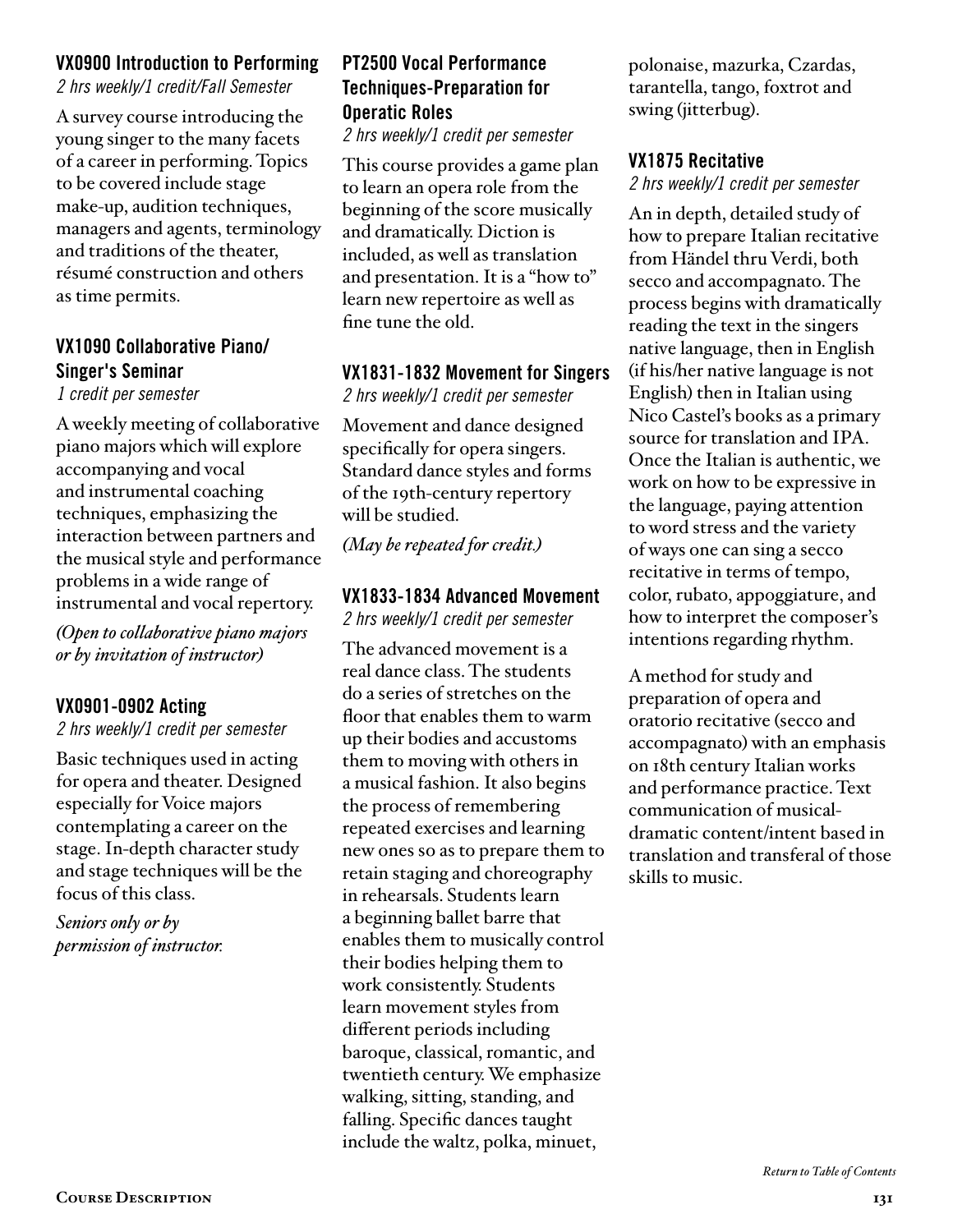#### GRADUATE COURSES

EN2101-2102 Graduate English Diction *2 hrs weekly/2 credits per semester*

IT2101-2102 Graduate Italian Diction *2 hrs weekly/2 credits per semester*

FR2101-2102 Graduate French Diction *2 hrs weekly/2 credits per semester* 

# GR2101-2102 Graduate German Diction

*2 hrs weekly/2 credits per semester*

These special courses are designed for graduate students in order to review the principles of language for singers and to have intensive drill in diction. Individual assignments in the preparation and performance of songs.

*Graduate Prerequisite: Two graduatelevel Language for Singers classes.*

# VX2051-2052 Graduate Diction Performance

*2 hrs weekly/2 credits per semester* 

An in-depth exploration of the details in singing Italian, French, and German through the vocal repertoire, operatic and nonoperatic. Each person is given individual attention in order to sing idiomatically in these languages as well as being coached in many styles.

# VX2151-2152 Advanced Vocal Literature

*2 hrs weekly/2 credits per semester* 

A comprehensive study of vocal literature from the point of view of performance, style, practice,

and pedagogical approach of the solo vocal repertoire in all languages.

*Prerequisite: FR0100, GR0100, IT0100, and EN0100 or the equivalent.* 

## VX2155 Russian Diction and Vocal Literature

*3 hrs weekly/3 credits/Spring semester* 

The course is offered to singers and pianists interested in accompanying vocal music. Its objectives include: acquire a working knowledge of Russian vocal sounds and their IPA symbols; survey works by historically significant Russian art song, opera and oratorio composers; practice through performance making Informed Choices when interpreting sample Russian vocal compositions.

#### VX2500 The Beauty and Wit of American Song (Performance Class) *2 hrs weekly/2 credits/Fall semester*

A performance class focusing on gifted, living, American classical song composers including Tom Cipullo, Daron Hagen, Lori Laitman, Libby Larsen, John Musto, and Stephen Paulus as well as lesser known songs by Richard Hundley, Lee Hoiby, and Dominick Argento.

## VX2600 How to Plan a Song Recital (Performance Class)

*2 hrs weekly/2 credits/Spring semester* 

The course will focus on how to develop an effective program and how to perform it successfully. Issues to be studied and discussed: how to choose repertoire

appropriate for a specific voice, how to develop a personal repertoire, how to prepare songs for performance, how to tailor a concert for a specific audience or venue, thematic programming.

# VX2701 French Art Song for Vocalists and Pianists

*2 hrs weekly/2 credits/Spring semester* 

This class covers French song repertoire, from the beginning of the mélodie (19th century). Spring Semester 2014: Berlioz to Debussy. Spring Semester 2015: Debussy to Messiaen. The first semester will create a sound foundation for the interpretation of French style by studying pieces by Berlioz, Duparc, Chausson, Bizet, Fauré, etc. The second semester will enrich the knowledge of the repertoire with masterpieces of the 20th century, as well as explore lesser-known repertoire. We will perform pieces by Debussy, Ravel, Hahn, Poulenc, Enescu, Boulanger, Roussel, Canteloube, Mihauld, Satie, Beydts, Messian, etc. The pieces will be assigned with care for each singer's voice type and sensitivity. The poems are to be given as much weight as the music, as an intrinsic part of the composition, and 99% of the time source of its inspiration. The singer and pianists are to be treated as a team. The material presented will be coached by the instructor in a master-class setting, as well as discussed, compared and commented on by the entire class. *Also listed as PN2701.*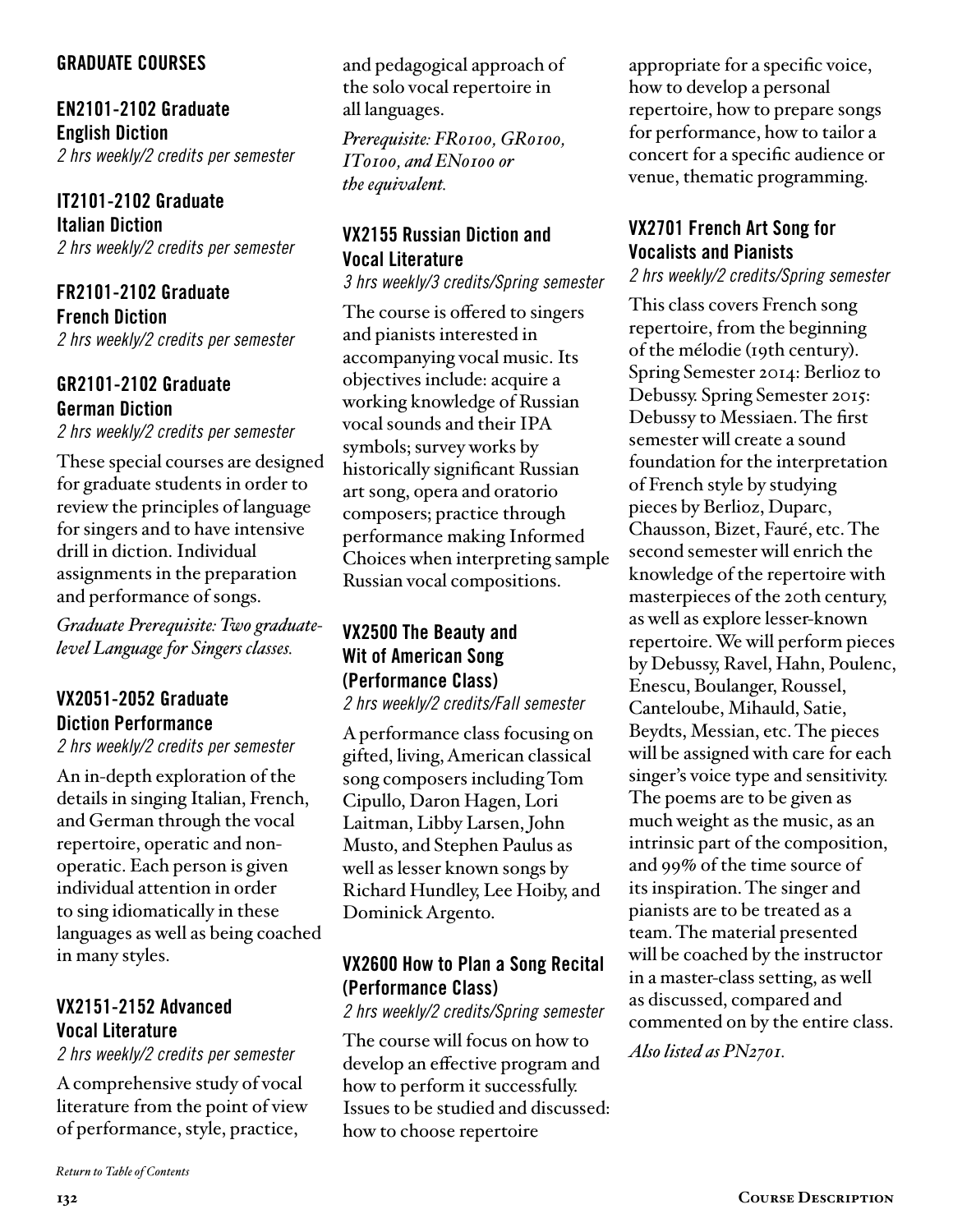#### VX2901-2902 Advanced Acting

*2 hrs weekly/2 credits per semester*

Advanced Acting is a lab in which we practice working with various tools to hone dramatic technique and role preparation. This class is not music-oriented. The repertoire for class will be taken from play texts, scenarios, and poetry. Over the course of the year, the class will focus on Action and Circumstances (Chekhov and Ibsen), heightened language and scene work (Ibsen & Shakespeare), and physical choices.

*Open to graduate voice students, composers and collaborative pianists.*

#### VX2905-2906 Advanced Acting 2

*2 hrs weekly/2 credits per semester*

Advanced Acting 2 is a lab which focuses on a more in depth study of acting techniques as introduced in Advanced Acting I, while emphasizing the physicality of the performer in character development. Essentially, a study in this "Physical Actions". The class is divided into three parts: Part 1: General exploration of Physical Actions; Part 2: Scene work with text (Shakespeare); Part 3: Scene work with text (Goldoni).

*Open to graduate voice students, composers and collaborative pianists who have taken Advanced Acting 1.*

# PT2500.P1 Vocal Performance Techniques-Stagecraft in Opera and Song

*2 hrs weekly/1 credit per semester*

Singers will learn the basic skills of Stagecraft and how to apply them to Operatic and Recital repertoire through movement, gesture, and facial expression. Challenges to be addressed will be acting the extended moments inherent in music, sustaining dramatic choices in slower tempos, and expanding expression for larger performing spaces. Entrance by audition.

# *WOODWINDS*

#### Major Lesson:

*1 hr weekly/3–6 credits per semester*

#### SX0100 Freshman/Sophomore Performance Class

*2 hrs weekly/1 credit per semester*

Required for all freshman and sophomore classical saxophone majors. A forum for the discussion and investigation of topics related to the saxophone, including its history, acoustics, technique, and repertoire. Performance opportunities in both classical music and jazz are an integral part of the class.

## SX0200 Advanced Level Saxophone Repertoire and Performance Class

*2 hrs weekly/2 credits per semester*

*Required for all junior and senior classical saxophone majors. A continuation of SX0100, this class is a further investigation of saxophone repertoire. In-class performance is required.*

## SX2200 Graduate Level Saxophone Repertoire and Performance Class

*2 hrs weekly/2 credits per semester*

*Required for all graduate classical saxophone majors. This class is a further investigation of saxophone repertoire. In-class performance is required.*

### WW1151-1152/WW2151-2152 Woodwind Lab

*2 hrs weekly/2 credits per semester* 

A seminar devoted to developing both the performance and extra-musical skills required of today's professional musician. The labs include sessions on orchestral excerpts, auditioning, programming, chamber music and concert presentation. Students have the opportunity to perform for guest artists who are leading experts in their fields.

*Required of all flute, oboe, clarinet, and bassoon majors.*